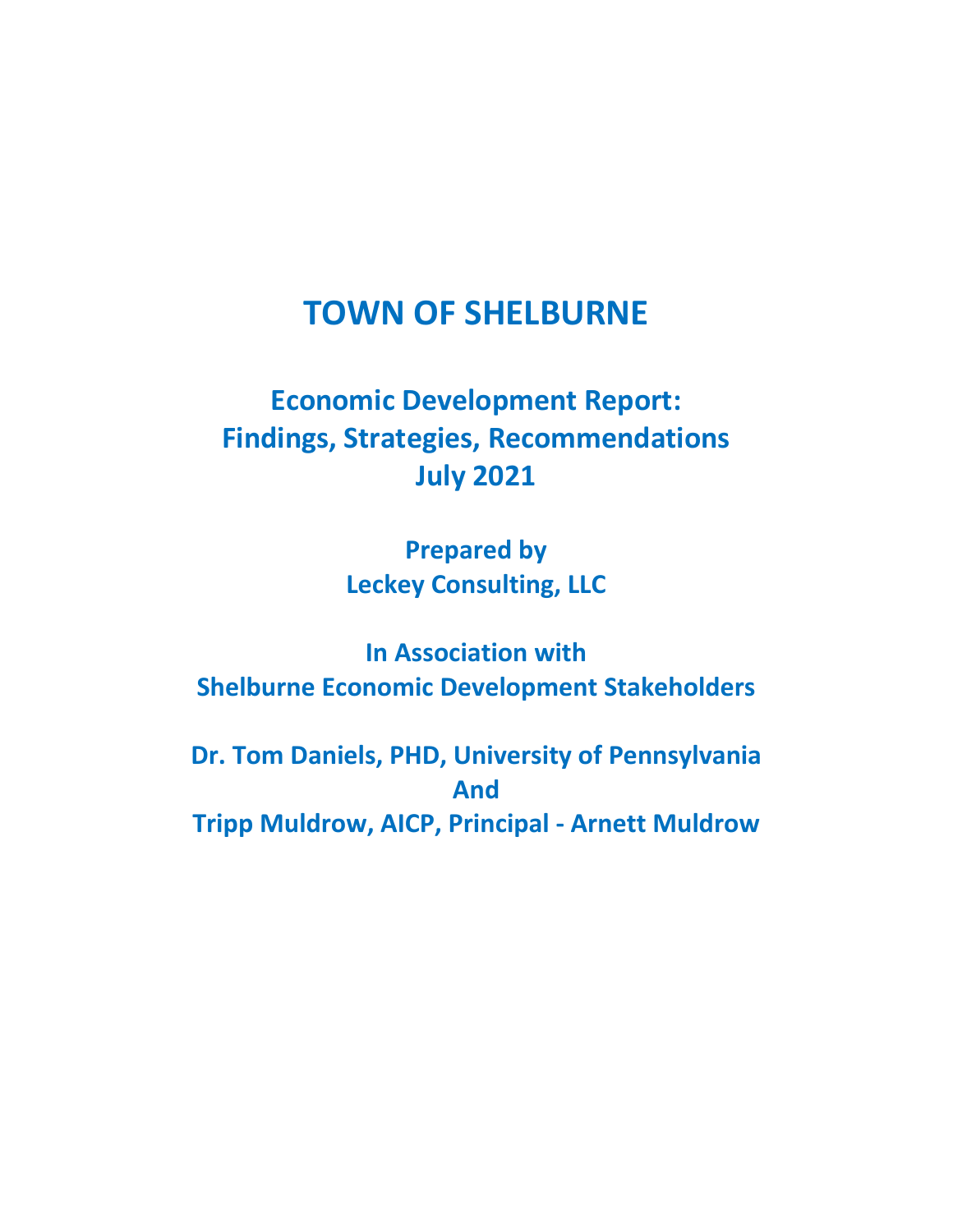# **CONTENTS**

| Scope and Methodology                                                                    | $\mathbf{1}$   |
|------------------------------------------------------------------------------------------|----------------|
| Strategy: Significantly Simplify Project Review Process and Modify Zoning Regulations    | $\overline{2}$ |
| Strategy: Curate the Tourism/Visitor Economy                                             | 5              |
| Strategy: Become an Intentional Community of Communication, Collaboration & Coordination | 17             |
| Strategy: Engage in Proactive Economic Development. Change Anti-Business Perception      | 19             |
| <b>Strategy: Become a Vermont Designated Downtown</b>                                    | 20             |
| <b>Recommendations List</b>                                                              | 22             |
| Top 5 Actions                                                                            | 24             |
| Attachment 1: List of Economic Development Stakeholder Interviewees                      | 25             |
| <b>Attachment 2: Interview Questions</b>                                                 | 26             |
| <b>Attachment 3: Interview Summaries</b>                                                 | 27             |
| Attachment 4: VT Designated Downtowns/Other Communities                                  | 72             |
| <b>Attachment 5: Tom Daniels Bio</b>                                                     | 77             |
| Attachment 6: Tripp Muldrow Bio                                                          | 78             |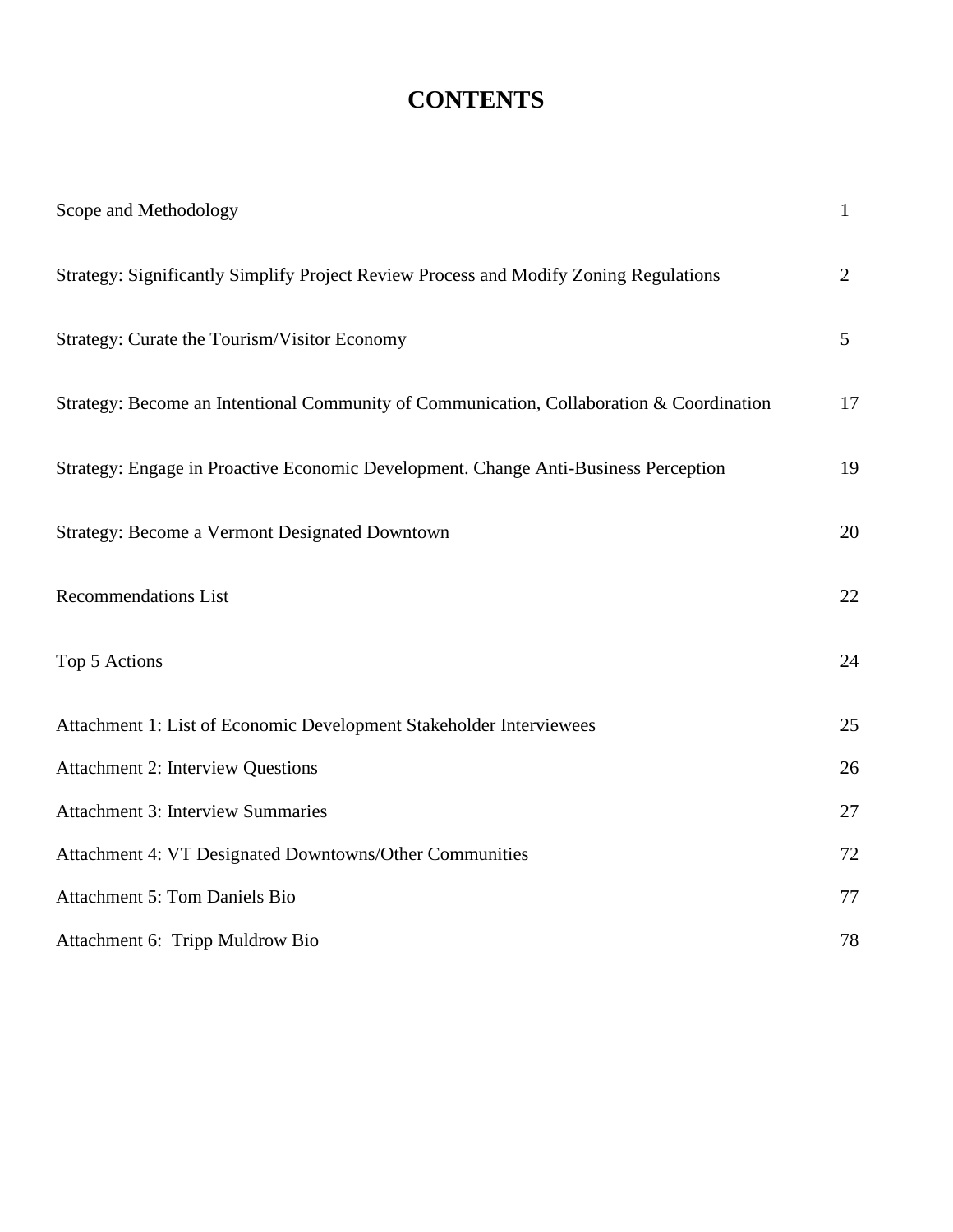## **Scope and Methodology**

The Town of Shelburne engaged Leckey Consulting to perform the following:

"Employee will plan and implement economic development activities for Employer. This will include engaging Shelburne economic development stakeholders to begin to build better community understanding around the concept of successful economic development, elicit ideas for plans and activities, discover potential community resources, and build input and support for short- and long-term economic development work. Employee will investigate the work occurring in other Vermont communities for potential ideas and activities and will engage other experts in small town economic, land use, or community development practices. As a result of stakeholder meetings, research and experience, Employee will recommend short term activities and strategies for ongoing economic development activities and plans."

I set up 37 one-hour Zoom interviews that engaged 86 economic development stakeholders (Attachment 1) defined as anyone who lives, works, or invests in Shelburne. I searched for people from different sectors and roles in the community and spoke to people who were identified as participating in various groups including the Community School PTO, Rotary, Food Bank Board Members, Agriculture, SBPA members, Real Estate Agents, Developers, and several members of various Town Committees. I used a consistent set of questions (Attachment 2) to allow for assessment of overarching themes contained in the individual responses. I know from experience that listening to individual stories with consistent questions and insightful listening will reveal that which matters most to people and how they view the future of their community.

I summarized what I thought I heard from each interview and sent each summary back to the participant(s) and asked them to respond with any clarifications, modifications, or additional thoughts.

I encouraged frank conversations by ensuring confidentiality and removing names from the interview summaries though everyone - except one person - agreed that I could share that I talked with them. Another reason for removing names is that often a story, a comment, or an idea can be amplified or dismissed because of one's perception of that individual. Gathering insight and perspective from stakeholders is most effective when the compilation of the data is reviewed for what the total stories and data help us understand. All the interview summaries are in Attachment 3.

I also interviewed a selection of community leaders within VT – and one from Oklahoma - that were recommended to me as successfully active economic development communities and that had similarities to Shelburne in size and/or had a major road running through it. I asked them about their economic development organizations, activities, and observations about Shelburne. The summary of those discussions is in Attachment 4.

In my proposal to the Town, I recommended that a portion of the dedicated budget be set aside that I could engage other economic development experts in this project. I asked Tom Daniels, Professor of City and Regional Planning at the Weitzman School of Design at the University of Pennsylvania. His bio (Attachment 5) features expertise in land use planning, land conservation, and small-town community development. His expertise and sensitivity to economic development, land stewardship and historical preservation is a perfect fit for the culture and character of Shelburne. Additionally, Tom is a native of Vermont and spent many summers working at Shelburne Farms. He knows the area well. Tom is contributing his time and expertise to this project pro bono.

I also asked Tripp Muldrow of Arnett & Muldrow. The firm Arnett & Muldrow has worked with more the 500 communities in such areas as economic development market analyses, placemaking, branding and wayfinding. Tripp's bio (Attachment 6) reveals an accomplished planner with over twenty years' experience in a broad range of areas in the planning profession. Tripp's focus has been linking planning and community brand & design projects with successful economic development and community revitalization strategies in small and medium sized communities. He has worked with more than a dozen Vermont communities, including Burlington/Church Street Market Place, Waterbury, Montpelier, and Middlebury. Tripp is no stranger to Shelburne.

The consultants on this project have reviewed several Town studies and documents including:

Interview Summaries Shelburne Interim Bylaws Outdoor Business – 2021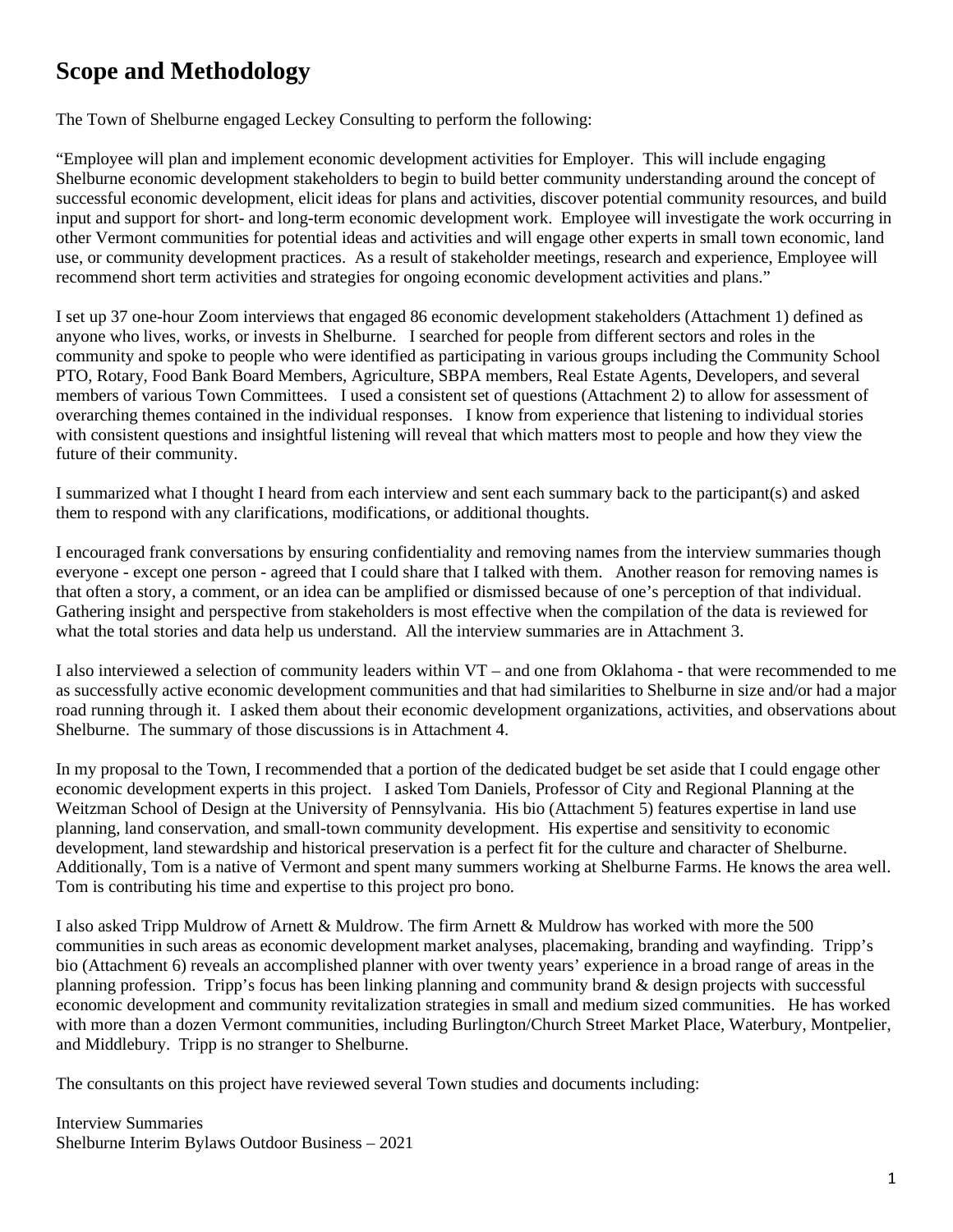Regulatory Reform – August 11, 2020 - Initial draft action plan Dana Hanley, DRB Coordinator. Nov 2020 Regulatory Reform Memo Shelburne 2019 Town Plan Pierson Library "Defining Shelburne" Shelburne 2015 Business Study EPA Shelburne Technical Assistance Tool: Sustainable Land Use Code Audit June 6-7, 2011 Shelburne 2010 Planning Department Town Wide Survey

The findings, conclusions and recommendation are a result of all the interviews, readings, research, and my community development experience. Some recommendations may at times seem duplicative or contradictory when individually compared; however, they are offered as opportunities to consider several choices to advance economic development. Readers of this document will note that the recommendations focus on building all types of economic development infrastructure – which in my judgement will most advance Shelburne business opportunities.

Tom Daniels and Tripp Mulder were instrumental in the development of this project and report. However, unless otherwise noted and credited to Tom or Tripp, these findings, conclusions, and recommendations stated herein are those of Leckey Consulting.

## **Strategy: Significantly Simplify Project Review Process and Modify Zoning Regulations**

#### *"The Town's first response (to business) is to come out swinging. There is no balance." Shelburne Small Business Owner - Professional Services.*

I open with this quote because I have come to believe it captures the most immediate issue Shelburne must address as it considers its economic development strategies and actions. Given what I heard across the interviews, I would be remiss in not addressing it with the import I believe it deserves.

Overwhelmingly, I heard from all size businesses, commercial realtors, and developers that the combination of Shelburne regulatory/zoning/permit requirements, Town Government's perceived anti-business attitude, and costly and lengthy review process are negatively impacting current local businesses and preventing viable new business opportunities. Several non-business Interviewees also commented upon their perception that Shelburne has a negative reputation for doing business. The "come out swinging" metaphor seems to capture a lot of what I heard.

I have talked to many developers and business owners on the issue of development, local government, and regulations over my years of economic development work in more than 150 small towns. And I used to be a business executive myself. I understand how business owners can overly complain about local government. However, the consistency and intensity of the perceptions and issues raised in the interviews are well beyond the norm and, in my judgment, the community's biggest obstacle to advancing economic development opportunities.

Interviewees and previous survey respondents love the character, architecture, and quality "look and feel" of the Village of Shelburne; they also love the open spaces, farms, and recreation. They often fear that development might change those beloved Shelburne qualities: they don't want "look like" Williston or South Burlington, filled with chain stores or industrial complexes that become an ugly commercial "strip". Interviewees know what they don't want -- they are much less sure of what they do want except to express general support for locally owned businesses, a diverse mix of business services, restaurants, tourism, and to "have more" like the "south entry and Shelburne Green".

*"Town hasn't defined its vision that will guide its development future. Lack of blueprint. Change is going to happen, and the numbers will be something – not zero. But without vision and unifying decisions two things will happen: 1.) Uncertainty for residents 2.) investment decisions are made by the regulations and slow permitting. Opportunities will close." Local CEO.*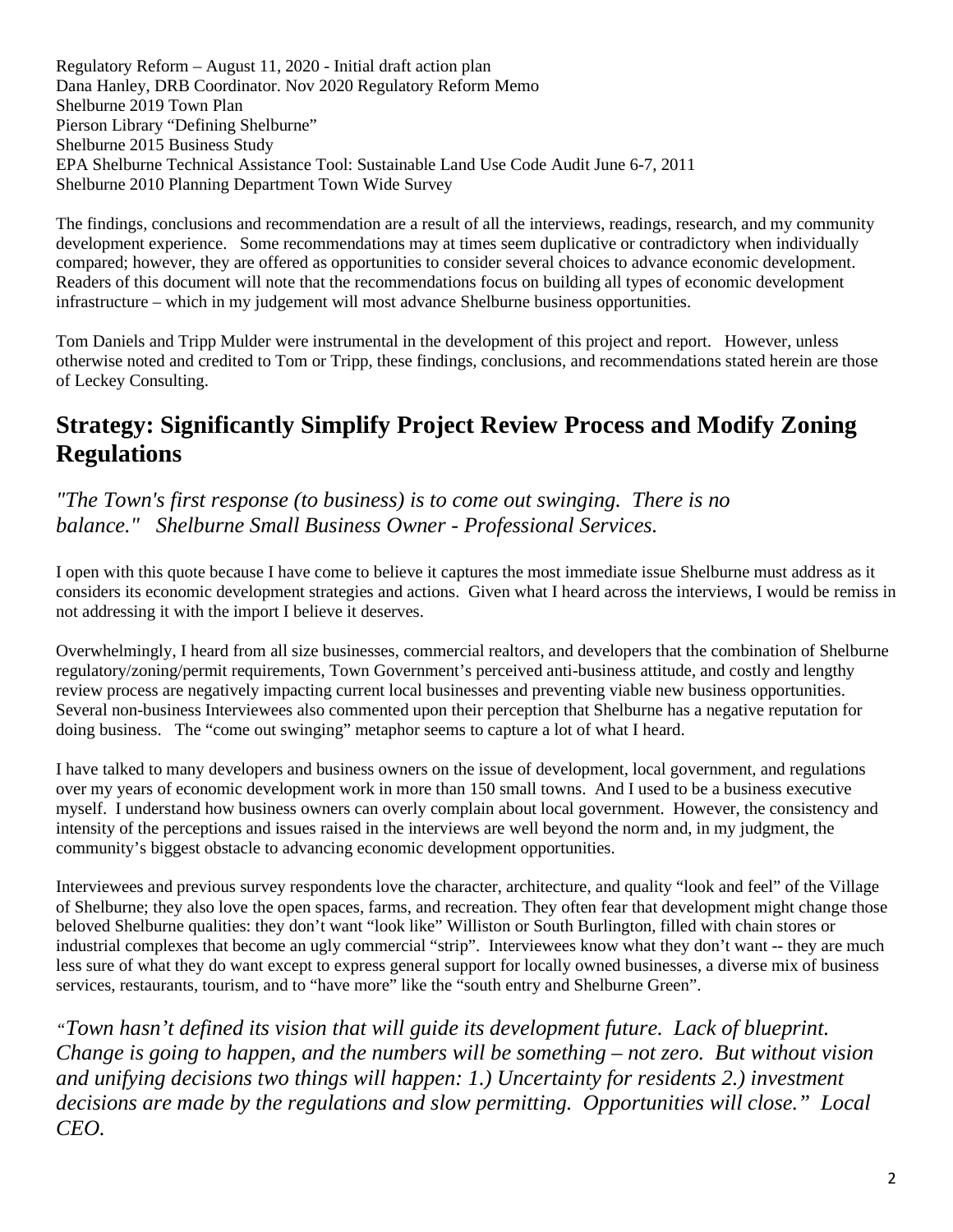I have come to believe that this fear of change - of "what might happen", coupled with a lack of clear vision of businesses that represent "good economic development", has created a community culture of guarding the gates against developers. By default, the community has an overreliance on multiple regulations with lengthy and costly processes as its primary tools for economic development. All of this has contributed to perceptions of a negative business attitude and generates significant challenges for existing local businesses and barriers for attracting new small businesses. And these are the very entities that the interviewees and historical survey respondents consistently say they value, want to maintain, diversify, and welcome. The community has boxed itself in.

Business owners who want to change or upgrade their operations in Shelburne say that working with the Town government is onerously costly, lengthy, and unwelcoming. The development review process is perceived as a system built for NO, instead of collaborating on possibilities and working to YES. The community is losing desired local business investment and diversification because some businesses won't even try to tangle with the Town government or can't afford to meet the necessary requirements.

### *"The time and costs to Fiddlehead of their review process were more than I saw in the aggregate of 12 years of DRB work in another NE state." Current Shelburne DRB Member.*

Businesses and developers talk to their colleagues. It is the kind of information captured in the above quote that builds an anti-business reputation for Shelburne among developers and businesses. Examples were shared of businesses expressly stating they would locate in Shelburne because of this reputation. In my brief phone call with an owner of a currently vacant building and property on the RT 7 North corridor he ended the call by saying – "I'm just trying to sell the property and get out of Shelburne."

If I were a resident, taxpayer, or government official, I would be concerned about the development projects the community never even gets a chance to consider because developers or owners won't even bring them to Shelburne for consideration. There are those who will claim that those projects that are financially viable will still come to Shelburne if they really want to be here and live with its regulations review process, and business climate. That is an outlook that does not appreciate the reality of risk/reward in development.

### *"It is not the regulations themselves – it is the negative culture and process that are the obstacles for opportunities to come to Shelburne." Commercial Developer.*

The saying is that time kills all deals. Extended timelines for review and potential approvals greatly increases the financial risk for developers: loans have call dates, sunk costs cannot be recovered, projected material costs change over time, market and environmental events can happen – all that can dramatically change the return on investment for projects.

Among the developers I spoke with, it is less the regulations and requirements than it is the time, cost, unpredictability and unwelcoming sentiments involved in the Shelburne development approval process. Additionally, the process has a reputation for interpreting regulations and definitions that do not adequately consider the inevitable gray areas that often occur in projects. Certainly, there are some regulations and requirements that are recommended for change later in this report. However, it is the approach and the process that is preventing Shelburne from enjoying more good economic development opportunities that also fit the needs and character of the community. Both can be done, as they are throughout many communities that strive to maintain a balance between community character, sustainability, affordability, and economic development.

#### Recommendations:

1. Make the current Interim Bylaws for Outdoor Business permanent. Residents highly value local businesses, and they would like to see more small businesses, especially restaurants. Help your local businesses thrive by allowing them to advertise with flexible signage, hold outdoor sales events, lower restaurant parking /table ratios, and allow open dining areas. In essence, don't require your local businesses to "hide" their businesses; let people see what they have to offer.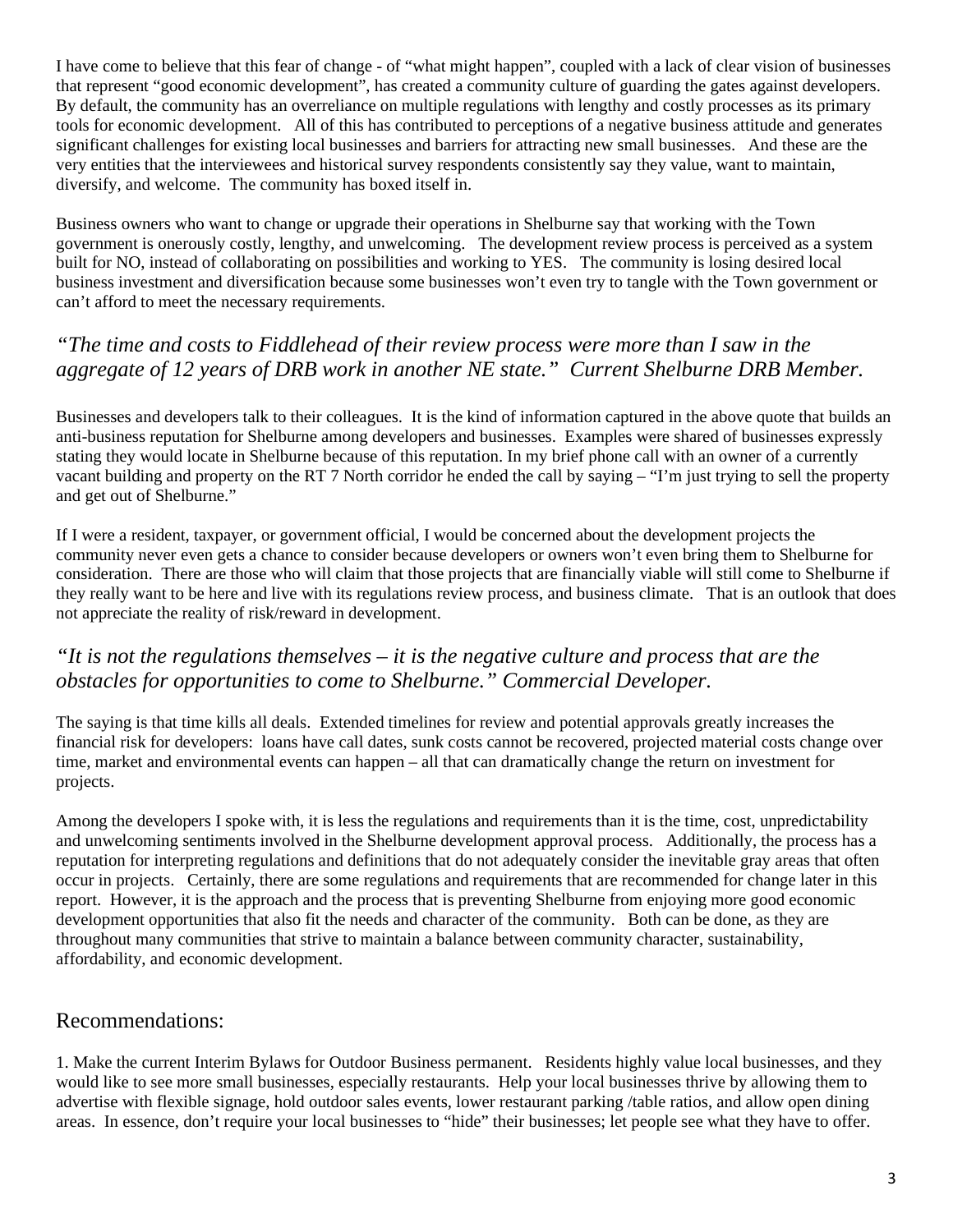2. Tom Daniels is a nationally known expert in land use planning, land preservation, and development in small towns. He suggests the following adaptations to the current Village zoning requirements that will encourage Shelburne's desire for mixed use development while maintaining Village character:

"Setbacks, frontage, and height limits are tools to ensure light, air and openness and, historically, fire protection. However, the current Village zoning requirements for setback, frontage and height limit the building size that enhances the density of development, and financial viability for developers. The combination of zoning requirements does not encourage the mixed-use development that the community hopes to see. The following observations and recommendations offer more balance that will maintain aesthetics and safety needs while encouraging appropriate development:

- a. Most new commercial buildings in the Village are probably not going to be single use, except restaurants. Additionally, mixed use development is a good way to make the Village more walkable and provide additional affordable housing – both important values expressed in the interviews.
- b. Mixed-use buildings will need a larger lot coverage, say 40% or 50%, both to make a project profitable and to provide parking for residents and customers. The zoning in the Village requires setbacks for buildings from their property lines that are too long--typically 30 feet, and the lot coverage (buildings and other impervious surface) is between 20% and 30%. The result is too much open space and not enough building square footage. A 20-foot setback is recommended.
- c. For example, a commercial project in the Village requires a minimum lot of 15,000 sq ft. and a mixed-use project 20,000 sq. ft. With a 30-foot setback on all sides, not much land is left to build on, especially with the Village's 100-foot frontage requirement. A 75-foot frontage requirement is recommended.
- d. The setback and frontage changes will create more space for parking in the back of the lot area, a preferred design that is away from the front facing pedestrian areas.
- e. The lot coverage issue may raise concerns about storm water management. But the key factor is how the project site is engineered to manage stormwater -- trees and shrubs on the edge of the property to intercept storm water, grass swales, rain gardens, etc.
- f. Finally, the design of new development should not detract from the historic architecture of the Village. The Town should use a Design Review process as a check on the appearance of new development.
- g. At this time, it is not recommended to change the height limit of 35 feet. This is a two-story building. By comparison, a three-story building would encourage more mixed-use projects. Though most traditional small town main streets have three story buildings, this would likely be the most challenging change for the community to accept as fitting with the character of the Village. Therefore, the setback and frontage recommendations here should first be implemented along with other permit/review process changes recommended elsewhere in this report and monitored for the desired results."
- 3. Empower more use of administrative review.

4. Change the zoning requirements for the Shelburne Green development, especially the Artisan Village, to the allow businesses more flexibility and opportunity especially for dining, retail/commercial ratios, and signage. The Interviewees frequently stated that the Shelburne Green/Artisan development is "good" economic development, an asset, and what Shelburne should have more of in the next 5 years.

5. Have an early technical review meeting (of Department Heads) for significant projects so applicants and the staff can vet and understand what works. Staff disperses all need approval letters and information to the Department Heads. Require Department Heads to complete letters within time certain – past said time frame approval will be assumed as granted.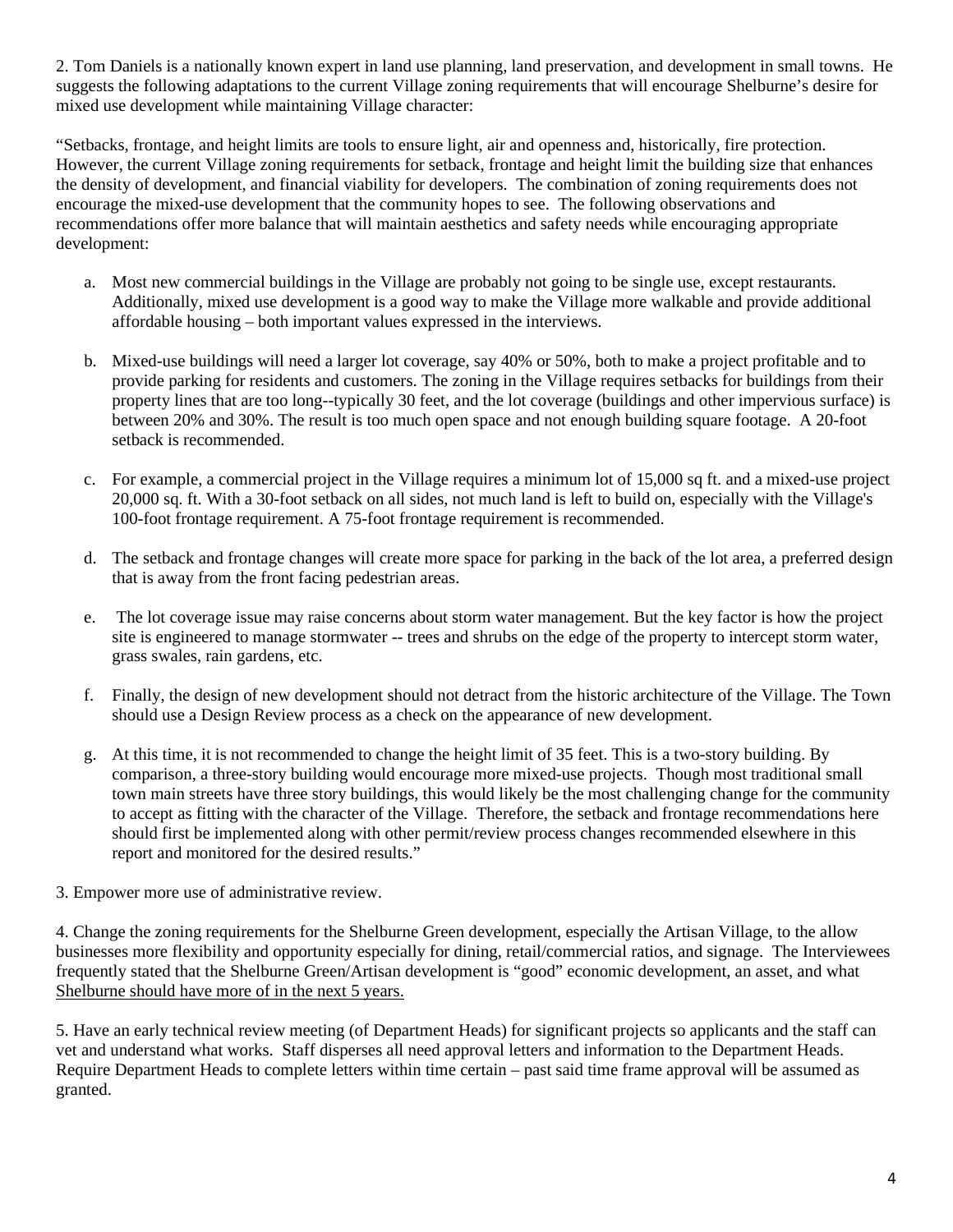6. Involve all committees that have a voice in the review process to engage at the start of the project review process. Set dates for expected committee comments/findings/input – past said time project moves on without additional committee modifications.

7. Eliminate regulation redundancy. If the state requires a permit, don't also force applicant to get the same local permit. Accept the state permit. Create exemptions for sign and maintenance changes.

8. Communication/transparency. When considering regulations, proactively and directly reach out to a percentage of potentially affected business/landowners with information and meeting schedules about the proposed regulations. This will help to generate more input and engagement from economic development stakeholders.

9. Create a "sidewalk fund" that allows a developer to transfer the costs of building a "sidewalk to nowhere" to a Town fund to use for future sidewalk easements or maintenance.

10. The Planning Commission and Development Review Board should meet twice a year to share issues and learnings that lead to agreement on regulatory changes and the streamlining of forms, meetings, and paperwork.

11. Cut the steps, paperwork, number of meetings, reports, and all that constitutes the review process by 50%. Such a bold goal forces a focus and decisions on that which is really needed to honor values which includes good development.

### **Strategy: Curate the Tourism/Visitor (T/V) Economy**

(I always add "visitor" to the description of this economy. Too often people default to a conception of tourism as composed of people coming from far way, often drawn by big assets like the Lake or the Museum. However, any nonresident spending money in Shelburne is economic development. Understanding that definition expands the strategies and activities communities can utilize to "build tourism.")

*"The Town and the tourism draws/institutions could work together more. Tie in opportunities for more tourism synergy by developing cross business relationships and collaboration. Other communities would kill to have the tourism draws we have". Resident & Developer.* 

Interviewees cite T/V as development that is good economic development in that it is of low impact, supports current local businesses, offers opportunities to bring in more small businesses (especially restaurants), and leverages many of Shelburne's high-quality assets. High quality local T/V assets cited most often by interviewees: historic buildings, Shelburne Museum, Shelburne Farms, Village Green, Teddy Bear Factory arts community, farms, lake, trails, and the Farmers Market. Many folks also highlighted the Artisan Village, Fiddlehead, Shelburne Winery, Shelburne Country Store, upscale shops, and the Craft School. Some wanted to make sure to mention that visitors are drawn to events at the Shelburne Fieldhouse and Little League Games.

Noted challenges to T/V are poor wayfinding signage, parking signage, traffic congestion, lack of coordinated business promotion and promotional community events, and business regulations hindering signage and outdoor business events. Consistently and overwhelmingly cited as the overriding issue is the belief that Shelburne has little collaboration, coordination, and integration of all aspects of community, business, and Town government assets to significantly promote, capture and build T/V.

Little perceived T/V promotion and collaboration likely explains the contradiction of two responses in the 2015 Shelburne business survey related to tourism: 83% said that they are not "heavily dependent" on tourism. Yet only 39.2 % said the Town does a "good" (highest choice) job of promoting tourism. More nuanced questions might determine how much and at what level businesses believe T/V would make a difference. ("Would your business revenue increase if more tourists/visitors came into Shelburne/Downtown/Village?"; "Do you believe increased tourism /visitors would bring more businesses to the community?") It is likely that the answers to different questions that also includes the word visitors would present different conclusions for the community than that drawn from the 83% of responding business stating they are not "heavily dependent" on tourism.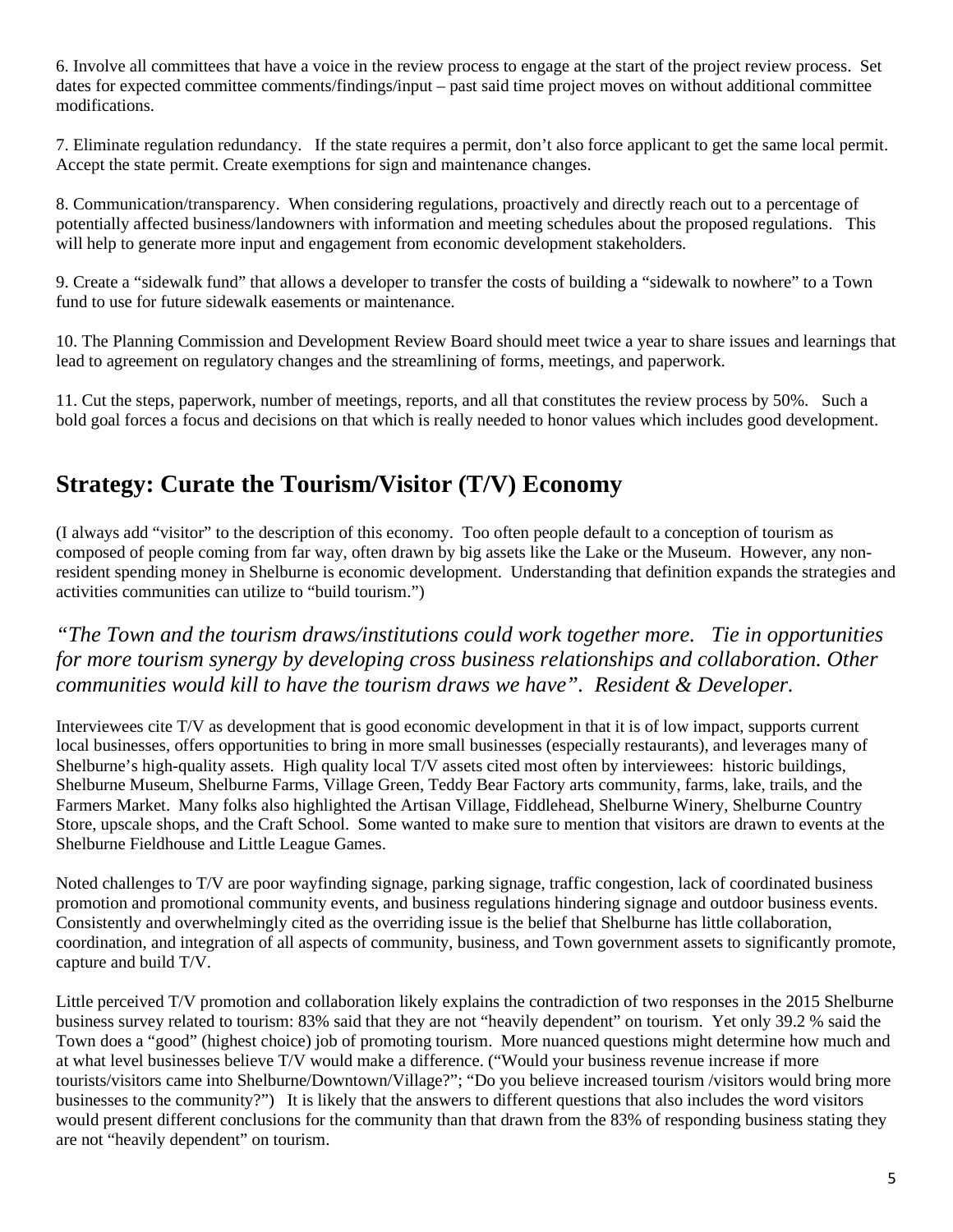Additionally, interviewees overwhelmingly and enthusiastically cite Shelburne Farms and Shelburne Museum, and frequently cite the Teddy Bear Factory, as significant and unique community assets and huge draws for T/V. And more collaboration and integration between Town government, the community, and those tourism "Anchor Institutions" should occur to the mutual benefit of all parties. According to the executives of these organizations annual pre-pandemic visitors were:

Teddy Bear Factory - 60,000 visitors a year of which vast majority are out of state/Chittenden County.

Shelburne Museum - 105,000 visitors a year of which half are from out of state and most Vermonters are non-Shelburne residents within an hour's drive. Most out of state visitors are from driving distance states of NY, Mass, and Connecticut.

Shelburne Farms – 140,000 visitors a year with the vast majority non-Shelburne residents.

Certainly, many in the tourism industry believe that it will take some time to recover from the COVID pandemic. Nonetheless, now is the time for Shelburne to invest reasonable resources, time, and collaboration to expand T/V:

- All 3 executives of these Anchor Institutions have agreed to meet with each other and the Town Manager to consider the potential for collaborating and coordinating resources and efforts.
- According to the Lake Champlain Chamber of Commerce: "Industry research indicates would-be travelers are seeking smaller cities, outdoor activities, and destinations within driving distance."
- As of May 14, 2021, all domestic travel restrictions have been lifted. Travelers are free to visit Vermont with no quarantine or testing.
- WCAX Shelburne Vineyards Tasting Room Manager Kate Cartwright says … "things have picked up rapidly since April." They've seen record levels of visitors each day. She says the crowds are typically a mix of Vermonters and out-of-staters. "You can still get here by car without flying even from Jersey or Pennsylvania quite easily."
- Vermont is the first state to reach 80% vaccination rates. State COVID 19 restrictions expired on June 15. Vermont's successful response to the pandemic – low infections, low deaths and high vaccination rate has the state is in the public eye as a safe place to be.

Visitors Impact on the Local Economy – Market Analysis

Tripp Muldrow has conducted an overview market analysis of area demographic and socioeconomic data sets with a view of Shelburne visitor economic impact and opportunities. His analysis and conclusions are captured in the slides beginning on the next page.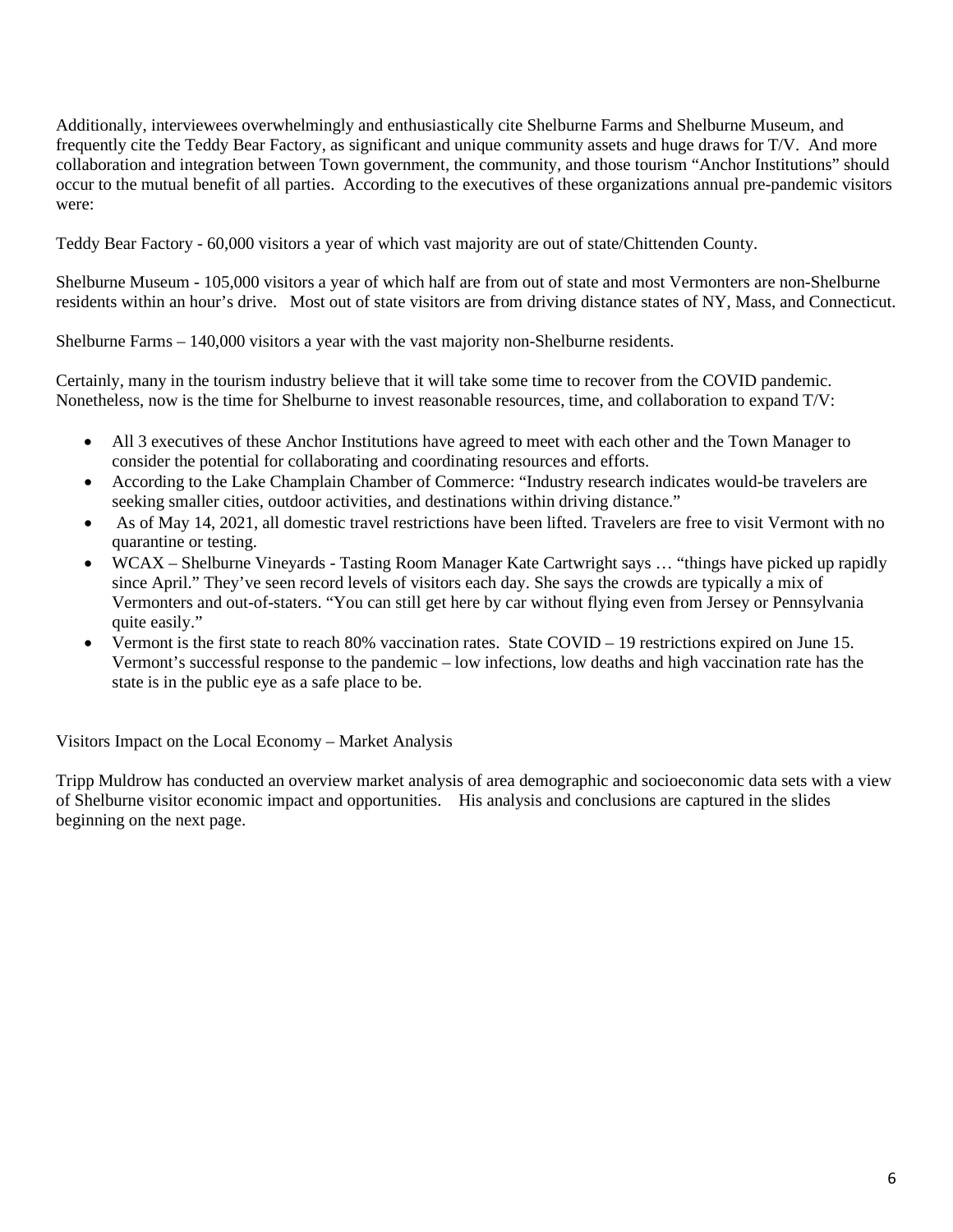

# Market Snapshot

ARNETTMULDROW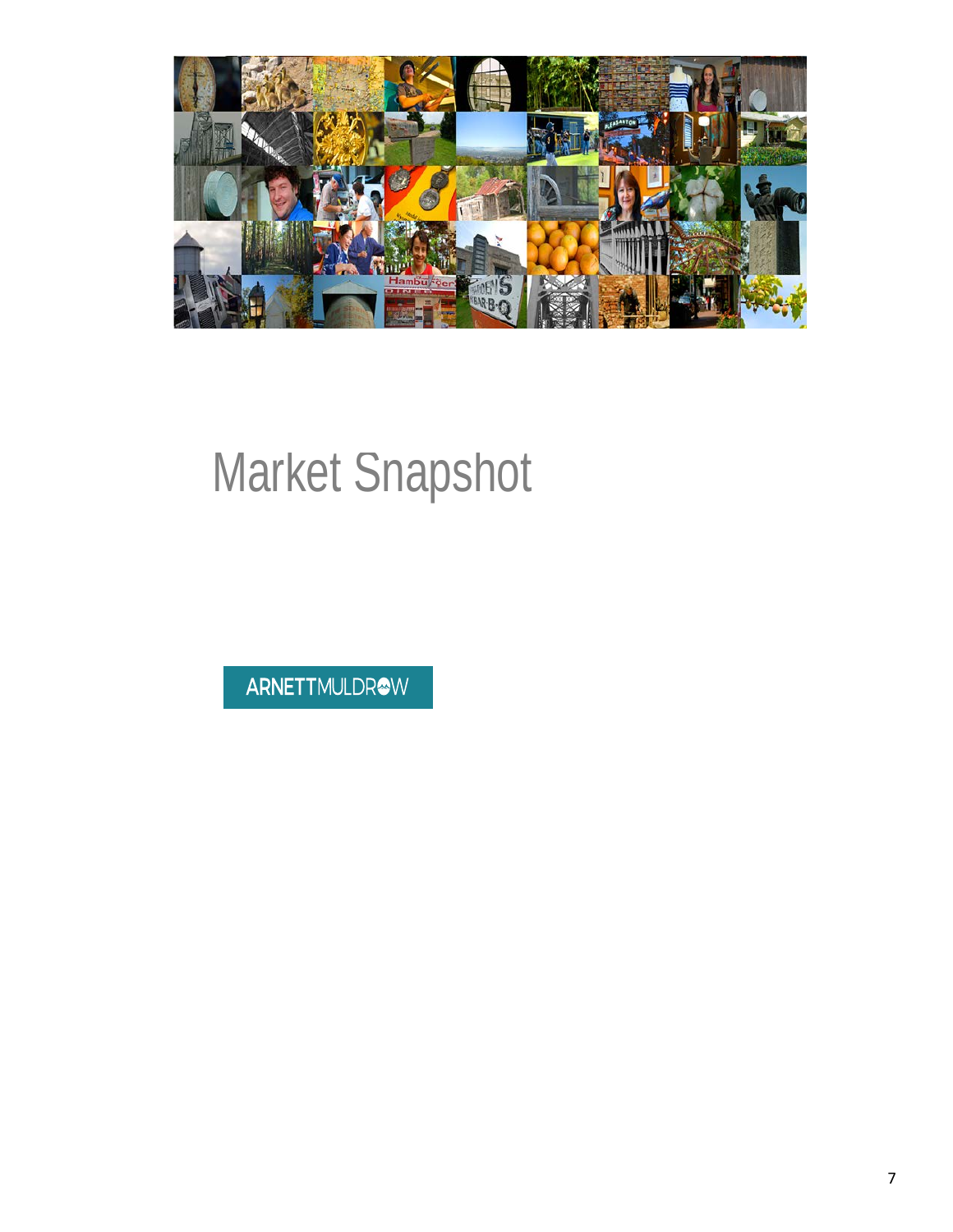# Market Snapshot Overview

- Drive time analysis
- Demographics based on drive time
- Demographic observations
- Market opportunities based on drive time
- Considerations for next steps

# Market Snapshot Overview

This is simply an overview of the market dynamics and not a detailed study. It is designed to underpin the qualitative data gathered during the project with a brief quantitative analysis.

Data Source: Claritas Spotlight with interpretation by Arnett Muldrow & Associates, Ltd.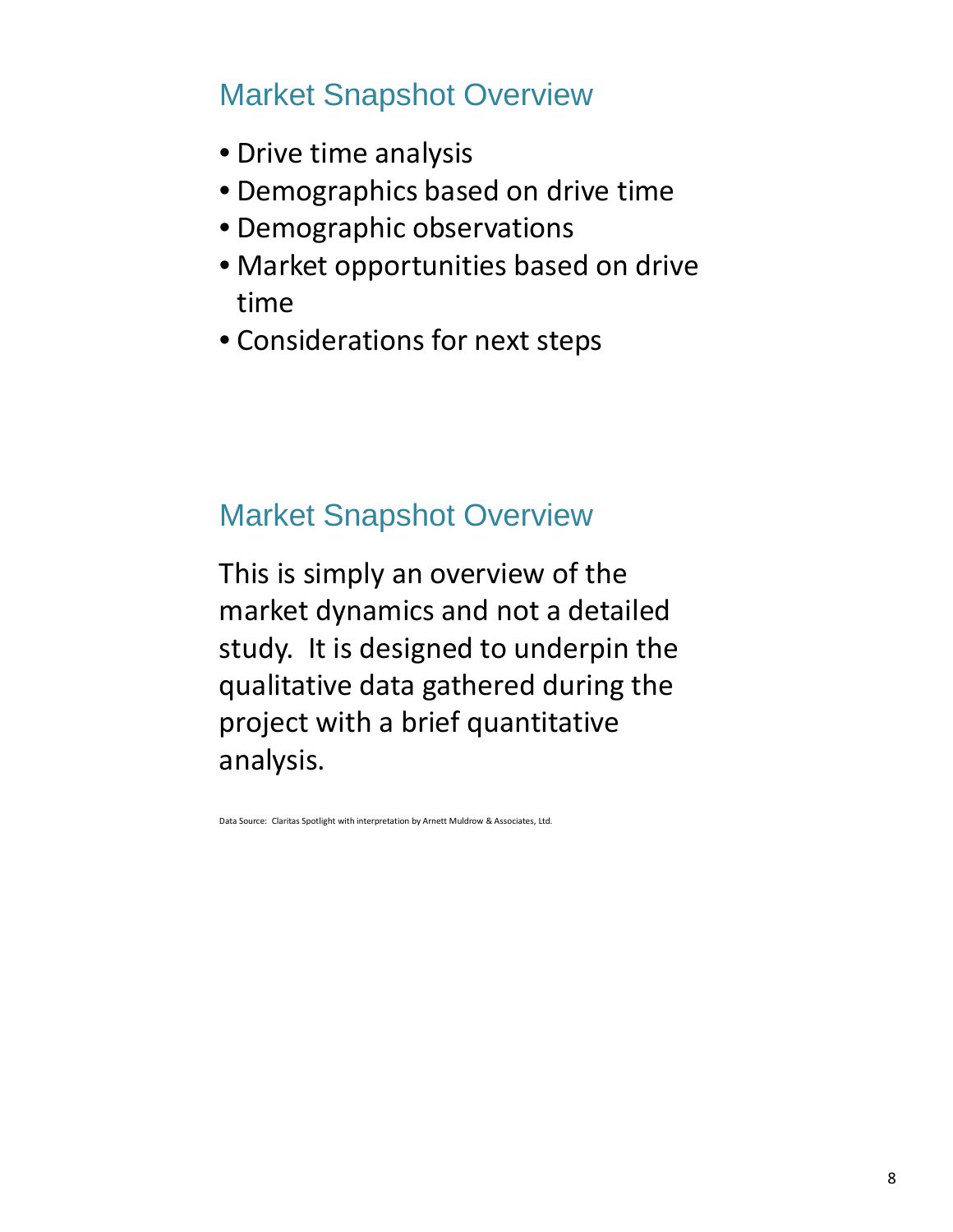# **Drivetimes (Harbor/Shelburne)**



# **Demographics: 5-Min Drivetime**

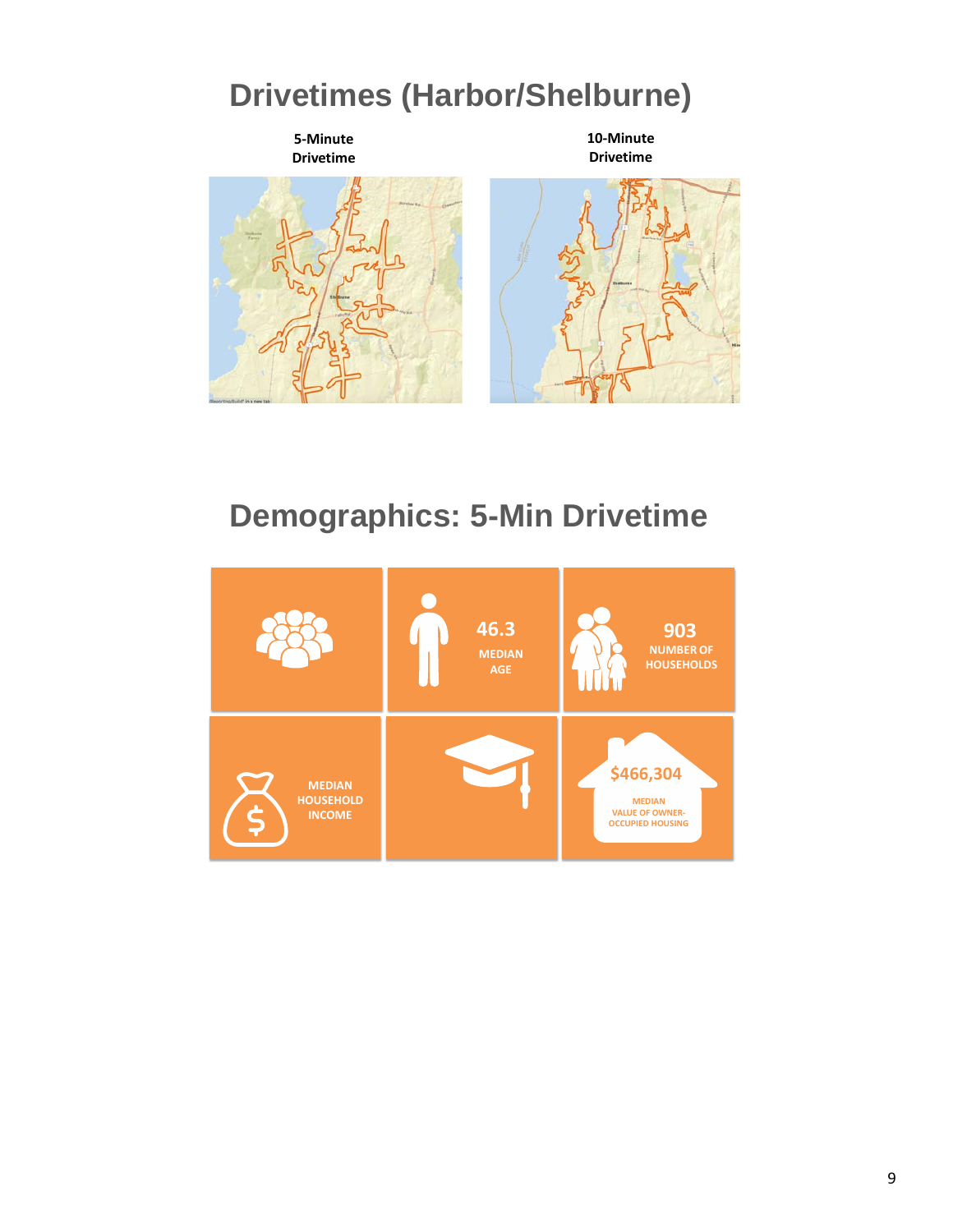# **Demographics: 10-Min Drivetime**



### **Observations**

- The 5-minute drive time is a highly "localized market" while the 10-minute drive time gets into South Burlington and Charlotte.
- The population is expected to grow (unlike much of Vermont and New England). The 5-year growth projection is about 3% for both trade areas (not robust but significant).
- Income levels are "stratospheric" over 50% higher than Vermont and the United States.
- Education levels and housing values mirror expectations for an affluent community. For example, median housing value is \$200K over that of Vermont.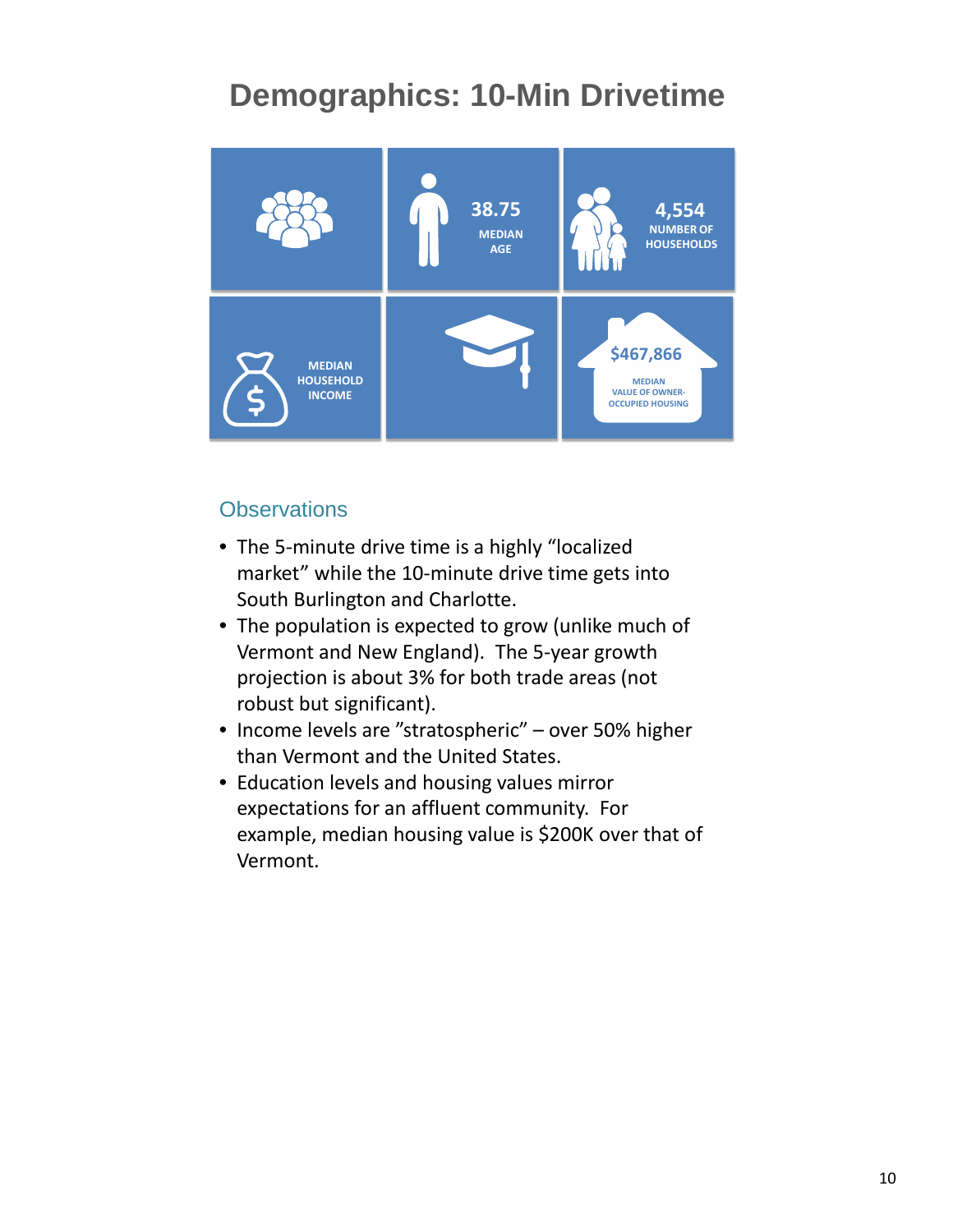# **Retail Leakage/Gain Analysis**

#### **RETAIL LEAKAGE**

When local consumers buy more than retail and restaurants sell

OR

#### **RETAIL GAIN**

When retail and restaurants sell more than locals buy



Source: Claritas

# **Retail GAIN: 5 and 10-Min Drivetimes**

|                           | 5-Minute<br><b>Drivetime</b> | 10-Minute<br><b>Drivetime</b> |
|---------------------------|------------------------------|-------------------------------|
| <b>Stores Sell</b>        | \$72.1 M                     | \$391.3 M                     |
| <b>Consumers Buy</b>      | \$51.4 M                     | \$271.7 M                     |
| Market Leaks /<br>(Gains) | \$20.7 M<br><b>GAIN</b>      | \$122.6 M<br><b>GAIN</b>      |

While we are looking at drive times, Shelburne Town is also a gain market. Online retail filtered out of the analysis. (End of 2019, online sales were 10% of all US retail sales. In June 2020, it was 16.1%. Kennedy Smith – Institute for Local Reliance.)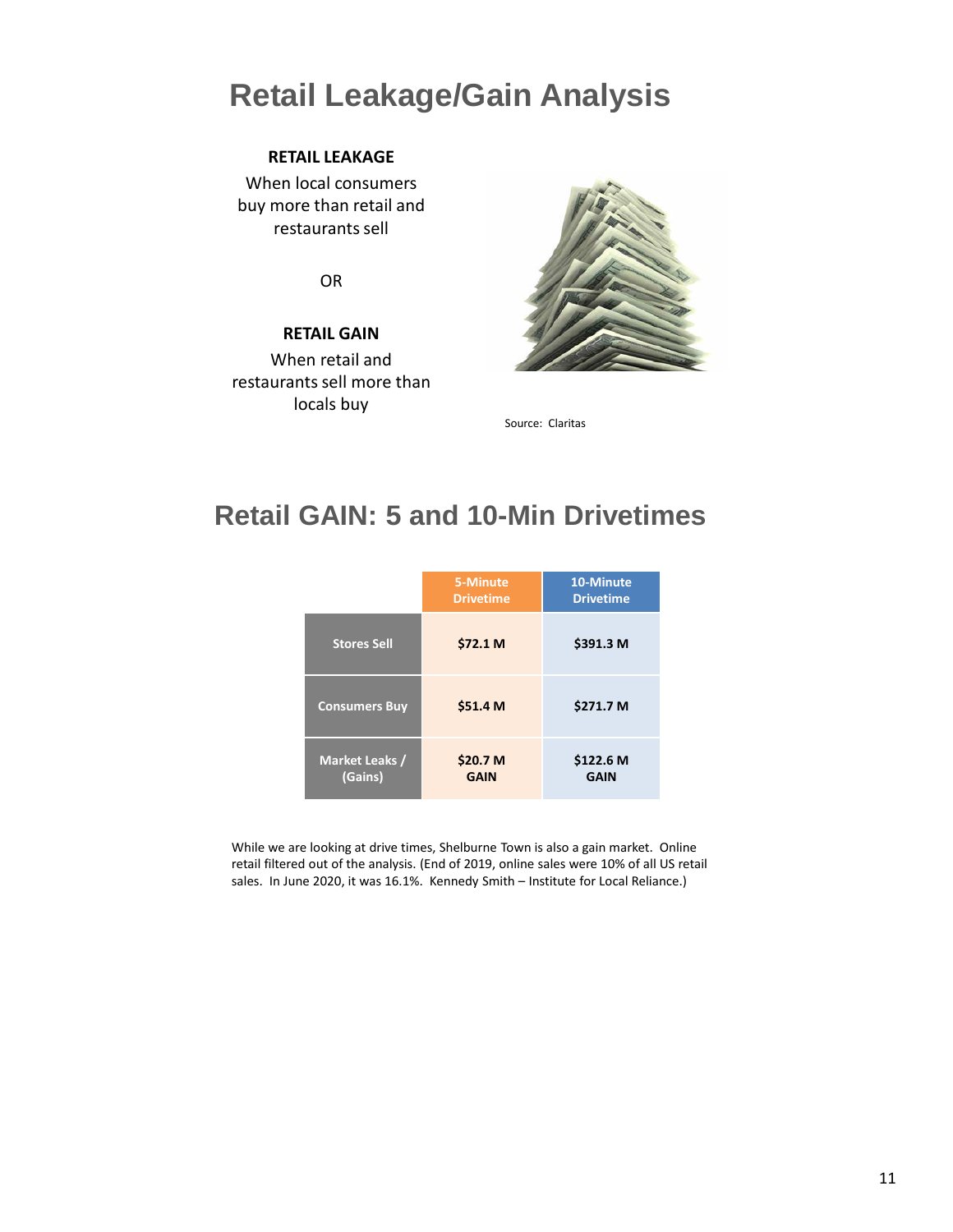### **Observations**

- Shelburne is a "gain market" and is *absolutely* dependent on visitors from outside of the area to sustain the retail/dining mix that happens in the market.
- Subtract the visitors (despite the affluence) 20-25% of the existing retail market would be unsustainable.
- Affluence affords the community the luxury of being selective in design, the market indicates that the community must be conscious of place to be appealing to visitors (which often is what is appealing to residents as well)
- Not all categories are GAINING…. Opportunities exist

### Opportunities - A Note on Market Analysis Terminology

The North American Industry Classification System (NAICS) categorizes all industries nationally with a numbering system and naming conventions.

For example, retail coding begins with 44, each additional number is a subset of the smaller number so 445 is Groceries 44510 and 445292 is Baked Goods Stores.

The opportunities are presented with the "formal" NAICS title then elaborated with store types and more casual nomenclature suited to analyzing Shelburne's market. www.naics.com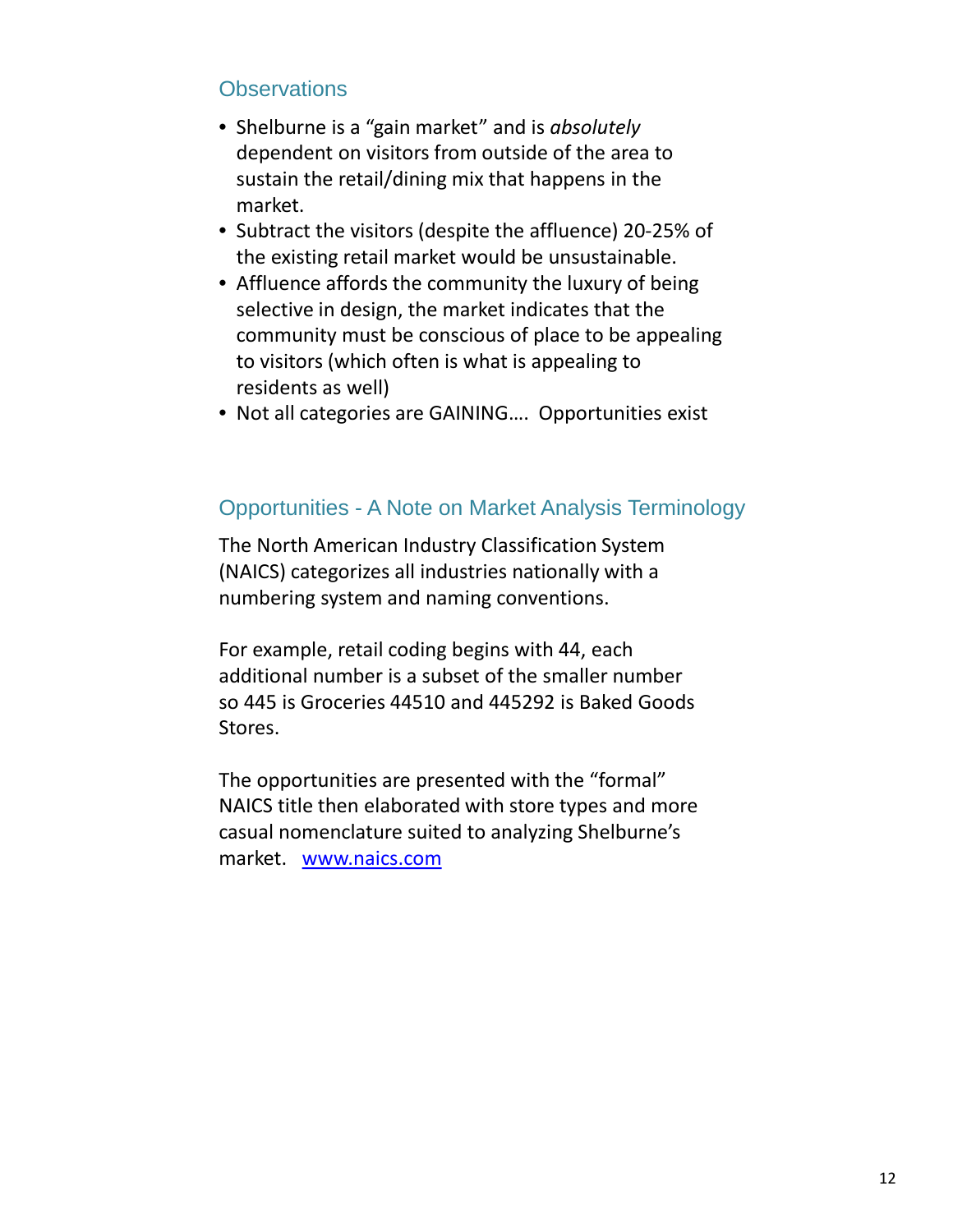### Opportunities (leaking categories in 10-min drive time)

- Home furnishings and furniture \$4.4 million leakage Compatible with visitors
	- Small format with focus on furnishings not furniture
- Small opportunity to expand components of specialty food with focus on: meat market, fish and seafood market, and fruit and vegetable market.
	- Affirmation of Farmers Market
	- Ability to expand with existing retailers.
- Personal care, health, beauty stores \$1 million.
	- Focus on specialty personal care (bath, health food/supplements, cosmetics, optical)
	- Combine with services perhaps (day spa)
- Large gap in gasoline and convenience stores
	- Not saying this should be a use but it represents \$8 million in leakage
	- Quality village style store with convenience food/dining option.

### Opportunities (leaking categories)

- Clothing \$6 million in leakage, must be highly curated (meaning specialty and high-quality clothing)
- General merchandise stores (read Dollar General) pent up demand of \$3 million. Shown so the community is aware.
- Limited service restaurants \$7 million in leakage.
	- This does not have to mean "fast food"
	- It could be smaller format non-table service type restaurants.
	- Could also be tied to "drinking places" (taproom, cidery, brewery) which is leaking in its own right by \$4 million.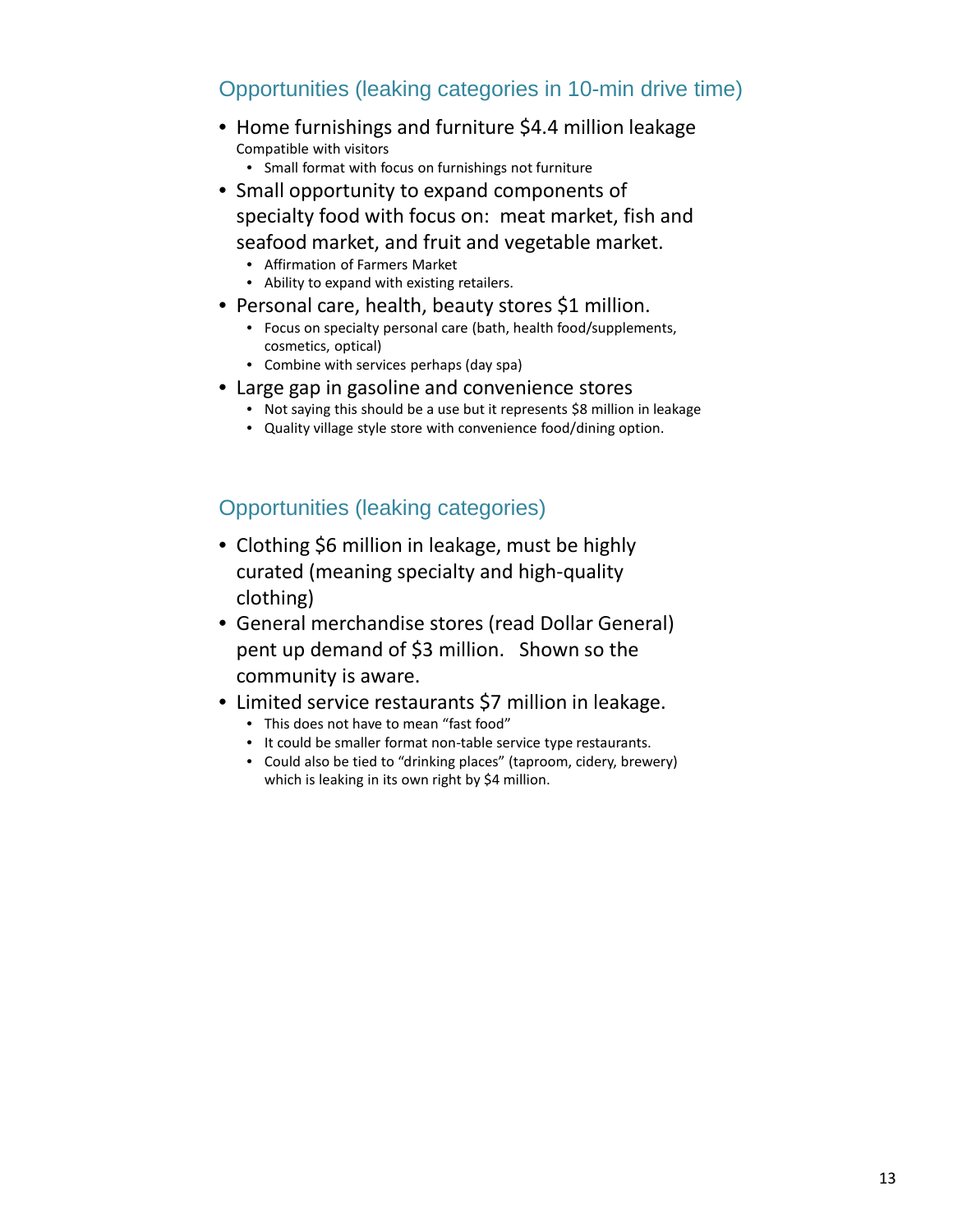# Employment Analysis

- Shelburne has 3,042 jobs within the town.
- There are 3,363 employed people within Shelburne town.
- Commuting patterns are dynamic 2,918 leave Shelburne each day to work while 2,597 commute in (only 445 live and work in Shelburne)

**Data Source: US Census On the Map 2018 update with interpretation by Arnett Muldrow & Associates, Ltd.** 

# Commuting Pattern



Commute OUT **Commute IN** 

Data Source: US Census On the Map 2018 update with interpretation by Arnett Muldrow & Associates, Ltd.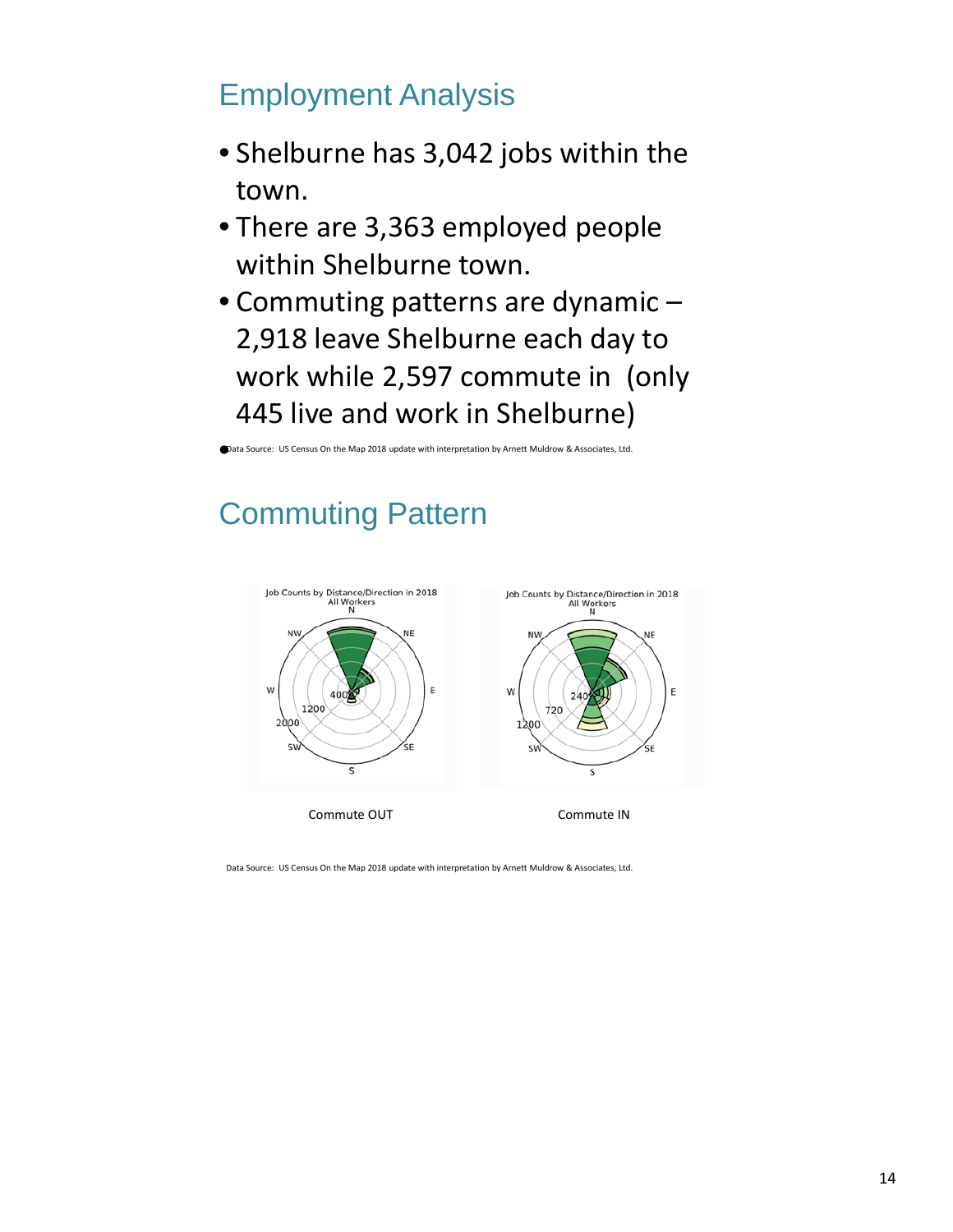# Commuting Dynamics

- Nearly all commuting out is toward Burlington/S. Burlington metro.
- Commuters in also come from Burlington/S. Burlington but from points south as well.
- Workers in Shelburne earn less, work in the service industry primarily, and are younger.
- Those who live in Shelburne earn significantly more, work in professional jobs, and tend to be older.

Data Source: US Census On the Map 2018 update with interpretation by Arnett Muldrow & Associates, Ltd.

# Considerations and Next Steps

- A more thorough study would examine from where customers are coming and help curate a message for visitors and locals on the offerings in Shelburne.
- A more thorough study would pinpoint opportunities with sites in the community including three key opportunity areas:
	- "Highway" oriented retail/services north of Webster Road
	- Shelburne Village Center
	- Service/Manufacturing areas south of Marsett/Bostwick on Shelburne Rd.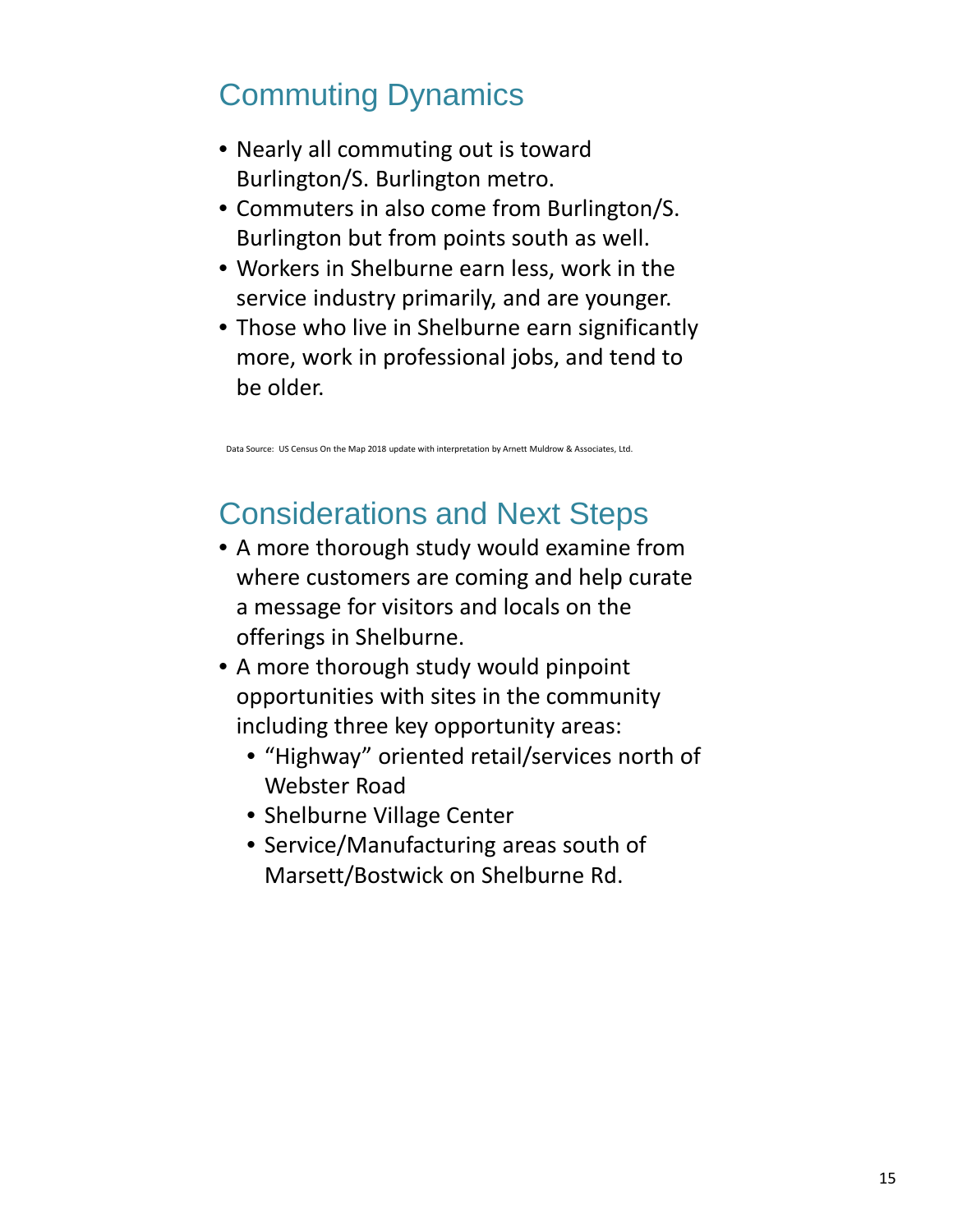# Considerations and Next Steps

DAVID: I concur with your conclusions,

- The development process should be outcome oriented, clear, and serve as the best incentive for quality development in lieu of any other incentive.
- Marketing of opportunities as indicated in the study is good but clearly outlining a process is critical – they may even want to consider some planning "vignettes" to envision what placemaking might look like.

#### Placemaking Ideas



#### T/V Recommendations:

- 1. Become a Designated Downtown. This is explained fully in another section. Many of the T/V strategies and actions could be implemented by a Shelburne Designated Down Program.
- 2. Through the Town Manger, the 3 leaders of the area "Tourism Anchors" meet with each other and the Town to consider collaborative opportunities to leverage resources and action for mutual benefit.
- 3. Make the current Interim Bylaws for Outdoor Business permanent. Help your local businesses sell to T/V by allowing them to advertise with flexible signage, hold outdoor sales events, and open dining areas. Let T/V see busy places, opportunities to shop, and people having fun.
- 4. The business community/SBPA coordinates business promotions and ad campaigns tied to existing and new Shelburne community and anchor institution events.
- 5. Visit other VT communities for wayfinding success stories.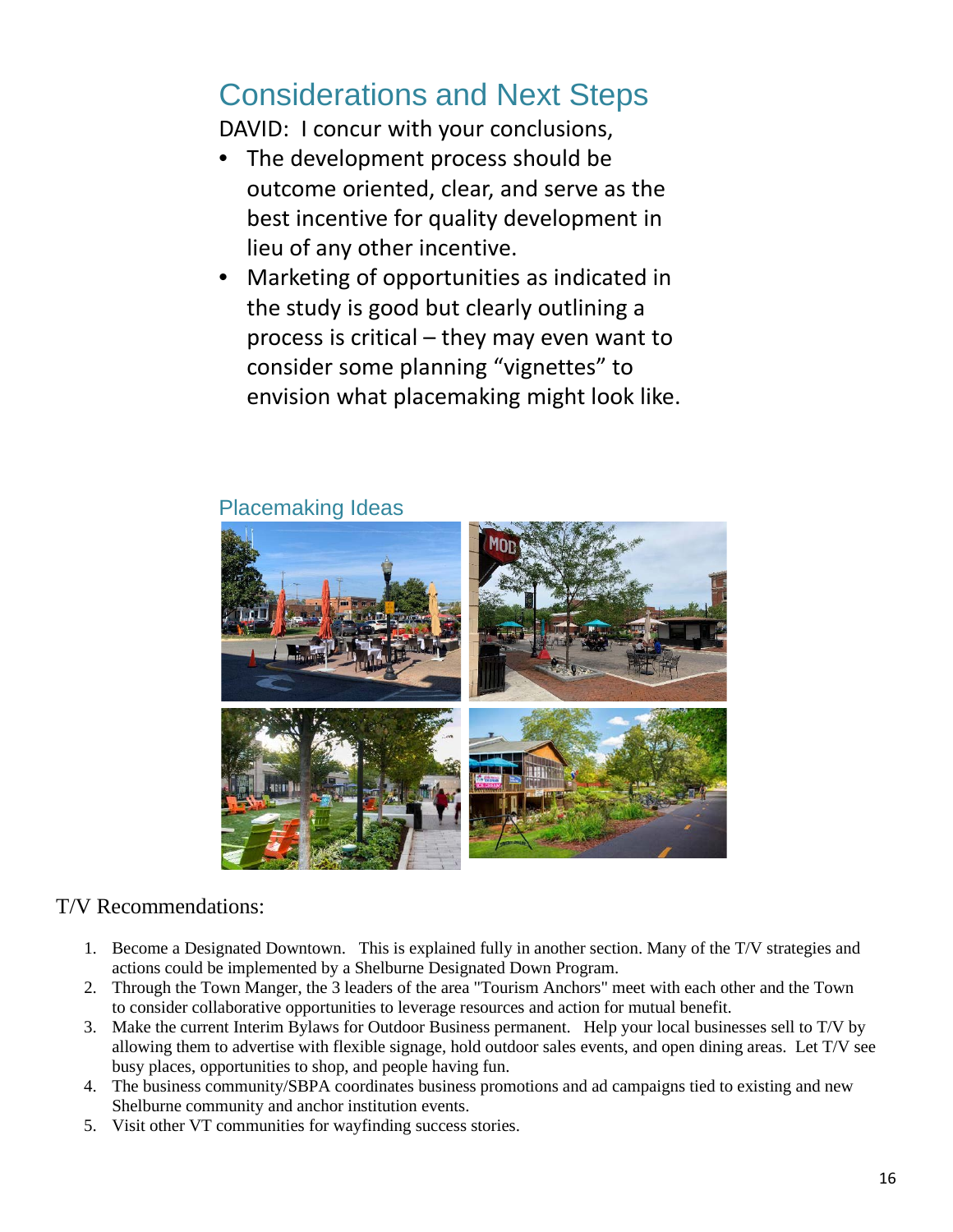6. Invest in wayfinding infrastructure that highlights T/V attractions, parking, and local shopping areas. Invest first in parking wayfinding and incrementally experiment and build.

Special Note - Placemaking

Tripp Muldrow is an expert in placemaking as an economic development strategy that uses a community's public amenities to make economic progress. This approach focuses on the unique features of special places, building on existing assets, and using them to attract new investment and strengthen existing businesses. Placemaking can be a particularly for Shelburne as a curating tool in to capitalize on the T/V economy development as it entices tourism and visitors as well as entrepreneurs and new small businesses.

Given the values that matter to Shelburne residents, placemaking is especially suited for Shelburne. It is an environmentally friendly form of economic development. The walkable, bikeable, and transit friendly streets that are favored by the placemaking philosophy, recognizes and encourages a culture of sustainability. When creative open spaces are part of a community's identity, and therefore its development strategy, there is more impetus to protect them. Placemaking encourages the recognition of local artists. It also places importance on preserving local landmarks and significant architecture.

Experienced community development professionals also know that the work of building a place that visitors want to be equally builds a place that LOCALS want to be. Shelburne has the intellect, wealth, talent, physical structure, and builtin infrastructure to be BOTH a place for locals and a place for visitors. And as Tripp Muldrow's market analysis indicates, economically, it must be.

- 7. Invest in placemaking:
	- a. Ask State coordinator of Place Making program to visit Shelburne and suggest potential projects.
	- b. Aggressively apply for State Place Making/Historic Village tax credits and grants.
	- c. Build pedestrian friendly, walkable, and energetic environment. Start with easy pedestrian friendly experiments in the Village - set up flowerpots stationed between sidewalks and roads, add benches, hold pop up mini events in the Green, display art from museum, craft school and local artists. Longer term and where feasible considerations: widen sidewalks, build bump outs, erect ornamental light posts.
	- d. Consider free rent of the vacated firehouse to the Shelburne Craft School in exchange for leveraging the community reputation and infrastructure for arts and artists by visibly locating and expanding art opportunities in the core.
	- e. Prioritize investments in additional trails, sidewalks, and bike paths that connect Shelburne amenities, tourism anchors, and area businesses. For example, explore connecting the Teddy Bear Factory land to the Artisan Village with signage to the core. Explore path that connects Shelburne Farms to the Downtown. Explore Build Place Making spots on that trail/path such as immersive exercise/play equipment in collaboration with the Shelburne Field House.

### **Strategy: Become an Intentional Community of Economic Development Communication, Collaboration, Coordination**

#### *"Increase collaboration between all our sectors on behalf of economic development opportunities." Shelburne Resident/Volunteer.*

Professionals with experience in small town development know that a community's resilience is grounded in a community's vision of what matters, understanding their strengths, and leveraging their physical, resource, and human capital through intentional collaboration and coordination. It is both the glue and the power for successful economic development.

The Interviewees sense this. Sometimes expressed as integration, collaboration, connecting, vision, communication – interviewees overwhelmingly express the belief that the Shelburne community stands to unleash advantageous, untapped power through synergy. It is most often expressed as opportunities for Tourism/Visitor development by better integrating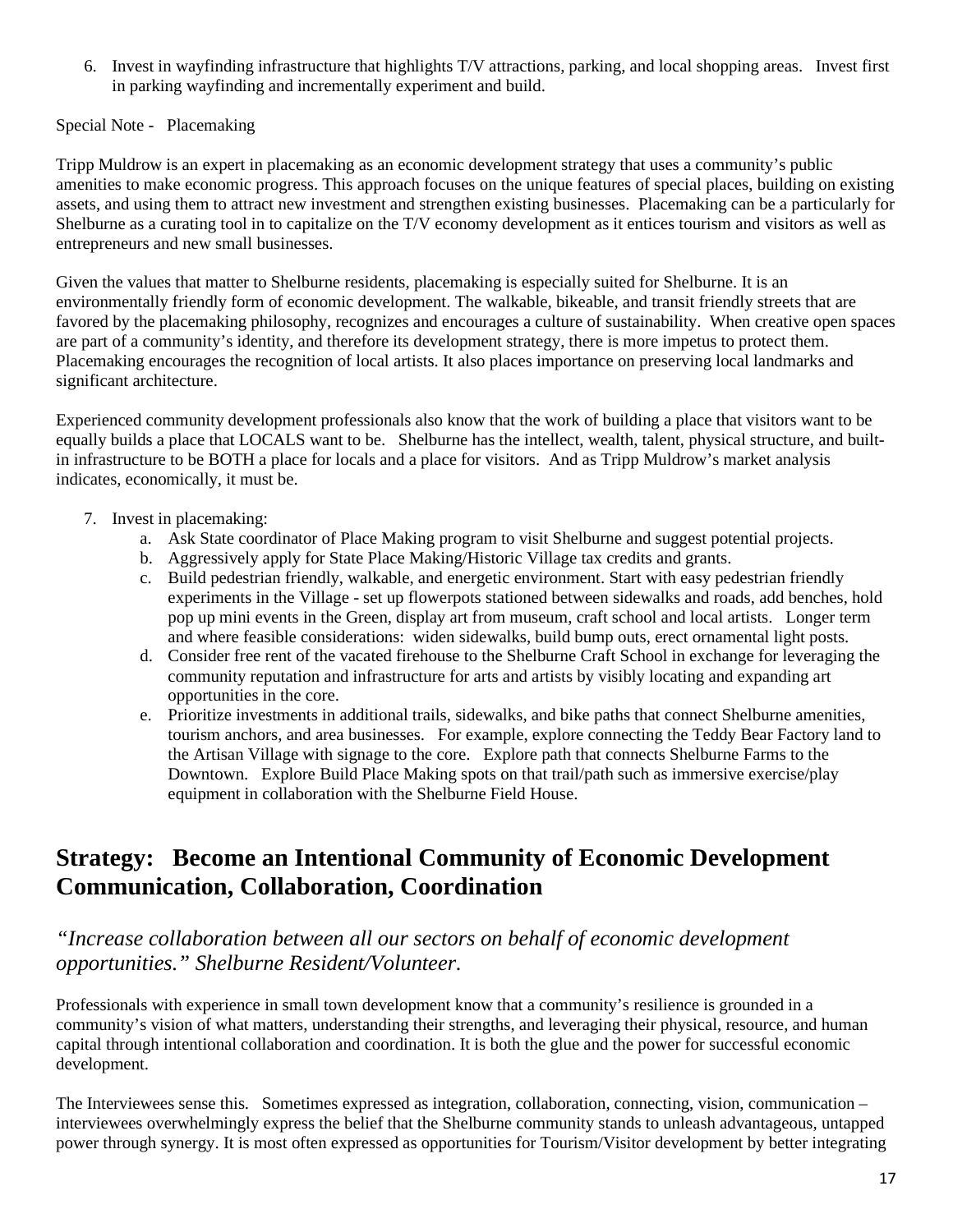the Town with the 3 major tourism anchors. It is sometimes expressed as hoping for more communication and clarity from Town government officials about a community vision for economic development. Some state that better connecting local artists and the Shelburne Craft School with local businesses and place making is a leveraging opportunity to draw tourists/visitors, enhance placemaking, and entice desired development.

Many local business owners express similar sentiments by saying that the business community itself should and could do more. As mentioned previously, the 3 executive leaders of the Teddy Bear Factory, Shelburne Museum, and Shelburne Farms have agreed to explore collaboration with the Town. Some local business owners acknowledge that they could more proactively communicate with the Town government about their concerns. They feel the current Town Manger and Select Board are more open to listening to their concerns. There is sentiment that local businesses should coordinate more, build their relationships, collaborate with other sectors, share information, and more intentionally support and promote each other and community opportunities.

Of special note: Interviewees recognize that in addition to its many physical assets, Shelburne has tremendous human capital. Shelburne has a great many talented individuals with intellectual firepower and professional skills. Community spirit and love of Shelburne is also often cited as valuable human capital assets.

Good news: I believe Shelburne has an opportunity to leverage more of its human capital. I use two interviews with seasonal homeowners as cases in point. One discussed investments he had made to preserve a Village historical building because of his desire to help maintain Village character and history. The CEO/Founder of a successful marketing/data firm volunteered to use his experience and connections to do more for Shelburne. I asked them if they would be willing to meet this summer, invite a few of their contacts, and add the Town Manager to informally meet each other and discuss mutual interests and possibilities. They both agreed. I "e-introduced" the two individuals who exchanged information as the start to hoped-for collaboration. I have had similar discussions with other residents of talent and firepower who are willing to explore possibilities.

Clearly, Shelburne residents love their community as evidenced by the many volunteers engaged in separate committees, projects, and programs. However, compared to communities with ongoing, successful, and proactive economic development efforts that I have worked with, Shelburne, as the Interviewees realize, should do more to intentionally Communicate, Collaborate, and Coordinate.

To make this happen, Shelburne needs a Quarterback – a point person dedicated to ongoing intentional collaboration, convening, and facilitating community physical and human assets in support of an always evolving local economy. To assume that both recovering from the pandemic and developing opportunities will be driven by individuals, small businesses, developers, and town officials acting independently ignores the proven experience of what makes good economic development happen.

#### Recommendations:

- 1. Become a VT Designated Downtown. This is explained fully in another section. Long term communication, collaboration, and coordination activities are cornerstones of the VT Designated Downtown Program.
- 2. In the short term, the Town engages an individual to follow up on interviewees' interest and abilities to share their talents, skills, or firepower. Coordinate and organize the Town/Business meetings recommended elsewhere.
- 3. Town Manager takes up the offer of the 3 leaders of the area "Tourism Anchors" to meet with each other and the Town to explore collaborative opportunities.
- 4. SPBA sponsors ongoing business mixers to build relationships, communicate information, and coordinate opportunities.
- 5. The SBPA organizes the local businesses community, The Shelburne Crafts School, and the arts community to coordinate business, placemaking, and arts opportunities.
- 6. The Shelburne business community communicates more proactively and consistently with Town government officials about concerns, issues, and opportunities.
- 7. The Planning Commission and Development Review Board meet twice a year to communicate issues and learnings that lead to agreement for regulatory changes and the streamlining of forms, meetings, and paperwork.
- 8. When considering regulations, the Town commissions proactively and directly communicate to a percentage of potentially affected business/landowners with information and meeting schedules about the proposed regulations.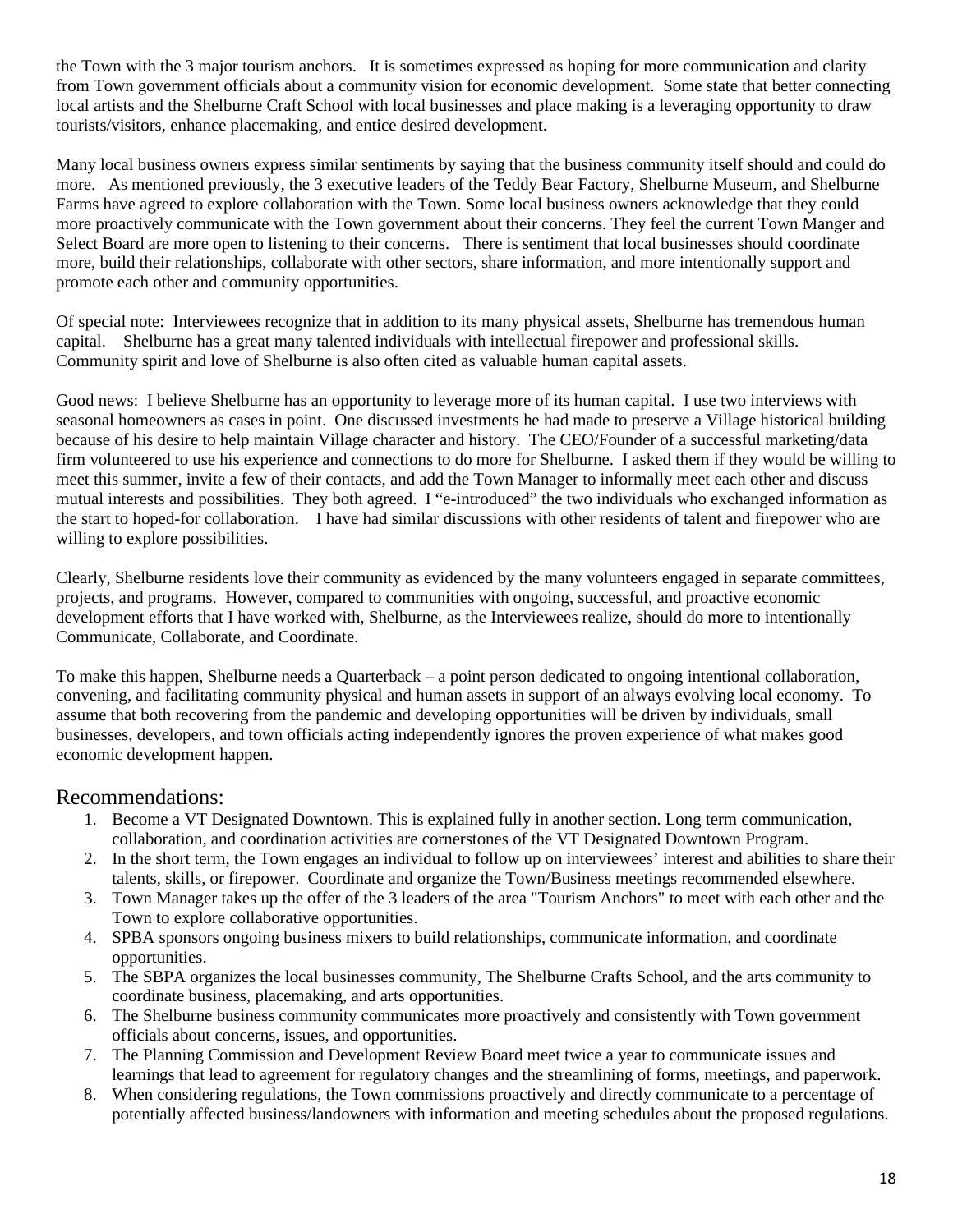- 9. Select Board develops a simple economic development mission statement based on the Town's priority principles for economic development that is communicated broadly and serves as a general guide for strategies and decisions.
- 10. The next Comprehensive Plan develops a significant section addressing Economic Development.

### **Strategy: Engage in Proactive Economic Development. Change "Anti-Business" Perception**

*"We view proactive economic development as a public good. Fostering community vibrancy is like any other service of fire, water, safety. Promoting quality of life***."** *Dominic Cloud. City Manager, St. Albans.*

The proactive work noted here combines the strengths of Town government and a proactive economic development "specialist" operating independently of Town government. This focuses Town government on its comparative advantages that will advance good economic development including assembling important data and information, building and maintaining important community infrastructure, exploring and investing in place making work, and reforming its development regulation system. Currently new inquiries for business principally enter Town government through either the planning department or the Town manager.

An independent specialist relieves Town staff of the ongoing activities in responding to and pursuing initial inquiries of interest or new opportunities. Another advantage of this arrangement is initial inquiries can be handled confidentially and privately as may be preferred by the interested parties. The specialist can organize and facilitate meetings with other helpful community members and Town officials. They can proactively contact and share information and opportunities with commercial real estate agents, landlords, and developer. They can work with Town staff to help opportunities become reality through the necessary town processes. All of this is best achieved by a specialist independent of local government.

As important as the above, the Select Board, Commissions and Town Staff must proactively, consistently – and repeatedly - communicate to the business community about positive changes, decisions and actions taken that reflect positive, proactive economic development. The perception of an anti-business attitude has been long in the making. And though we businesspeople like to share our complaints more that the good things, the good things will get out if it is pushed out. As stated above, business talk with peers and colleagues. But it will take time.

#### Recommendations:

- 1. Town engages a business development specialist to begin proactive communication and outreach to business community.
- 2. Town continues recent efforts in building and communicating a more positive business development culture. Proactively communicate what you change and do. Then when you think you have communicated – do it again in a different venue. Repeat.
- 3. The Town establishes and maintains a vacant lands survey of commercially zoned land.
- 4. Town planning offices offers business community regulations and process workshops and mutual learning discussions hosted in the Town offices.
- 5. Town maintains a list of nonoperating and unused properties.
- 6. Business community/SBPA maintains a list of all currently operating Shelburne businesses including home based businesses - and nonprofits with employees.
- 7. SPBA organizes ongoing business mixers.
- 8. Ongoing collaborative discussions and information sharing occurs between the Town, commercial real estate agents, developers, commercial landlords, building owners and local business owners.
- 9. Select 3 business sectors that are "leaking" retail \$ and pursue by collaborating design review with developers, agents, and business owners.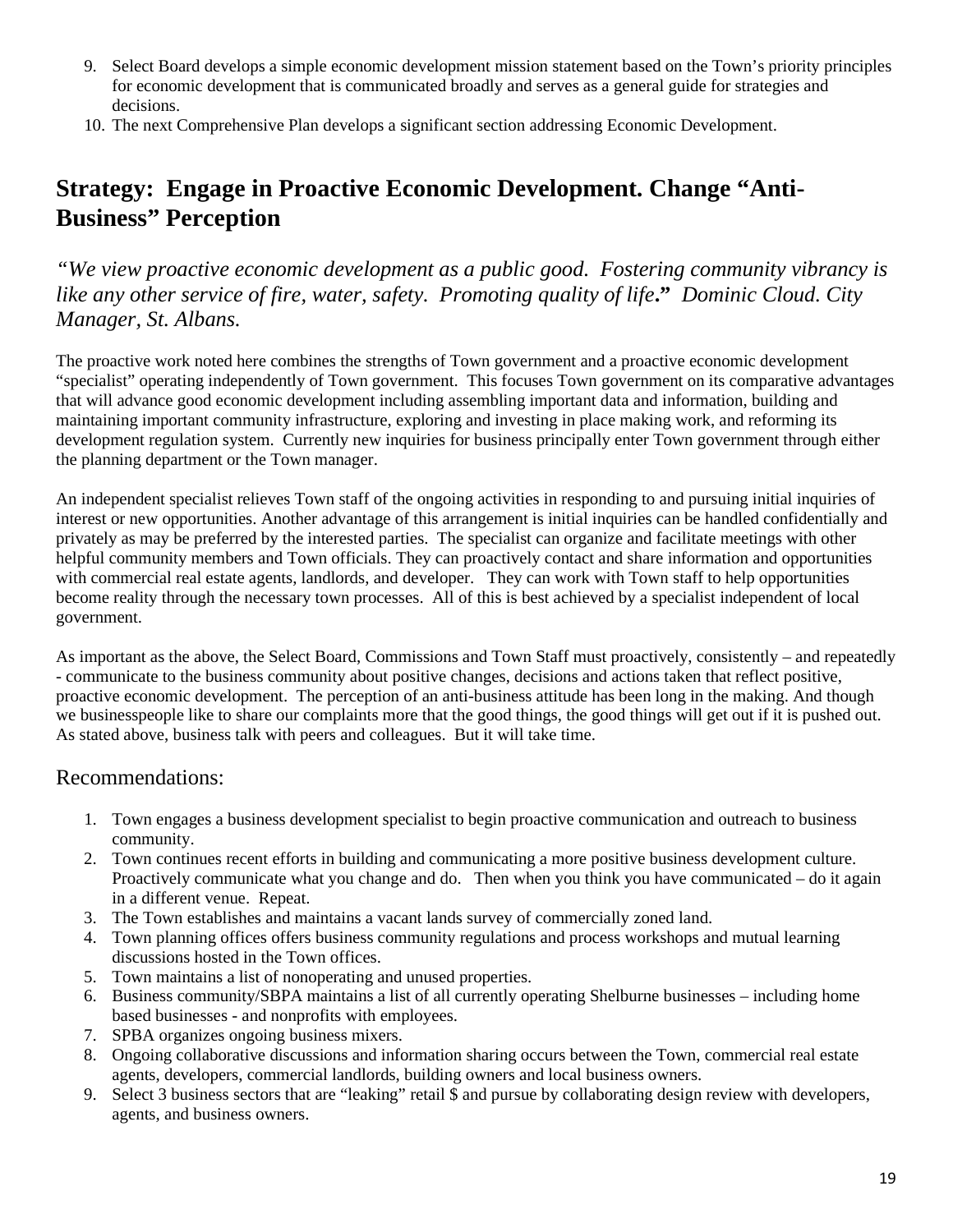## **Strategy – Become a Vermont Designated Downtown (DD)**

Though this strategy is listed last – it is the second most important action Shelburne can take in pursuit of enhanced economic development. It is last to serve as the opportunity to summarize how to implement many of the recommendations in this report.

The Designated Downtown program helps to preserve the historic character and enhance the future of medium- to largesized historic centers. Since 1999 Downtown Designation has provided communities with financial incentives, training, and technical assistance to support local efforts to restore historic buildings, improve housing, design walkable communities, and encourage economic development.

Municipalities that receive designation collaborate with local non-profit downtown organizations supporting efforts through funding, staff, partnerships, and volunteers. The downtown program utilizes the Main Street America approach which is a proven strategy that encourages communities to take steps to enact long-term change, while also implementing short-term, inexpensive activities that attract people to the downtown and create a sense of enthusiasm and momentum about their community.

*"...the years of community volunteers working together – and celebrating successes – have (fostered) a sense of pride and community connections that reach well beyond the business districts." Mary Means – Founder, Main Street America.*

The 4 operating strategies of the Main Street America program after which the DD program is modeled are all relevant to Shelburne:

*ORGANIZATION* involves creating a strong foundation for a sustainable effort, including cultivating partnerships, community involvement, and resources for the district.

*PROMOTION* positions the downtown as the center of the community and hub of economic activity, while creating a positive image that showcases a community's unique characteristics.

*DESIGN* supports a community's transformation by enhancing the physical and visual assets that set the commercial district apart.

*ECONOMIC VITALITY* focuses on capital, incentives, and other economic and financial tools to assist new and existing businesses, catalyze property development, and create a supportive environment for entrepreneurs and innovators that drive local economies.

Once a community becomes a DD, VT state staff provides training and resources to assist the municipality and the downtown organization to help familiarize managers, board members, and local officials with the downtown program and how to best develop an action plan for downtown community development.

This is the combination of work I believe best suited to galvanize Shelburne economic development. DD builds relationships in the business community, community, and local government. It is proactive. It believes in preserving and enhancing local character, investing in historic buildings, and building T/V economy – all values held by Shelburne residents. For its success it depends upon communication, collaboration, and coordination – critical elements for Shelburne. It uses a Quarterback – point person proactively making it happen.

As I began to research noted active and seemingly vibrant communities in Vermont that seem to be a close fit to Shelburne, a consistent theme emerged. They are almost all DD communities.

"*If you want to create energy and action, promote your community and economic development, the DD program is critical." Ron Redmond. Vergennes City Manager. Former Director of Church Street Marketplace.*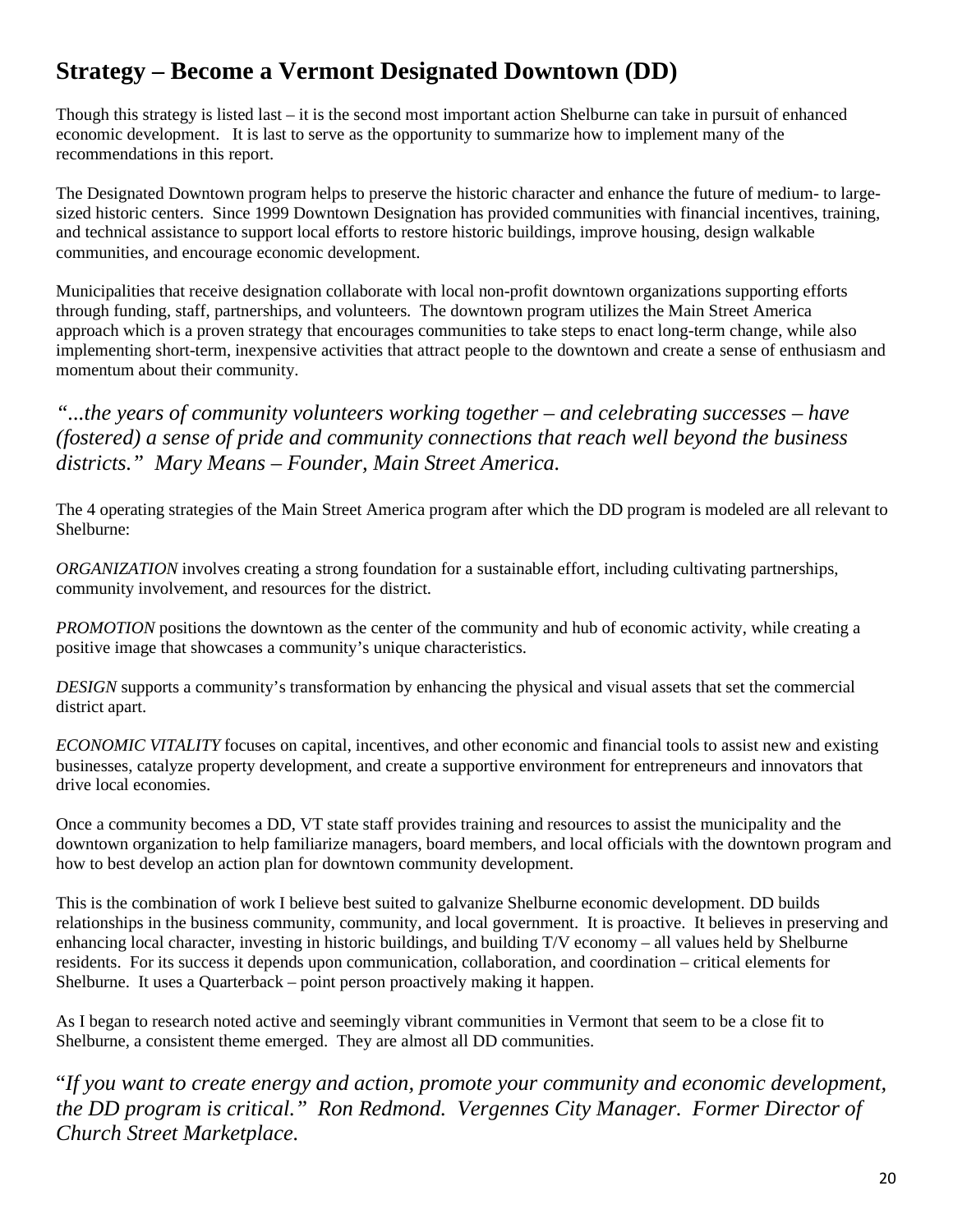Attachment 4 summarizes the discussion I had with other communities in Vermont that were recommended to me by Interviewees, Town officials, or state staff as vibrant communities of size and similarities to Shelburne. (It also includes an award-winning neighborhood in Tulsa, OK. I contacted that community because it was highlighted as a community engaging in successful downtown development work AND a major road running through the middle of the community.)

The Waterbury DD executive stated that the community did not lose a single business during the double impact of the pandemic and the main street construction. In fact, 11 new or expanded businesses occurred during this time frame. (It is relevant to note that she has these exact numbers at hand.) Not resting on success, they are now pouring cement for expanded wayfinding signage. They are in constant motion.

Specifically highlighted by the DD towns is their access to state transportation grants reserved only for DD towns. The flexibility of the use of these grant funds including sidewalks, wayfinding, signage, bike paths, park benches, ornamental light fixtures, etc., fits exactly into Shelburne T/V place making activities noted elsewhere in this report. The funding for this program was increased from \$1.5 million to \$5 million this fiscal year.

The DD executives also emphasized the value of their access to ideas, information, and activities shared within the DD network. The DD network is organized by state staff to connect regularly for mutual support. They said this support was critical during the pandemic as the network shared information with ideas about helping local business including how to help them access federal and state business relief packages, pivoting operations, and adjusting to online and curbside sales. They shared successful techniques that were working and counsel on how to adapt them to their own communities. Helping their existing small businesses – a core group repeatedly admired and supported by Shelburne Interviewees.

Critically important for Shelburne is that DD has a Quarterback – the point person who proactively and intentionally communicates, builds collaboration, coordinates people and assets, and implements many of the recommendations in this report. A Shelburne DD organization will make also be able to assist the assist local business, nonprofits, and the Town apply for state DD and Historic Village tax credits and grants, and similar federal funding opportunities. It is possible that this will allow Shelburne to get its "piece of the financial pie": The VT Village Center Manager noted that beyond a recent project the Shelburne community has not taken much advantage of the Village Center program grants and tax credits.

If Shelburne consider joining the DD program, I recommend it do so with a fully supportive budget that is mutual commitment between the Town and the business community that funds a program independent of Town government. A fully supportive budget with staff who is not a Town employee provides the resources to develop the DD program AND serve as the community's proactive economic development/business ombudsman/advocate working on new opportunities with realtors, developers and interested small businesses.

*"Of all the Vermont communities I have worked with, Shelburne is the most obvious one to be a Designated Downtown community." Tripp Muldrow. Principal, Arnett & Muldrow who has serves as a Main Street consultant for communities across the country.*

#### **Recommendations:**

- 1.) Ask the DD state coordinator to present the program full benefits and requirements to Town officials and economic development stakeholders.
- 2.) Identify a local community volunteer who will organize and drive the DD application.
- 3.) Start the application process with the state.
- 4.) The SBPA serves as the legal and fiduciary agent and important organizing collaborative leader with Town government of the DD application.
- 5.) Establish/Raise funding for a DD program/economic development staff. The annual budget is set at \$100,000 of which the Town creates a yearly line item for a \$50,000 a year allocation with the other half matched by \$25,000 yearly in business membership and \$25,000 in events, fundraising, and grants.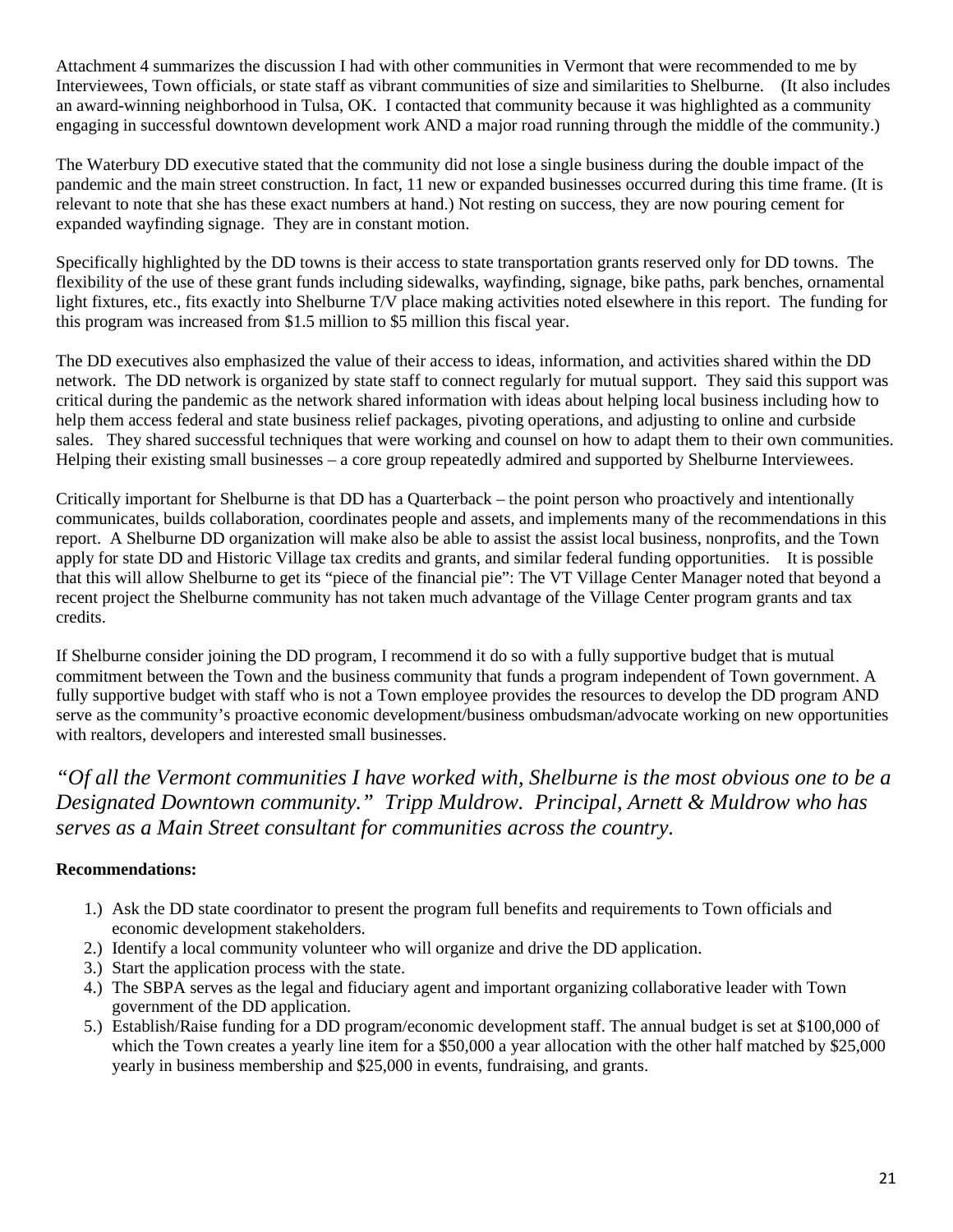### **PS: Affordability**

I must mention the almost universal sentiment of "affordability" expressed by interviewees. This concept touches a spread of concerns from housing, to barriers to young families moving to Shelburne, to equity, and to allowing for a diversity of businesses services and needs that offer choices across the socioeconomic demographic.

The issues of "affordability" expressed by the interviewees are beyond the scope of this project. Nonetheless, increasing the commercial grand list within Shelburne will obviously increase the spread of tax base impact across the community. And some of the Tripp's market analysis suggests diverse businesses leakages that, if plugged, would offer a choice of buying opportunities for residents across Shelburne's demographic.

| <b>Recommendations List</b>                                                                                                                                                 | Year         | Year<br>2    | Year<br>3   |
|-----------------------------------------------------------------------------------------------------------------------------------------------------------------------------|--------------|--------------|-------------|
| <b>Strategy: Simplify Town Regulations, Process.</b>                                                                                                                        |              |              |             |
|                                                                                                                                                                             |              |              |             |
| Make the current Interim Bylaws for Outdoor Business permanent.                                                                                                             | $\mathbf X$  |              |             |
| Change Village lot requirements to 20 ft setback and 75 ft frontage.                                                                                                        |              | X            |             |
| Empower more use of administrative review.                                                                                                                                  | $\mathbf{X}$ | $\mathbf x$  | $\mathbf x$ |
| Change the zoning requirements for the Shelburne Green development, especially the<br>Artisan Village to allow more flexibility and opportunity in dining, retail, signage. | $\mathbf x$  |              |             |
| Hold early technical review meetings of Staff Department Heads and involve<br>Committees early for significant development projects                                         | $\mathbf x$  |              |             |
| Require Planning staff to submit and retrieve project approval letters from<br><b>Department Heads</b>                                                                      | $\mathbf x$  |              |             |
| Set timeline input/response deadlines for Department Heads and Committees                                                                                                   | $\mathbf{X}$ |              |             |
| Create exemptions for signage and building maintenance. Make the decision on these<br>administrative.                                                                       | $\mathbf x$  |              |             |
| Eliminate requiring local permits that duplicate state requirements                                                                                                         |              | $\mathbf X$  |             |
| Communicate proactively and directly with affected stakeholders when considering<br>new regulations                                                                         |              | $\mathbf{x}$ |             |
| Create a sidewalk fund                                                                                                                                                      |              | $\mathbf X$  |             |
| PC and DRB meet twice a year                                                                                                                                                | $\mathbf x$  | $\mathbf X$  | $\mathbf x$ |
| Cut the review process by 50%                                                                                                                                               |              | $\mathbf x$  |             |
| <b>Strategy: Curate the Tourism/Visitor (T/V) Economy</b>                                                                                                                   |              |              |             |
| Become a VT Designated Downtown                                                                                                                                             |              |              | $\mathbf X$ |
| Town Manager engages in collaborative discussion with the 3 Tourism/Visitor<br>"Anchor Institutions"                                                                        | $\mathbf{x}$ | $\mathbf x$  |             |
| Make the current Interim Bylaws for Outdoor Business permanent.                                                                                                             | $\mathbf X$  |              |             |
| SBPA coordinates business promotions and campaigns                                                                                                                          | $\mathbf{x}$ | $\mathbf x$  | $\mathbf x$ |
| Visit other communities for successful wayfinding projects                                                                                                                  | $\mathbf x$  |              |             |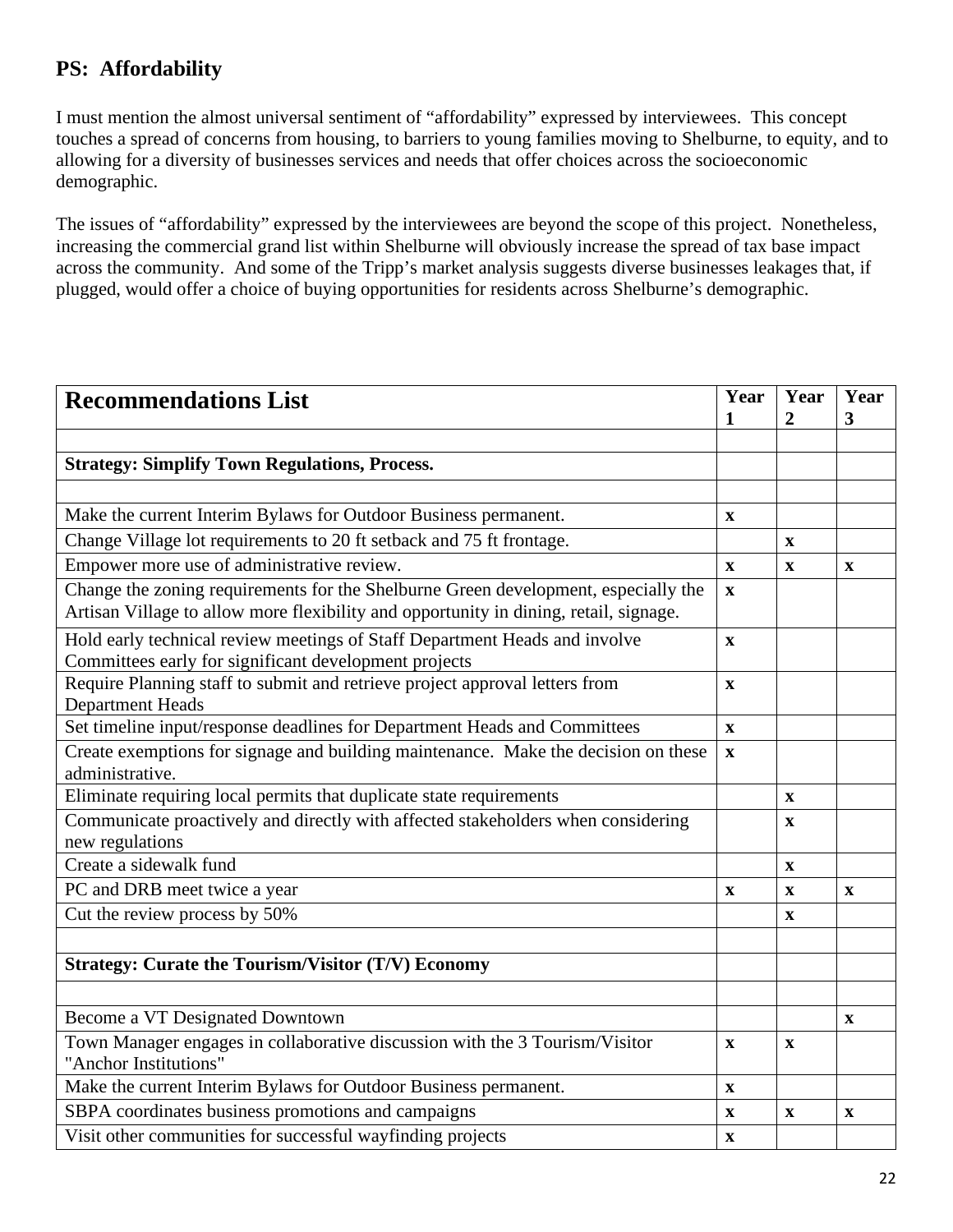| Invest in wayfinding infrastructure                                                                                      |              | $\mathbf{X}$ | $\mathbf x$ |
|--------------------------------------------------------------------------------------------------------------------------|--------------|--------------|-------------|
| Request the State Place Making Program Manager visit to offer advice and                                                 | $\mathbf X$  |              |             |
| recommendations                                                                                                          |              |              |             |
| Apply for State Place Making grants                                                                                      |              | $\mathbf{X}$ | $\mathbf X$ |
| Build a pedestrian friendly environment                                                                                  |              | $\mathbf x$  | $\mathbf x$ |
| Lease vacated Firehouse to Craft School rent free                                                                        |              |              | X           |
| Prioritize trails, sidewalk, and bike path investments to connect with T/V and local                                     |              | $\mathbf{X}$ | $\mathbf X$ |
| businesses.                                                                                                              |              |              |             |
| Engage a firm to conduct full Market/Economy analytic research                                                           |              | $\mathbf x$  |             |
|                                                                                                                          |              |              |             |
| <b>Strategy: Become an Intentional Community of Economic Development</b><br>Communication, Collaboration, & Coordination |              |              |             |
|                                                                                                                          |              |              |             |
| Town engages an individual to begin communication and collaboration work                                                 | $\mathbf X$  |              |             |
| Become a VT Designated Downtown                                                                                          |              |              | $\mathbf x$ |
| Town Managers engage in collaborative discussion with the 3 Tourism/Visitors                                             | $\mathbf X$  | $\mathbf x$  |             |
| "Anchor Institutions"                                                                                                    |              |              |             |
| SBPA organizes business mixers                                                                                           | $\mathbf{X}$ | $\mathbf{X}$ | $\mathbf x$ |
| SBPA leads conversations & activities with the business community, Shelburne Craft                                       | $\mathbf X$  | $\mathbf x$  | $\mathbf x$ |
| School, local art community                                                                                              |              |              |             |
| Business community proactively communicates with Town government                                                         | $\mathbf{x}$ | $\mathbf{X}$ | $\mathbf x$ |
| PC and DRB meet twice a year                                                                                             | $\mathbf{x}$ | $\mathbf{X}$ | $\mathbf x$ |
| Town communicates with affected economic development stakeholders when                                                   |              |              |             |
| considering new regulations                                                                                              | X            | $\mathbf x$  | X           |
| Select Board develops an economic development mission statement                                                          |              | $\mathbf{X}$ |             |
| Next Comprehensive Plan develops significant economic development section.                                               |              |              |             |
|                                                                                                                          |              |              |             |
| Strategy: Engage in Proactive Economic Development; Change "Anti-Business"                                               |              |              |             |
| perception                                                                                                               |              |              |             |
|                                                                                                                          |              |              |             |
| Town engages a business development specialist                                                                           | $\mathbf X$  |              |             |
|                                                                                                                          |              |              |             |
| Select Board and Town Manager continues recent efforts in building and<br>communicating a more positive business culture | X            | $\mathbf{X}$ | X           |
| Town establishes a vacant land survey of commercially zoned land.                                                        | $\mathbf X$  |              |             |
| Planning office offers review workshops and discussions                                                                  | $\mathbf{X}$ |              |             |
|                                                                                                                          |              | $\mathbf{X}$ |             |
| Town establishes a list of unused/nonoperating commercial properties                                                     | $\mathbf X$  |              |             |
| SBPA develops and maintains a list of businesses.                                                                        |              | $\mathbf{x}$ |             |
| Collaborative discussions and information sharing occurs between Town and business<br>community                          | $\mathbf X$  | $\mathbf{x}$ | $\mathbf X$ |
| SBPA organizes business mixers                                                                                           | $\mathbf X$  | $\mathbf{X}$ | $\mathbf x$ |
| Pursue "leaking" \$ business opportunities                                                                               |              |              |             |
|                                                                                                                          |              |              | $\mathbf X$ |
|                                                                                                                          |              |              |             |
| <b>Strategy: Become a Designated Downtown</b>                                                                            |              |              |             |
|                                                                                                                          |              |              |             |
| Ask the state DD coordinator to present the program                                                                      | X            |              |             |
| Identify a local volunteer to organize and drive the application process                                                 | X            |              |             |
|                                                                                                                          |              |              |             |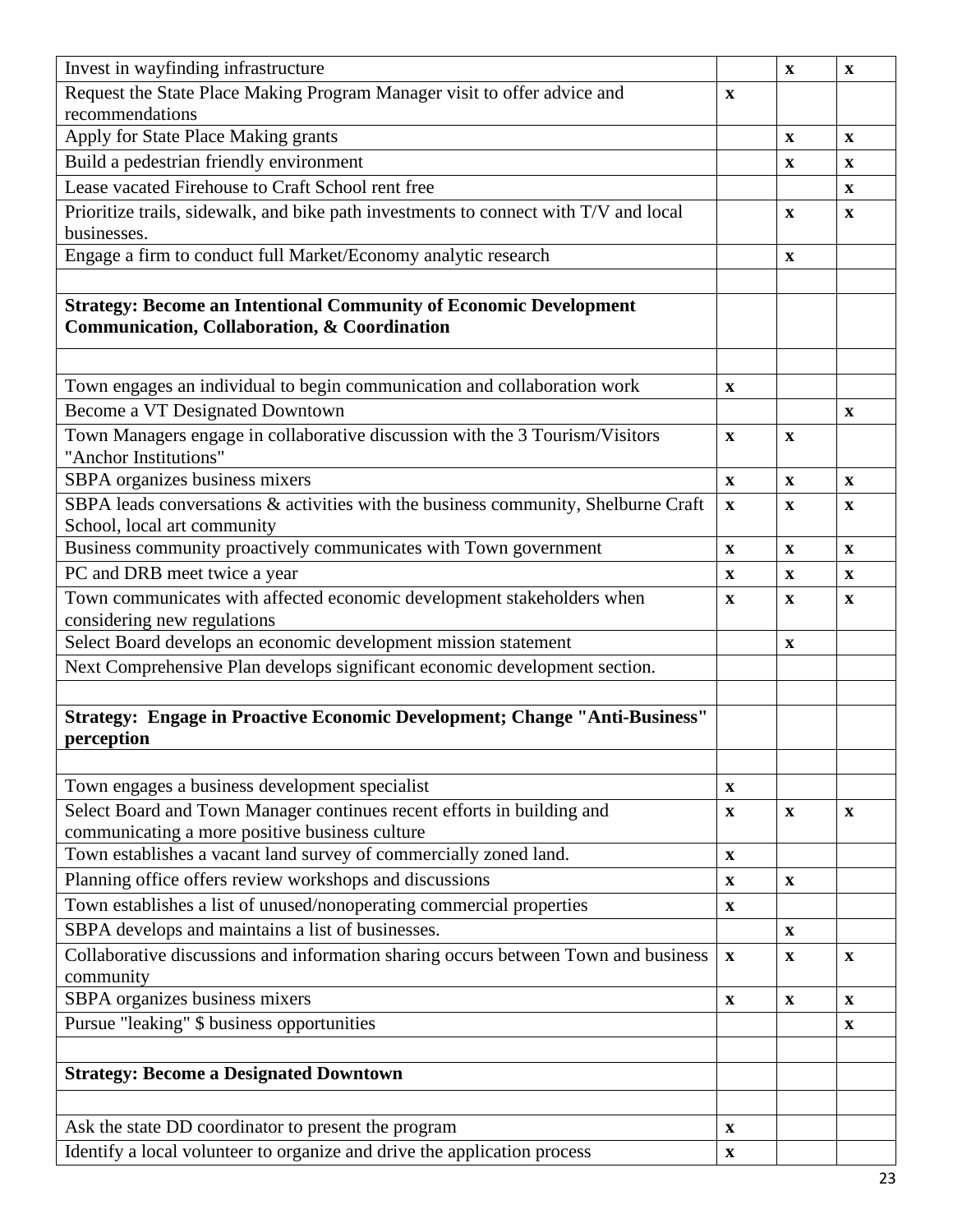| SBPA serves as the legal and fiduciary agent, and serves as lead organizing |  |  |
|-----------------------------------------------------------------------------|--|--|
| collaborator with the Town.                                                 |  |  |
| Start the application process with the State                                |  |  |
| Establish Town line-item budget and local Business match                    |  |  |
| Become a State Designated Downtown                                          |  |  |

# **Top 5 Actions**

- 1. Aggressively make changes in regulations, process, and culture most notably:
	- a. Start early Department Head/Committee technical review/involvement when needed for project review.
	- b. Set deadlines for Department Head/Committee response that defaults to approval if missed.
	- c. Make Shelburne Green/Artisan Village zoning requirements similar to that of Shelburne Vineyard area.
	- d. Empower/support staff to make administrative review decisions.
	- e. Make Interim Bylaws permanent.
	- f. Chop number of meetings, reviews, reports, documents, and requirements that staff and applicants must endure.
	- g. Change lot setback and frontage requirements in the Village.
	- h. Begin bi-annual meetings of PV and DRB.
- 2. Engage temporary staff/consultant to immediately initiate recommended, proactive communication, collaboration, and economic development actions. Leverage the interest and engagement of economic development stakeholders expressed in interviews. Organize Town Manager and Anchor Institution meetings.
- 3. Start the work to become a VT Designated Community.
- 4. Invest time and resources in Tourism/Visitor infrastructure, most notably:
	- a. Wayfinding signs parking, attractions, and amenities.
	- b. Prioritizing trails, bike path budgets to connect visitors to attractions and local businesses.
	- c. "Pop-Up", experimental place making projects associated with the Farmer's Market and planned Shelburne events.
- 5. Establish a Select Board economic development "mission statement" to guide staff, committee and Select Board direction and decisions.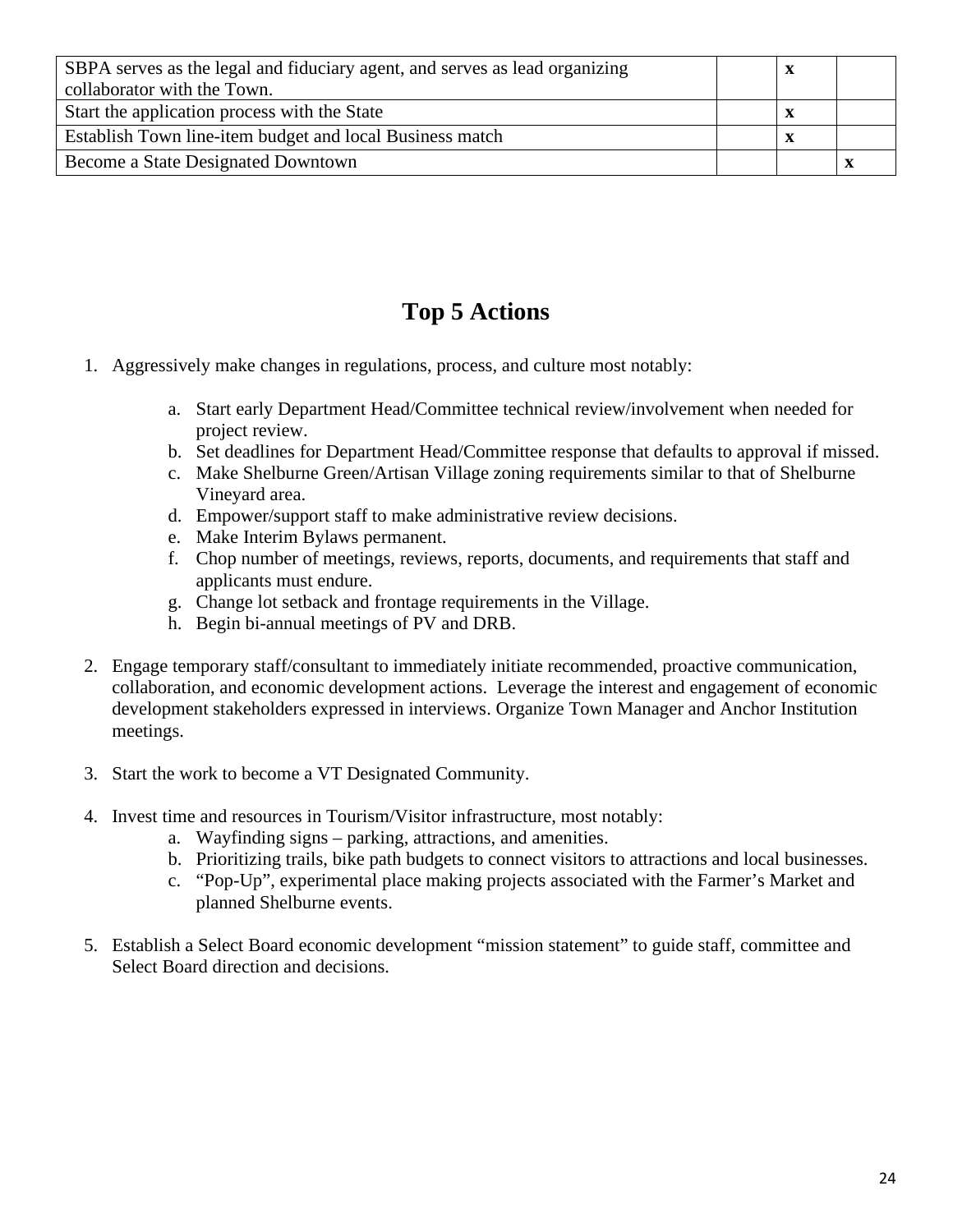#### **ATTACHMENT 1 List Of Economic Development Stakeholder Interviewees**

Anonymous Abele John Albert Gail Albert Ken Beal John Beaudin Tracey Bentley Ann Victoria Boardman Doug Bogue BettyJean Bouchard Ron Bradley Yves Brangan Pam Brumsted Jessica Brush Charlie Carney Liz Castle Becky Chatfield Don Clark Bob Collette Cat Comeau Barbara Conway Sophie Davis Charles Day John Denenberg Tom Deming Bill DuBrul John Donnelly Kieran Everett Andrew Fox Richard Frey-Delaportas Erica Gear Claire Graham Roz Gringon Jason Grover Georgene Grozier Ted Haag Colleen Hagerman Ruth Hall Dave Hillman David Heltzer Johnny Holton Fritz Jewett Becky Jones Charlie

Jordan Vivian Kendal Steve Kriell Linda Kuenne Chris Lalley Kate Latta Zach Lenes Joan Lesser-Goldsmith Eli Lisman Bruce Maguire Louis Major Mike Maksym Martha Marshall Dave Mayfield Steve Mertz Steve Moran Sean Mullican Macy Myers Allyson Nalbach Alex Natale Katie Natale Lou Obuchowski Carole Palmer Mary Pat Pierce Dean Pizzagalli Lisa Pizzagalli Jim Precourt Brian Regan Nina Rendall Don Rivera Herika Sammut Mark Schramm Mike Scott Ken Selin Stephen Senior Deidre Shouldice Bill Sirois Jean Sivo Scott Spell Jill Stevens Craig Thabault Patrice Webb Alec Williamson Ginger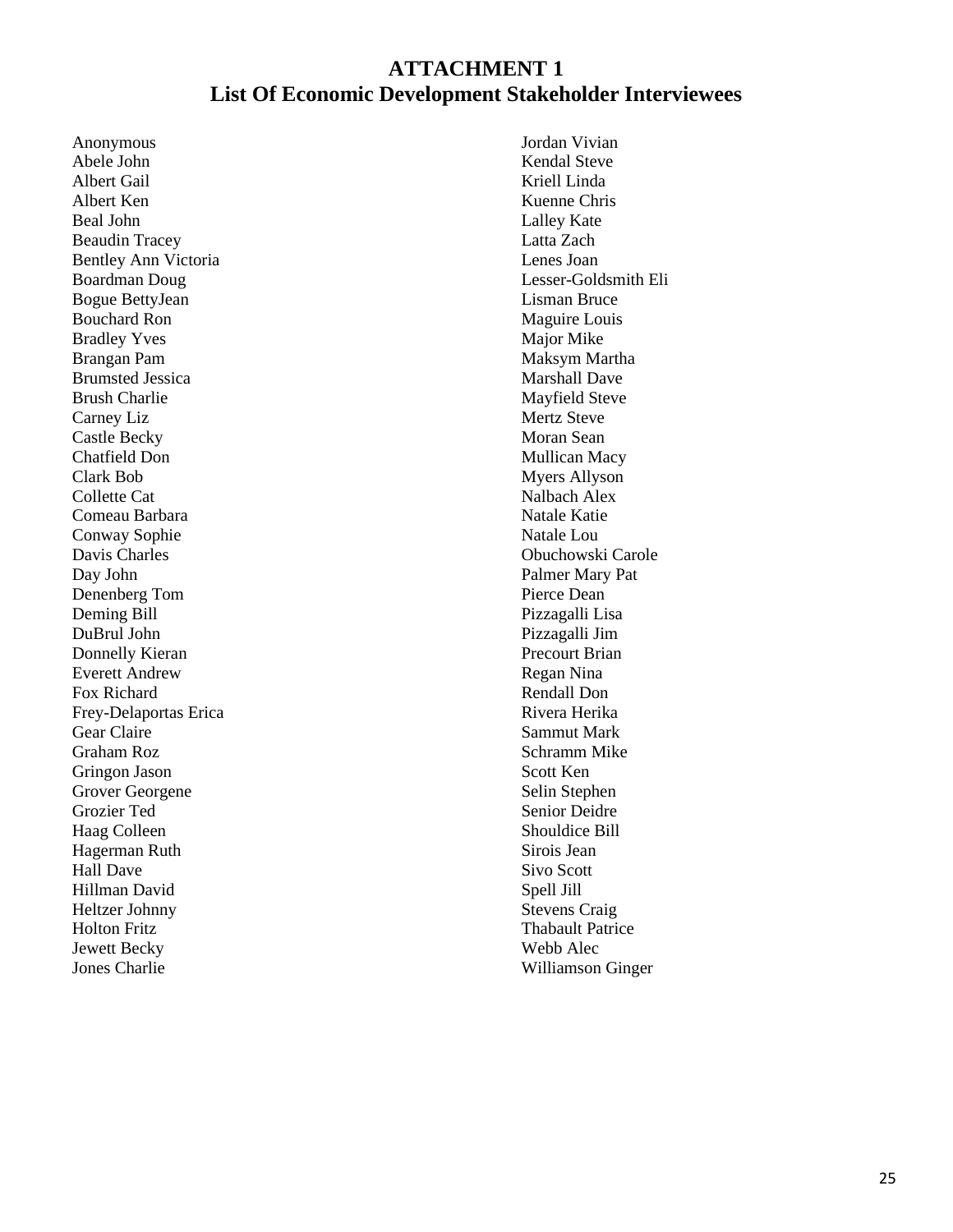### **ATTACHMENT 2 Interview Questions**

- 1. What does good economic development for Shelburne look like to you? Five years from now what are the outcomes that will make you say we are making solid economic development progress?
- 2. Given that as your outcomes/progress, what assets and people do we have that can drive that success? What are our "bright spots" and resources?
- 3. Why haven't we already achieved the 5-year outcomes by now? What opportunities exist in the following sectors to move the needle?
	- Business community
	- Town Government
	- Other (Schools, faith community, nonprofits, residents.)
- 4. Given all these considerations, what are the top 3 specific actions that each sector should take next year? In the next 3 years
- 5. Who else should I talk to?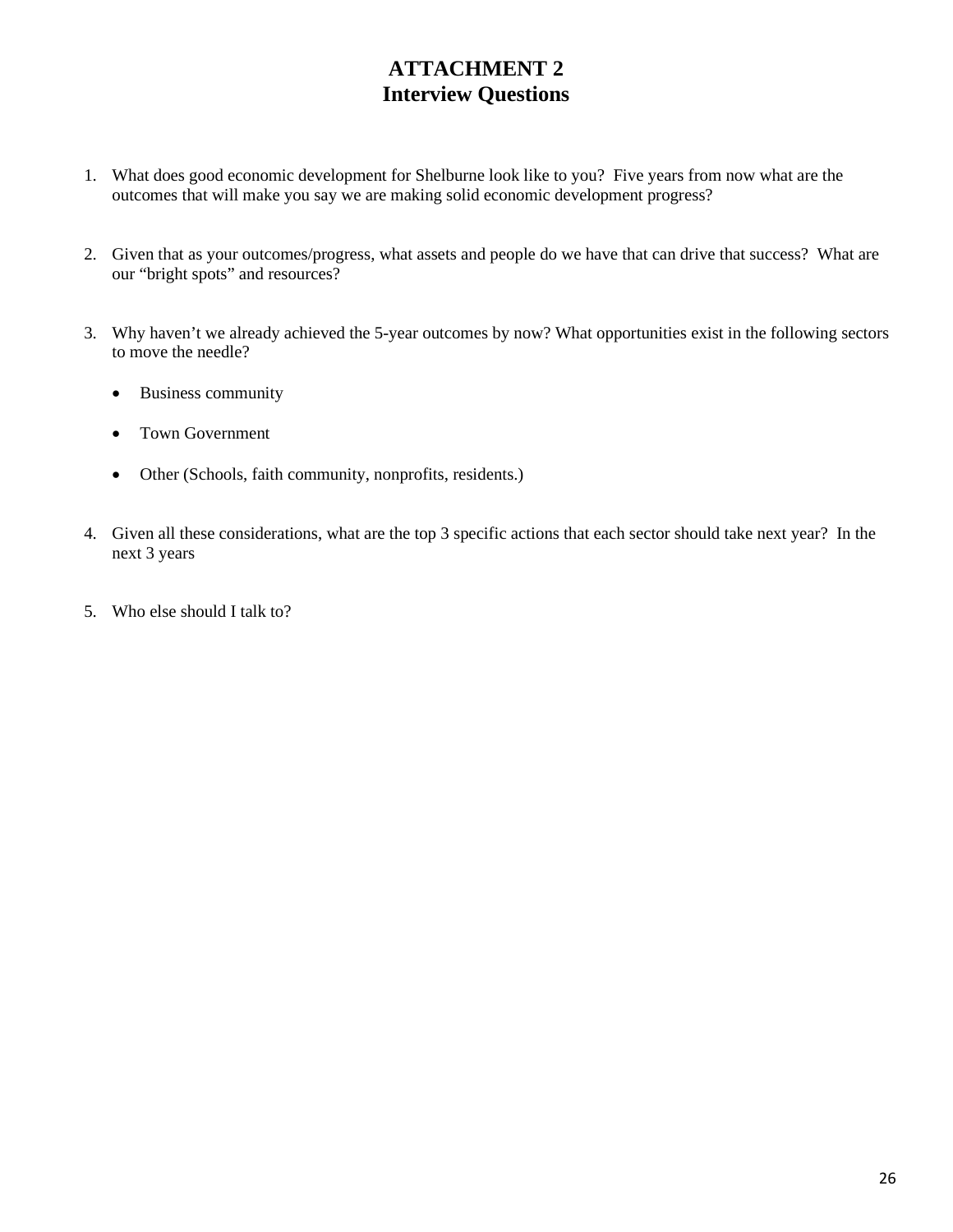#### **ATTACHMENT 3**

#### **Interview Summaries**

#### **Interview #1**

a.) What does good economic development for Shelburne look like to you? Five years from now what are the outcomes that will make you say we are making solid economic development progress?

*We are a bedroom/satellite community. Lot of older residents maintain "maintenance shopping": Groceries, personal care, etc. I and maybe many people are not clear of what economic development means and why and if it is important. I don't know why businesses locate here, other than exposure on Rte 7 to commuters and tourists.*

 *The biggest driver is Tourism.*

*Better future? More housing development. More homes for elderly. Better housing for some current residents. We have pockets of sub-standard housing and people living in that housing. We should do better in our housing quality/affordability for Shelburne and VT.* 

 *More integration of Museum and Farm with Town to build tourism in the Town.*

b.) Given that as your outcomes, what assets and people do we have that can drive that success? What are our "bright spots"?

*Tourism, schools, organized school community, seniors, Museum, Farm, food economy, Tom Denenberg,* 

- c.) What obstacles are in our way? Why haven't we already achieved the 5-year outcomes now? Specifically, what are obstacles and opportunities within the following sectors?
	- Business community *Become better connected with each other and Town government.*
	- Town government *Maybe look at process for development proposals. Zoning regs are needed. But many committees. Who/which committee is the ultimate decision maker? Better awareness of parking availability and use.*
	- Anchor organizations *Become more integrated with tourism development & opportunities with and in the Town*.
	- Other sectors (Schools, religious leaders, nonprofits.)
	- Other

*We lack helpful public transportation. Highway 7 and railroad split up the Town. Residents and Town leaders are reluctant to spend money on new projects/ideas. As a community we talk a lot about change/progress but don't take action. Especially true in plans for economic development and Town core development. Overall Shelburne doesn't have a focus – a vision.*

- d.) Given all of these considerations, what specific actions should Shelburne take within those sectors in the next year? In the next 3 years?
- e.) Who else should I talk to?

*R. Graham. Andrew Everett. Gail Albert. Amy Berger. Bud Ockert. Susan Stock (Food Bank) Dana Valentine. Try to find others than the "usual" people who talk about economic development*.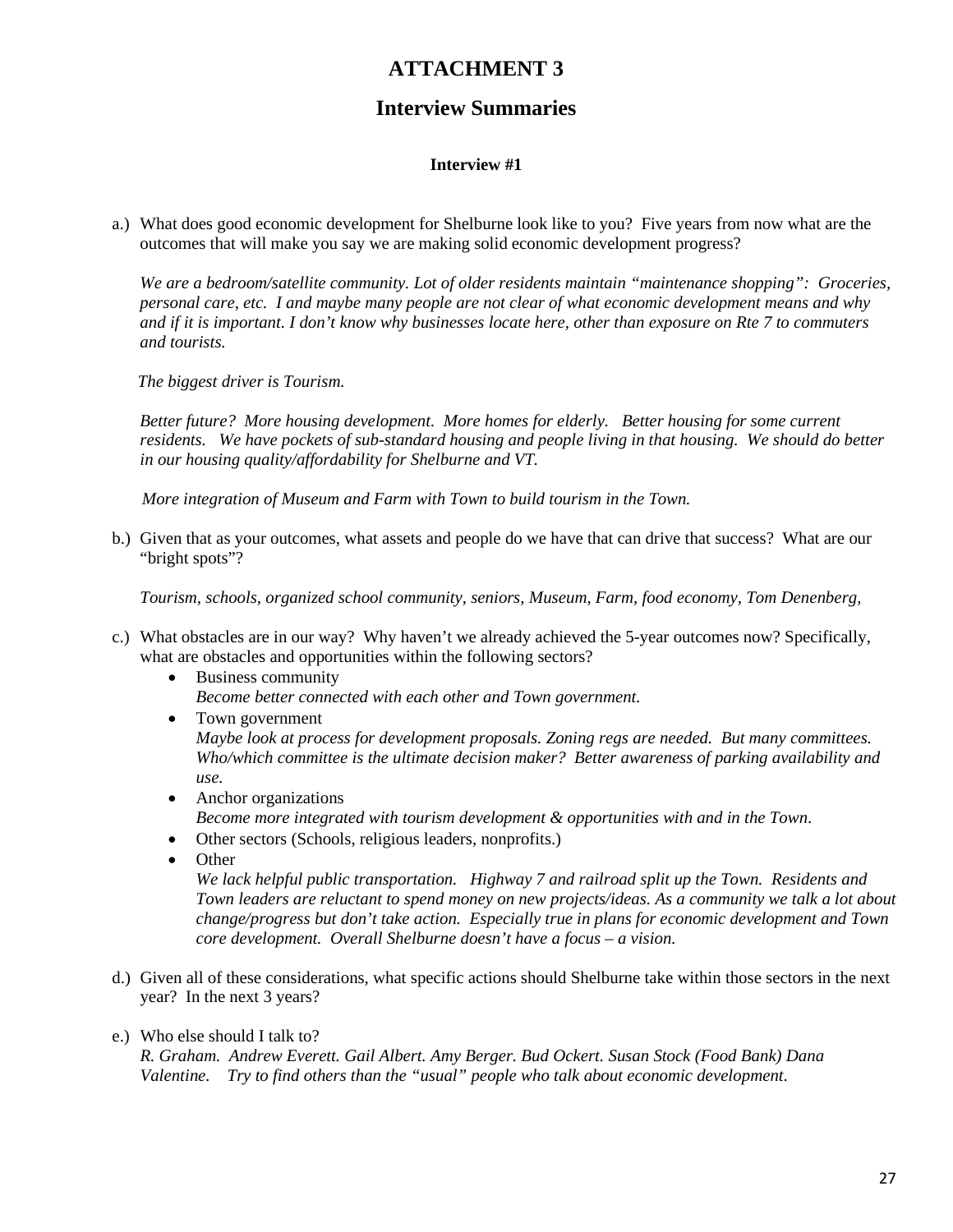a.) What does good economic development for Shelburne look like to you? Five years from now what are the outcomes that will make you say we are making solid economic development progress?

*Through good luck over the years, we have avoided the urban sprawl/development outcomes of other towns surrounding Burlington. We should capitalize on our assets which has not yet happened. We should look for economic development that would be pleased to be part of our open agricultural spaces. Wake Robin is an example of a success that preserved its open space.*

*We can look at the numbers for economic development progress. People who contribute to the economy without being a burden on the economy. Development that contributes to local taxes, shopping employment which would not be industrial companies that employ few people and ship out products and creates a cost burden on the area.*

b.) Given that as your outcomes/progress, what assets and people do we have that can drive that success? What are our "bright spots" and resources?

*Our green agricultural open spaces. A couple of our pillars have capitalized on that open space, Shelburne Farms is an international leader in the field of building a sustainable future. People come from all over, including international, to learn of their sustainable practices. It also reinforces the atmosphere of Shelburne as a beautiful, accessible place with a commitment to a sustainable future.*

*We have successful Farmers Market that serves as a connection to local farmers and young entrepreneurs. We have several food companies in Shelburne Green.*

*Teddy Bear Factory is tourism draw, family friendly, image friendly company that help with the impression of Shelburne as a nice place.*

*John Abele used open spaces to create the All Souls Interfaith church. He is potential asset to community*

- c.) Why haven't we already achieved the 5-year outcomes by now? What opportunities exist in the following sectors to move the needle?
	- *a. Business community Could be more visible, integrated, organized*
	- *b. Town government Continue to be more welcoming to existing and new business opportunities; Hasn't studied the idea of economic development to know what fits for us; Business development has been focused on empty building on RT 7 while on the flip side we have opportunity within Shelburne Green.*
	- *c. Other (Schools, faith community, nonprofits, residents.)*
- d.) Given all these considerations, what are the top 3 specific actions that each sector should take next year? In the next 3 years? Town Government:
	- *1. Continue to be more welcoming and specifically have people work on new interested business*
	- *2. Look at if it is necessary to modify or flex planning & zoning regulations to support business opportunities in the agricultural and food sectors.*
	- *3. Study and know what type of businesses and economic development fits here (our assets, open space, sustainable) so we know which opportunities to look for.*

Business Community:

- *1. Be more visible engaged in economic development and partnering with the Town.*
- *2. Get the word out – toot the horn of new businesses opening.*
- e.) Who else should I talk to?
- *J. Brumsted, Kate Webb, Alec Webb, Gail & Ken Albrecht, John Abele*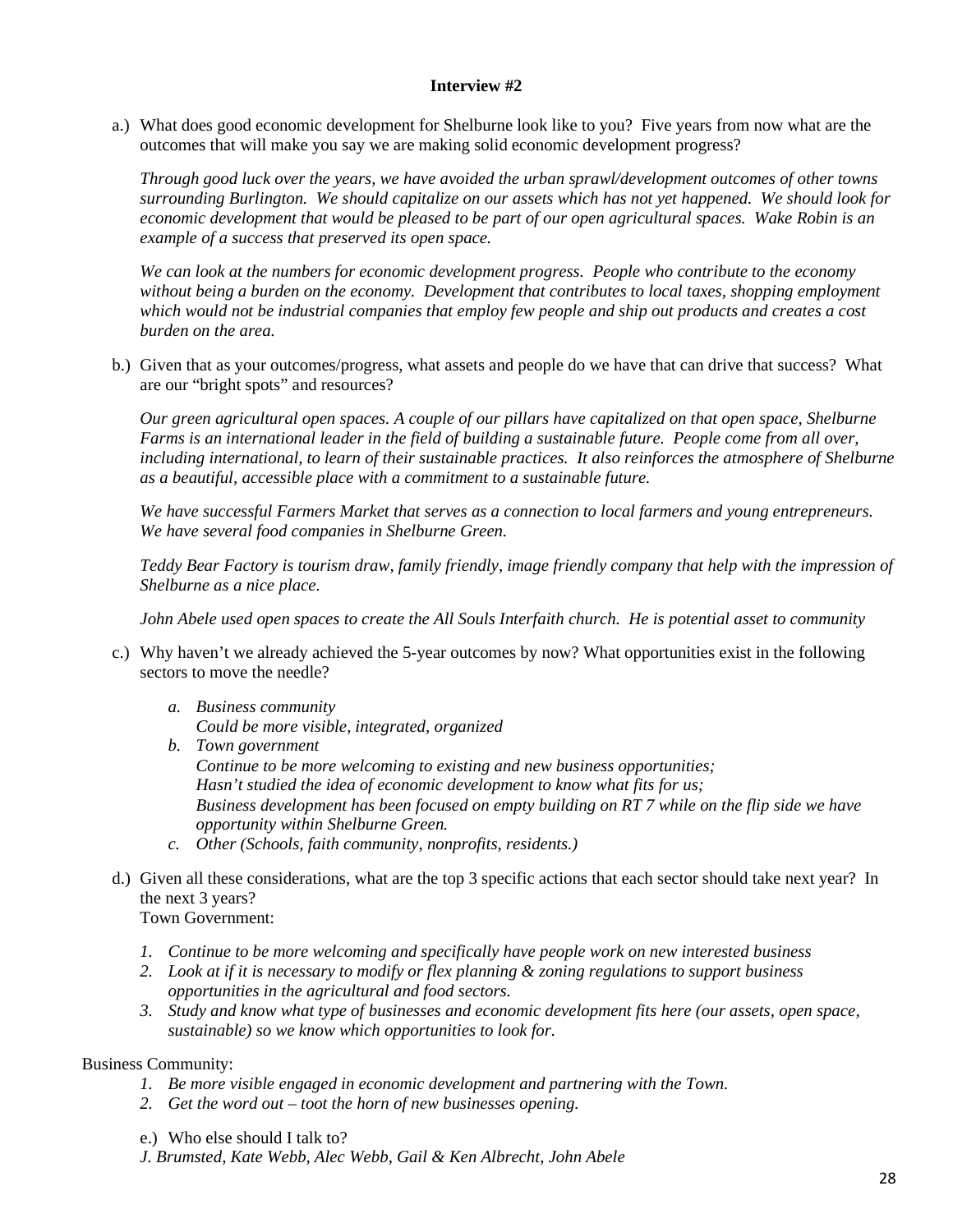a.) What does good economic development for Shelburne look like to you? Five years from now what are the outcomes that will make you say we are making solid economic development progress? *As much a mind set and a process than any one thing. Single metrics won't work. Prosperity and Equity. Prosperity to everyone instead of most vocal. Substance that is more than brand. Brand and marketing of brand may be help at the margin. Substance that grows the middle class.*

*Recognize our location and assets. Use them in a sustainable way. We can't kill the goose that laid the golden eggs. Not transform who we are.*

*In 5 years have more housing for the middle market; median income housing.*

*Not achieve Econ dev by a substantial build out – there is a cost*

*Good econ dev will be subtle – measure by less disagreement and more agreement. Bunts and singles, not a huge single thing. Soon as trends accelerates others become concerned. Like fixated on population metrics and then it becomes too fast.*

b.) Given that as your outcomes/progress, what assets and people do we have that can drive that success? What are our "bright spots" and resources?

*Farms. Travel tourism. Soft recreation. Some degree is AG. It fits into the vibe. Some quality manufacturing. Lake. Proximity to Burlington. Water and sewer availability/infrastructure is a plus. Lot of smart, talented residents.*

- c.) Why haven't we already achieved the 5-year outcomes by now? What opportunities exist in the following sectors to move the needle?
	- a. Business community

*Too many trying to be a business corridor of high-end automobiles could be more distinctive in changing of future retail environments.* 

b. Town government

*Comp plan sees regulation as a solution to lots of problems. But there is antipathy toward regs. Comp plan/Action statements "word cloud" would see "regulate". People who shaped plan supported that solutions are served by regs. But why push back? Buyer's remorse? Is a growing gap between what plan says and current wants of Board and Admin. Therefore, inconsistency to follow or change plan. Not a lot of things a Town can do. Elected official's turnover (keeps things from happening.)* 

*Lack of consistency, leadership, NIMBY. We are less of an edge community as we change, evolve and grow. It is complicated process. We can get our act together, but we are going through growing pains like towns do. But we have a degree of informal power and influence that is not parity or consistent or fair.*

- c. Other (Schools, faith community, nonprofits, residents.)
- d.) Given all these considerations, what are the top 3 specific actions that each sector should take next year? In the next 3 years?

#### Town:

- *1) Improve governance. Be systematic and follow plan and not respond to loud voices of influence.*
- *2) Align culture with policies*
- *3) Invest in infrastructure; sewer & water; maintain core assets*
- *4) Spending awareness during tight budget.*
- *5) Induce more housing (by loosening restrictions against density.)*

Business:

- *1.) Be flexible to changing retail future and challenges.*
- *2.) Climate Change/Gas powered.*
- e.) Who else should I talk to?

*Planning Commission Chair. Also seek out those who don't normally have a voice. Tracy Beauden*.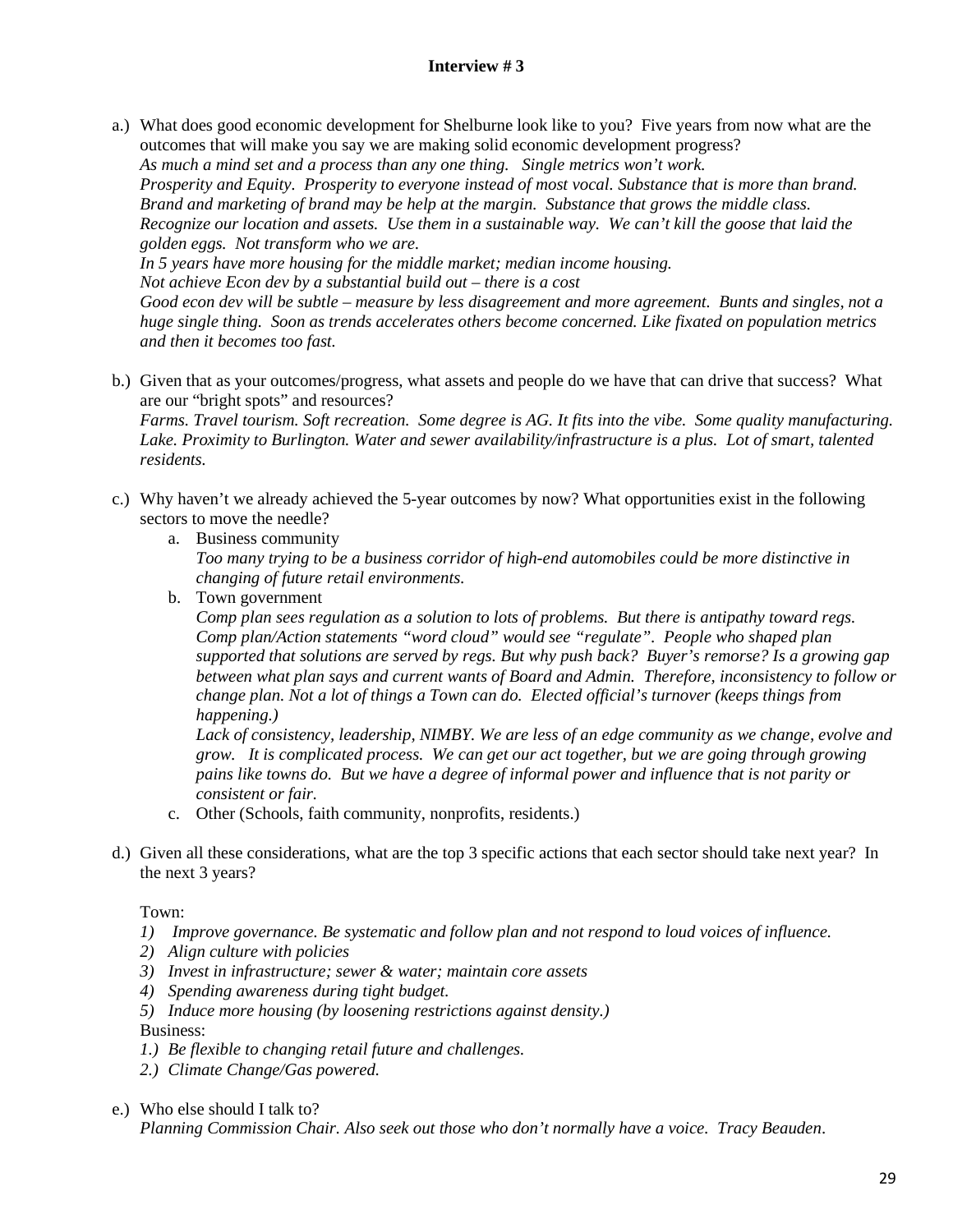a.) What does good economic development for Shelburne look like to you? Five years from now what are the outcomes that will make you say we are making solid economic development progress?

*ED is more of a holistic effort. Folks need to think of a town as more than a place. Like a brand, a product, an identity. Shelburne has some identity and has done some things well like the Village Green and South. Brand – unpack the DNA of the community. A premium brand of quality. Why is Shelburne "fancy"? Then state it, own it, advance it.*

*But some realities they need to face and tied to the future as stated in their own Comp Plan trends: By 2040, 1500 new jobs, 1400 more people and 432 new homes. Town needs to consider where jobs will reside, how to prepare for new housing and where people will live and work.*

b.) Given that as your outcomes/progress, what assets and people do we have that can drive that success? What are our "bright spots" and resources?

*Good infrastructure assets. Teddy Bear has 7 acres that could be developed. Ball fields, Solar, Interpretive & Educational, donate for stormwater runoff. Village Green nicely developed with the library and town offices.*

*Unsure about Ag/Food sector opportunities. Enough critical mass exists?*

- c.) Why haven't we already achieved the 5-year outcomes by now? What opportunities exist in the following sectors to move the needle?
	- a. Business community
	- b. Town government
	- c. Other (Schools, faith community, nonprofits, residents.)

*Town hasn't defined its vision that will guide its development future. Lack of blueprint. Change is going to happen and the numbers will be something – not zero. But without vision and unifying decisions two things will happen: 1.) Uncertainty for residents 2.) investment decisions are made by the regulations and slow permitting. Opportunities will close. So Town has opportunity to further define what and how to make Shelburne a great place.*

d.) Given all these considerations, what are the top 3 specific actions that each sector should take next year? In the next 3 years?

Town

- *1.) Act now during good economic times. Build stewardship now. Not as quick fix but now time to step back to map a vision.*
- *2.) Blueprint will encourage investment through predictability and sustainability.*
- 3.) *Shuttle system part of eco system tying together trails, biker path, T Bear, Museum and Farms. Knit it together to create an experience in Shelburne*.

Business:

- *1. Get big tourism players more connected & engaged with the Town.*
- e.) Who else should I talk to?
	- *a. Stephanie & Eric of REM Real Estate*
	- *b. SD Ireland*
	- *c. Engage the SPBA*
	- *d. Rice Lumber*
	- *e. Healthy Living*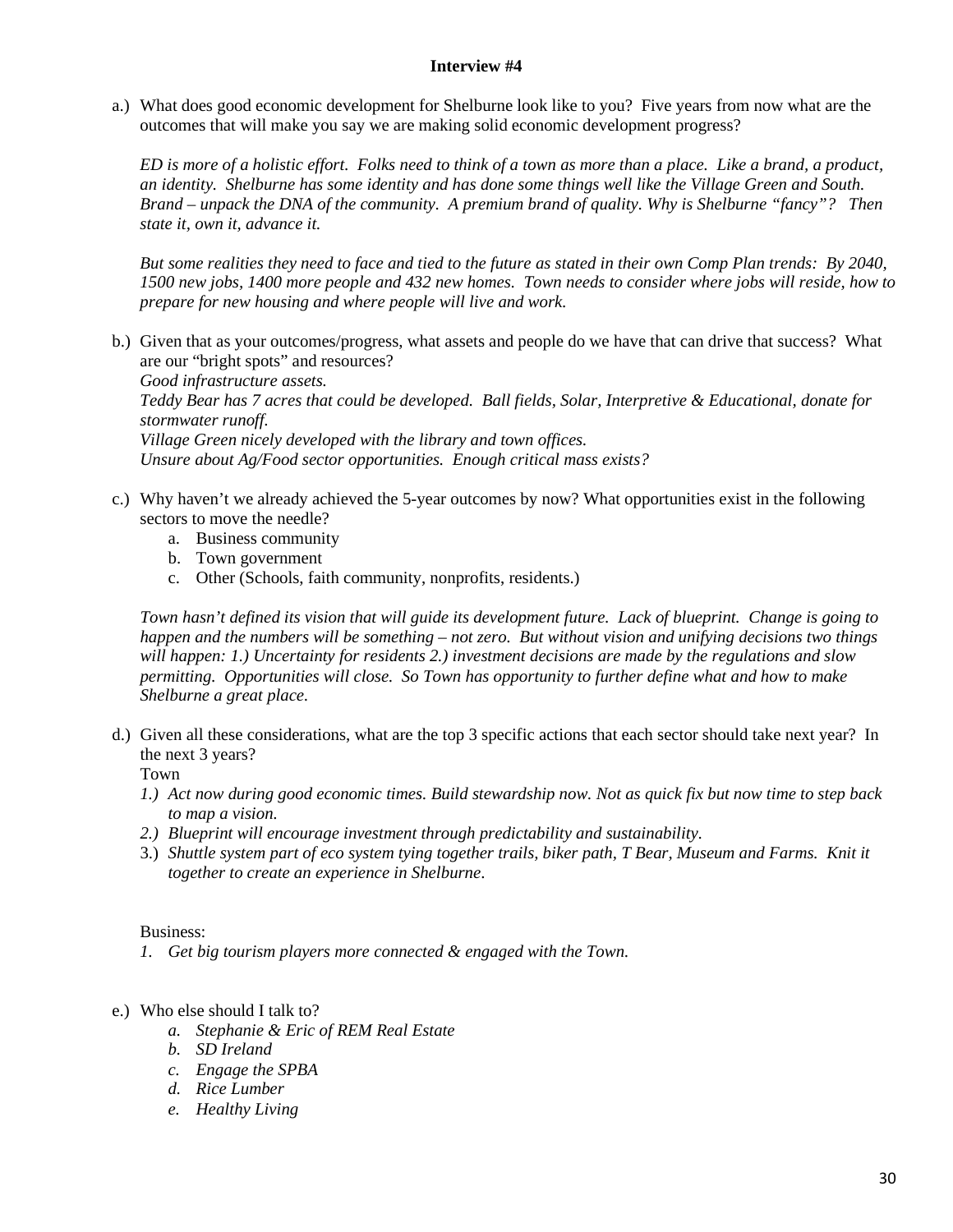a.) What does good economic development for Shelburne look like to you? Five years from now what are the outcomes that will make you say we are making solid economic development progress? *Capturing investment. Bringing resources to prime the pump. Filling empty storefronts. More retail, hotels, restaurants. Increasing the panoply of services and opportunities to draw people and provide for people here and coming through. Recapturing the draw of Shelburne that made it a marquee town to visitors coming to VT. More activity, more draw, more action, more people, more excitement.*

*Increasing place making activities that support the above.*

b.) Given that as your outcomes/progress, what assets and people do we have that can drive that success? What are our "bright spots" and resources?

*VT itself is a draw and enhanced by Pandemic and political events of past* year. *VT known nationally. Close to Burlington. Rail transport. Museum and Farms have economic impact.*  Lake (Though the relationship with the Lake is erratic. We talk about our relationship with the lake but what *is it?) Many residents composed of professional Decently engaged residents, conversations, neighborhoods. Old & New mix.*

- c.) Why haven't we already achieved the 5-year outcomes by now? What opportunities exist in the following sectors to move the needle?
	- *Business community*

*It has never been easy to find and talk to business community since so much is of small scale; don't have much in critical mass and impact. So difficult to organize business community impact. Along with the changing old versus new business economy.* 

• *Town government*

*Amongst internal and external businesses/developers, Shelburne has a reputation that it is just too hard to do business with the Town and in Shelburne. The DRB process is complicated. Then Town added Form Based code that no one understands and made process for investment and development even more complicated. Like many VT towns the staffing and organization is a pattern that makes engaging with Town government cumbersome, complex and difficult. The comprehensive plan is a laundry list that is not possible to focus on priorities. There is an inherent tension itself that causes all of us to fail to capitalize on more integration and leverage of the tourism draws with the community. So town has opportunity to reform the way it does business in process of business regulation and how it relates to larger political entities. In near term become more progressive with eyes on the prize and make things happen.* 

*Town should study other small towns who have good plans. Glastonbury, CT.*

- *a. Other (Schools, faith community, nonprofits, residents.) Religious community, too, has challenges and opportunities in regard to their buildings.*
- d.) Given all these considerations, what are the top 3 specific actions that each sector should take next year? In the next 3 years?

*Town Government:*

- *1. Build an easier and supportive regulatory review process that facilitates business/investment opportunities with Shelburne anchor institutions.*
- *2. Build a regulatory process that will encourage food/restaurant/lunch venues by leveraging area "foody reputation" and VT Farm to Table network.*
- *3. Develop a Place Making program that will interpret and hold up the character of the Shelburne look and character.*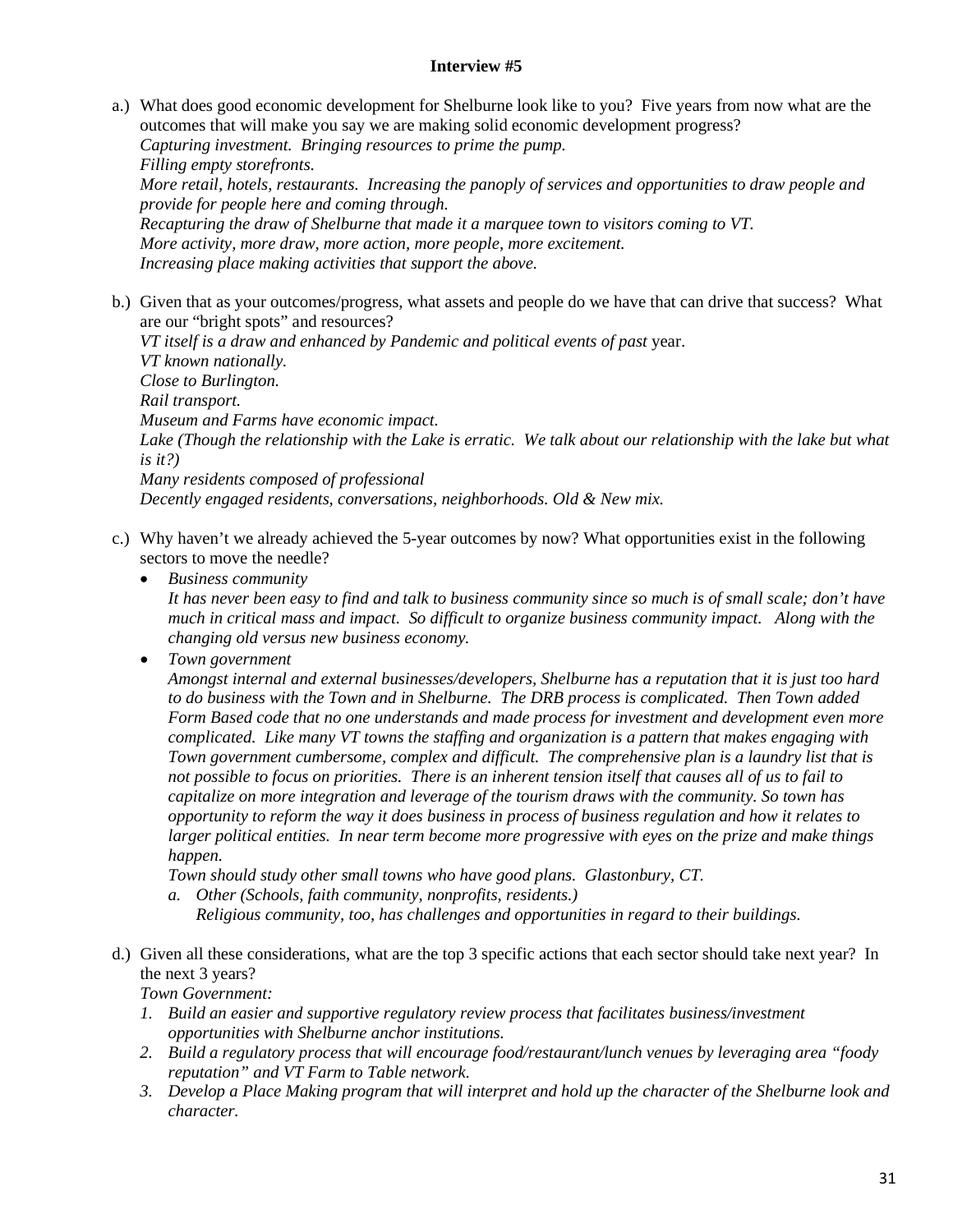*Business Community:*

- *1. Anchor Institutions should engage together to consider opportunities to coordinate and leverage their resources.*
- *2. Overall business community should become more engaged in working with the community including supporting each other, area nonprofits and community activities.*
- e.) Who else should I talk to?

#### **Interview #6**

- a.) What does good economic development for Shelburne look like to you? Five years from now what are the outcomes that will make you say we are making solid economic development progress? *Be aware we are in a regional competition. Capturing/developing small/incubator businesses. Leveraging and utilizing the space we have – both vacant and open properties. Development that matches Shelburne's character and value of land and landscape.*
- b.) Given that as your outcomes/progress, what assets and people do we have that can drive that success? What are our "bright spots" and resources? *VT itself is a resource as people look to VT as safe place to move away from pandemic. Access – close to Burlington. Good access to I-89 Good connectivity access. Open land and spaces.*
- c.) Why haven't we already achieved the 5-year outcomes by now? What opportunities exist in the following sectors to move the needle?
	- a. Business community
	- b. Town government

*Too often planning tonal response is matter of fact, unencouraging, blunt. Hear that developers think it is tough to do business in Shelburne. We don't handle the "gray area" effectively or efficiently in the Town approval process. Don't have the resources to investigate opportunities with developers or with small business incubators. Need the resources and the approach to assist versus resist. Encourage more discussion early on with PC/DRB from developers about potential ideas and projects. See if we can work with the possibility before it is too late in the review process. Communication and understanding of the regulations and the approval process is poor. Clearer and shared information for business and for community at large may help mitigate delays. Help encourage community engagement to avoid NIMBY. Improve communication between Town staff departments. Streamline/consolidate/revisit regulations and review process. Build relationships with developers, explore projects that town can support. More connection between PC and DRB to consider flexibility and variances. Provide the planning/DRB approval proves on easy single sheet on website.* 

- c. Other (Schools, faith community, nonprofits, residents.) *NIMBY has stopped projects that met requirements of Town regulations. (Affordable Housing project, Fiddlehead's restaurant)*
- d.) Given all these considerations, what are the top 3 specific actions that each sector should take next year? In the next 3 years?

Town Govt:

- *1. Change Town approach from one of can't to one of welcoming the possibilities.*
- *2. More staff resources. (A hotel concierge ready to assist.)*
- *3. DRB & Planning Commission should meet to discuss goals and coordination to get things done.*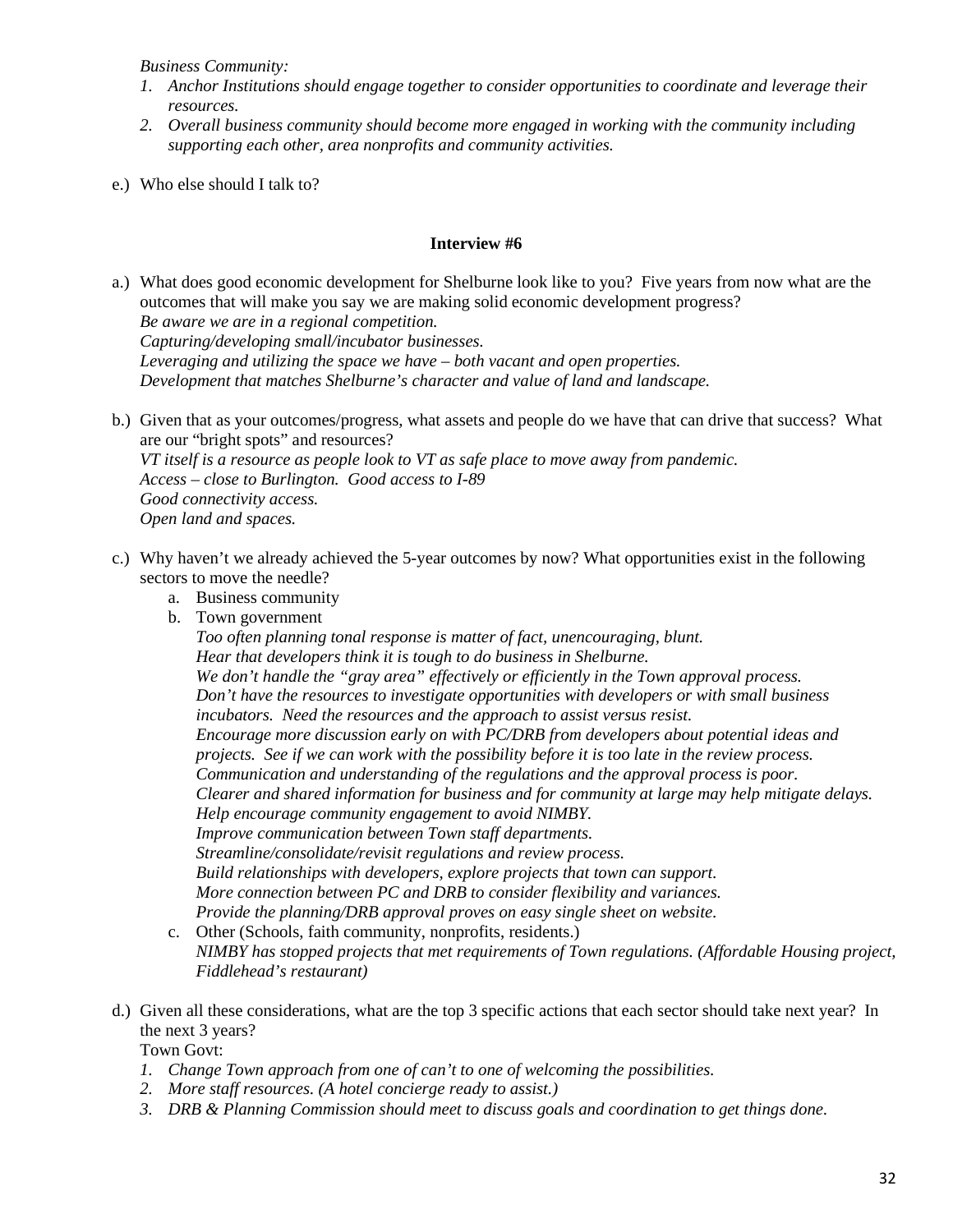- *1. Establish and post set of values that will serve as guiding principles for town government decision making.*
- *2. Use weekly surveys to get more people engaged with the website for better communication and information sharing.*
- *3. Establish unified bylaws.*
- e.) Who else should I talk to?
	- *a. Brian Precourt (Precourtcompany@gmail.com)*
	- *b. Champlain Lanes neighborhood. (What development would neighborhood support?)*
	- *c. Owners/developers of brownfield properties. (Post Mortem of what happened to Form Based code with the Affordable Housing project.)*
	- *d. David Shenk – find out about Yankee Hotel effort.*

a.) What does good economic development for Shelburne look like to you? Five years from now what are the outcomes that will make you say we are making solid economic development progress?

*Town that is more vibrant, walkable and attracts pedestrians, tourists and RT 7 travelers. Like Church St a place to "be".* 

*That leverages and is compatible with our existing tourism draws, open space and connection to AG, food and recreation.*

*Catalyzes existing places and businesses (like Archie's) with ready-made patrons with housing and connected walkability/biking.* 

*We are no longer writing checks – exporting spending - to Burlington.*

b.) Given that as your outcomes/progress, what assets and people do we have that can drive that success? What are our "bright spots" and resources?

*VT Brand Our landscape aesthetics have legal standing (Vermont Act 250) Climate change state 200K – 250K + visitors per year Wedding party draw (high end!!) Gay wedding welcoming Museum, Farms & Teddy Bear top 3 tourism venues in state (verify) Micro cool business food businesses at Shelburne Green and Farms Recreation – Farms, Lake, trails, Volunteers! A good town plan.*

- c.) Why haven't we already achieved the 5-year outcomes by now? What opportunities exist in the following sectors to move the needle?
	- a. Business community *Find ways to reengage in positive manner with the Museum. Integrate Village more with Museum asset and other creative placed in Shelburne like the Craft School.*
	- b. Town government;

**Opportunities** *Opportunities to expand village concept south and north. Build out streetscape and walks so people will explore. Get Hwy Class 1 for Rt. 7*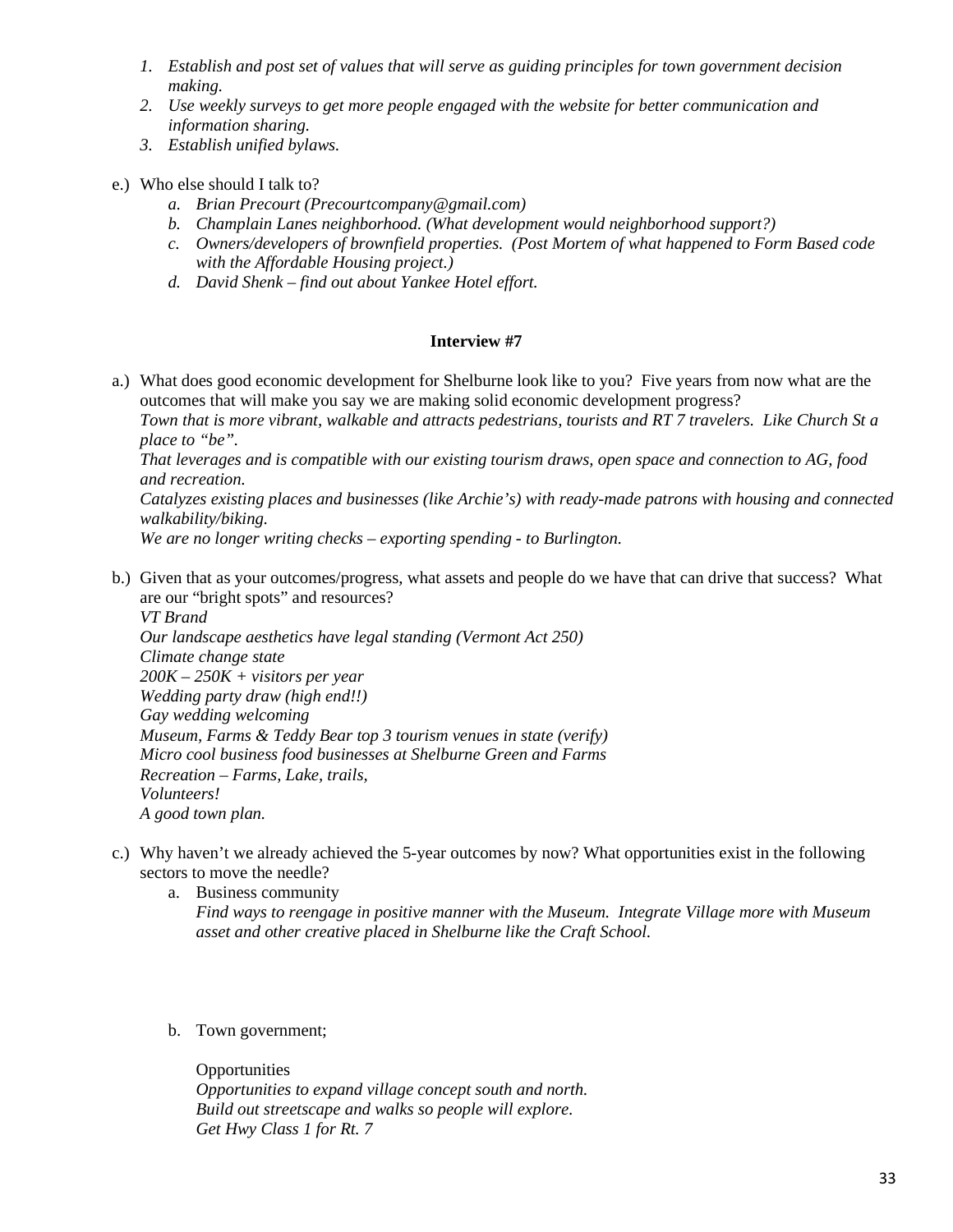*Maybe we regularly thwart opportunities – need to flesh out future vision so we have more confidence about change (even positive change poses risks) A SloFood Creative district at Shelburne Green Look at convention draws based on our assets. (Climate change, Davos) We are starting to make progress, business community joining in. Bring more committees together like the Bike/Path and Conservation people so we create conversations for collaborative success. And make its implementation the norm Create more consensus about what we want and what is right for us. Start Pro-Positive. Embrace new opportunities as a great idea and then do the due diligence. Open Space Plan and annual funding of open space are great examples of forward thinking/planning as 'doing, but we could do more.*

#### *Obstacles*

*Don't have a vision we have agreed to and we could refer to as our working blueprint. We are passive. Just say what we don't like. Reactive and put ideas through the ringer in the review process.* 

*We are bearing a cost to our passive and lack of proactivity by not making progress on even better things for Shelburne. Low commercial tax based. Tight Town financial resources. My experience on PC is that a great idea would be presented and within 30 seconds the balloon popped. (due to knee jerk naysaying)*

c. Other (Schools, faith community, nonprofits, residents.) *We as a community don't have an ecosystem where we see how all these things interrelate*. *Overall community fears loss that might come from change. The greater "we" kind of say all development is bad. This "we" is community, planning staff and volunteers on PC and DRB. Leads to planning as regulation, not as 'doing' to implement desired* 

*vision*

d.) Given all these considerations, what are the top 3 specific actions that each sector should take next year? In the next 3 years?

Town Government:

- *1. Reset relationship with the Anchor Institutions and create an opportunity to formalize meeting with them. Explore what they think/we think partnerships could look like and achieve*
- *2. Change the Town project review and approval process*
	- *a. Have fewer steps*
	- *b. More clarity for applicants*
	- *c. Think and act on the big picture – bake in/normalize 'is this advancing what we want?' (criteria??)*
	- *d. Involve Natural resources, Bike and Historic advisory committees involved at the outset of the review process. Acknowledge/honor their focused expertise by embodying in TP, codifying in regulations*
- 3. *Reconsider tax structure that will penalize/incentivize owners of unused building and brownfields to consider reinvesting in the properties*. At least in the places where we believe this will be beneficial – (a financial overlay district?)

#### e.) Who else should I talk to?

- *Susan Grasso*
- *Doug Merrill*
- *Gail Albert*
- *Fritz Horton (historic preservation committee, architect)*
- *Becky Jewett (library Trustee, retired corporate/marketing exec)*
- *Alex Nalbach (library Trustee who wants to leverage town 'brand')*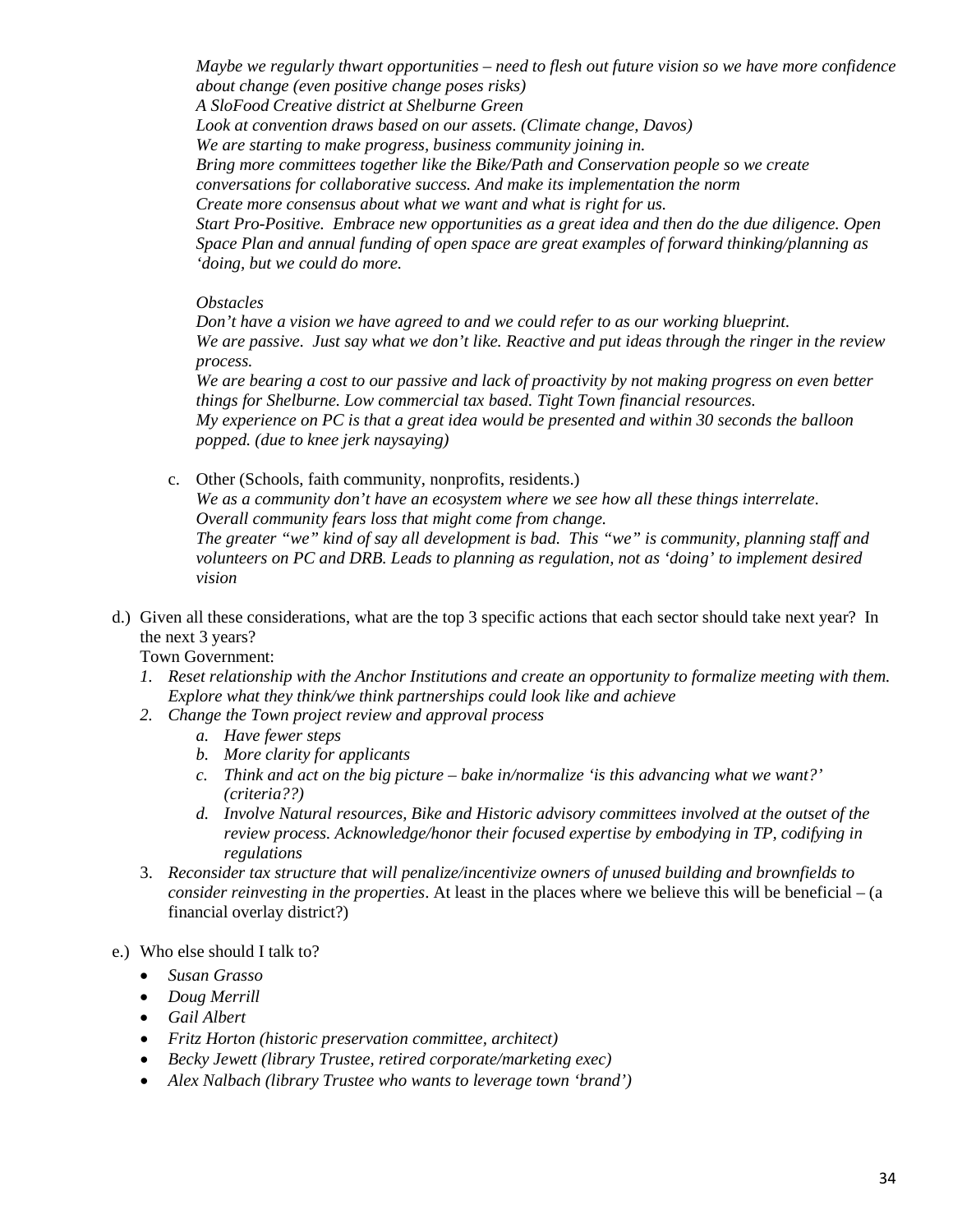- a.) What does good economic development for Shelburne look like to you? Five years from now what are the outcomes that will make you say we are making solid economic development progress? *More places to eat especially breakfast. Lunch and Sandwich shops in the Downtown area. Food Trucks on Parade Grounds. More pedestrian friendly infrastructures. More benches on Parade grounds, Village Green so people can sit, eat, linger in the area.*
- b.) Given that as your outcomes/progress, what assets and people do we have that can drive that success? What are our "bright spots" and resources?

*Shelburne Farms & Shelburne Museum. Tourism Lake Good walking infrastructure Farmer's Market Fun things like the Leaf People.*

- c.) Why haven't we already achieved the 5-year outcomes by now? What opportunities exist in the following sectors to move the needle?
	- a. Business community b. Town government *Find ways to drop speed coming from Southern gateway into Town starting at the Teddy Bear. Walkway from Bearded Frog lot to the Country Store. Consider potential for crosswalk between Winery and Folino's. Consider how to allow/encourage open dining patios. Be aware how tax changes can affect the Museum and the Farm.*
	- c. Other (Schools, faith community, nonprofits, residents.) *Overall community including Businesses and Towns continue to build more ways for engaging tourists like the "Leaf Peepers"*
- d.) Given all these considerations, what are the top 3 specific actions that each sector should take next year? In the next 3 years?
	- *1.) Make a safe walkway from Bearded Frog to Country Store.*
	- *2.) Place more benches around town.*
	- *3.) Look for opportunities to help bring food/eatery places to the South and Village area.*
- e.) Who else should I talk to?
	- *a. Mary Kehoe*
	- *b. Joan Lenes*
	- *c. Country Store owners*

### **Interview #9**

f.) What does good economic development for Shelburne look like to you? Five years from now what are the outcomes that will make you say we are making solid economic development progress? *Development that allows Shelburne to continue to look like a small town and vibrant with shops and restaurants. Protects our unique lands and allows us to enjoy the area. Maintains our sense of community. No gaping empty buildings. No big boxes. Development that radiates from the core. Development that builds within and with what we already have. No Walmart but somethings that draw people to our town. Leverages our strengths and assets. A vibrant commercial core.*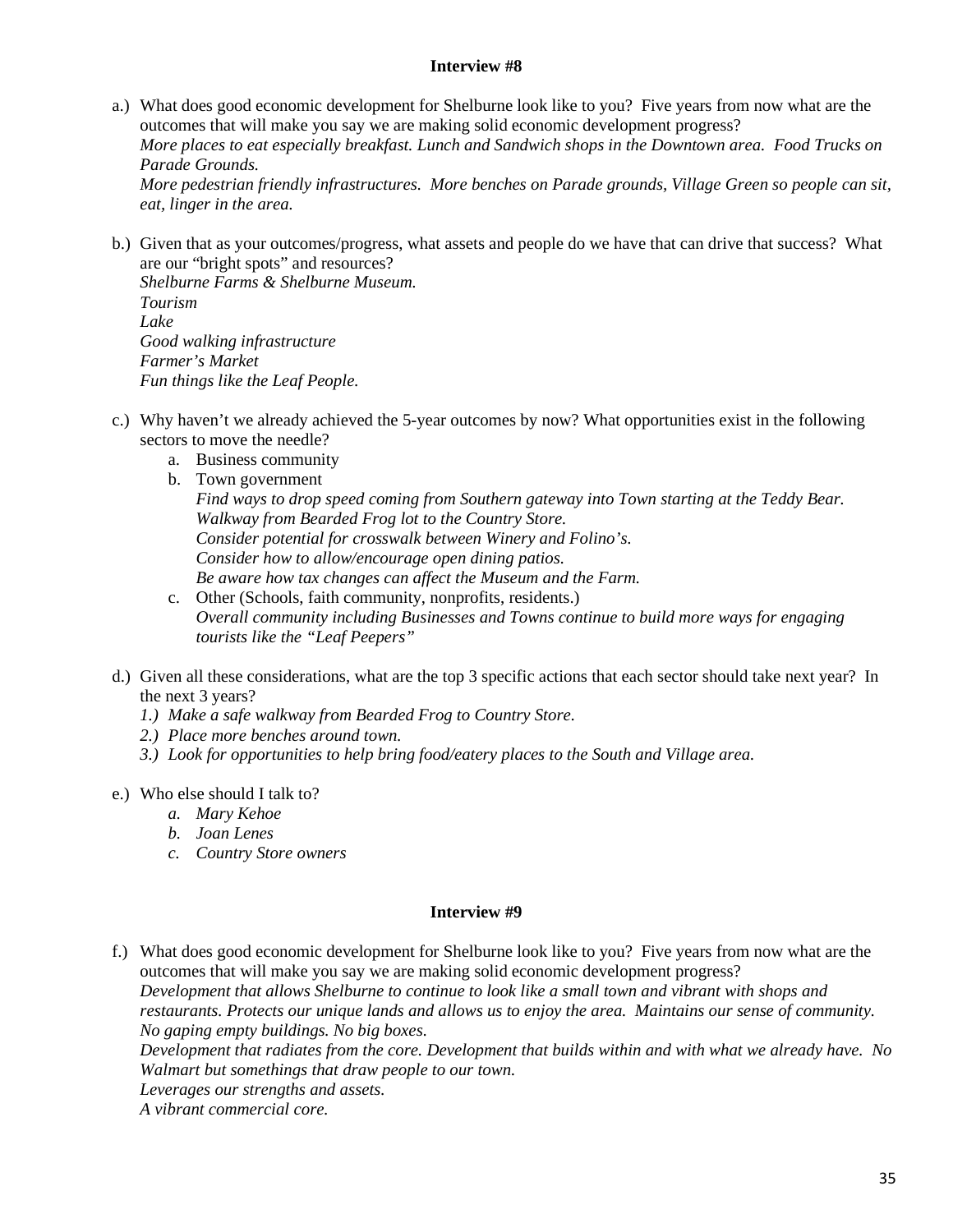g.) Given that as your outcomes/progress, what assets and people do we have that can drive that success? What are our "bright spots" and resources?

*People! Lots of talented people. You can experience VT in our town. South still looks like a Village. Vineyard (largest commercial vineyard in state) Artisan Village, Fiddlehead (largest/one of state brewers) part of a commercial core. T Bear, Museum and Farms all draw 100,000 visitors a year. Top 3 of 4 biggest tourism draws in the state. SBPA is becoming more involved/influential. Farmers' Market Our sense of community. Open spaces. Our value for land, open space and nature. Lake. Accessibility to it all.*

- h.) Why haven't we already achieved the 5-year outcomes by now? What opportunities exist in the following sectors to move the needle?
	- a. Business community

*Amazon making businesses on the strip not function at the level we expected/hoped. Draw us together to build symbiosis between tourism and small businesses in town. Mobilize our business assets and discover the resources and people we don't realize we have. Better communication between businesses and understand interrelatedness.* 

b. Town government

*Work with Museum and Teddy Bear during these difficult times to help them maintain business. Leverage their tourism draw for the Town.*

*We have certain antiquated zoning/regs that need to be tweaked. Not baby out with the bathwater on regs but tweaked for current needs. (Sign for the distillery.)* 

*Need to match regs with the new Town Plan which is a good one.*

*Be forward looking for the future. Vision for the future.*

*Better communicate to the rest of the world about our town so new people and opportunities look here.*

*More affordable housing.*

*Better overall public transportation is an opportunity especially for workers. Consider community investment plans to be able to invest in the most important things for us as a community. Don't put these things on hold.* 

- c. Other (Schools, faith community, nonprofits, residents.) *NIMBY can be a distraction.*
- i.) Given all these considerations, what are the top 3 specific actions that each sector should take next year? In the next 3 years?
	- 1. *Allow restaurants to have visible outdoor seating.*
	- 2. *Better way finding for tourists (parking, shops, trails.)*
	- 3. *Provide clear guidelines about out review process and regulations for businesses and developers to understand and follow.*
	- 4. *Hire an Economic Development person who will link business opportunities to the Town and who know the review process to help interpret it all for businesses and developers.*
	- 5. *Get the public transport buses to expand route/ hours and availability to T Bear facility for its workers.*

### j.) Who else should I talk to?

- *John Abele*
- *Residents of Affordable housing*
- *Elder community*.
- *Jason Grignon (Planning Comm),*
- *Lee Suskin (prior Ethics committee)*
- *Colleen Haag (former Town Clerk)*
- *Tom Little (Town Meeting Moderator)*
- *David or Gwen Webster (Business owners, long family history in Town)*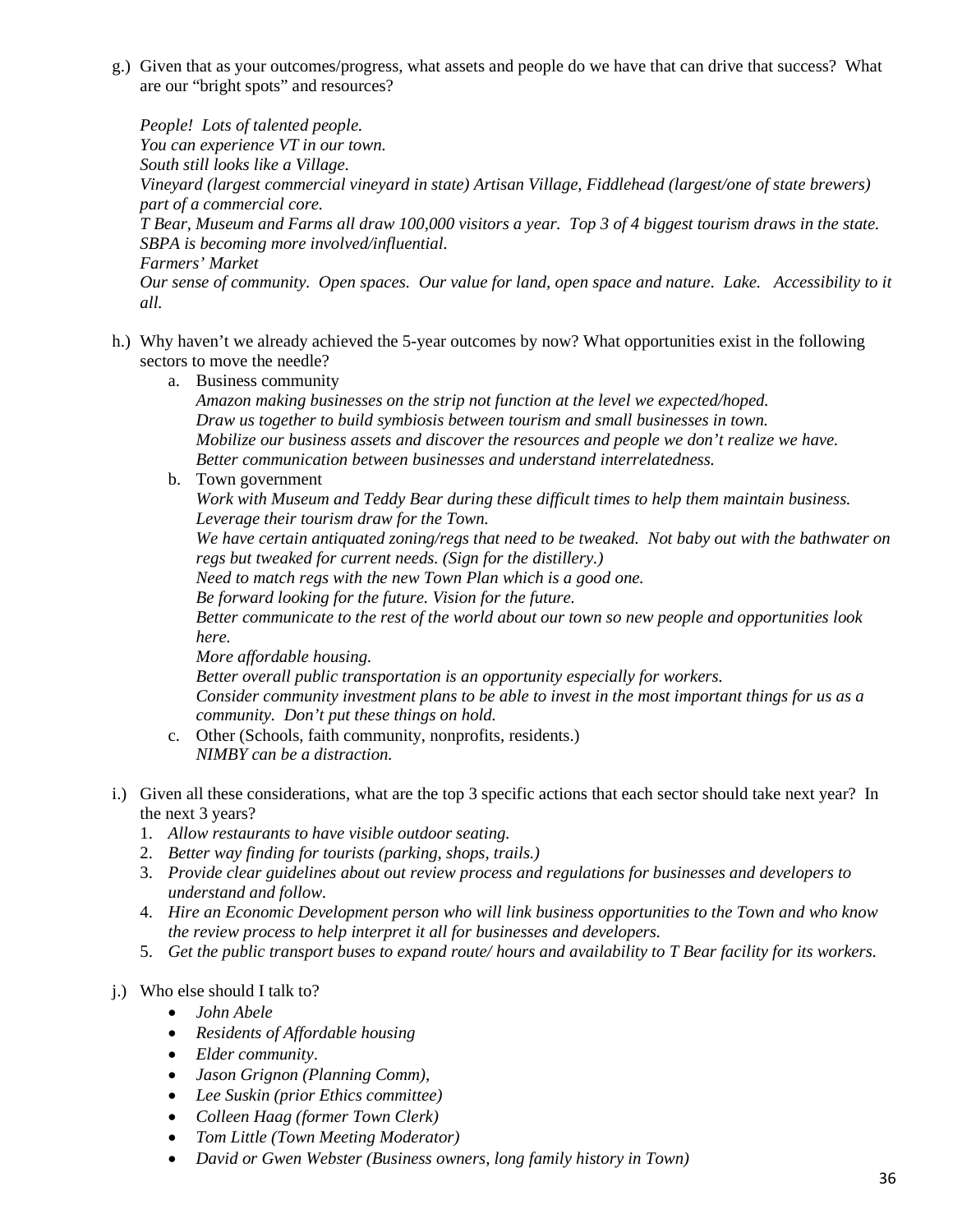a.) What does good economic development for Shelburne look like to you? Five years from now what are the outcomes that will make you say we are making solid economic development progress?

*Development that encourages sustainable relationship with Village, housing density and open land. Housing density in proper areas. Increases working lands production, area farms. Creates viable value added "agroturismo" food and farm experience enterprises (ag and forestry based) (Like Fiddlehead Brewery/Folino's and Shelburne Vineyard complex) More socially minded businesses with low environmental impact. High quality. Remote working. Attract community minded businesses that support and are part of the greater community. Development that increases accessibility and walkability. Reduced carbon footprint*

b.) Given that as your outcomes/progress, what assets and people do we have that can drive that success? What are our "bright spots" and resources?

*Select Board – overall good people working together over the years. Town Manager Lee Krohn Farmers' Market and the Ag community Roz and the SBPA Recent Affordable housing Schools Civic minded community Town plan Craft School/Museum/ Meach Cove Farms Trail committee.*

- c.) Why haven't we already achieved the 5-year outcomes by now? What opportunities exist in the following sectors to move the needle?
	- Business community *The Farms can be part of the mix of how people experience Shelburne.*
	- Town government *Maybe consider how zoning – like mixed use – can be adapted to support higher density and affordable housing and smaller farm/food/retail combinations. Consider potential incentives that encourage the development of ag, food and value added and lowering the carbon footprint of economic activity Consider how to be deliberate about how we all promote Shelburne and its strengths (e.g., Switzerland Lakes District.)*
	- Other (Schools, faith community, nonprofits, residents.) *Overall, Shelburne can be both business friendly and environmentally sustainable. Don't need to choose between the two. Continuing support of community nonprofits is critical part of the mix*
- d.) Given all these considerations, what are the top 3 specific actions that each sector should take next year? In the next 3 years?

Encouraging investment in smart growth: working landscape enterprises, land protection, affordable housing, public transportation, pedestrian trail network, climate change action, community-based education

e.) Who else should I talk to?

Ken Albert, Chris Davis, Others involved in working landscape enterprises?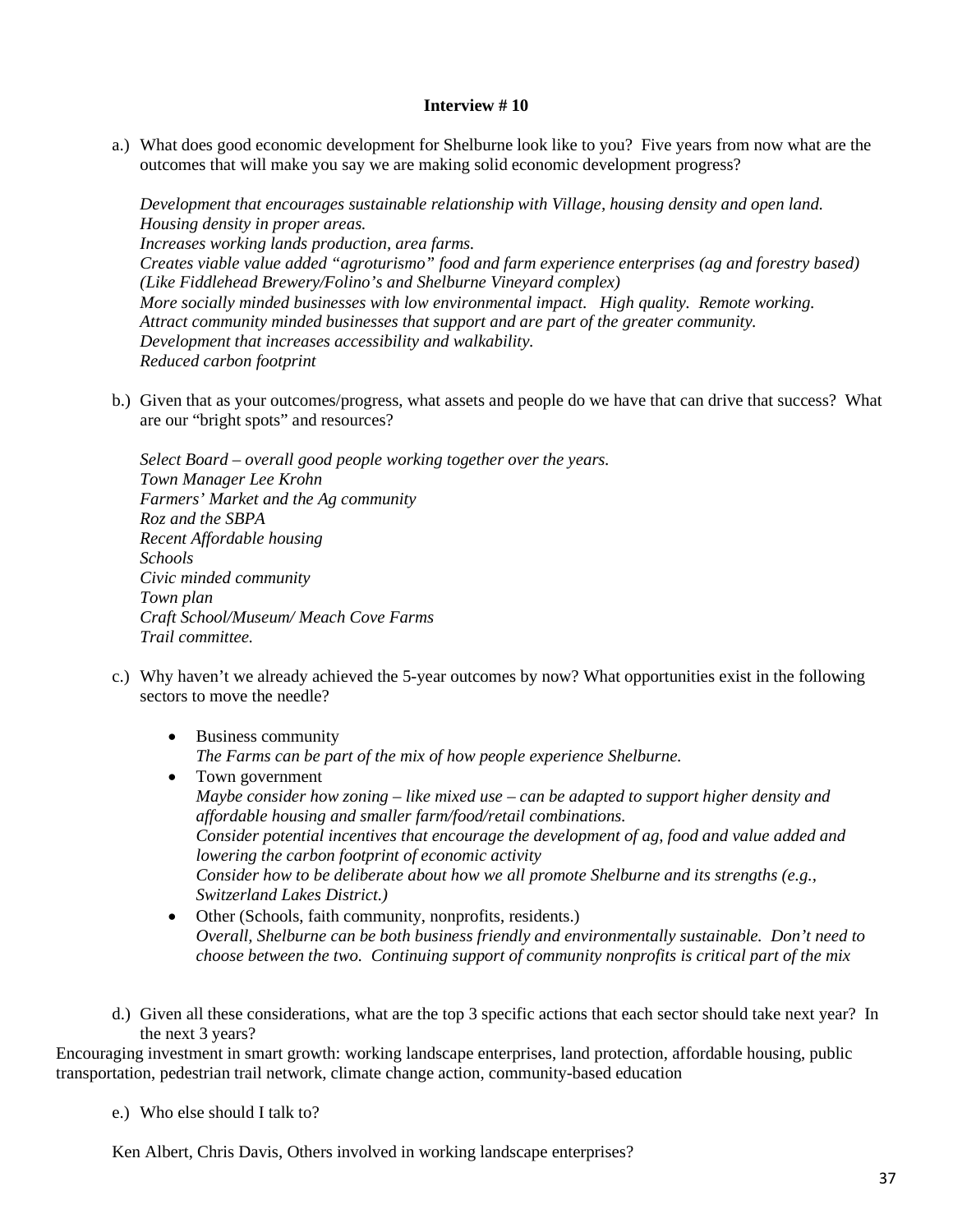a.) What does good economic development for Shelburne look like to you? Five years from now what are the outcomes that will make you say we are making solid economic development progress?

*A community that has embraced economic development progress. The corridor is vibrant offering businesses and services that providers residents what they need and want and make the community great. See more dirt being moved; shovels in the ground. Place where people can live. Kids go to good schools, places to recreate, shop. Vibrant Rt 7 corridor development with businesses and housing.*

b.) Given that as your outcomes/progress, what assets and people do we have that can drive that success? What are our "bright spots" and resources?

*Overall Shelburne is an amazing place and opportunity. Especially VT and Shelburne are more of a draw cause of the pandemic. People want to move here. Shelburne has lakes, recreation, open spaces, good schools – everything people need for a wonderful, well rounded life. An awesome community. Our company wants to be part of a great community.*

- c.) Why haven't we already achieved the 5-year outcomes by now? What opportunities exist in the following sectors to move the needle?
	- Business community
	- Town government

*Be more welcoming. Help with business possibilities and opportunities. Town manager is positive change agent. Planning department is all "No." Took 2 years to get a permit! People are first excited to do business in Shelburne but when hit the process, and negative and problems the shine wears off and people give up. Frustrating and costly. All of a sudden they throw a curveball and time and \$ goes up. Time kills deals. The process is a monster. Intentions are good but make the review and approval process calm and predictable and the Board must follow the rules. Getting permits is a nightmare.*

*Housing is a bottleneck for economic development. But getting permits is the main problem. Housing availability for workers is needed. Where will employees live?*

• Other (Schools, faith community, nonprofits, residents.)

*Overall the community hasn't embraced inclusivity of other people who want to come in and build businesses and housing. VT overall has to be more tolerant of development. A culture of no, negative and NIMBY Realize that we can have development that is thoughtful and responsible.*

d.) Given all these considerations, what are the top 3 specific actions that each sector should take next year? In the next 3 years?

*Hard to be specific – there are so many things – hundreds of things - so many zoning rules – so many committee meetings – so much stalled and revisited again.*

e.) Who else should I talk to?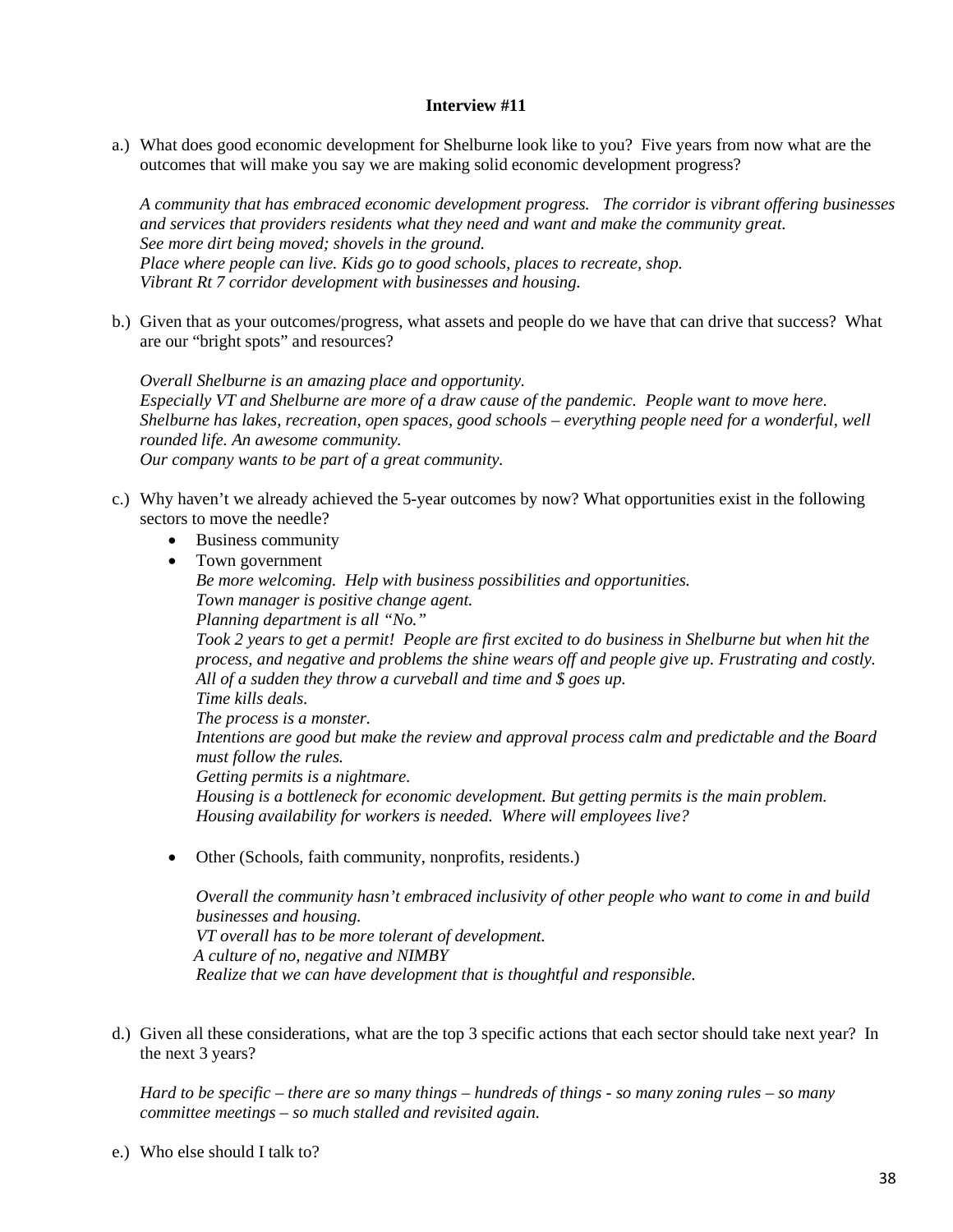- *Dave Farrington - Housing*
- *Chris Snyder - Housing*
- *Larry Williams – Redstone*
- *Doug Nedde*
- *Ernie Pomerleau*
- *Jamie Heins*
- *Shelburne Shipyard*
- *Shelburne Green developer*
- *Alex Carruthers – Higher Ground – Concerts at Museum*

a.) What does good economic development for Shelburne look like to you? Five years from now what are the outcomes that will make you say we are making solid economic development progress?

*1 - Hold on to what you have like health care businesses (like Wake Robin, The Terraces) that don't impact schools yet helps tax base. Take care of and maintain are existing businesses.* 

*2 - Supporting a diverse business base/economy. Not all retail, not all elder care, etc. Not all in one basket. We will have more affordable housing for employees. Economic development that is looking and anticipating the future – can't look at the past as our guide. Future like remote businesses and collaborative/incubator hubs. Diversity, affordable housing, future.*

*3 - Synergy. Things that make us a welcoming town. An environment that accommodates food spots, retails shops, health businesses. Having more information connecting businesses for diversification – retail, office space. Development and businesses that create and rise out of a sense of community.*

*4 – Holistic development. Higher quality of life for residents is improving. Examples: More outdoor rec, outdoor space, bike trails, safe on sidewalks, connectivity, more places to shop and eat allowing residents to stay in Shelburne more for day to day needs. Things like outdoor rec stores to support rec and outdoor activities.*

*5 – Ditto. And diversity of people, of businesses. A mix of all different interests and desires active in the community. Bring in what it means to be a diverse community. Affordable housing. Economic prosperity where all are welcome and helped.*

b.) Given that as your outcomes/progress, what assets and people do we have that can drive that success? What are our "bright spots" and resources?

*Library/Education activities Village character Town plan to improve walkability/connectivity Shelburne Museum & Farms Hardware Store (Rick Bessette!) Pharmacy*

*Hidden \$ in Shelburne All the schools Good infrastructure Creative people Lake/Shelburne Beach*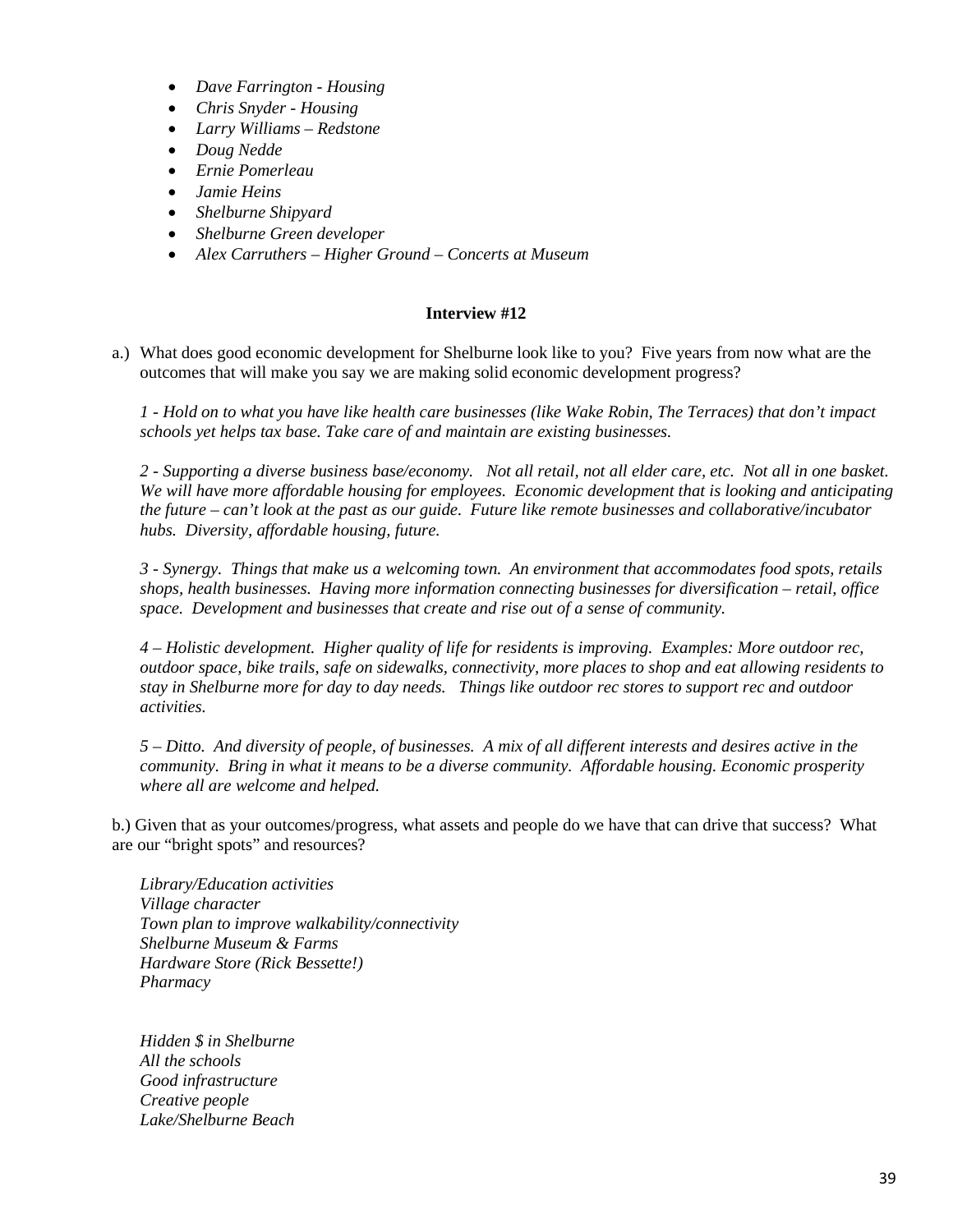- c.) Why haven't we already achieved the 5-year outcomes by now? What opportunities exist in the following sectors to move the needle?
	- a. Business community
	- b. Town government

*Overall group spoke to difficulty of working with Town government for local businesses. (tents on lawns, minor sign changes, Harrington's took forever, brewery had to go through horrible hoops, even library project which was a town government project.) Always difficult to get permits – and we always have to get permits. Attitude is not helpful. Must change to customer service mentality. Not sure I would want to start a business here. Conflict seems to be around Zoning and the enforcement of zoning. Town puts my clients through hell. Town comes out swinging. There is no balance. Business development south of town (Shelburne Green, Artisan Village, Vineyard, Fiddlehead's) is example of what can happen if we let it happen. Do more in courting new businesses, supporting businesses with economic incentives and doing a better job appreciating those that we have.*

c. Other (Schools, faith community, nonprofits, residents.)

*Overall affordability is a challenge for people like creative artists and workers. Housing affordability is key for workers and young business people. Affordability is also difficult for small start-up businesses to take the risk of investment in Shelburne. Inhibits our diversity of businesses and community. Schools draw families here.*

- d.) Given all these considerations, what are the top 3 specific actions that each sector should take next year? In the next 3 years?
	- *1. Plan to use the Fire House as a gathering spot, place for creativity, artist collaborative.*
	- *2. More/Improve parking signage*
	- *3. Have online access to pay bills and fill out forms on the Town website.*
	- *4. Make Town staff more open and accessible to meet with business opportunities.*
	- *5. Make zoning regs and process more clear, more consistent.*
	- *6. Look at undeveloped land behind Laundromat.*

### Who else should I talk to?

*a. People younger than this group; future of the community.*

# **Interview # 13**

a.) What does good economic development for Shelburne look like to you? Five years from now what are the outcomes that will make you say we are making solid economic development progress?

*1 – More integration of our assets. Walkable and bikeable that ties all those assets together. It would show what we have to offer. Recruit businesses for the North Corridor that fit with Shelburne development that complement our community and what people are missing.* 

*2 – Ditto. We will have improved overall communication from Town government and within the community. (Front Porch Forum.) So in 5 years more unified communication. More available childcare. More places for people to stay.*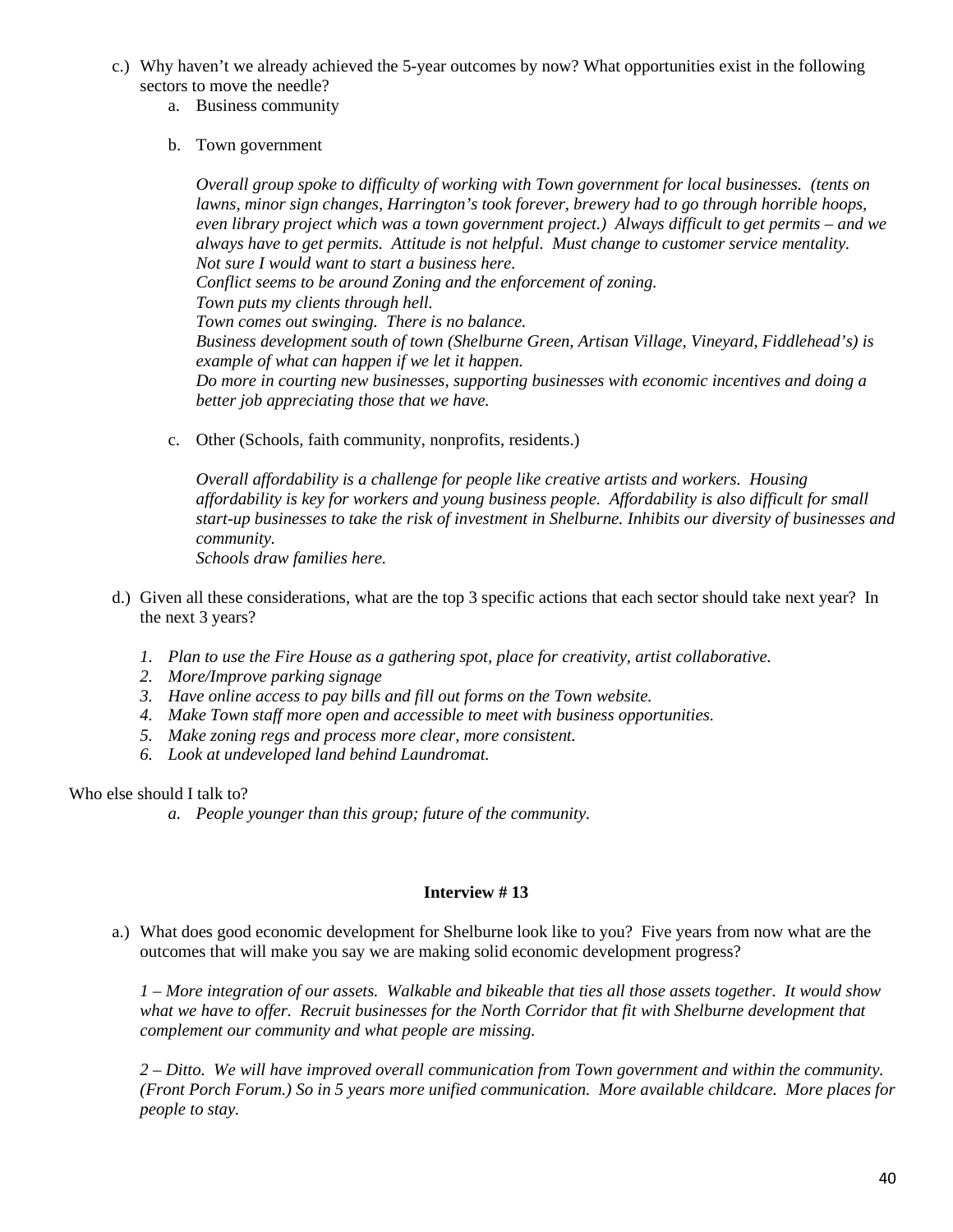*3 – More walkable and bikeable community. (Like T Bear to Vineyard to Folinos) Leverage our centers of gravity. An inviting place for walking, parking, visiting. Potential for path all way up to Webster Road. Development looking at the long term. Places for breakfast. A vibrant core. A residential versus a commercial community.* 

b.) Given that as your outcomes/progress, what assets and people do we have that can drive that success? What are our "bright spots" and resources?

*A rich cultural haven School is a gem Craft school Helpful people Our whimsical culture creates touches that are part of the fabric of the community. (Fire hydrant sculpture, Skeleton on a bike, Mailbox sculpture.) Shelburne Bay Shelburne Beach T Bear, Museum, Farms Farmers Market La Platte*

- c.) Why haven't we already achieved the 5-year outcomes by now? What opportunities exist in the following sectors to move the needle?
	- a. Business community
	- b. Town government
		- *A streamlined process for businesses. Potential housing density development if spaces open up in the Village area. It would be a great draw to live in Shelburne and walk to grocery, schools, business. Build more recreational opportunities like a community pool.*
	- c. Other (Schools, faith community, nonprofits, residents.)

*Childcare availability. Need childcare because in Shelburne need a two-income household. Housing availability is an obstacle. It is very important to address. Get ahead of it. As aging population is an asset and a challenge. Volunteer fatigue,*

*We need housing availability for new/young people, too.* 

*As a community we tend to take all we have as granted as if it all just dropped in our lap. We should use them by enhancing them in a user friendly, low investment way. Coordinate it all and offer to people. Outcomes haven't happened because no one has decided to do it. We have silos. Must first decide that we want to and then start work on it.*

*Movement is now happening. Businesses starting to reach out. Your position is a part of that. It is changing.*

- d.) Given all these considerations, what are the top 3 specific actions that each sector should take next year? In the next 3 years?
	- *1. Refine/Reduce regs to streamline process. Make a case study on a piece of land to discover the regs steps and process. Learn where things can be improved.*
	- *2. Develop a "see-click-fix" system in Shelburne as part of overall better communication through Town government and the community.*
- e.) Who else should I talk to?
	- *1. Get perspectives of those who do not want anything to change. Learn what is behind that.*
	- *2. Diverse voices. Connect with Yasmine Gordon to connect with diversity of people in Shelburne.*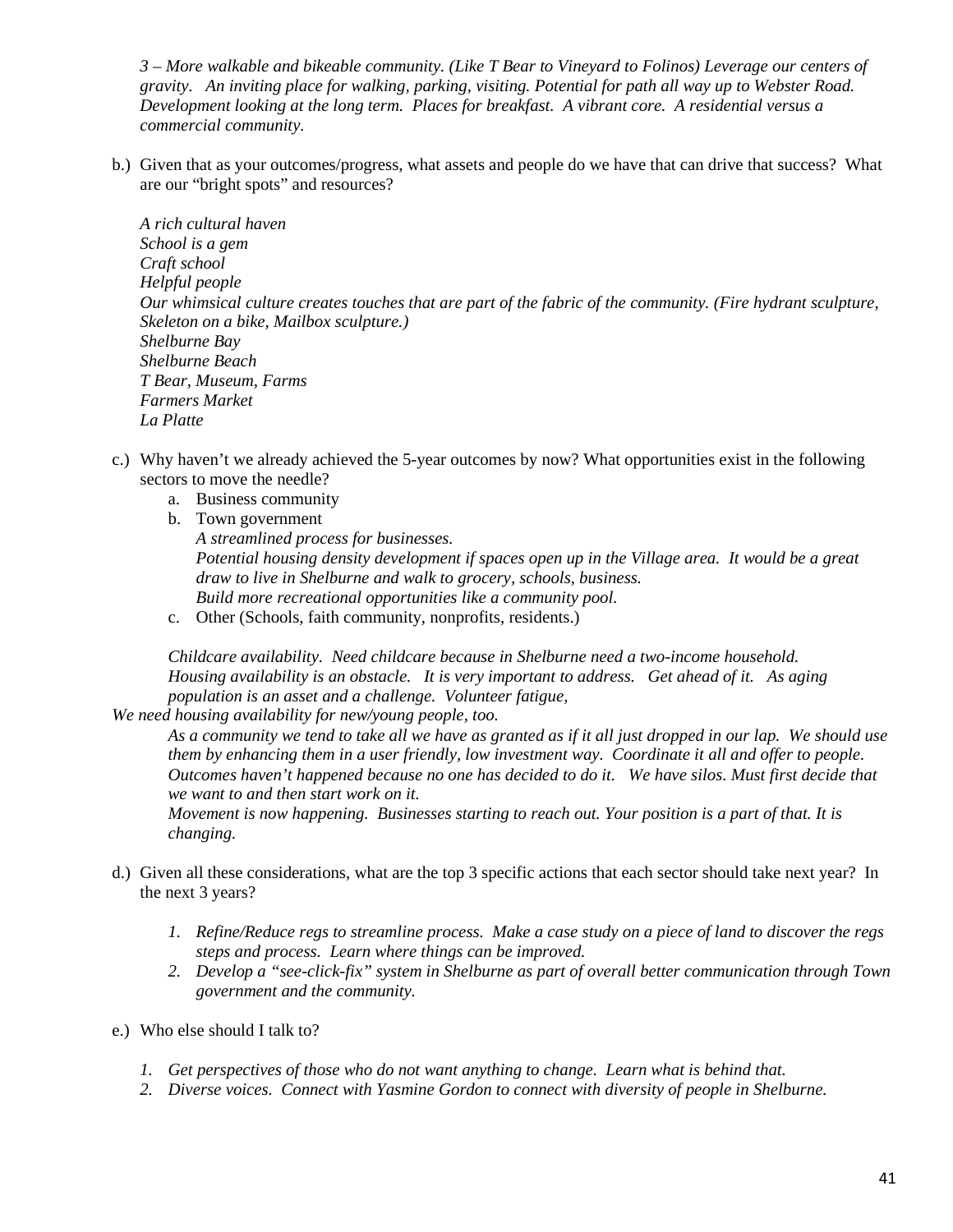a.) What does good economic development for Shelburne look like to you? Five years from now what are the outcomes that will make you say we are making solid economic development progress?

*More awareness of who is here in the business community. (Mary Hogan developed a map of businesses.) We will know why they are in Shelburne. We find out what would allow them to hire more people. So, 5 years out we have kept intact our existing business community. Focus on what we have – not intangible adjectives – Action.*

b.) Given that as your outcomes/progress, what assets and people do we have that can drive that success? What are our "bright spots" and resources?

*Ideal location. Rt 7 top two most important commercial corridors in VT. Lake. Recreation, Arts. Shelburne Museum and Farms. Kind of crazy lucky to have all this. Good schools. Zoning that has kept development in the downtown/community. Highly educated and high-income base of residents. Number of multi-generational residents. Skilled workmen in the area. Plenty of empty land. Shelburne Green has a good light industrial development complex.*

- c.) Why haven't we already achieved the 5-year outcomes by now? What opportunities exist in the following sectors to move the needle?
	- a. Business community
	- b. Town government

*Understand the Business ecosystem. Who is here and why they have stayed. Shelburne is more restrictive in development. Developing houses and businesses are faster in other communities that are attracting businesses leaving Burlington. We have chosen a different path. We are constrained by the wrong things. We must recognize that we are now in different times and needs. Ought to be a path to find a place/park offer for unobtrusive, light industry, office spaces, warehouses. Leverage Rt. 7.*

*Have a place for those businesses leaving Burlington. Take advantage commercial space shortages elsewhere by having an industrial park location here. Shelburne Green has had a hard time from the Town/Planning office in trying to build its development. Need a "Tim Smith" here. (Proactive business development opportunities approach. Work it.)* 

- c. Other (Schools, faith community, nonprofits, residents.)
- d.) Given all these considerations, what are the top 3 specific actions that each sector should take next year? In the next 3 years?
	- *1. Start dialogue with Business community. Look to go more than halfway to build connection and loyalty to the community. Starting dialogue that gets institutionalized.*
	- *2. Be the glue. Town Government can help build an eco-system of businesses connected to each other, to the Town and to the community.*
	- *3. Listen to the businesses we have. Learn what they need and when possible/appropriate offer support, information, and assistance to succeed and remain in Shelburne.*
- e.) Who else should I talk to?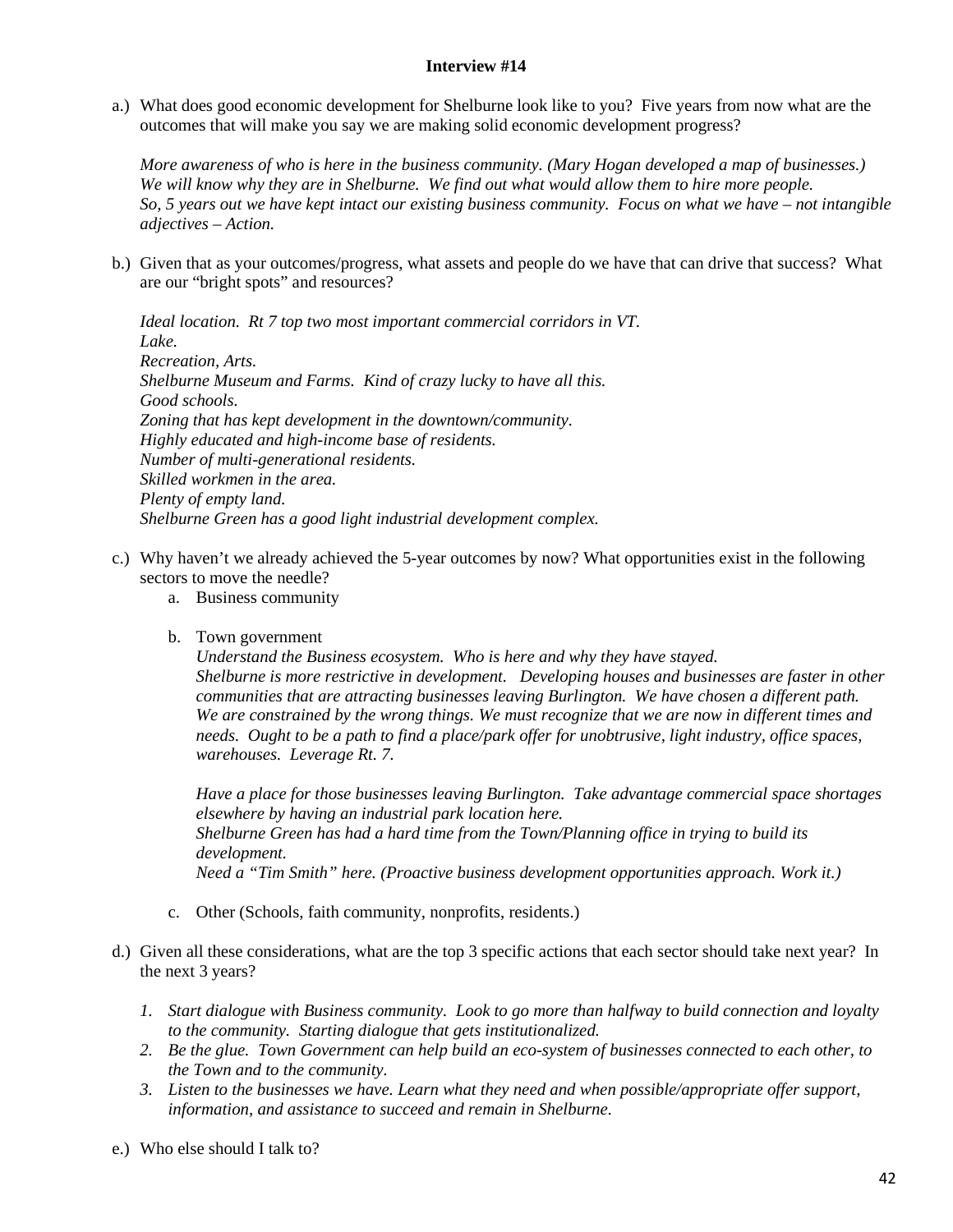• *Jim & Angelo Pizzagalli*

### **Interview #15**

a.) What does good economic development for Shelburne look like to you? Five years from now what are the outcomes that will make you say we are making solid economic development progress?

*Development that takes advantage of existing infrastructure – like water usage. Development that will use and pay for Town services. For example, restaurants use a lot of water. Parking lots don't. More development like Shelburne Green. Less dependent on just housing to drive development. Develops the blighted spots on Rt. 7. Getting vacant buildings occupied especially utilization types of community needs like hardware, gas stations. (Handy would likely build a gas station on the motel site.)*

b.) Given that as your outcomes/progress, what assets and people do we have that can drive that success? What are our "bright spots" and resources?

Museum Farms Teddy Bear Shelburne Bay/Lake/Shelburne Pond Village Location/rural/lake/golf all to draw conferences.

c.) Why haven't we already achieved the 5-year outcomes by now? What opportunities exist in the following sectors to move the needle?

a. Business community

*Small scale Conference center business – 300/350 person range But obstacle is no real hotels to stay. No facility for conferences. The median on North Corridor makes it difficult for restaurant to land impulse dining.* 

b. Town government

*Find and offer space for companies to locate and expand. Has been resistance to Fiddlehead expansion; we should make allowances for growth opportunities like that.*

*Advertise/signs/help people find and utilize the assets most towns would kill for.*

*Shelburne stands out amongst VT communities for its difficulty in its regs and the permit review process for all types of development. Too many required meetings, steps and regulations. (Example of needing 7-8 approval letters – one from each department.)*

*Department inconsistency. (Fire Department wanting wider lane than regs call for.) There is resistance within the Town committees to work on changes. Don't have good waiver discretion guidelines for the DRB. (example of unconnected sidewalk no one needed or wanted.) Too much redundancy. (Example of needing local permits before state permits is done.)*

*All of these difficulties, time and redundancy factors into development costs, delays, and bottom line affecting willingness and risk assessment of taking on projects in Shelburne.*

*High staff turnover. Currently no DRB coordinator. Planning department is a problem. Form Based Code is overly prescribed in trying to dictate development that may not be financially feasible for developers and viable in the market. (1st floor retail and 2nd floor offices.) Can't add 150 pages of regulations and claim it makes development projects easier.*

*If a developer is giving you what you want (Affordable Housing) then make it easy for them to get it done.*

c. Other (Schools, faith community, nonprofits, residents.)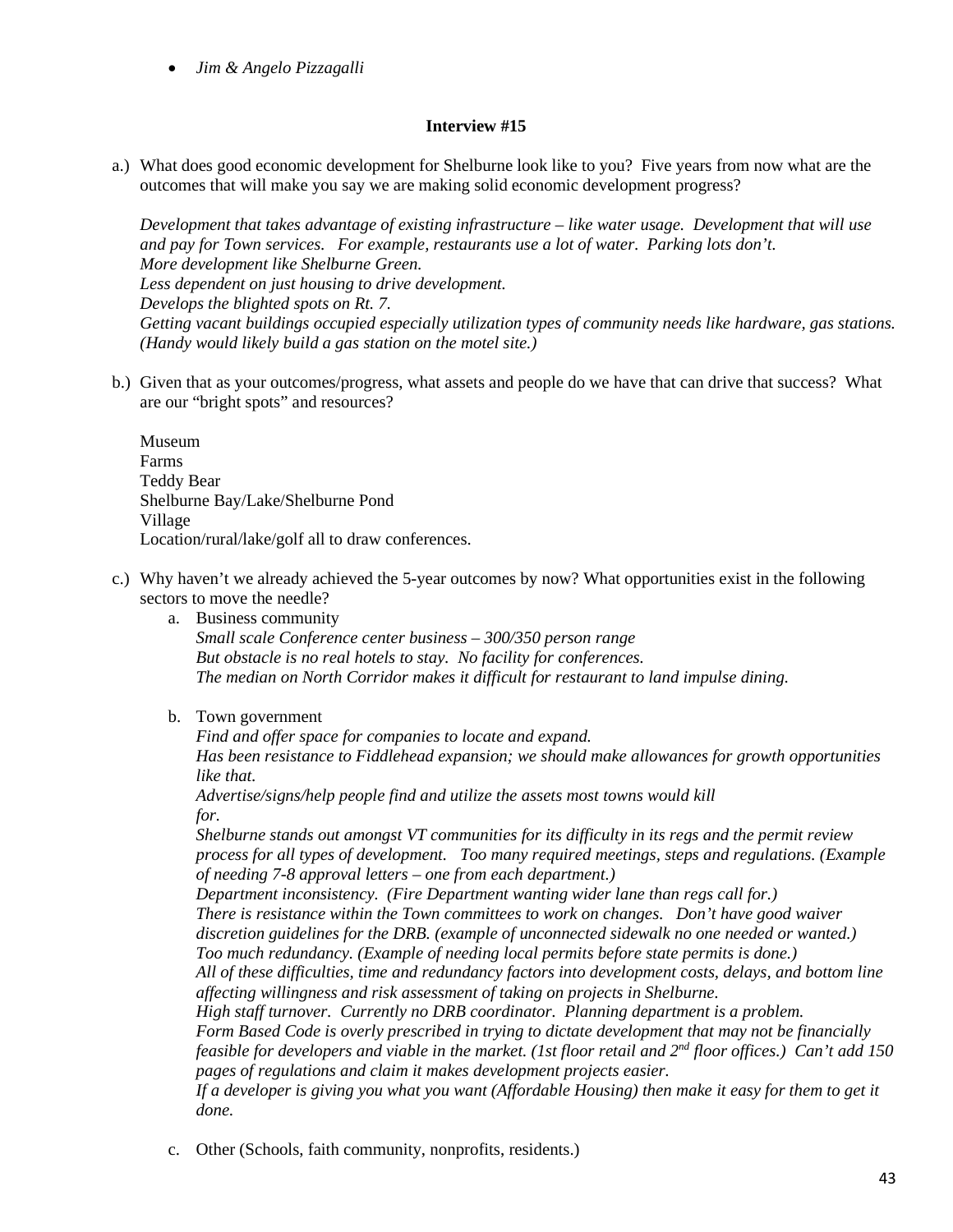- d.) Given all these considerations, what are the top 3 specific actions that each sector should take next year? In the next 3 years?
	- *1. Allow for Administrative review. If as project meets the regs why still go through committee process?*
	- *2. Review and pull out outdated and cumbersome regs. Modernize our approach.*
	- *3. Advertise in Town all the assets we have for people to see and visit.*
- e.) Who else should I talk to?
	- *Mark Sammut*
	- *Ron Bouchard*

a.) What does good economic development for Shelburne look like to you? Five years from now what are the outcomes that will make you say we are making solid economic development progress?

*1 – No empty storefronts on properties. Activity on large pieces of property currently unused (Like Bowling Alley, Sirloin Saloon,)*

*2 – In 5 years things look a lot like Shelburne now. Keeps our local flavor of what keeps Shelburne, Shelburne. Not high end, chain changes. Still recognize locally owned shops on the strip.*

*3 – we have/keep service businesses. Fill the empty businesses – not just million-dollar housing. Not just trust funds living here.*

*4 – Ditto. And we would have a gateway to the Town from the North. Be great to see and know you are entering Shelburne. More restaurants. People are shopping local. We continue to have green space. Not more chain stores. More bike paths and sidewalks.*

*5 – Agree with others re: vacant stores. More developed continuity between Village and North. People still live, work and play in Shelburne. Like local owners of businesses. Maintain Shelburne character so we are different than the 60's photograph but maintain the character and the look.*

b.) Given that as your outcomes/progress, what assets and people do we have that can drive that success? What are our "bright spots" and resources?

*Green space Open Space Village character Village Green Famers Market Charm Ag/food Recreations/Lake/Shelburne Beach Country location near Burlington Sidewalk and Trail System Highly skilled Highly educated residents COWS!*

- c.) Why haven't we already achieved the 5-year outcomes by now? What opportunities exist in the following sectors to move the needle?
	- Business community *Stronger and connected business community and organization will help. Help build a foundation. Help residents understand that these are community issues – not just a "business issue".*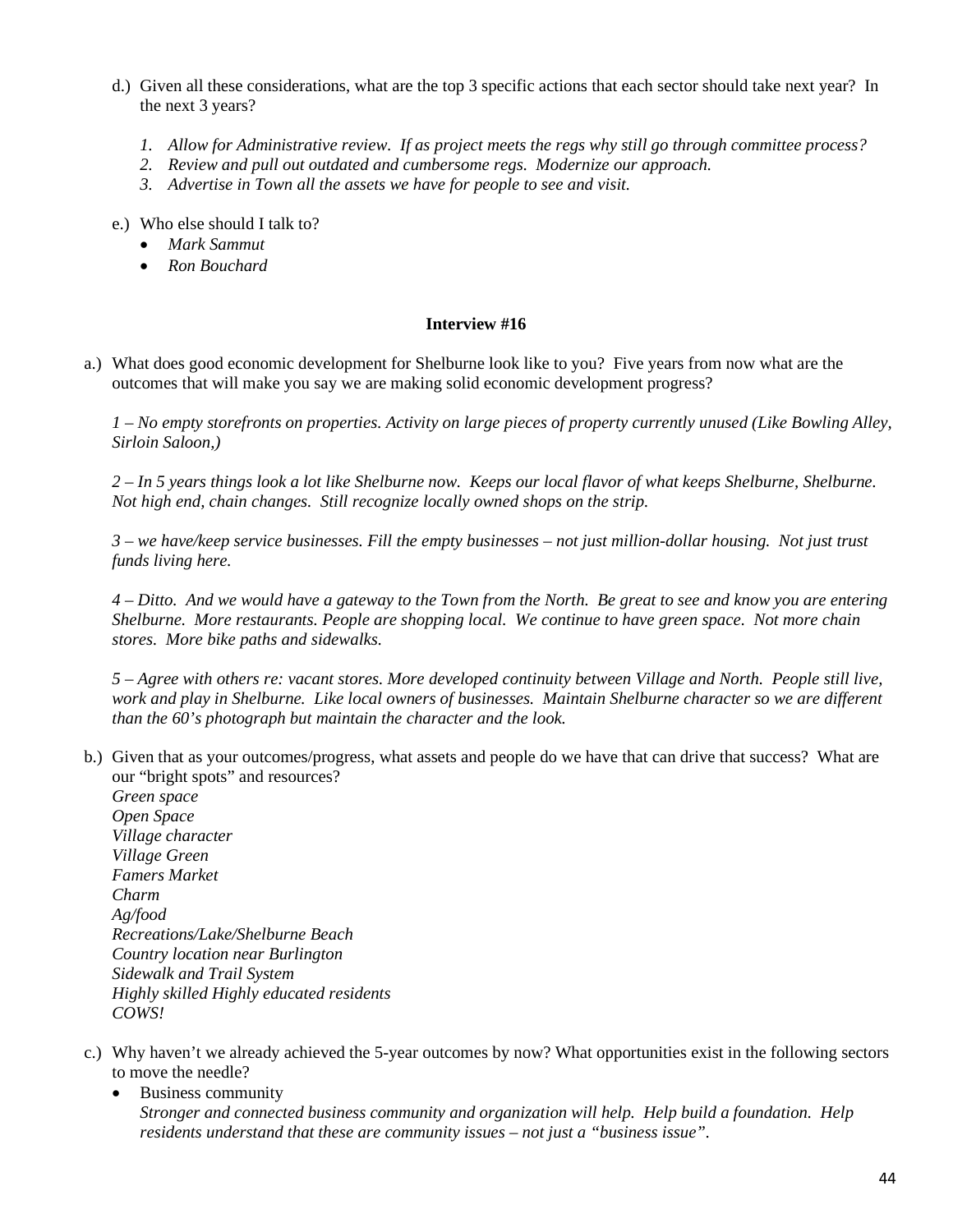Town government

*Regulations are business unfriendly. Sign regs. Even small changes to same piece of properties require permits and approval. The costs are driving some of us out of our buildings. Some of us are losing our long-term shop space and no place to move into.*

*Perception is that businesses don't want to move here.* 

*Make the barriers to entry lower for local people who don't have the deep pockets to deal with Shelburne regulations and restrictions especially when we want to make changes to our existing buildings. Cost of regs and restrictions is driving us out of our buildings. Then developers with deep pockets are the only ones who can afford to use building/develop properties.*

*By restricting signage/tents we don't take full advantage of all the traffic through Shelburne. Leverage that traffic flow.*

*Little Town budget to keep up maintenance of sidewalks.*

*Current Town Manager (gem) and Select Board has an improving economic development mindset. Town hires staff to say NO. It would be lovely to have an advocate to help us learn how we can fit into a YES. Love to know what we CAN do.*

*Signage, Sandwich boards, banners, fencing to "hide" my business, had \$ to make building improvements but we just said forget dealing with the permitting costs and process.* 

*Other businesses say to me - "Why are you building in Shelburne? Cause you will be told no – can't do this." How about welcoming us with coffee and talk about what we can do.*

• Other (Schools, faith community, nonprofits, residents.)

We don't see anything special about arriving into/announcing you are entering Shelburne.  *The North is disconnected from the Town. Not a lot of interest between the two. As a community, we should tap into all the local skills and talent we have.* 

- d.) Given all these considerations, what are the top 3 specific actions that each sector should take next year? In the next 3 years?
	- *1. Hire a business and resident advocate who will help work through the review/permit work and process.*
	- *2. Community wide support of programs to promote Shelburne as a place to live, work, play, visit and stay.*
	- *3. Get back to simple things we can do so we can invite people to Shelburne and to our businesses by changing restrictions against signage, banners, tents, fencing. Let people see what we have to offer.*
- e.) Who else should I talk to?

### **Interview #17**

a.) What does good economic development for Shelburne look like to you? Five years from now what are the outcomes that will make you say we are making solid economic development progress?

*Jobs for young families and keep them here is key. A place where parents and residents can work here. All this helps maintain vital schools.* 

*Not box stores here. Antithetical to the look and feel of Shelburne. But not dependent on dairy and old-time industries. Building for the next things in good jobs.*

*Economic development that creates the type of jobs for young families many of whom are connected to Dealer.com, Hospitals, UVM, Breweries. Businesses located up and down Shelburne.* 

b.) Given that as your outcomes/progress, what assets and people do we have that can drive that success? What are our "bright spots" and resources?

*Schools Shelburne Museum, Shelburne Farms Access to Rt. 7. Beach, Lake Craft School*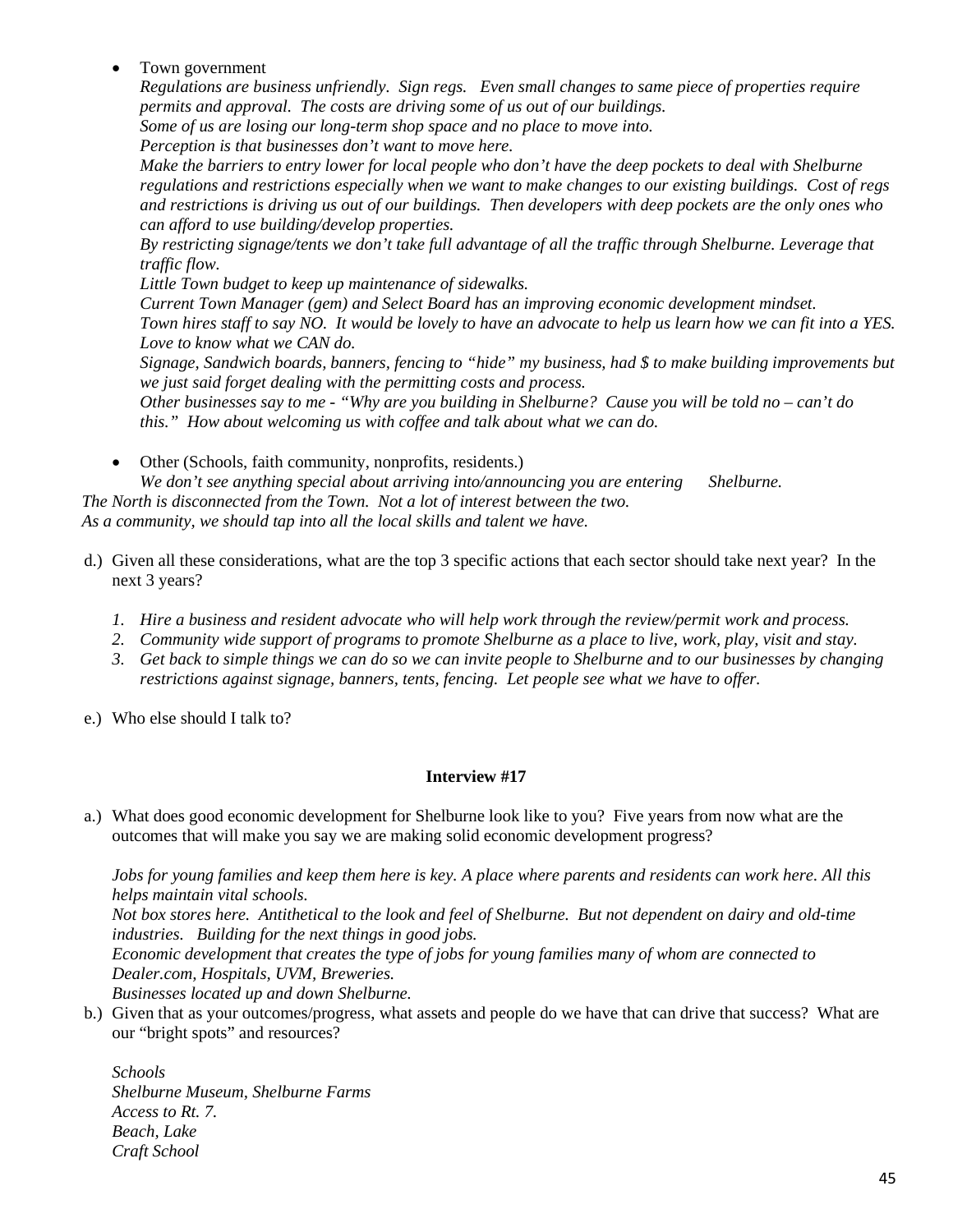*Rural connection Village Green*

- c.) Why haven't we already achieved the 5-year outcomes by now? What opportunities exist in the following sectors to move the needle?
	- Business community

*Make connections between core entities systemic – beyond relationships. Pooling/leveraging their resources. Coordinate to find and act on common ground. How can the schools get more families to the grounds of Museum and Farms?* 

*Hold community/institution events that draw people together.*

*Nature of Shelburne Farms is isolated – how can they reach out beyond their own footprint for the wider Town?*

*SBPA made a helpful flyer of Shelburne families.*

*How can these entities also help bring people to Shelburne, activating other Shelburne businesses? More integration of these institutions, events, and local businesses. Fiddleheads ridden hard by neighbors. Gym/Fieldhouse is untapped. Has potential for more.*

• Town Government

*We have two different towns – Village and Shelburne Road. Maybe too tight on development in the Village and too loose on the corridor. Can there be a happy median?*

*Fiddlehead has had to struggle with permitting and approval as they try to expand more business, restaurant. They are getting pushed out of Shelburne. Town is kicking them all the time. It is a draw for young people – we should embrace it.*

*We should embrace all the businesses in that South development.*

*We should utilize RT 7 in the Village, but we have lost businesses. Not much development in the Village past 2-3 years.* 

*Target tourists and young families.*

- Other (Schools, faith community, nonprofits, residents.) *Getting families here is critical in the face of declining school enrollment to maintain vitality of our schools. Affordability and especially housing affordability is key. We have a bedroom/residential community attitude – I pay to live in Shelburne so don't have to have "it" near me. Run a quarterly coffee for newcomers.*
- d.) Given all these considerations, what are the top 3 specific actions that each sector should take next year? In the next 3 years?
	- *1. Create a committee of the core entities to create a systemic approach to connecting their resources with each other and the community.*
	- *2. More affordable housing for young families.*
	- 3. *Focus vibrant new commercial spaces/businesses on Shelburne Road*.
- e.) Who else should I talk to?
	- *Katie Natale. Fieldhouse.*
	- *Tim Williams*
	- *Board of the Craft School*

# **Interview #18**

a.) What does good economic development for Shelburne look like to you? Five years from now what are the outcomes that will make you say we are making solid economic development progress?

*More quality restaurants. Not stand-alone bars. High quality retail shops.*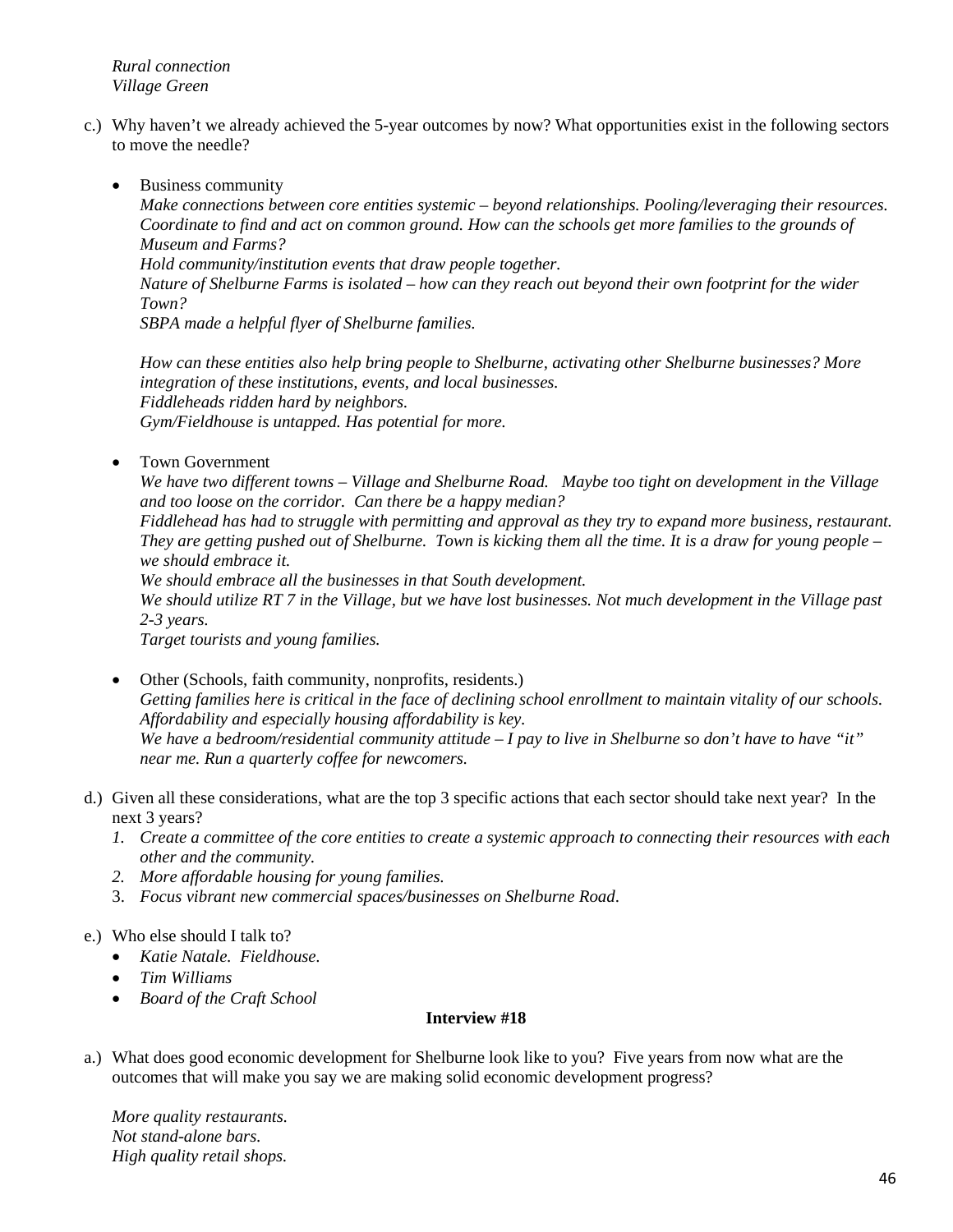*Maintains character of Shelburne. A range of food places, retail, shops (Like Middlebury) A retail destination.*

b.) Given that as your outcomes/progress, what assets and people do we have that can drive that success? What are our "bright spots" and resources?

*Village Wine & Coffee Rustic Roots Village Green. Shelburne Point Wealthy community Recreational facilities Farmers Market Shelburne Museum and Farms Arts & Crafts Teddy Bear Successful businesspeople live here*.

- c.) Why haven't we already achieved the 5-year outcomes by now? What opportunities exist in the following sectors to move the needle?
	- Business community *Shelburne Fieldhouse holds a lot of potential. Shelburne Shopping Center not inviting. Need a proximity of retail inviting to visitors. Jelly Common failed quickly. Why?*
	- Town Government
	- Other (Schools, faith community, nonprofits, residents.)

*Our wealth community holds a lot of economic potential for high end retail. Understand our magnets that can make Shelburne an economic catchment. Sports be a magnet? Baseball field, tennis courts, pickle ball, Fieldhouse. Economic target may be midrange distance visitors. They offer repeat visit/spending opportunities. Higher unit value. What are the 2-3 destination magnets to build upon? Arts be a magnet? Hockey Rink?*

- d.) Given all these considerations, what are the top 3 specific actions that each sector should take next year? In the next 3 years?
	- *1.* Connect the different communities (sports, crafts, food) for potential opportunities. *Stay here and grow.*
	- *2. Create a marketing plan to build locus & magnets.*
- e.) Who else should I talk to?
	- *Owners of Rustic Roots*
	- *Jostein Solheim*
	- *Ian Schmidek*

### **Interview #19**

a.) What does good economic development for Shelburne look like to you? Five years from now what are the outcomes that will make you say we are making solid economic development progress?

*What we have now, the wonderful place of Shelburne. Maintain the old feel, the architecture.*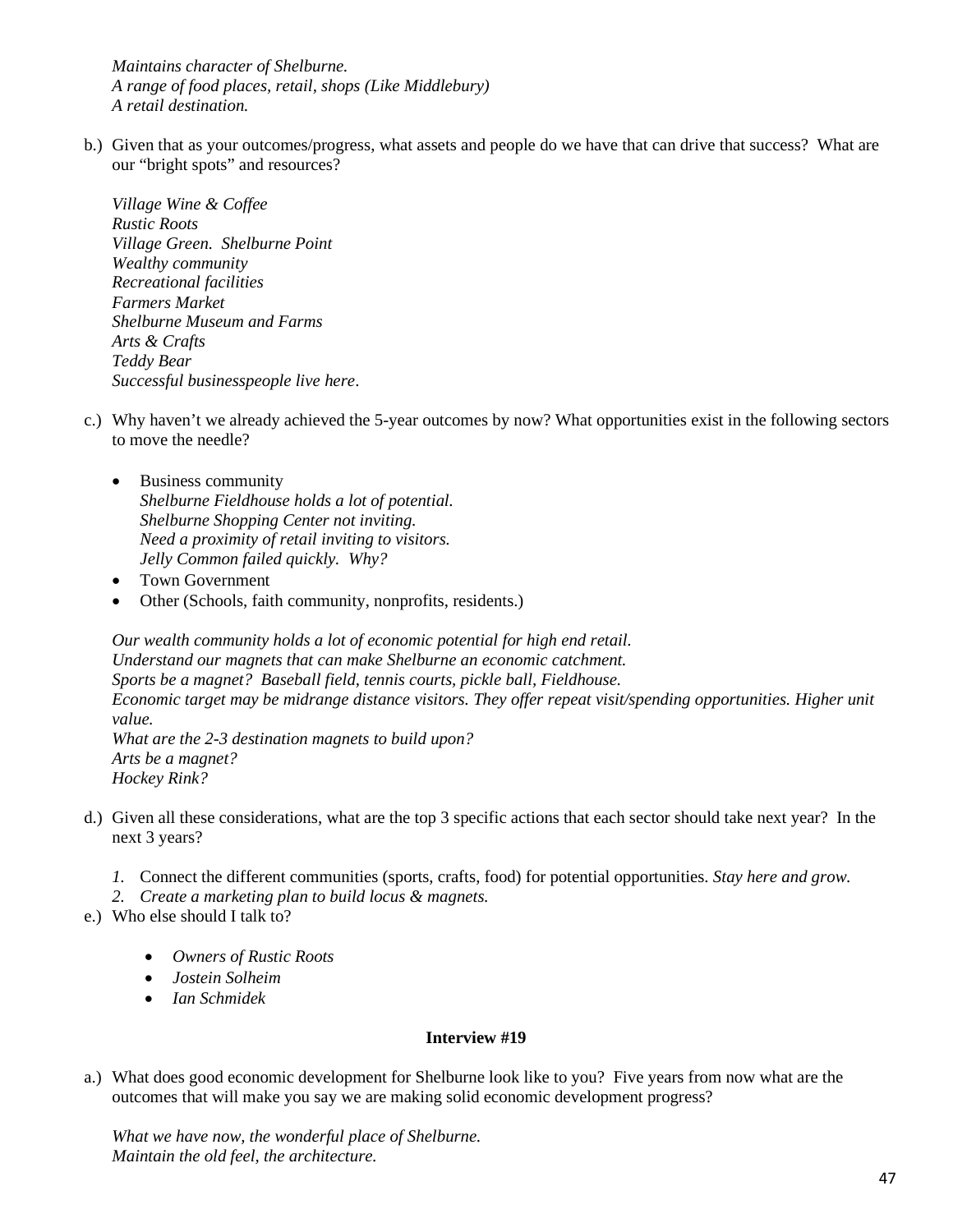*Maintain the small-town character and feel. Enhances the beautiful things, the historic and the wonderful. If it ain't broke – don't fix it.*

b.) Given that as your outcomes/progress, what assets and people do we have that can drive that success? What are our "bright spots" and resources?

*Lake Mountains Bolted onto Burlington and can connect to its amenities. Wonderful people who care about the Town Schools Rt 7 (though it is a two-edged sword) Environmental resources*

- c.) Why haven't we already achieved the 5-year outcomes by now? What opportunities exist in the following sectors to move the needle?
	- Business community
	- Town Government
	- Other (Schools, faith community, nonprofits, residents.)

*Preserve the buildings (Tracey House). Make it a historic community. Maintain nice parts North to the bridge, south, east, and west areas of the Town. May want to consider commercial development on the North Rt 7 "strip". Historic town will help Shelburne be a tourist destination. Bring in dollars. Build opportunities bring in dollars from the outside – not recycle Shelburne money in Shelburne. (Studer) Adds to the economic pie. More shops, retail. Creating a little more vibrancy by being able to walk to local services. More vibrancy captures more visitor dollars. Would help Museum, too. Tourism can be a double-edged sword so not massive crowd. But tourism might be a nice compromise for the community in economic development. Is some unfair segregation in Shelburne. Can we get some affordable housing? And local businesses that bring in new money? Evolution – not revolution. How can Shelburne keep the next generation of wealth so that they do not move away to escape unfair state tax burdens? Don't snap the rubber band. (Burlington let the pendulum swing too far. Lost equilibrium and lost people, investment, and businesses.)* 

- d.) Given all these considerations, what are the top 3 specific actions that each sector should take next year? In the next 3 years?
	- *1. Maintain and enhance what Shelburne has is job #1.*
	- *2. How to make it more affordable, maintain small town, people can stay and live here is job #2.*
	- *3. Choose 3 to 4 growth opportunities to incentive to help success, stay and grow including consideration of sustainable, non-polluting commercial development on the strip.*
- e.) Who else should I talk to?
	- *Check out Belport, Long Island. NY Times article*
	- *Mike Stone*
	- *Pizzagalli family*
	- *Bruce Lisman*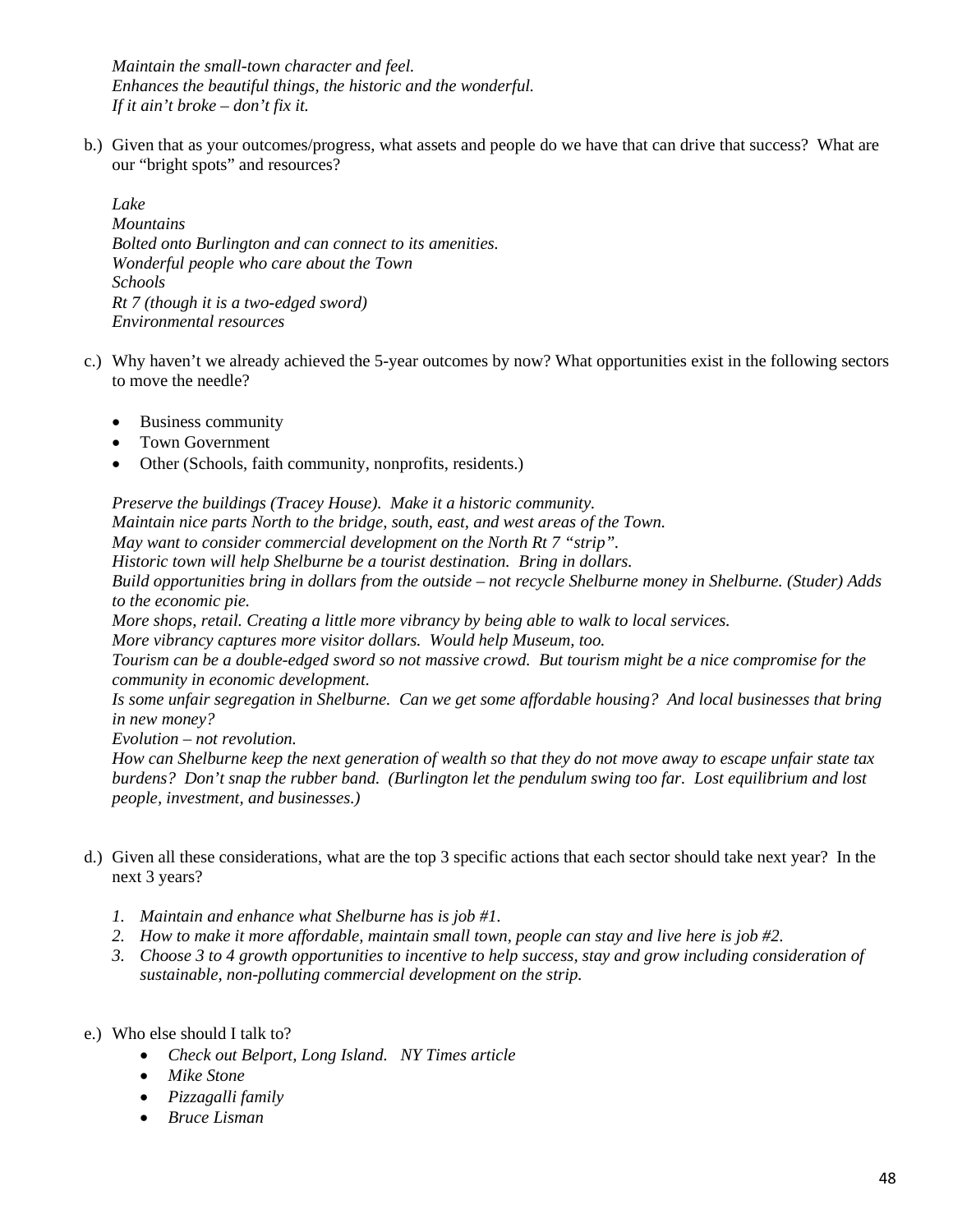a.) What does good economic development for Shelburne look like to you? Five years from now what are the outcomes that will make you say we are making solid economic development progress?

*1– I chose VT and Shelburne. Development should maintain the integrity and character of Shelburne. Meets needs and wants of residents. Balance of keeping regulations intact while building business opportunities. Not like Williston. More offerings in Town while not losing feeling of beautiful Town. Unused/abandoned properties are made to become operating businesses.*

*2 – A vibrant downtown with local owned businesses. More restaurants. Not bigger but more offerings. Not industrial. Not Williston. A mix of locally owned businesses. Work, live, shop and dine in Shelburne. Varied economic opportunities across demographics. Diversity.*

*3 – Maintain beautiful area, the sense of tranquility and space. Maintain ability to enjoy the countryside and our open spaces. I like the way it is – calm, natural resources, horseback riding. Cowgirl Boots! Development that comes from substantial amount of discussion of thoughts, values, income and resources available.*

b.) Given that as your outcomes/progress, what assets and people do we have that can drive that success? What are our "bright spots" and resources?

*Vibrant and Beautiful Town A sense of community Sidewalks, connectivity, pathways Open spaces Open land Locally owned businesses*

- c.) Why haven't we already achieved the 5-year outcomes by now? What opportunities exist in the following sectors to move the needle?
	- Business community

*Abandoned properties are allowed to remain without improvements/development by the owners. We could amplify tourism opportunities. Be a tourist destination. Need lodging space. It all brings jobs. Challenge is enough available labor. Demographics of Shelburne not of working labor. People want to move to VT especially now (Pandemic) creating remote working opportunities for co-working spaces, incubator development. We have property/business vacancy eyesore on Rt. 7 that are problem for attracting tourism.*

• Town Government

*Too little communication. New things just show up. Town has a Town Plan. We have a rigorous process for developers and businesses that maybe causes feelings that Shelburne is not friendly to business opportunities. Expand horizons of Government with open discussion and communication with and within the community.*

• Other (Schools, faith community, nonprofits, residents.) *Amazon effect where we do not support our local businesses enough. Say we want more businesses but must have a customer base.*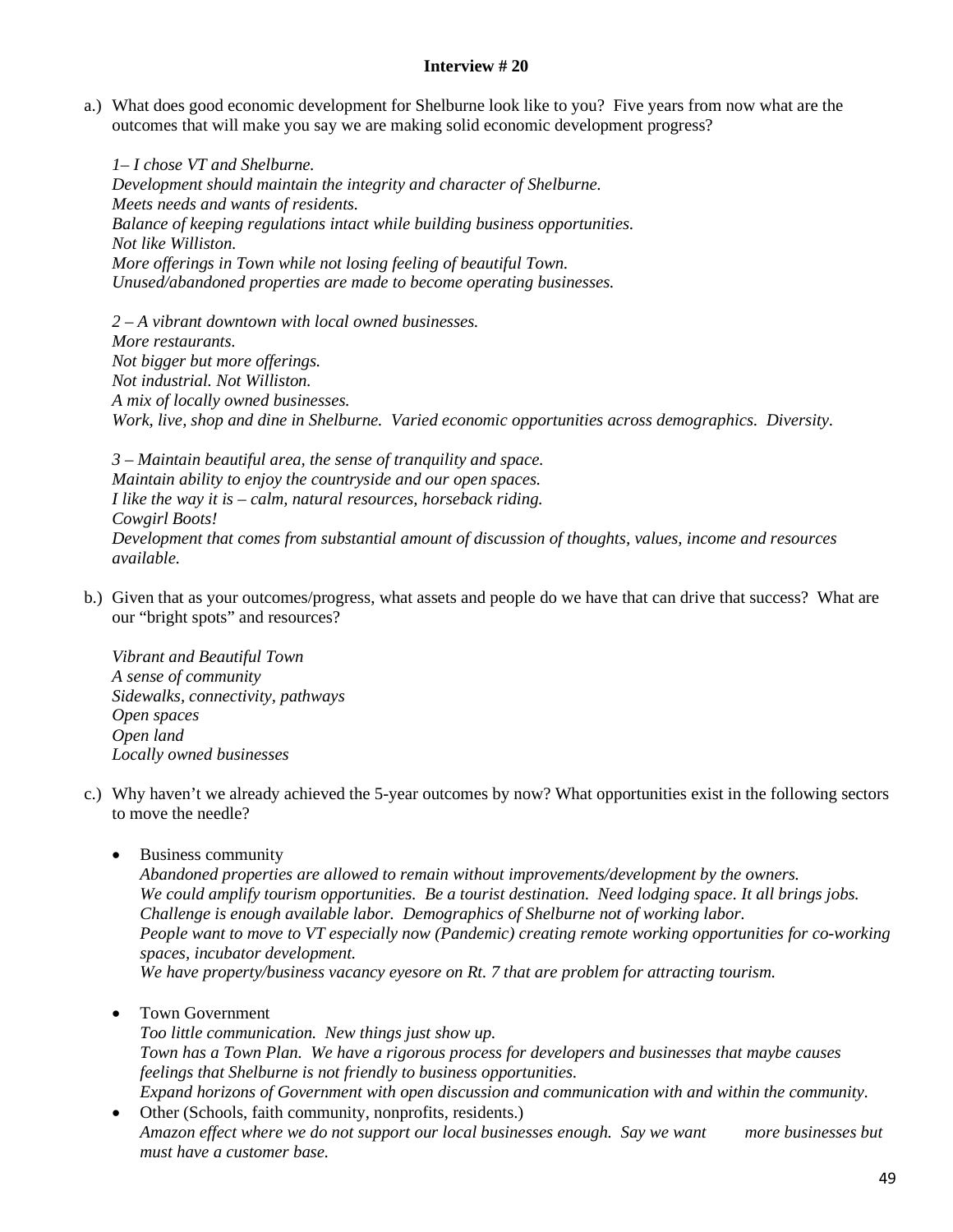*Embrace innovative people and their business ideas. Innovative ideas – Gift cards, chickpea ice cream (supports local businesses, leverage our high quality food reputation.) More informal community conversations including the beautiful things that happen here.*

- d.) Given all these considerations, what are the top 3 specific actions that each sector should take next year? In the next 3 years?
	- *1. Improving zoning regs/permit process by eliminating red tape, redundancy, and more efficient administration.*
	- *2. Create a clear, concise informational explanation of the zoning/permit review process for businesspeople and residents. Post it on Town website. Help people understand.*
	- 3. *More communication from Town Government and within the community about projects, decisions, and actions, including encouraging informal open discussion and meetings. When Town makes decisions better communicate to the community reasons behind the actions and decisions.*
- e.) Who else should I talk to?
	- Shelburne news about the project. Like advertising your consulting work on an ongoing basis, perhaps even as an ongoing "advertisement" in the Shelburne News.

### **Interview #21**

a.) What does good economic development for Shelburne look like to you? Five years from now what are the outcomes that will make you say we are making solid economic development progress?

*Maintains historic architecture. Downtown is vital, historic, walkable (Stowe.) Living areas like current trailer park area are developed to create walkable links to downtown businesses and shops. We have additional upscale shops that tourists will visit.*

b.) Given that as your outcomes/progress, what assets and people do we have that can drive that success? What are our "bright spots" and resources?

*Shelburne Green development – it tasteful, incremental, no traffic issues, brings in people. We all should embrace it. Redevelopment of Falls Road and Greenbush.*

- c.) Why haven't we already achieved the 5-year outcomes by now? What opportunities exist in the following sectors to move the needle?
	- Business community *Rice property has great potential to link to Jelly Mill. Redstone owns piece of the land that has potential.*
	- Town Government *Help transform Shelburne Woods for a win-win. Trailer owners earn equity in new affordable homes and area allows condos for seniors that will connect them to walk downtown. What is developed is that which survives the permit process providing not continuity and connection with development projects. Permit approach and process is built for NO – What we can't do. So it results in that we don't want anything. Permit/review process is torture beyond belief and impossible relative to other communities. It is too often based on interpretation. In other communities' permit process may take 2-3 months. Shelburne best case is 1-2 years*.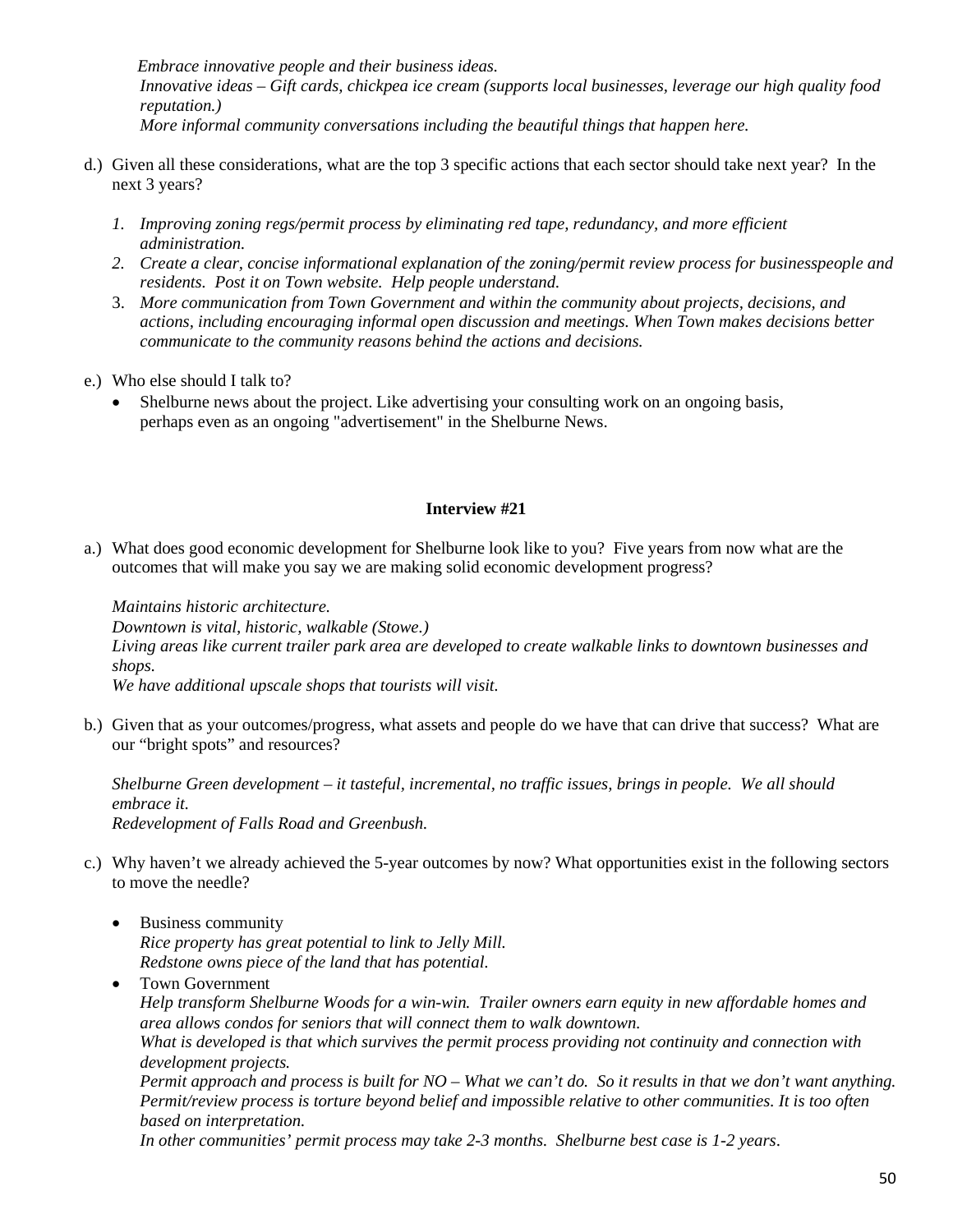*It is not the regulations themselves – it is the negative culture and process that are the obstacles for opportunities to come to Shelburne. Huge setbacks from the road on Rt 7 N - what it was meant for? Leverage Healthy Living development into a cool shopping area. Bury power lines for more historic look and feel.*

• Other (Schools, faith community, nonprofits, residents.)

#### *Rt 7 Traffic is a lurking issue.*

 *Community knows what it doesn't want for development, but community doesn't know what it does want.*

- d.) Given all these considerations, what are the top 3 specific actions that each sector should take next year? In the next 3 years?
	- *1. Create a hearing schedule that creates expected timeframe goals for when committees/staff will hear and decide permits.*
	- *2. Change Town review/regulation/permit culture to be accountable to help opportunities like other communities have.*
	- *3. Hold Town staff meetings for initial review so staff feedback and comments are immediately worked into project review.*
- e.) Who else should I talk to?
	- *RB Klinkenburg*
	- *Jim Carrol (Rice Lumber property)*
	- *Peg & Ter's owner*
	- *John DuBrul*
	- *Tim & Larry Williams (Archie's and developer)*

### **Interview #22**

a.) What does good economic development for Shelburne look like to you? Five years from now what are the outcomes that will make you say we are making solid economic development progress?

*Development that provides services/opportunities to the community.*

b.) Given that as your outcomes/progress, what assets and people do we have that can drive that success? What are our "bright spots" and resources?

*Shelburne Green development – Great design, vision, and opportunity. Teddy Bear. Museum South Location. Ideally positioned to draw for people/business with connection to Middlebury and business traffic looking to leave Burlington. Rt 7 has approx. 16,000-17,000 vehicles a day through Shelburne. Healthy Living development Pastoral setting* 

- c.) Why haven't we already achieved the 5-year outcomes by now? What opportunities exist in the following sectors to move the needle?
	- Business community
	- Town Government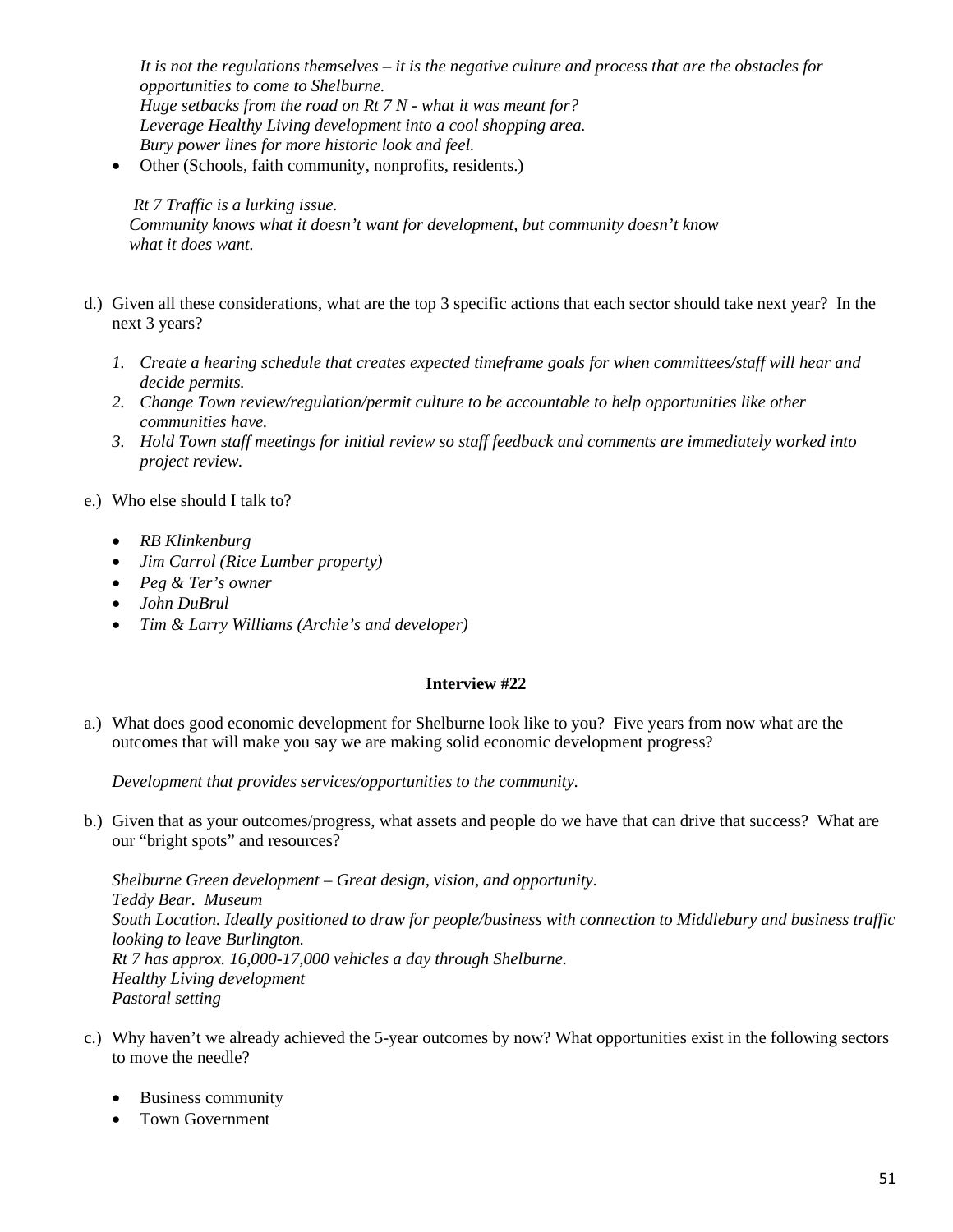*Planning regs, process and arbitrary interpretation has done so much damage to Shelburne potential. It is significant. Reputation is awful.*

*Time kills deals. Shelburne review process kills opportunities.*

*By-laws are poorly written.*

*Town Government is always NO – never how can we help, consider possibilities like other communities offer to opportunities.*

*Everyone afraid to make the changes necessary.*

*Some businesses owners are so burned out dealing with the Town they are quitting on Shelburne. New business opportunities are not coming to Shelburne because of the problems they hear about. Fiddlehead would have never located in Shelburne had the owner knew of the obstinate, nonsensical, and negative Town process and regs.*

*Work with Healthy Living to learn about spin off possibilities to the project.*

*Must develop and communicate an "open for business" culture and approach.*

*Be friendly to development with key terms and conditions Shelburne wants.*

*Building and development evolves, and planning departments must also evolve, stay current and create opportunities.*

*Town should influence the design of development/buildings but should not also dictate the use. Shelburne can have successful and pleasing managed development that maintains the integrity of the Village and develops aesthetically pleasing development on the Corridors. But must focus on the look of the buildings – not what goes inside the buildings.*

*NIMBY makes it difficult to get development consistent and connected.*

*Shelburne Green/Fiddleheads development was lost opportunity for eating place, that people say they wants more of.*

*Lack of common-sense examples – no café/food in Fiddlehead's development, only 14 seats allowed at Harrington, not allow restaurants to use shared parking so that they must build their own (creating more storm water runoff.)* 

• Other (Schools, faith community, nonprofits, residents.)

*Community must be supportive of new development opportunities and more vibrancy for the community. People will say they want services in the area so must be open to allow opportunities to come into Town.*

- d.) Given all these considerations, what are the top 3 specific actions that each sector should take next year? In the next 3 years?
	- *1.) Bring in experts to change, amend and evolve zoning regs.*
	- *2.) Manage good growth by facilitating and incentivizing development in certain spots like Shelburne Green, Teddy Bear and Rice Lumber area. This will preserve village while building tax base.*
	- *3.) Message and communicate Shelburne want to look at opportunities, encourage people by being open and willing to talk about possibilities.*

# e.) Who else should I talk to?

- *Brian Precourt*
- *Steve Mayfield*
- *Graham Goldsmith*
- *Dave Marshall*

# **Interview #23**

a.) What does good economic development for Shelburne look like to you? Five years from now what are the outcomes that will make you say we are making solid economic development progress?

Place where residents are happy, raise their kids. Family here and nearby Sustained (2+ years) businesses of all sizes.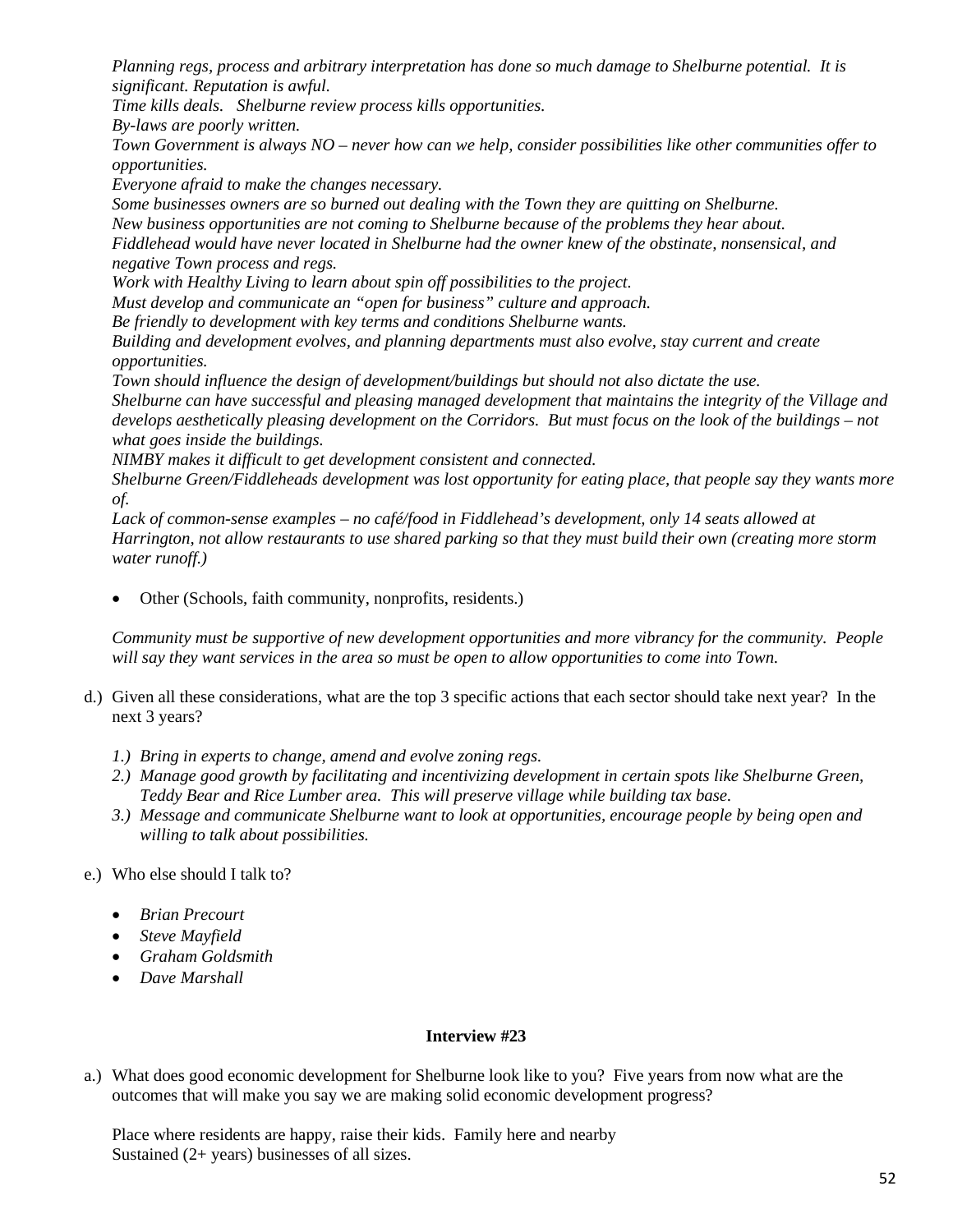Need to attract new businesses, too. More people here – living or visiting. Pleasing new construction. High quality. Renovate, replace or repurpose schlocky empty buildings. Building vacancy rate is below 5%.

b.) Given that as your outcomes/progress, what assets and people do we have that can drive that success? What are our "bright spots" and resources?

Great schools. Great size of community. Sense of community. Big enough for variety of people. Good socioeconomic base. We feel welcome here. Bike paths. Non-Profits Farms, Museum Farmers Market People are proud to live in Shelburne and do right by Shelburne Rotary Churches in center of town Good town leaders/volunteers South entrance – Shelburne Green, Folino's, Fiddlehead, Vineyard. Foodie/Quality products. T Bear Some nice spots in the Village - In Full Bloom, Flying Pig, Town Green.

- c.) Why haven't we already achieved the 5-year outcomes by now? What opportunities exist in the following sectors to move the needle?
	- Business community

Tourism can be a significant piece of the pie. D Shenk has some affordable housing going up? Is a fair number of schlocky empty buildings: Sirloin Saloon; Red Apple, T-Bird; Days Inn. Need some stronger medium size businesses. More restaurants. Renovate the hardware, grocery, pharmacy area.

• Town government

Some form of incentive/penalty for developers to do something with blighted land. Develop us as a high-quality destination. More anchors like Healthy Living. Shelburne green development closer to Rt 7 so tourists could see it. It is hard to build density and match the revenues with the costs. Numbers don't work on latest density requirements. Little more friendliness to development would help. All the restrictions and regs – what does the Town want to see. Kudos to Town for launching this project to study and understand. Ask question if Form Based Code has improved anything? We are missing roadside appeal for tourist all way from South to North. • Other (Schools, faith community, nonprofits, residents.)

- Traffic. I'd rather not have more gas stations. Maybe car dealers ok?
- d.) Given all these considerations, what are the top 3 specific actions that each sector should take next year? In the next 3 years?
	- 1. Provide simple information for businesses to follow and understand the review process and content.

# e.) Who else should I talk to?

- *Tim Williams*
- *Jessica Brumsted*
- *John DuBrul*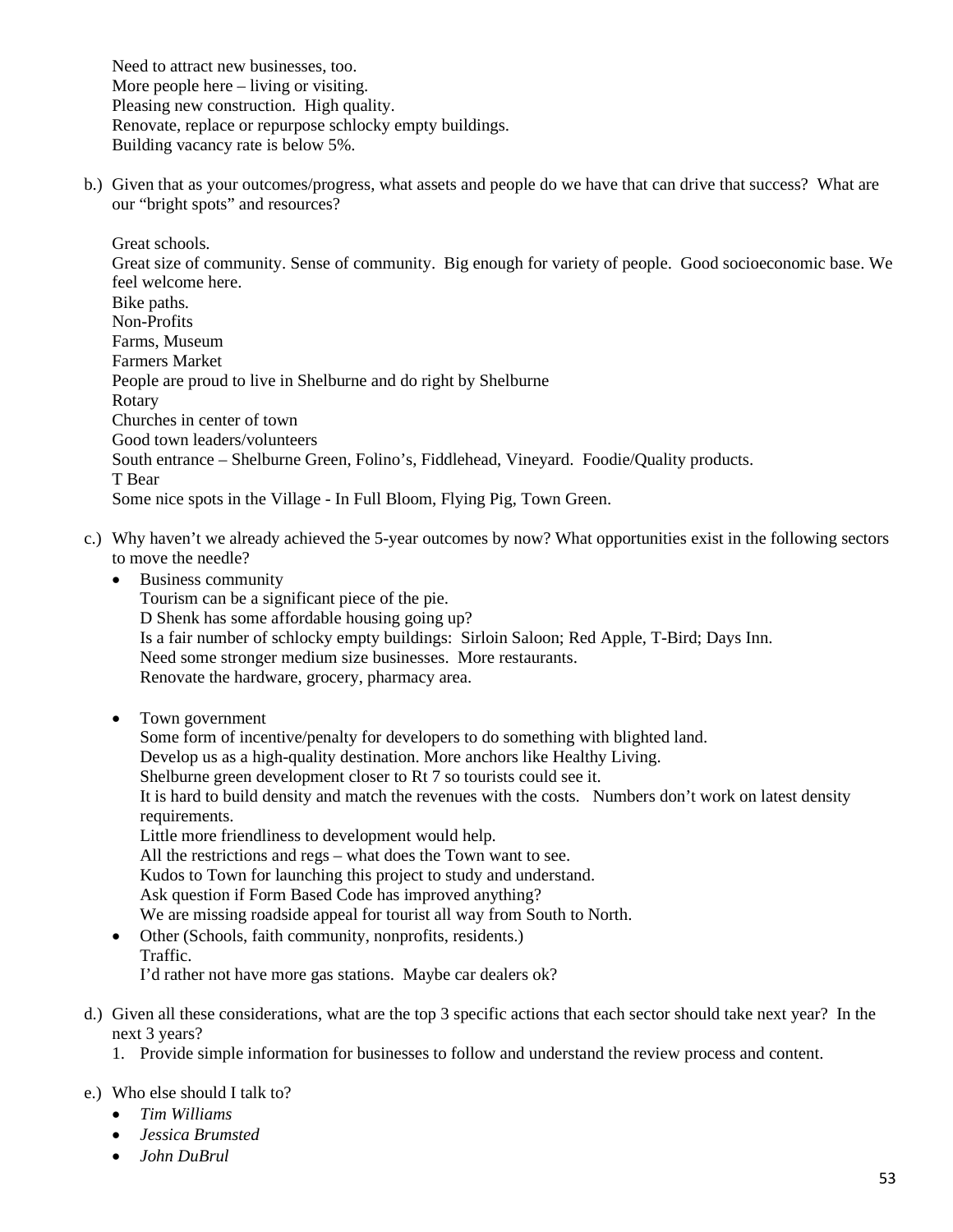- *Hillary & Doug Boardman*
- *Kiernan Donnelly*
- *Tim Pudvar*

a.) What does good economic development for Shelburne look like to you? Five years from now what are the outcomes that will make you say we are making solid economic development progress?

*1 – Hotels, Motels, B&B. Not so much industry. Increasing volume of business coming in. Back areas are filling in. Not a Tafts Corner but a desirable place for business opportunities. Quiet impact on the community.*

*2 – Less vacant storefronts. More activity. A Buzz. Responsible growth. Not parking lots. Diversify business base – not all eggs in one basket – mix of restaurants, retail, service. Better mix of business and residential.*

*3 – More businesses that people want here. Filled storefronts. Continuity within the Village; Reinvigorated; Walkability to shop in the Village core. Not against chains or bigger developments like Health Living on the North Corridor; help with the tax base. A mix or retail/hospitality/light industry between Shelburne Green and VT Teddy Bear*. *We have a lot of green and open space. We can devote some to economic activity while keeping a lot the way it is now.*

*Popular eateries on North Route 7*

b.) Given that as your outcomes/progress, what assets and people do we have that can drive that success? What are our "bright spots" and resources?

*New Library Location to Burlington High income demographics Shelburne Museum & Farms A village feel Residents care and are involved Fiddleheads, Vineyard, restaurants, food Beach, recreation, weekend activities, natural resources Schools, nonprofits.*

c.) Why haven't we already achieved the 5-year outcomes by now? What opportunities exist in the following sectors to move the needle?

#### • Business community

*Continue to come to meetings, be vocal about specific changes that would help and are common sense. Educate the rest of the community.*

*We can't underestimate the draw that Shelburne Farms and Museums are. Shelburne could take more advantage of that traffic with a permanent Farmers' market somewhere covered which would be the envy of Chittenden County.*

• Town Government

*Opportunities coming in are more residential.*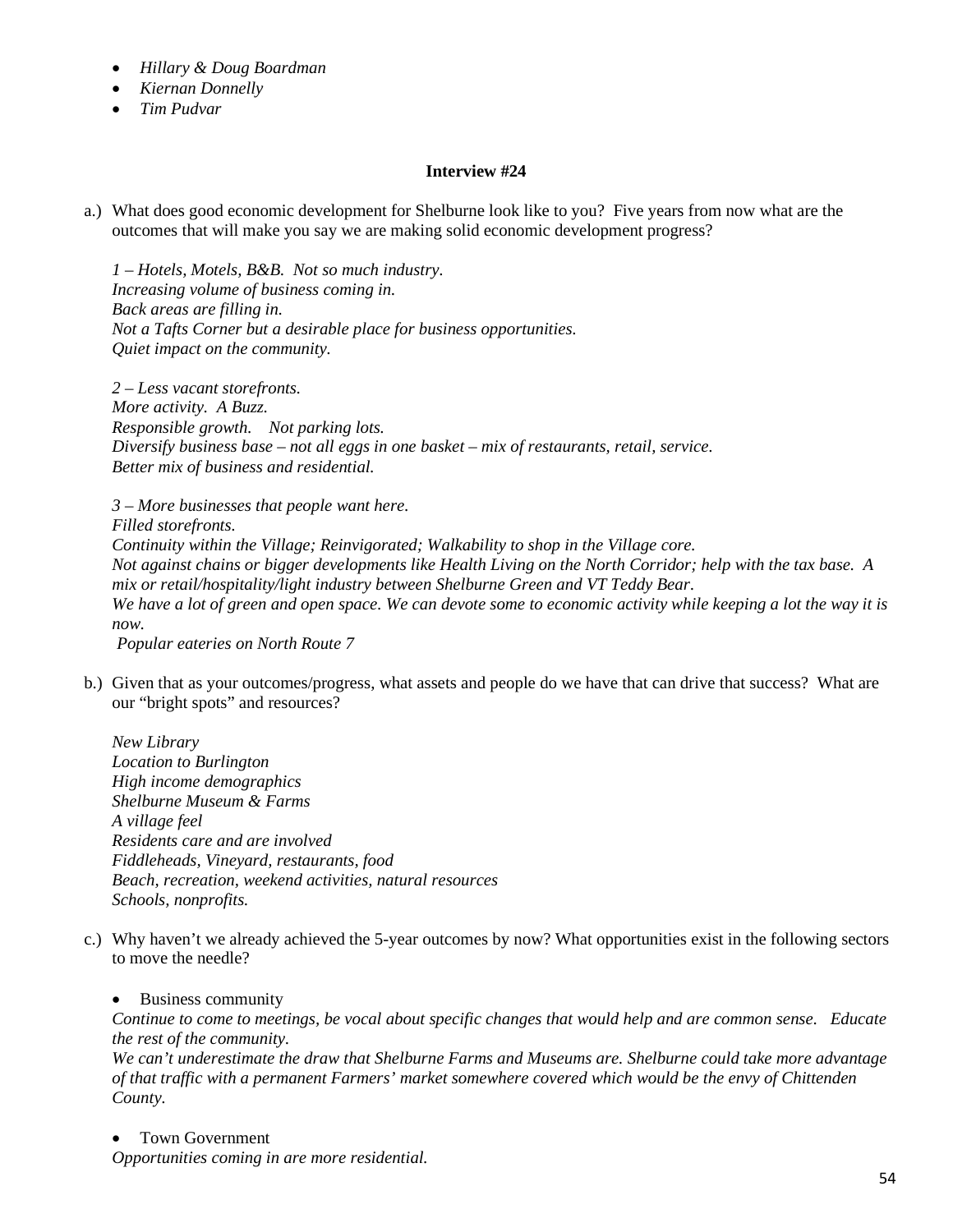*Town loses income because of the weight of our regs, restrictions. Applications are mainly for Shelburne core.*

*Our restrictions against industries are pickier than other towns.*

*Pressure on Fiddlehead*

*We as a Town and a community must be open to being creative and compromise for the needs of business. We should always have a business project going on.*

*Must be able to have waivers to regs.*

*Town must be more lenient, loosen strings, faster more efficient permit process – we are hindering and losing business opportunities.*

*Business owners are extremely frustrated with the permit approval requirements and process.*

*We must have a balance, but it is not there for business.*

*Feels like we are anti-business. We have a reputation and a perception problem for business development. Negative word gets around.*

*Easier to set up business in other towns so they go there.*

*We need incentives by giving businesses room to grow, give our current local companies room and opportunities through regulations to grow. Otherwise, they will move.*

*We need more common sense in application of regs, restrictions and process.* 

*We are also on the Lake but there's little access to it where people could gather for drinks/eating out by the lake. It could be done tastefully and respecting the ecosystem.*

*I would love to see the Shelburne Market to Bearded Frog mostly walking area.*

• Other (Schools, faith community, nonprofits, residents.)

*We as a community need a cohesive plan of what we want – not just what we don't want.*

*We must help businesses feel it is a positive to expand in put community.*

- d.) Given all these considerations, what are the top 3 specific actions that each sector should take next year? In the next 3 years?
	- *1. Make the application paperwork process simpler, more defined, and direct.*
	- *2. The community must be more open minded to business needs and opportunities.*
	- *3. Overall reg review for common sense and streamline priorities.*
	- *4. More communication and collaboration between businesses and Town Plan intent while we understand and adapt to business concerns.*

e.) Who else should I talk to?

- *Matt Cohen*
- *Tim Williams*
- *Natural Resources Committee*

### **Interview #25**

a.) What does good economic development for Shelburne look like to you? Five years from now what are the outcomes that will make you say we are making solid economic development progress?

*Development that meets the needs of the community at large – not development that is exclusive. Development that supports what the community looks like. That support environmental stewardship. Good paying jobs for diversity of people. More stores on R7 North. More development like Healthy Living. Smaller food shops like sandwich shops, bakeries that provide service for community residents. A full-service area of grocery, lunch, library courses all that provides for more opportunity and participation for the entire community. A network of trails, biking and walking, and places that connect the community and local businesses including our local gems (T Bear, Museum, Farms, Winery). Connecting our local ag/food suppliers and local markets. Development that ties together the Village and Rt 7.*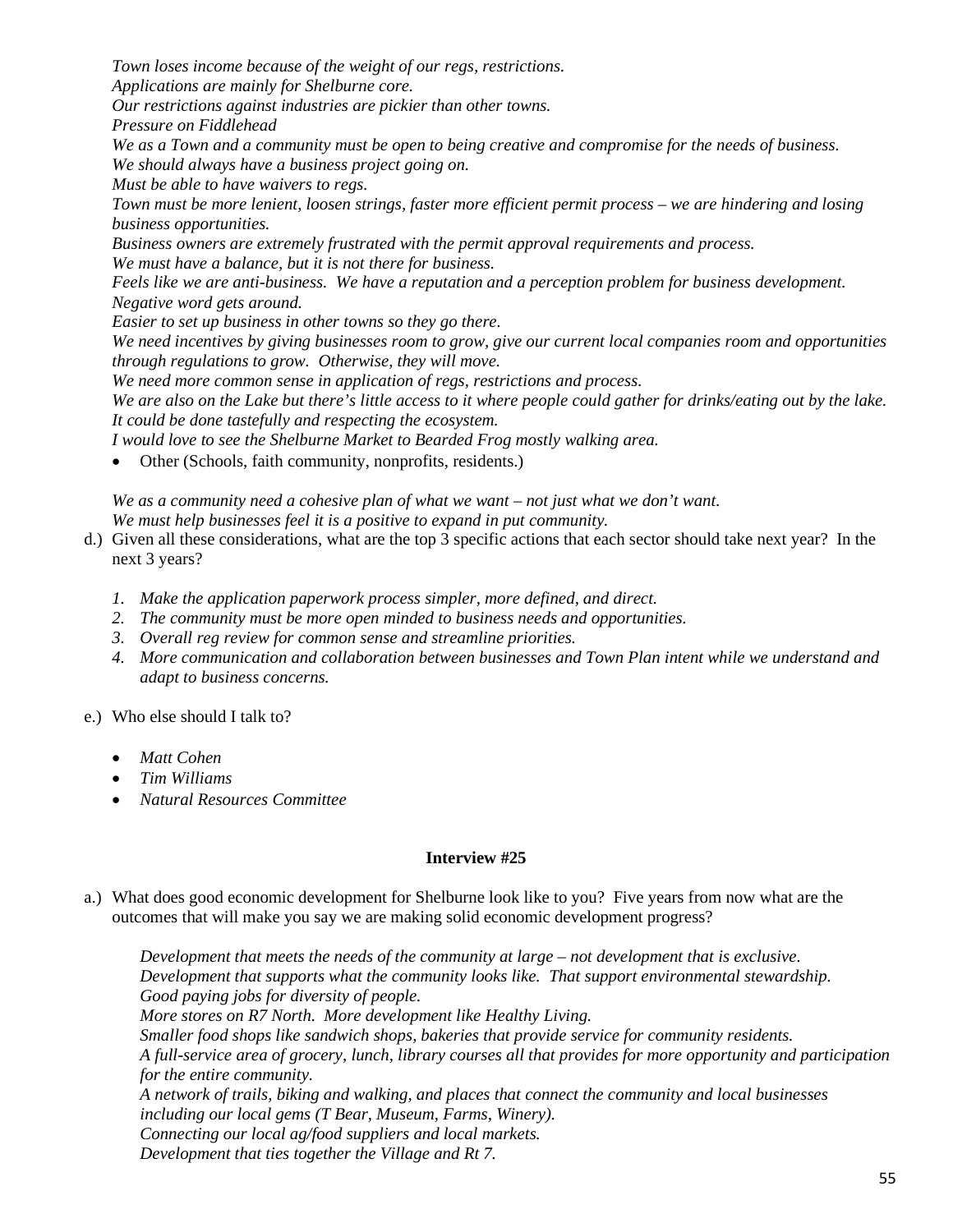b.) Given that as your outcomes/progress, what assets and people do we have that can drive that success? What are our "bright spots" and resources?

*We have community support for local business as experienced by Willow House during pandemic. Smart local businesses able to pivot. Our Village Farms, Museum, T Bear, Wake Robin Open spaces, recreation, Lake (15 miles of shoreline), baseball field, trails. Library, Town Hall, good amount of affordable housing, food shelf, Farmers Market, vineyard, high quality food businesses. Open, transparent Town government Shelburne News, SBPA, senior housing, school system train station. We are really good as a community. We are unique.*

- c.) Why haven't we already achieved the 5-year outcomes by now? What opportunities exist in the following sectors to move the needle?
	- a. Business community

*Perception amongst some businesses that Shelburne is difficult or expensive in which to start or conduct business.*

*Find out and get out any positive stories about successful business development. More connectivity with businesses and support of each other – like Willow House providing opportunity for a local farm to sell produce or Wake Robin buying local. Renting space in the Village is prohibitive.*

b. Town government

*Have community conversations to avoid conflicts between business development and residents. Rt 7 North needs cleaned up. Need to spend money to make money*

*Need more clarity about where development can occur and what can be done.* 

*There is always opportunity, but we must gather resources to take advantage.*

*Mixed business perception about ease of working with Town government.*

*Signage for some, especially Shelburne Green food businesses, has been frustration and a problem for their business.*

*Town government has been improving is support of business development – keep it moving in that direction.*

*Let's make a connection of biker trails for the community, businesses, visitors. Connect us to S Burlington. "Pennies for Pedals". Public transportation! Ditto, ditto!*

c. Other (Schools, faith community, nonprofits, residents.)

*Overall available and reliable 24/7 public transportation for workers is an obstacle and continuing challenge. Available Training to get good jobs.*

*Challenge is that most of Lake shoreline is privately owned.*

- d.) Given all these considerations, what are the top 3 specific actions that each sector should take next year? In the next 3 years?
	- *1.* Talk to owners of empty building and brownfields along Rt 7 to see if can *determine useful information about why properties not redeveloped, can Town do something to support, proactive opportunities. (Sirloin Saloon, Red Apple Motel, Kwiniaska Golf that used to provide winter activities.)*
	- *2. Be Proactive as a community and Town now. We have been making positive changes toward business support. Now is the time to spread that word to developers and business opportunities that may be available especially because of the "big hole and no mall" in Burlington.*
	- *3. Review Town regulations/process to allow more opportunities for the Shelburne Green local food businesses and other local food businesses to grow, sell food year-round, etc.*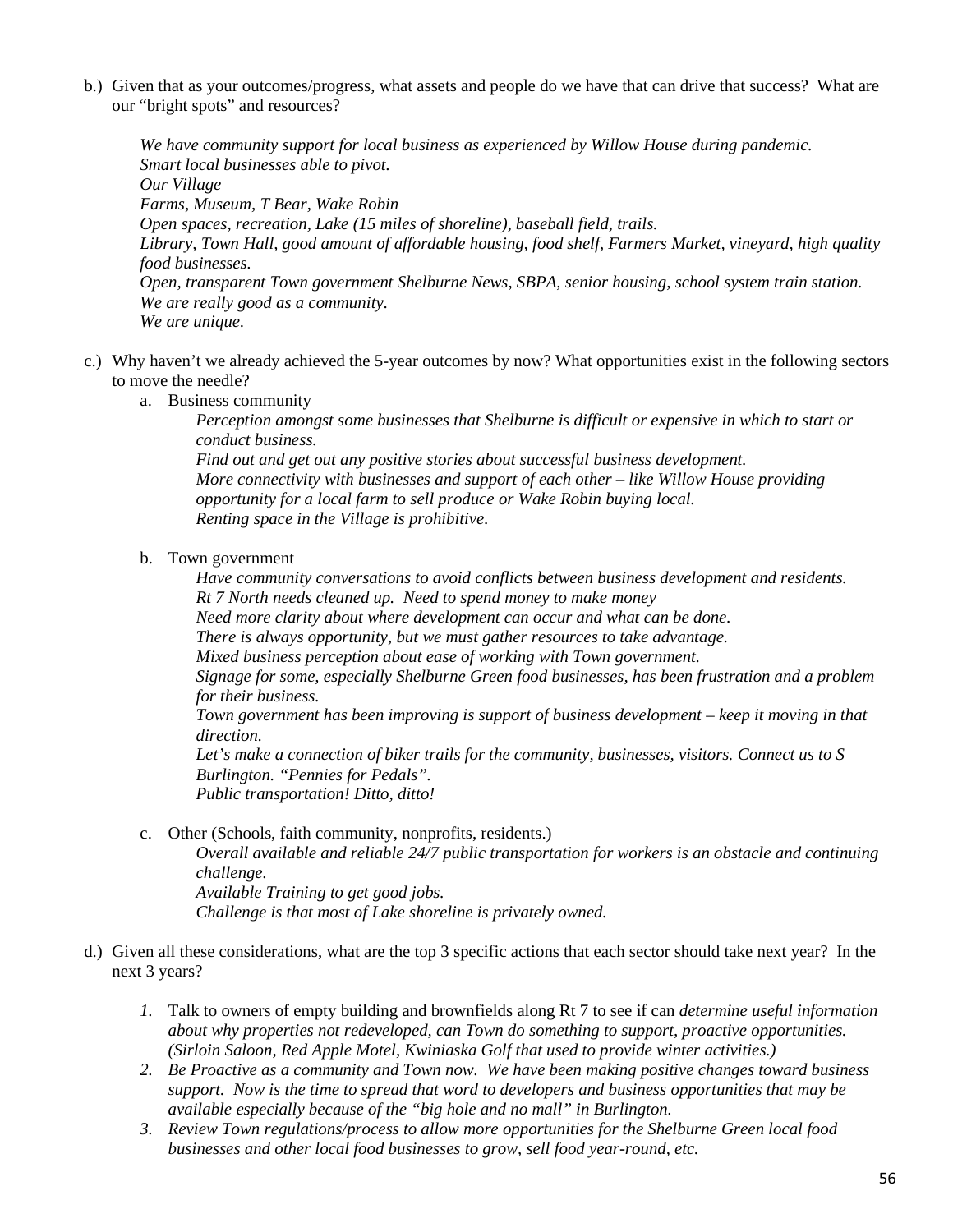## e.) Who else should I talk to?

- *Jen Whalen – Mysa*
- *Rice Lumber*
- *New Businesses*
- *Cate Cross – Library Board*
- Vermont Country Store Steve & Deb Mayfield
- Village Wine and Coffee Kevin Clayton
- Shelburne Vineyard Ken & Gail Albert

### **Interview #26**

a.) What does good economic development for Shelburne look like to you? Five years from now what are the outcomes that will make you say we are making solid economic development progress?

*Better traffic flow, less congestion. More companies and people will be attracted to Shelburne when not battling traffic. More anchor development (like Healthy Living) will bring people south. Bike connections to Burlington bringing people to Shelburne. Incorporate Shelburne Museum into Village Downtown.*

b.) Given that as your outcomes/progress, what assets and people do we have that can drive that success? What are our "bright spots" and resources?

*Shelburne Green Artisan Village Farmers Market Location Folino's/Fiddlehead/South area Shelburne Farms and residents access to it Shelburne Beach Lake Access Schools Open land, views, access*

c.) Why haven't we already achieved the 5-year outcomes by now? What opportunities exist in the following sectors to move the needle?

• Business community *More activities like the Farmers Market. Do more of it than just the Summer. People like to gather – build events/opportunities for them to do so. Have a collaborative space for local artists/artisans. Opportunities for spin off business around Healthy Living development?* • Town Government *Build a road South and West of bridge to school to ease traffic congestion especially at start and end of school day. Traffic congestion overall is an obstacle and sticking point for attracting people and businesses. More people should learn about Artisan village behind Fiddleheads. Connect Burlington and Shelburne in new ways – like bike paths. There is a fine line between just anything development and too tough. But not much business change in last 20 years and times are tough for businesses so we should lighten up on the restrictions. With certain zoning changes we can and should have more commercial.*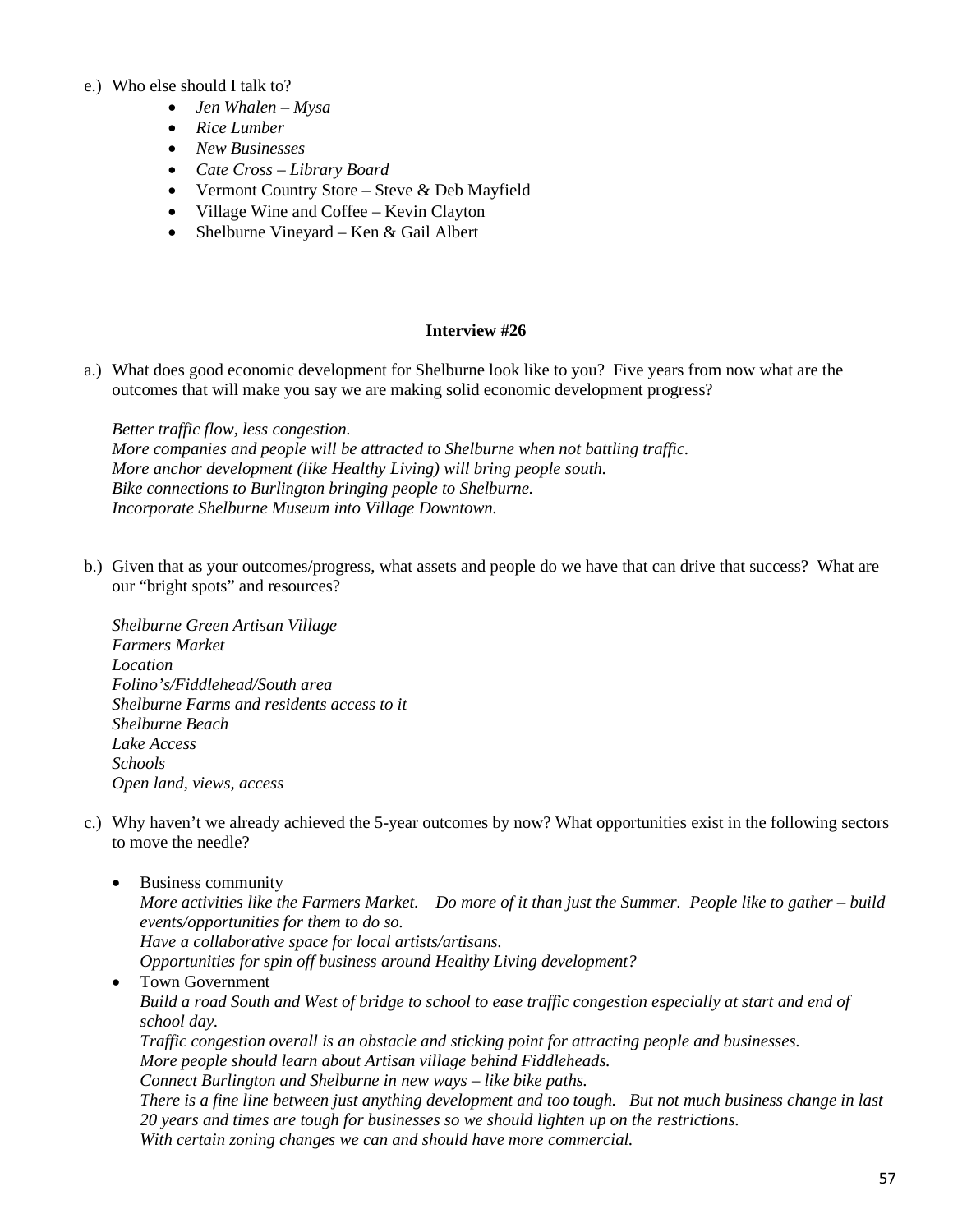*Replace motels with apartments. Majority of vacant property owners are holding onto them waiting zoning changes. Land exists far enough away from Route 7 that some commercial development could be placed and still be visually discreet. Build out commercial on North corridor while maintaining the Village itself and access to Shelburne Farms, Museum, local Village businesses.*

- Other (Schools, faith community, nonprofits, residents.)
- d.) Given all these considerations, what are the top 3 specific actions that each sector should take next year? In the next 3 years?
	- *1.) Create more year-round draw events like Farmers' Market.*
	- *2.) Allow more opportunities for gatherings of local artisans, make it easier for food trucks at events.*
	- *3.) Create small artisan, artist, small business collaborative spaces.*

### e.) Who else should I talk to?

• *Davies Commercial Real Estate*

# **Interview #27**

a.) What does good economic development for Shelburne look like to you? Five years from now what are the outcomes that will make you say we are making solid economic development progress?

*1 - Capitalizing on recent progress that keeps the ball rolling. Develop old properties, motels, etc. We keep going on recent progress. Town Manager is progressive. I haven't seen it hard to do business in Shelburne.*

*2 – I like what I see in Shelburne. Maintain, improve that we can address our immediate needs. Kid friendly restaurant would help.*

*3 – Bad reputation for business is much deserved. Horrible place to get something done. Investors in town are leery of staying/investing here. Town panders to a small group of objections. Our zoning limits opportunities and vacant properties stay vacant or current owners don't try because of restrictions, zoning. Has been frustrating for business and development for years. However, in last few years we have been on an upswing. Going in the right direction. Refreshing.* 

b.) Given that as your outcomes/progress, what assets and people do we have that can drive that success? What are our "bright spots" and resources?

Craft School Access, walking through woods. New development in Health Living Rt 7 can help businesses. Location – People are moving to VT and Shelburne well located. Fiddlehead People are looking to live and work here. Is a good place to live. Lake, Farms Museum, Town Beach, Bike Paths Lot of mental firepower. Experienced people to fill positions and volunteer. Town

- c.) Why haven't we already achieved the 5-year outcomes by now? What opportunities exist in the following sectors to move the needle?
	- Business community *Healthy Living will get the ball rolling.*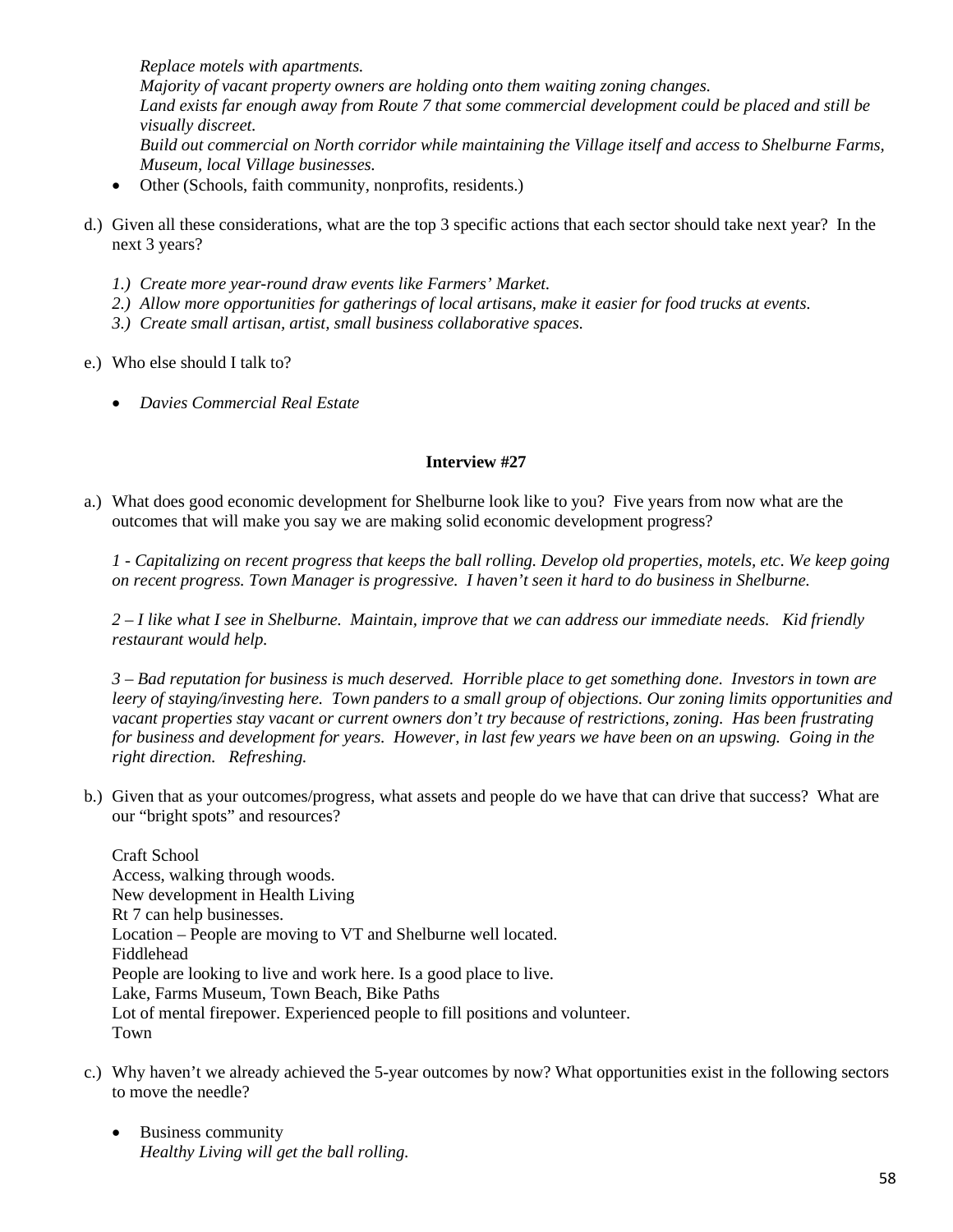*Coordinate how to bring visitors to spend a day in Shelburne. 1,000 people a day come to the Fieldhouse for certain events. More active promotion together.* 

• Town Government

*Keep an open mind for new businesses that might want to come. If it is a good thing for the community, consider variances. We should use common sense thinking for opportunities. We should have accommodated needs for Fiddlehead growth – it is a crown jewel. We need flexibility to help great businesses like that for the community. Town Manager is progressive, making things happen. Use banners and signs to connect visitors with our businesses. Restrictions on lighting and signs are ridiculous – doesn't allow us to improve our land or showcase our businesses. One person on zoning board can stop projects. Town government is so unwelcoming. I'm a former paratrooper and even I was afraid to have to go into the planning offices because it is so unwelcoming.* Other (Schools, faith community, nonprofits, residents.)

 *Rt 7, while can be good for business, can also be a safety concern. More residential housing is developing so we are having good population growth. We must be willing to provide amenities, restaurants, grocery, services, etc. People are asking for a pool.*

- d.) Given all these considerations, what are the top 3 specific actions that each sector should take next year? In the next 3 years?
	- *1.) Marketing campaign for the community, businesses, visitors. Show off Shelburne.*
	- *2.) Let us show off our businesses, too. Revamp signage restrictions so we can advertise for opportunities. Opportunities don't happen every day.*
	- *3.) Improve business cooperation/collaboration.*
	- *4.) Develop business incubator space in Shelburne.*
	- *5.) Have a person in Town Government to help businesses, opportunities happen.*
	- *6.) Keep current progress moving – build some continuity in economic development work.*

e.) Who else should I talk to?

#### **Interview #28**

a.) What does good economic development for Shelburne look like to you? Five years from now what are the outcomes that will make you say we are making solid economic development progress?

*1 - More concentration of businesses for structure. Vergennes is an example of town with a variety of interests. It has developed nicely.*

*Not expensive things like the library. Was no need for that.*

*Use existing things like the fire station in a more productive way.*

*Better development of the Shelburne market area – would not like to see it gone in face of Healthy Living. Affordable housing and lack of childcare are obstacles to drawing people and workers.*

*2 - When I came here in 1973, I was delighted with what I saw. Shopping Park off the main road. We were distinctive, utilitarian. Set off Shelburne as different from other towns. 5 years from now remain a bedroom community, not business development, not a strip mall. If there is development, it should be done tastefully in a manner that continues to set us apart from other places. Not like Vergennes.* 

*Businesses can educate neighbors and work with the planning commission process successfully – be prepared and you will be approved.*

*Good part of Shelburne is the flavor and character of the town. New development should be required to maintain that look.* 

*Use foresight and imagination. Development doesn't need to be in your face – have design, charm and beauty.*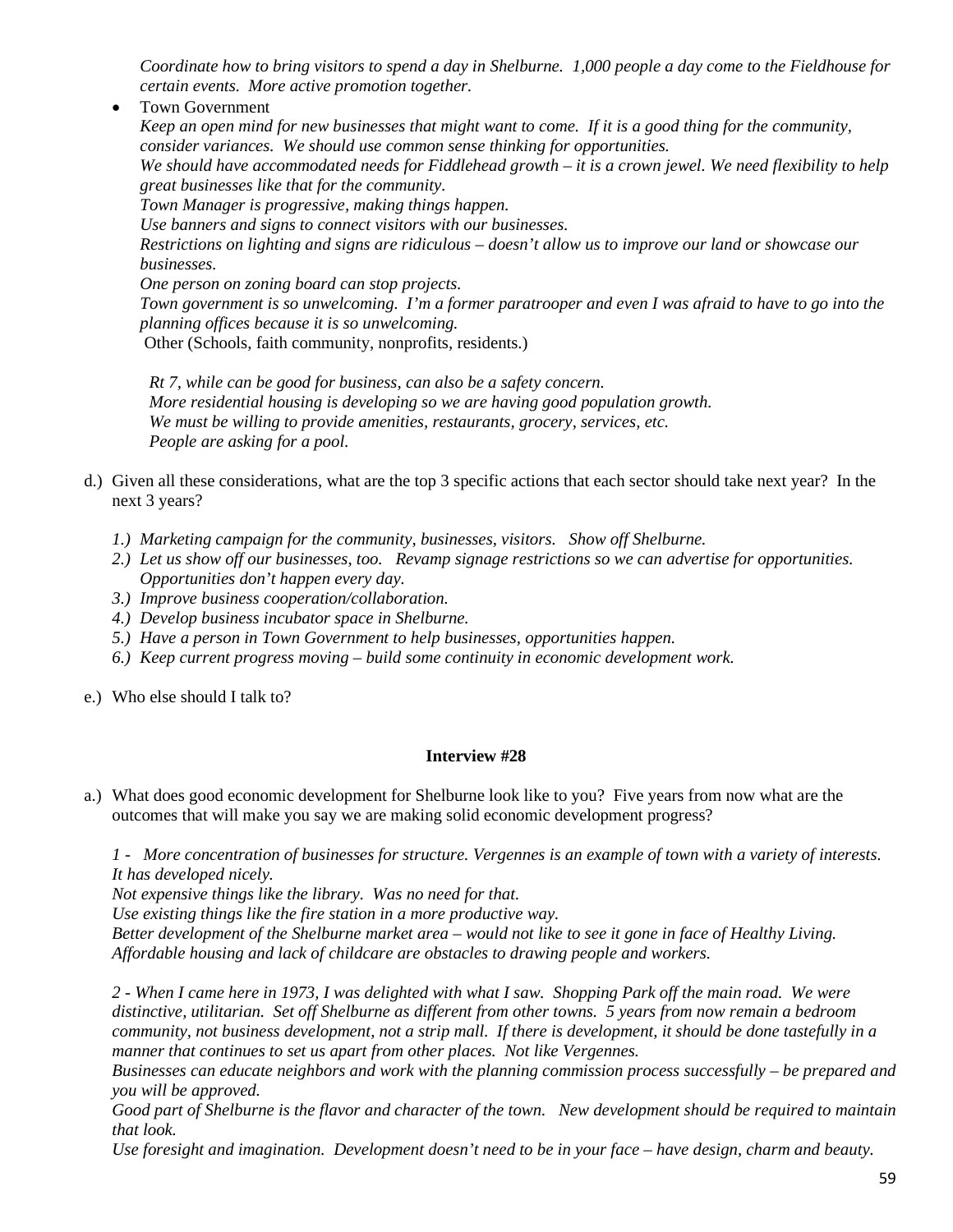*3 - We would have a variety of businesses both small and large. No vacant buildings.*

*Workers can afford to live here.* 

*More businesses would lower taxes on housing allowing more people to afford to live here. Allow longevity of living here.*

*Not a strip mall, but a variety of businesses. Nor hearing "us versus them".*

*4 - Ditto to a lot. Shelburne got ahead of itself on approving the library. \$6.5 million bond. Water run off costs. Need new development to replace the old tax base. Stay a small town. Affordable for young families. Need a developing business tax base to help that. Fix our antiquated and abusive planning process. Can't even get a sign up w/o going through hell and highwater. Need businesses, even chains if necessary – got to circumvent problems with having chain stores. Mixed use development doesn't work. Overall, we can't afford the tax base. Can't have all antique stores. We cannot stay the way some residents want Shelburne to stay. We have much better Select Board and Town Manager now – they understand the difficulty of the review process. Keep moving ahead – More friendly and inclusive to all types of people. I am more hopeful now.*

b.) Given that as your outcomes/progress, what assets and people do we have that can drive that success? What are our "bright spots" and resources?

*Palmer Sugarhouse Natural Resources Shelburne Beach Shelburne Farms & Museum Winery, Fiddlehead, Folino's, Artisan Market Country Store*

- c.) Why haven't we already achieved the 5-year outcomes by now? What opportunities exist in the following sectors to move the needle?
	- Business community
	- Town Government

*Have to embrace local businesses like Fiddleheads Embrace Mom & Pop situations while maintaining character of the town. Town planning must better plan the flavor and look of development.*

• Other (Schools, faith community, nonprofits, residents.)

*We as community need to not stigmatize people who live in affordable housing like the mobile home park. We had horrific backlash re: affordable housing project. We all should continue to support Shelburne Museum – it is Town friendly. Overall a growing community problem is that there are no features in the town that are even medium expensive – all expensive.*

- d.) Given all these considerations, what are the top 3 specific actions that each sector should take next year? In the next 3 years?
- e.) Who else should I talk to?

*Neighborhoods opposed to development. Town department employees Candi and Rick Bessette – Aubuchon's*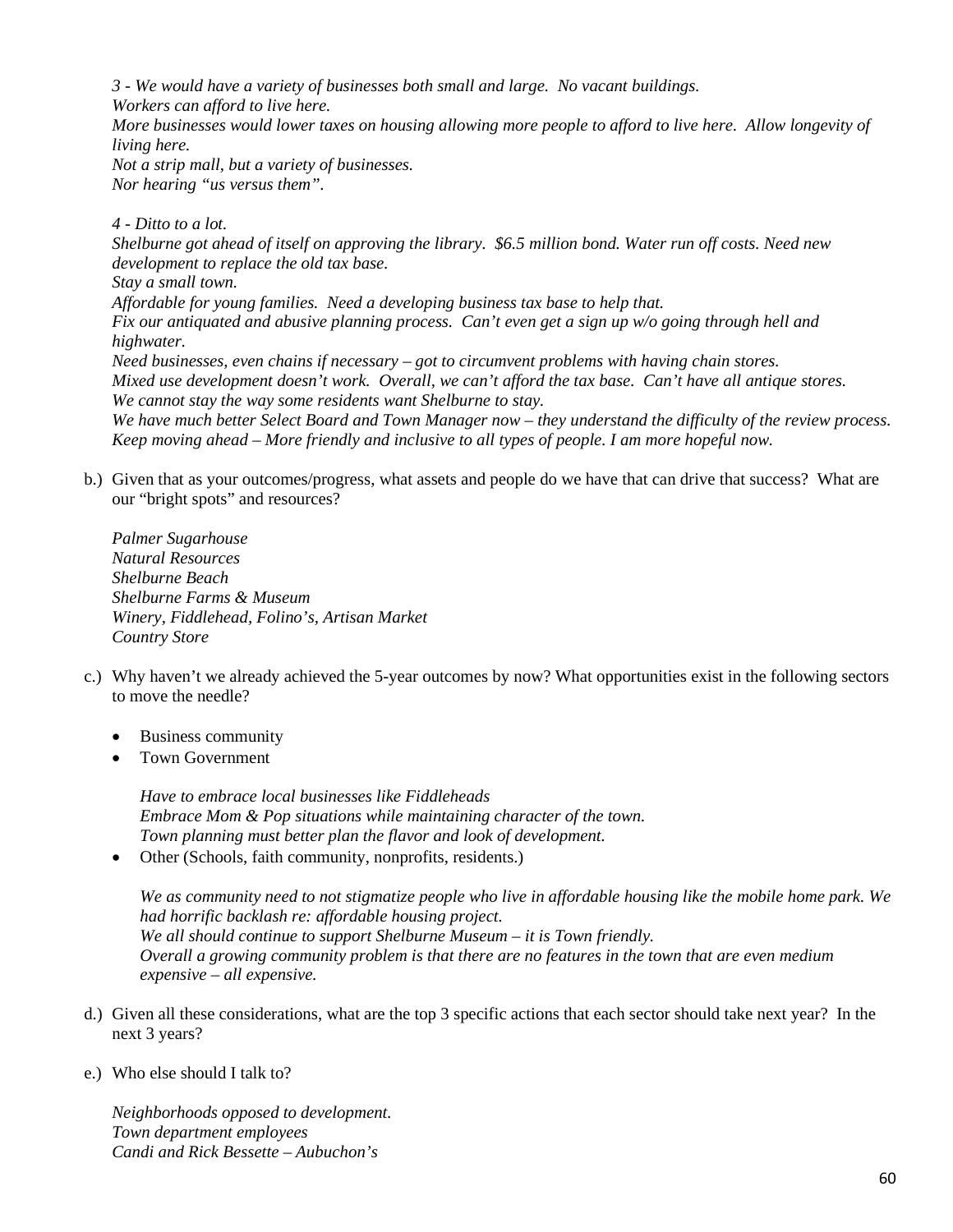a.) What does good economic development for Shelburne look like to you? Five years from now what are the outcomes that will make you say we are making solid economic development progress?

*1 - Affordable Housing. Thoughtful Development. Not a mish mash/sprawl. Mindful of aesthetics. Sound environmental, transportation and good accessibility to be able to get places in Town. Inclusive.* 

*2 - Continue local ownership of businesses. Fill empty storefronts. Maintain traits of Town character/develop to keep the look – yet tax base and leadership can't only come from those who can afford it. More affordable place.*

*Expanded tourism base that is synergistically developed between our tourism draws, local businesses and the Town.*

*3 - 1. Preserve rural and Village ambience. Not like South Burlington. Not parking lots. Not like Manchester/Outlet stores. 2. Reduce income disparity. Not interested in lining pockets of realtors and developers. More people using the food shelf now. 3. Long term work and income for the 20–30-year-olds/young people to live here. 4. Lower the carbon footprint of Shelburne.*

*4 - Ditto. We get rid of heavy truck traffic. Return to the life and sounds of the Village. Remove the congestion. Become more walkable, amiable, and quiet. Remain a historic district.* 

*5 - More accessible transportation. In 5 years, we have not gutted the Village. Less noise. Not excited about moving the fire station and having another grocery store. What about our existing store?*

b.) Given that as your outcomes/progress, what assets and people do we have that can drive that success? What are our "bright spots" and resources?

*Schools*

*Open land, farms, natural resources Lake/Beach/Shipyard Educated and thoughtful residents. We care about Shelburne. Predisposition to be environmentally friendly. Lot of volunteers Local gym Library Police/Fire/Rescue Meach Cove Farms All Souls Interfaith*

- c.) Why haven't we already achieved the 5-year outcomes by now? What opportunities exist in the following sectors to move the needle?
	- *Business community More restaurants* Diversity of local services
	- Town Government *Shelburne Rd is a fed highway. Access Fed \$ to route truck traffic in an underground tunnel stating at La Platte to Teddy Bear. More bike and walking paths. Have had too much emphasis on realtors and developers. Relook at Form based code as what we want it to be – developers had negative impact on it. Visual pollution on Rt. 7*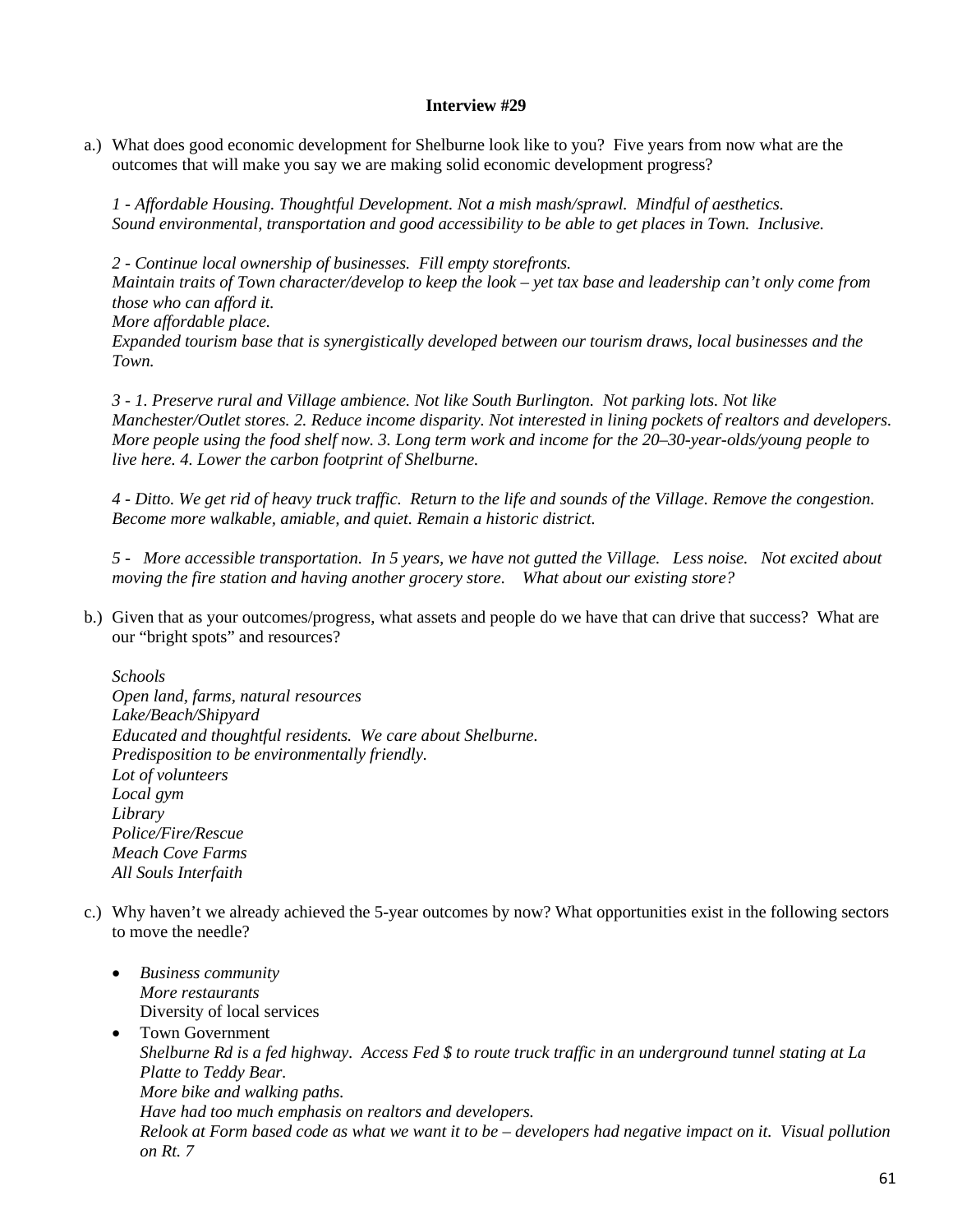*Town is resistant to underground utilities.*

*Our upcoming costs as a Town (bonds, water treatments, etc.) will make it difficult to make changes like utilities/traffic rerouting/signage,*

*Fed & state government relief \$ is an opportunity to pursue. Be aggressive and get our fair share. Opportunity to reduce costs by combining municipal services with other towns: Quality and less \$.*

- Other (Schools, faith community, nonprofits, residents.) *Overall, we don't coordinate together to take advantage of our tourism. We should communicate more as a Town, businesses and Museum, Farms, and Teddy Bear to market Shelburne and expand a tourism base. Need more affordable housing as a community.*
- d.) Given all these considerations, what are the top 3 specific actions that each sector should take next year? In the next 3 years?
	- *1. Set minimum standards for development.*
	- *2. Investigate collaboration with other communities for provision of municipal service.*
	- *3. Form a working group of local leaders to develop a marketing strategy to promote creating business and living here.*
	- *4. Link Town and existing tourism entities expertise and resources to expand tourism.*
- e.) Who else should I talk to?
	- *School principals*
	- *David Webster*
	- *Jim & Pam Brangan*
	- *Brian Precourt*
	- *UVM & Hospital*

# **Interview #30**

a.) What does good economic development for Shelburne look like to you? Five years from now what are the outcomes that will make you say we are making solid economic development progress?

*Five years from now, we will say solid economic progress has been made if the current way of operating has been largely swept away and wholesale changes have been made in the specific operational rules across the town's committee structure. Rules changed to allow for much greater transparency and requirements to engage with the private individuals and businesses most affected by proposed changes. One great start would be a committee made up of business owners selected by the Shelburne business community, outside of the control of the planning office, and empowered to review and comment on any issues being reviewed by other committees in the town.* 

b.) Given that as your outcomes/progress, what assets and people do we have that can drive that success? What are our "bright spots" and resources?

*The new town manager and the existing business community.* 

- c.) Why haven't we already achieved the 5-year outcomes by now? What opportunities exist in the following sectors to move the needle?
	- Business community
	- *Give it an official, independent voice within the town government.*
	- Town Government *Re-vamp the planning office structure and the selection of members for various committees.*

*Force all committees to adopt completely open process, including requirement to actively notify and encourage input from property owners and/or businesses who will be most impacted by various proposals.*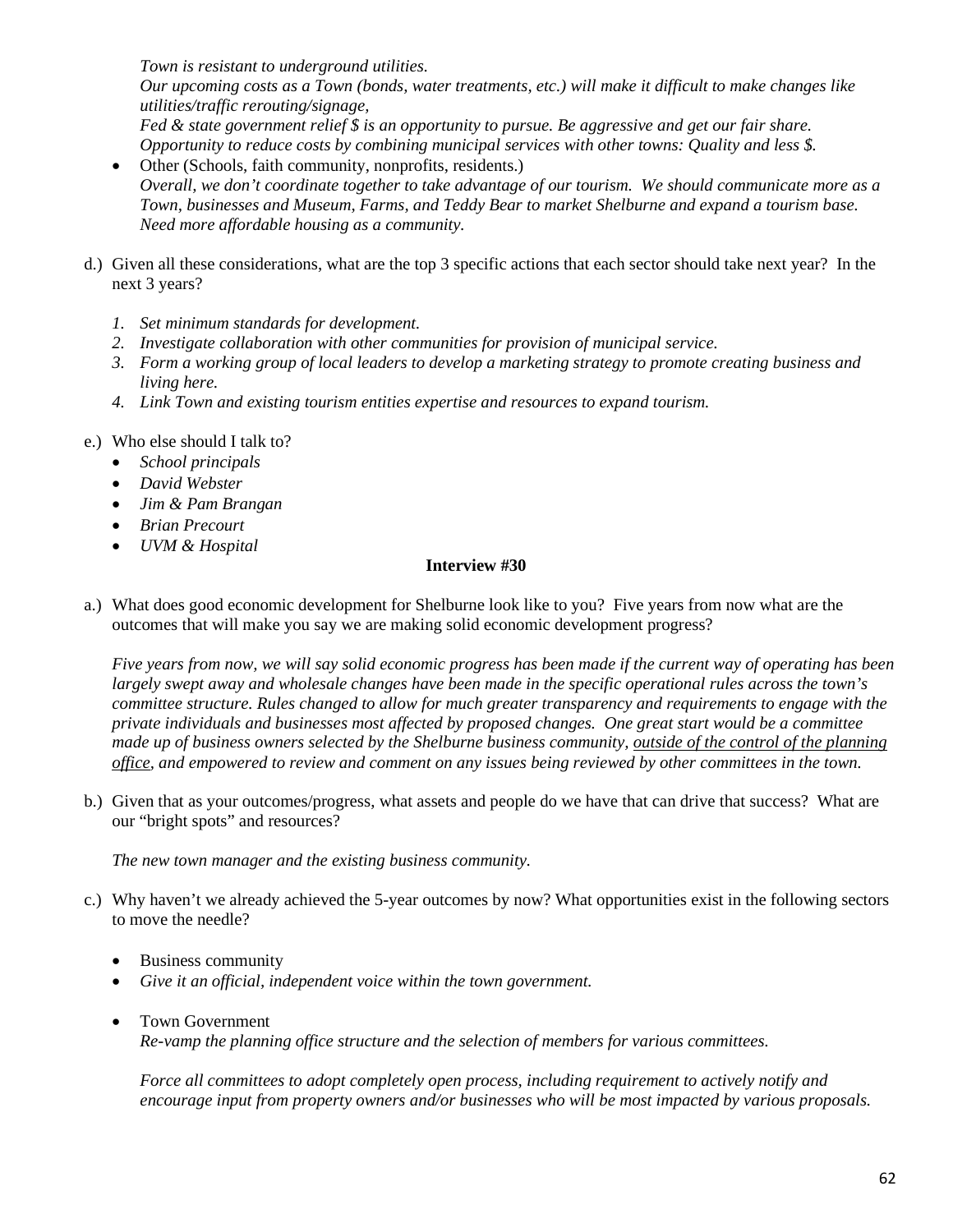*The egregious legal fight with the RR put fear into many in the Shelburne business community. Town is willing to piss away a million \$ going after a permitted application backed by federal RR laws, pursing a case it could never win? My God – what if they want to go after me? They could decide to pursue and harass us to death!*

*Town Gov't has to change if they really want a vibrant economy and business community. But I doubt Town Gov't really wants an active business community.*

*I lie awake at night worried about receiving an awful Town letter about our operations even when we are approved and enabled for it.*

*Not suggesting business just gets whatever it wants -- we can't expect or ask for everything. But we should not have to operate worrying about some new decision form Town Planning.*

*Sometimes we have to get approval permits from the Town for things the State has already approved. We received a threatening letter from the Town claiming we were operating without a needed permit; a permit we and other businesses had never heard of and others didn't have to get. It is arbitrary application, a fishing expedition.*

*Town needs more consistency.*

*Maybe it is willful ignorance.*

*Permits are needed for too many - even minor - things. Open things up for small events, changes, opportunities.*

*Environment that exists within planning process in Shelburne is intentionally difficult, onerous, restrictive. We support quality economic development and measured, responsible growth but the pendulum has swung too far in Shelburne.* 

*We know of businesses that won't come to Shelburne. We specifically spoke to a business owner because we thought the business could do well in Shelburne. The response was "I would never try to set up a business in Shelburne. Not worth the hassle."*

• Other (Schools, faith community, nonprofits, residents.)

*Doesn't seem like the community and/or the town government wants successful agricultural business. Wants old barns and picturesque farms to look at but don't really want active, successful, profitable farm businesses, despite what it says in the town plan.*

- d.) Given all these considerations, what are the top 3 specific actions that each sector should take next year? In the next 3 years?
	- *1.) A business owners' committee in the zoning and reg decision making process. Planning committee doesn't know what they don't know so proactively use a business committee as an informative tool from the start of considering any regs, zoning, restrictions.*
	- *2.) Restructure Planning Department*
	- *3.) Proactive outreach by the Town to a percentage of property and business owners that might be most impacted by regs and rules under consideration. Alert and inform people and invite them in for input and learning. Increase transparency.*
- e.) Who else should I talk to?
	- *John DuBrul*
	- *James Bissonette*
	- *Dave Palmer*
	- *John Abele*
	- *Bread & Butter*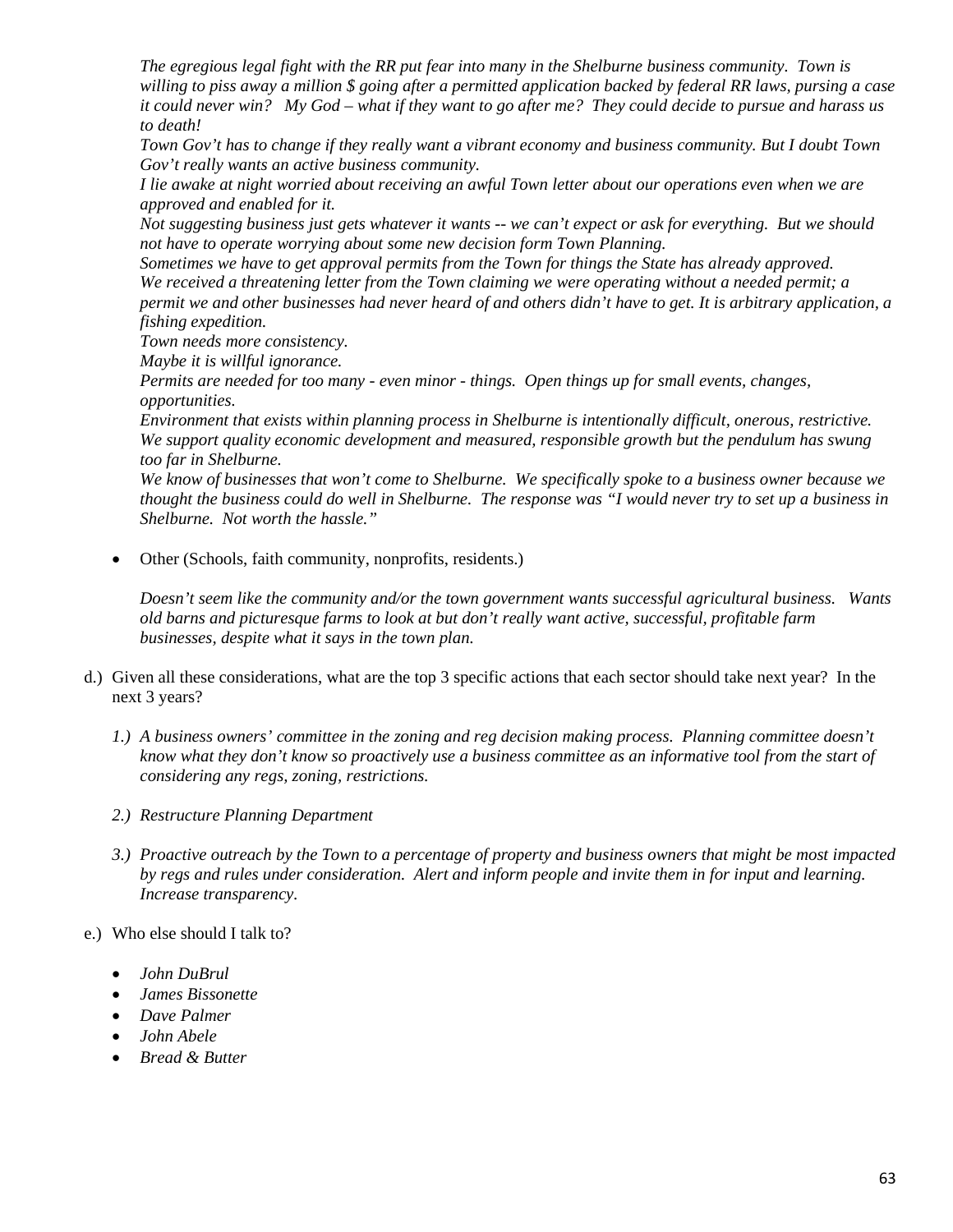a.) What does good economic development for Shelburne look like to you? Five years from now what are the outcomes that will make you say we are making solid economic development progress?

1 - Increasing the grand list. Increasing our base value for shared and lower taxes. More businesses in Shelburne to spread across the tax base. More housing would also spreads/levels out the tax base.

2 - Development that includes the breadth of our community and that comes from input of all sectors, all voices heard.

Development of businesses that are missing so we are not leaking \$ out of Shelburne;

such as broader diversity of dining/home improvement/hardware choices.

Development that keeps an eye toward environmental protection. Protects and supports our unique qualities and beauty.

b.) Given that as your outcomes/progress, what assets and people do we have that can drive that success? What are our "bright spots" and resources?

Shelburne Museum, Farms Rec dept Community events – concerts, fireworks, family oriented Shelburne Beach, Bay, Lake Faith community Community character/neighbors/connectedness Food Shelf

- c.) Why haven't we already achieved the 5-year outcomes by now? What opportunities exist in the following sectors to move the needle?
	- Business community *Healthy living is opportunity and provides shopping options for residents. Allow variety of businesses along Rt 7 North including gas station, auto dealers and fast food but develop mindful of traffic congestion. Present housing costs prevents employers from locating here due to lack of employees.*
	- Town Government

*Focused cultivation of diversity of businesses to meet community services & needs. Overall, our reg/permits are overly complicated, huge expenses. The uncertainty of the costs, time, and process keep developers/businesses away. Uncertainty of community vision and of potential obstacles/resistance keeps opportunities away.*

*Conduct a community survey of the types of businesses residents would like to see. Incentivize development of more affordable housing. Cost benefit calculus of affordable housing and spreading tax base.*

*Opportunities for allowing mix of businesses on Rt 7 North including chain, fast food, gas station while keeping an eye on the aesthetics of the building design and traffic congestion. Opportunities to encourage mixed use development.*

- Other (Schools, faith community, nonprofits, residents.) *Tremendous opportunity for business and faith community to partner/coordinate more. Present housing costs is an obstacle. Community needs to figure out how to allow for/support broader range of housing for working families*.
- d.) Given all these considerations, what are the top 3 specific actions that each sector should take next year? In the next 3 years?
	- *1. Streamline local permit regs and process to make permits less expensive and time consuming.*
	- *2. Increased collaboration between all our sectors on behalf of economic development opportunities.*
	- *3. Town/community develop a vision presented to potential business opportunities that captures our streamlined processes/incentives/positive support.*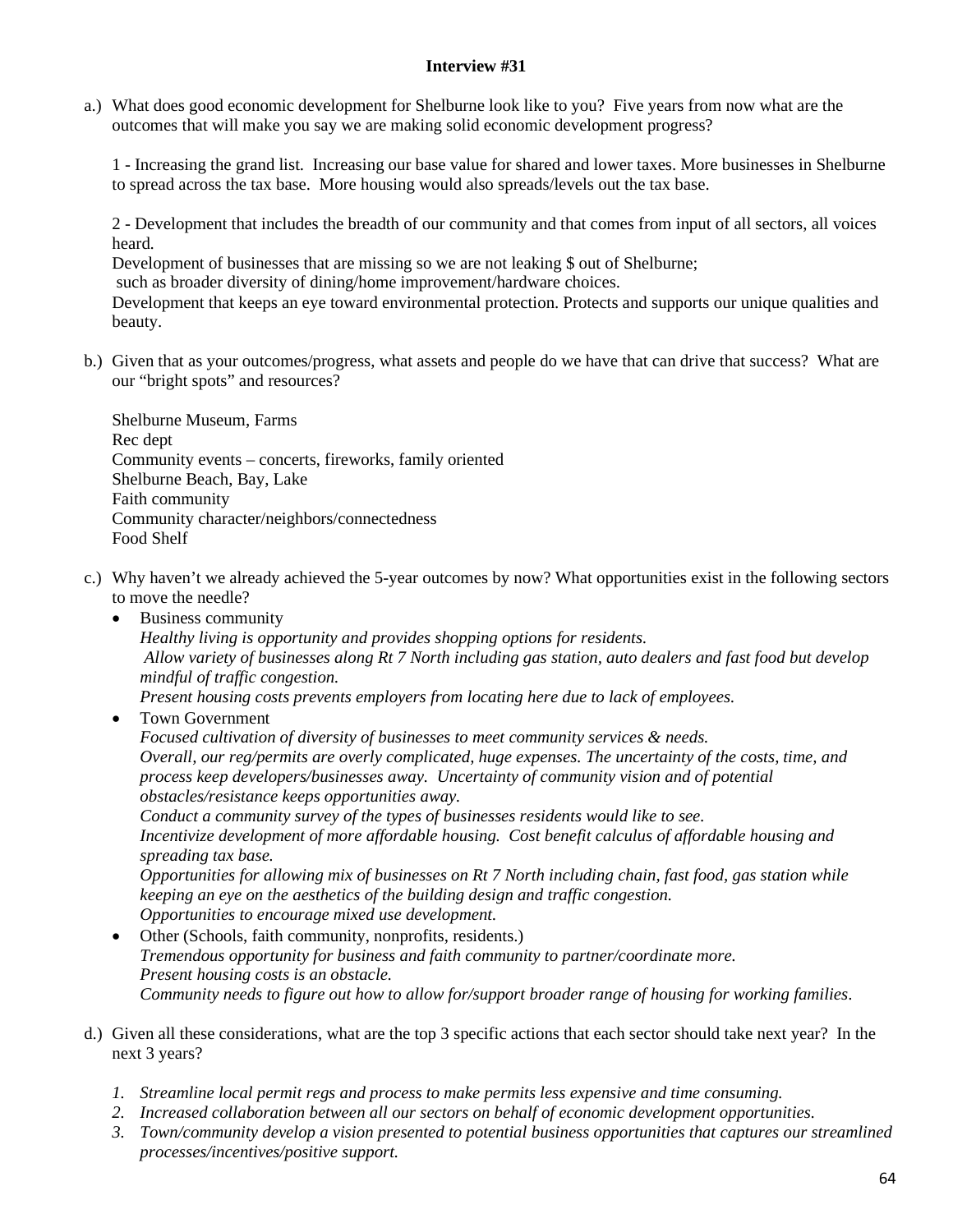e.) Who else should I talk to?

# **Interview #32**

a.) What does good economic development for Shelburne look like to you? Five years from now what are the outcomes that will make you say we are making solid economic development progress?

*1 - Fewer empty storefronts. Local eateries/restaurants. Businesses that build community. More local shops. More of Shelburne South development. Creative development. Not just relying on a few types of businesses.*

*2 - Development that comes from the big picture/vision. Based on articulation by community of what we are trying to accomplish and that Council uses for tangible results and strategies. Higher visitation. Higher spending. Higher investment of Town to benefit visitation/tourism. Creating more things to do and spend in Shelburne like boutiques and experiential. Commercial development for the tax base. More housing development. 3 - A diversity of businesses like in the South development. Recapture what Shelburne had in the past with no empty storefronts, thriving businesses. 1998 Greenbook listed 20 restaurants. Development based on a vision of what Shelburne wants and needs to be. Not just bricks & mortar.*

*4 - PC spent several years creating a vision for Town & Rt. 7 and South. Sustainable development like Desautels food facility. Have a mix of businesses. Restaurants alone are tough to survive. Can't have just retail. Proactively pursuing the limited/finite opportunities that are out there.*

*5 - We have good paying jobs and opportunities so that young people can stay and work. Families. More affordable for young families. Increasing school numbers.*

b.) Given that as your outcomes/progress, what assets and people do we have that can drive that success? What are our "bright spots" and resources?

*Schools Library Farmers Market Civic spirit, volunteers, knowledgeable people Business association Open spaces, land Teddy Bear, Farms, Museum Shelburne Country Store Shelburne Bay, Beach, Recreation, activities – we can do it all. Shelburne Historical Society and the Veteran's committee*

- c.) Why haven't we already achieved the 5-year outcomes by now? What opportunities exist in the following sectors to move the needle?
	- Business community *Rally around our selling points. Stronger business coordination/collaboration.*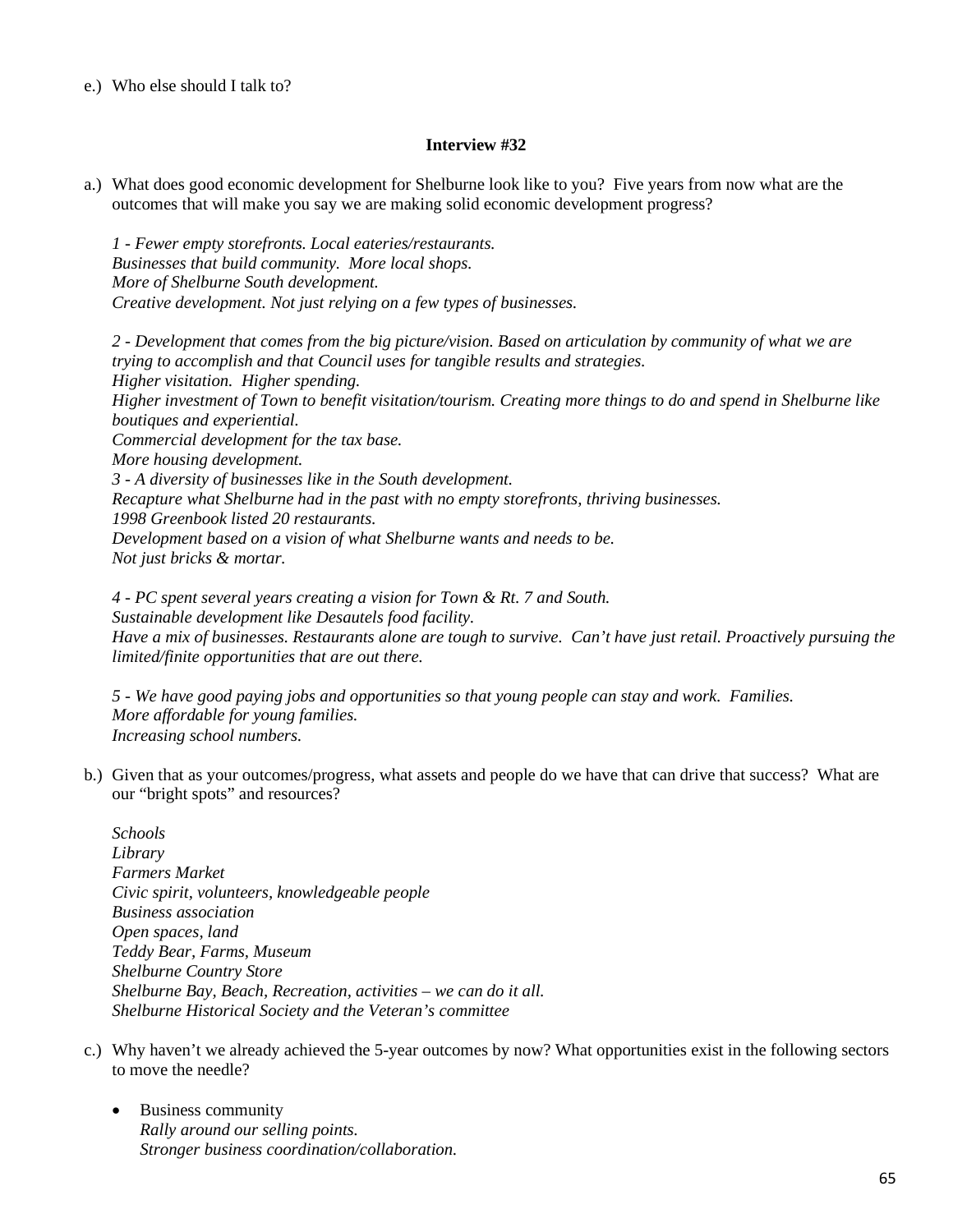*Coordinate our businesses, tourism with our big tourism draws. We can make a lot happen if we get effectively involved. 3 huge tourism attractions but we have no large hotel, no convention center?*

• Town Government

*The South development could be better, more business. Landlord, tenants, and Town should work together to improve the development, draw more businesses, more retail traffic. Pull people off the busy highway. Lack of cohesion/continuity between South, Village, North, Shelburne Farms, etc. Visitors stop here and there but a visitor could spend an entire week in Shelburne. More branding, directional signage, in all parts of the Town, marketing of our community (look at Stowe.)*

- Other (Schools, faith community, nonprofits, residents.) *Overall Shelburne is awesome – why are we not attracting more businesses? Lack of cohesion in 3 sector partnership of community, Town Government, and business community. Let's make it happen. Shelburne is sometimes perceived as an exclusive rich bedroom community and this can hurt opportunities for people not looking for that. We are not just that. What is our message and brand?*
- d.) Given all these considerations, what are the top 3 specific actions that each sector should take next year? In the next 3 years?
	- *1.) Hire Economic Development staff.*
	- *2.) Proactive communication of our development/community vision.*
	- *3.) Proactive and positive list/outreach/support of permit requirements, regs.*
	- *4.) Create a process to engage our skilled residents/tourist draws to create Town branding that stems from our vision.*
	- 5.) *Create a process to engage our skilled residents/tourist draws to link our geographic places/areas physically and virtually.*
- e.) Who else should I talk to?
	- *Ag/farms*
	- *Aurora Farms/Nitty Green Co. – Tom Kenyon*
	- *SBPA*

# **Interview #33**

a.) What does good economic development for Shelburne look like to you? Five years from now what are the outcomes that will make you say we are making solid economic development progress?

New businesses that expand the tax base. Build tourism. Opportunities that come from bringing people together with more events in Town.

- b.) Given that as your outcomes/progress, what assets and people do we have that can drive that success? What are our "bright spots" and resources?
- c.) Why haven't we already achieved the 5-year outcomes by now? What opportunities exist in the following sectors to move the needle?
	- Business community We need to get more involved in local government. Fresh blood that will bring more open minds to business. We need to make more effort/cooperation to promote our businesses. We should be more organized.
	- Town Government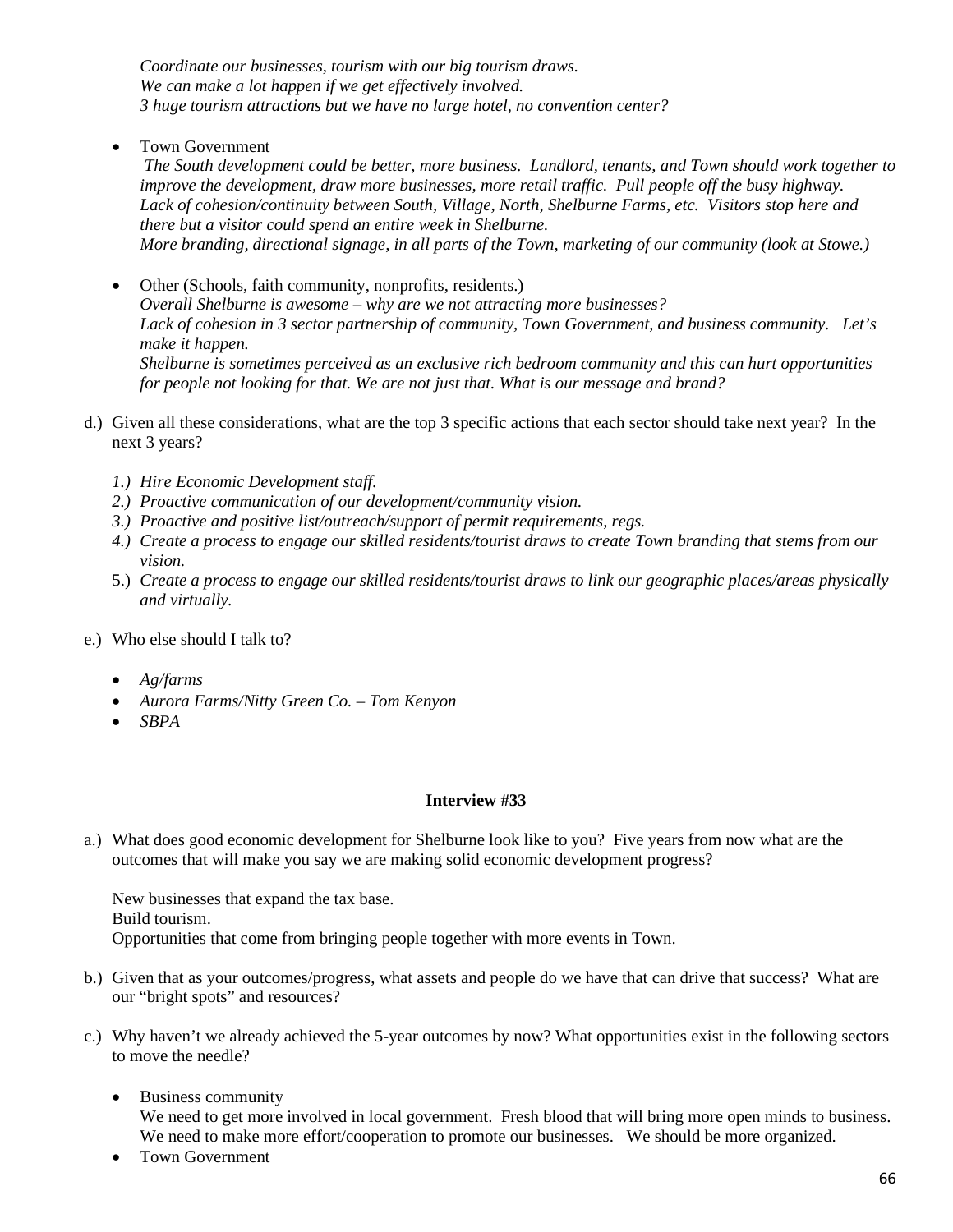Seems like there is more obstruction, less willingness to work with us. Not an attitude of we will help you. Working with the Town if we want to try a change is always in the back of my mind; always a worry. Always a battle with the Town. We are taking a huge risk starting/building a small business. Seems like the Town has animosity toward us – Us vs. Them. It is incredibly exhausting. My spouse was practically in tears at end of a review committee meeting trying to get a small change approved. Because of all the architecture drawings, site review, and time costs we couldn't afford it. We finally relented - gave up what would have made our business better.

We have Town restrictions that even my customers didn't know existed until I tell them about them. They are shocked. No one knows why we have them. They should be changed – It is not enough to say "we have just always done it like this".

Too much Government by committees. Too few people are making decisions that affect us – like making a change to my sign. Due to our building, location and landlord attitude we are moving our business. Found a place outside of Shelburne. We were partially influenced by the welcoming attitude of the building landlord – we were wanted.

- Other (Schools, faith community, nonprofits, residents.)
- d.) Given all these considerations, what are the top 3 specific actions that each sector should take next year? In the next 3 years?
	- 1. We should have programs and committee that bring people together with events that pull people to Town. Business community/Town organize at least 4 events a year to draw more people to Town/Spend \$ locally.
	- 2. Eliminate restrictions/requirements that hurt small local businesses chances for success and change. Things like outdoor patios; signage/better tourism signage; parking requirements.
	- 3. Better/affordable signs that lead people to our businesses.
	- 4. Who else should I talk to?

# **Interview #34**

a.) What does good economic development for Shelburne look like to you? Five years from now what are the outcomes that will make you say we are making solid economic development progress?

1 - A diverse set of businesses that support local vitality. That support jobs at good wages. Technology, gathering places, restaurants, entertainment. Jobs for everyone. Need it all here. Development that doesn't take away from the character of the Town. Multiple Economic development zones. Development doesn't have to be hidden. Zones that respect a balance.

2 - Maintain/Retain the small town feel that we like. Development that creates community gathering spaces and functions, brings people together, bump into each other. (Like Vineyard bluegrass events.) Development that helps support a sense of community. Guard against RT 7 becoming a typical stip. Promote locally owned, Mom & Pop.

3 - Fear creating a geography of nowhere on Rt. 7. Development that adds density along the corridor. Smaller dwellings, more walkable. Clusters and nodes of business. More development like Southern Gateway. More opportunities for the vitality of the downtown for people to stay, wander and shop. More opportunities to run into people and connect.

4 - Echo same. Shelburne is unique. Multiple surveys show that people want to preserve and protect open spaces, farms, character. Be nice to solve traffic back up. Unchecked development is a danger. The Town focus is on Rt. 7 growth zone. We should be smart in design. The design aspect is critical. Out in the rural areas stop the trend of subdividing and long driveways. Create smaller nodes of development. We should facilitate helping local businesses. Child Care – equitable housing – better broadband.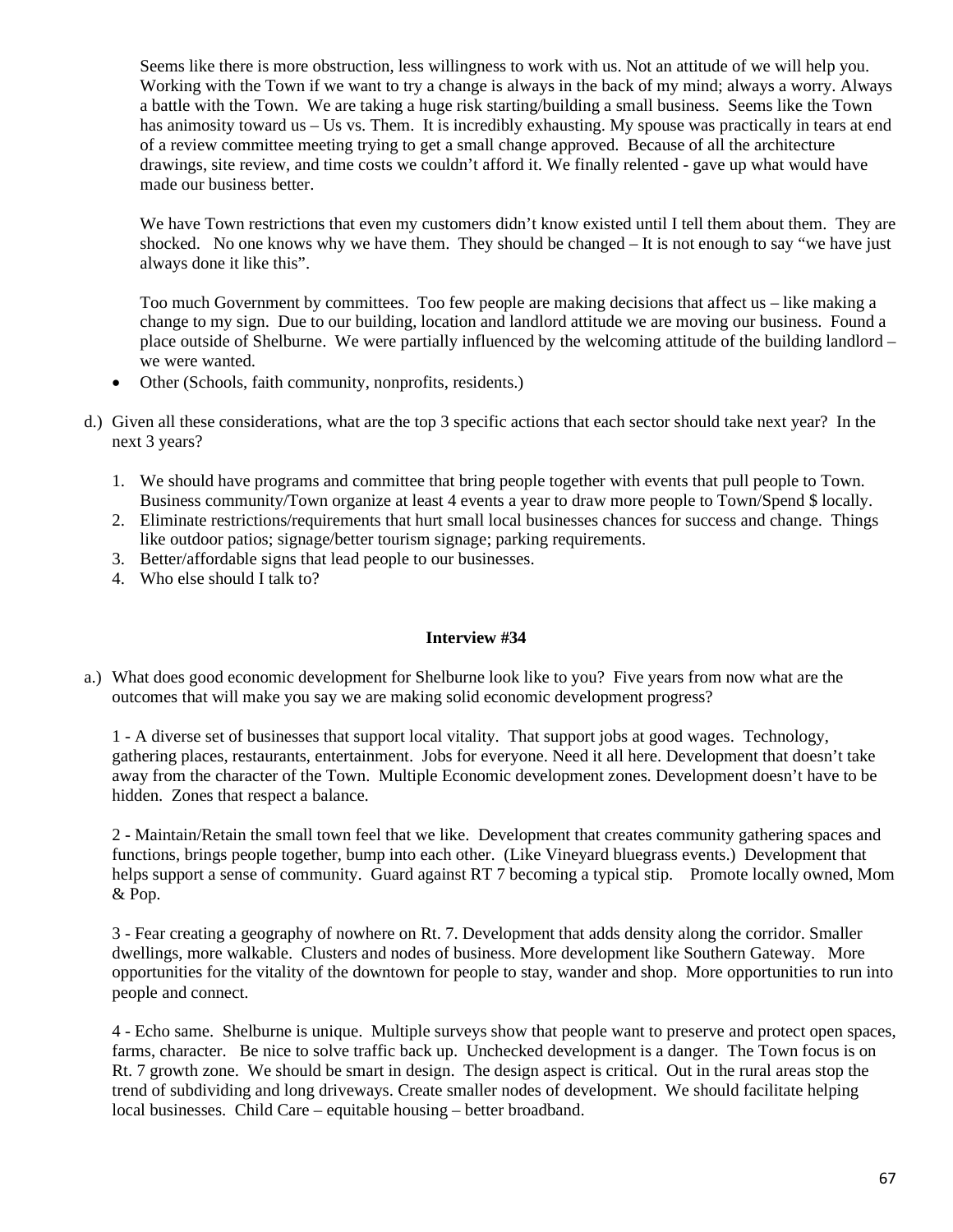General discussion about definition of "unchecked development". Is a franchise chain owned by local folks with Shelburne design aesthetics considered "chains" and/or unchecked development? A "Starbucks" with acceptable design/aesthetics? Yes – maybe some opportunities like this but the key is to create a happy medium. Maintain a sense of place with a good mix of economic diversity that includes balance of local business opportunities and bigger development.

b.) Given that as your outcomes/progress, what assets and people do we have that can drive that success? What are our "bright spots" and resources?

Shelburne Farms & Museum. Volunteers – Involvement in decision making Lake, Views, Rural places Tradition of folks being rooted here, the rich history Craft School -brings a vibrant flair Webb family history and generosity Lots of intellectual capital Access to outdoors/recreation

- c.) Why haven't we already achieved the 5-year outcomes by now? What opportunities exist in the following sectors to move the needle?
	- Business community The tourism draws/institutions could work together more. Tie in opportunities for more synergy. Develop cross business relationships and collaboration. Events in Town (museum concerts, harvest fest, parade, etc.) that could be capitalized on / crossed marketed with/by local businesses. Hotels are needed. Draw interest and people to our ag sector and the think tank/educational reputation of Shelburne Farms.
	- Town Government Make it easier to walk around the Town, to find parking. Create welcoming spaces to gather. Electric trolley connecting different parts of businesses and tourism sites. Create better bike and trail connectivity. People like to walk and bike. Make a trail around Shelburne like Middlebury has. Make Shelburne a destination. Our brand is high quality/value/shopping -Promote it.
	- Other (Schools, faith community, nonprofits, residents.)
- d.) Given all these considerations, what are the top 3 specific actions that each sector should take next year? In the next 3 years
	- 1.) Build out a crosswalk/crossing lights/slow down traffic at Vineyard & Fiddlehead area and crosswalk at Rt. 7 light at Marsett/Bostwick. Build sidewalks all the way out to the Southern gateway.
	- 2.) Connect walk/bike paths from Downtown to Shelburne Farms.
	- 3.) Businesses/organizations build a proactive collaborative group to work together on opportunities for development and business.
- e.) Who else should I talk to?

Additional written follow up/clarifications from one of the participants.

Here are some reflections I have had from our meeting and your notes:

I think my point on the affordable housing issue needs more emphasis from both a labor supply point of view for the businesses but also for social equality and justice. The more local employees who can walk/bike/bus to work, the more community we gain thus these amenities are important to achieving this. Youth just starting their careers will be looking for reasonable rent and an affordable life.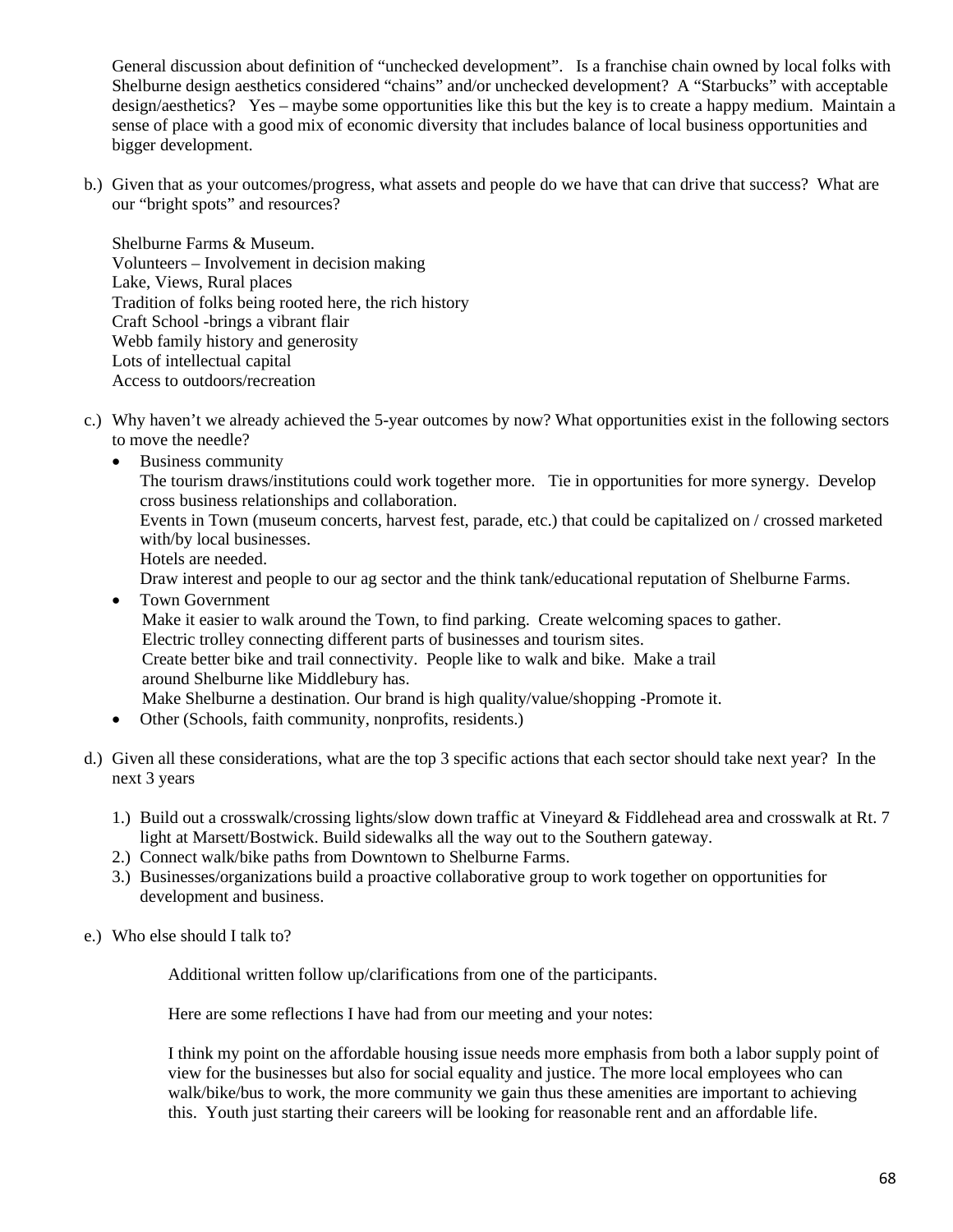Following up on the big issue we had regarding the looks of the Route 7 corridor, perhaps the town should convene a meeting of the local architects to help define what the "Shelburne look" could be and then modify the Form Based Code Zoning and give it priority over the standard zoning. For Route 7 we thought that the type of business present did not matter so much as having a very attractive zone. But I think there was some agreement that in the village, the kind of businesses particularly at street level needed to be tourist friendly to encourage the lingering consumer.

A thought I had after we closed was: it is really important for the Town to define what it is and wants to remain/retain and also to become. We are a bedroom community to Burlington, we are a tourist destination without too many good rooms, and we are a small rural/value-added agricultural place connected to the natural world. What else? What should our demographics look like? I'm not sure your page 2 statement about what the brand should be gets at this well. Need to really make sure the definition of what Shelburne is gets total buy-in. Want to be sure that a focus on business economic development still protects and preserves all of the other good stuff. Also, as development proceeds, businesses developing their properties need incentives to add the community gathering spaces or the Town needs to acquire and develop the community gathering spaces.

Hope this helps!

### **Interview #35**

a.) What does good economic development for Shelburne look like to you? Five years from now what are the outcomes that will make you say we are making solid economic development progress?

1 - Encourage businesses and arts institutions that people want as part of the Town. Not just to make a buck. Places of value to us as a Town. Can be businesses that make things here and send out, too. Development that enhances the livability of the community. Strengthens the center of Town – walking, biking, transportation, parking. All these things that serve a centrally located economy. Build on what is and what once was. Housing in center of Town is important. Density and affordability is a driver for businesses in center of Town. Bakery, restaurants, professional services, arts – low impact businesses. Places we can get what we want.

2 - Agreed. Enhances civic life. Development that comes with more partnerships with town and local businesses – Pop Ups, Art walks. Events that drive people to Town. That supports our organizations and people. Like the Farmers' Market. More cohesion. Ways to encourage walking and more reasons to be downtown other that only running errands. Spend time in our public spaces creating a strengthened center. Accessibility, housing, public transport, affordability. Living, working, and recreating in Shelburne.

Focusing on Downtown. I don't think of RT 7 North as part of Shelburne. I try not to go there.

- b.) Given that as your outcomes/progress, what assets and people do we have that can drive that success? What are our "bright spots" and resources?
- c.) Why haven't we already achieved the 5-year outcomes by now? What opportunities exist in the following sectors to move the needle?
	- Business community

More cohesion and mutual support between arts and business community.

Encourage people to stop in Shelburne rather than just scoot by  $-$  to help support the current businesses we have.

How many current arts businesses do we have? It would be great if we had 20 that would become part of a coalition. How many home-based?

Hold art walks, events, bring local art into businesses to help market the art and draw people to the business.

Town Government Create maker spaces for arts and businesses. More walkable/sidewalk pedestrian connectivity. Connectivity of Senior housing to Downtown. Slower traffic through Town.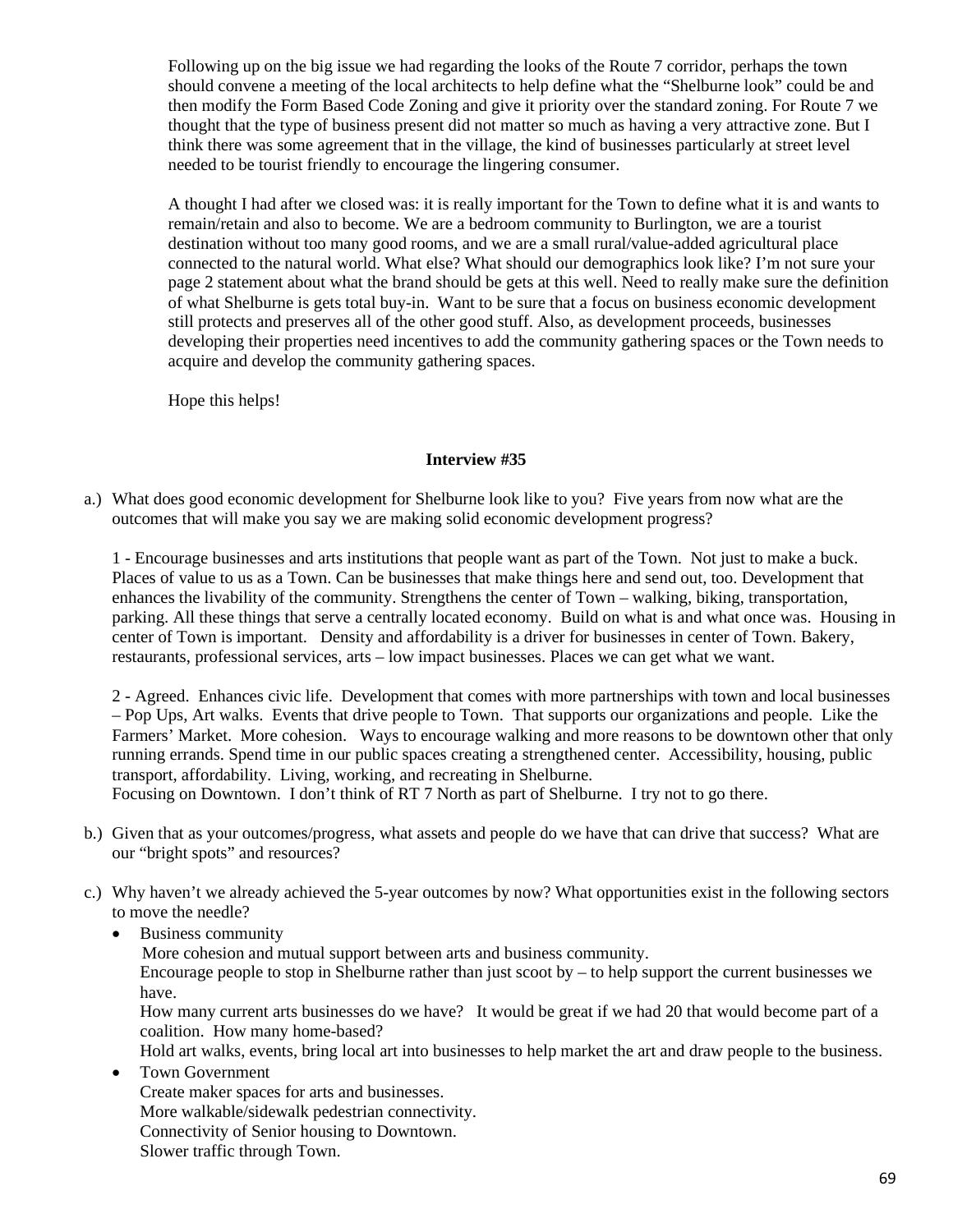Create more usable parking in the core. Proactively support and partner with the Shelburne Crafts School

- Other (Schools, faith community, nonprofits, residents.) Overall build more connection with community and the arts community. Create a spark where we leverage the arts to the benefit of civic, business and community life. Intentionally create the partnerships for more cohesion and more than every Vermonter for herself. Work on keeping the creative \$ and energy here in Shelburne and harnessed for the community benefit – focused, sustainable.
- d.) Given all these considerations, what are the top 3 specific actions that each sector should take next year? In the next 3 years
	- 1.) Town budget item for public event (i.e., art walk or craft pop up at local business) OR
	- 2.) Encourage nonprofit community arts organizations, such as the Shelburne Craft School, to activate our downtown core and public life through maker space or artist studios via future free lease of Fire Station".
	- 3.) Further develop walkability, accessibility, quality of life to be attractive to businesses.
- e.) Who else should I talk to?

### **Interview #36**

- a.) What does good economic development for Shelburne look like to you? Five years from now what are the outcomes that will make you say we are making solid economic development progress?
- b.) Given that as your outcomes/progress, what assets and people do we have that can drive that success? What are our "bright spots" and resources?
- c.) Why haven't we already achieved the 5-year outcomes by now? What opportunities exist in the following sectors to move the needle?
	- Business community
	- Town Government

Current DRB is well balanced, has good skills, has worked out nicely.

The turnover amongst planning staff is a challenge, have to get the greenhorns up to speed.

Planning Department can make a mountain out of a molehill; explanation is that the process is just trying to keep project decisions from being appealed/challenged but 95% of the time no one appeals.

How to create a permit program that is innovative, achieves goals without going overboard is very hard to do given 60 years of planning culture. In comparison, Winooski and Colchester have a simplified and desirable review process.

Review and permit delays are frustrating, costly and can cause lost opportunities. Shelburne regs do have features that seem like they are working too hard. The regs preserve the status quo. People don't like change. It is well known that in Shelburne you can't do anything without getting a permit. There are no exemptions in the planning regs for some things like building maintenance and signs. There is a five-and-a-half-page regulation for little league baseball signage. How can people make their way through such over regulation? Many won't and they just decide not to work in Shelburne.

Certain types of service businesses could be supported by the people in the area. But when you have two population nodes to choose from – one painful development process and one not painful – businesses will choose the easier one.

Lee Krohn has tried/is trying to simplify the permit review process.

Must have practical administration. Right now in Shelburne things that aren't important take precedence; asking for things that are not appropriate. Like to think that Zoning office will help you with development/business projects and applications. That is not the chemistry in this community. Just say no is the first attitude (which is a byproduct of how the regulations were created). DRB too much in the details and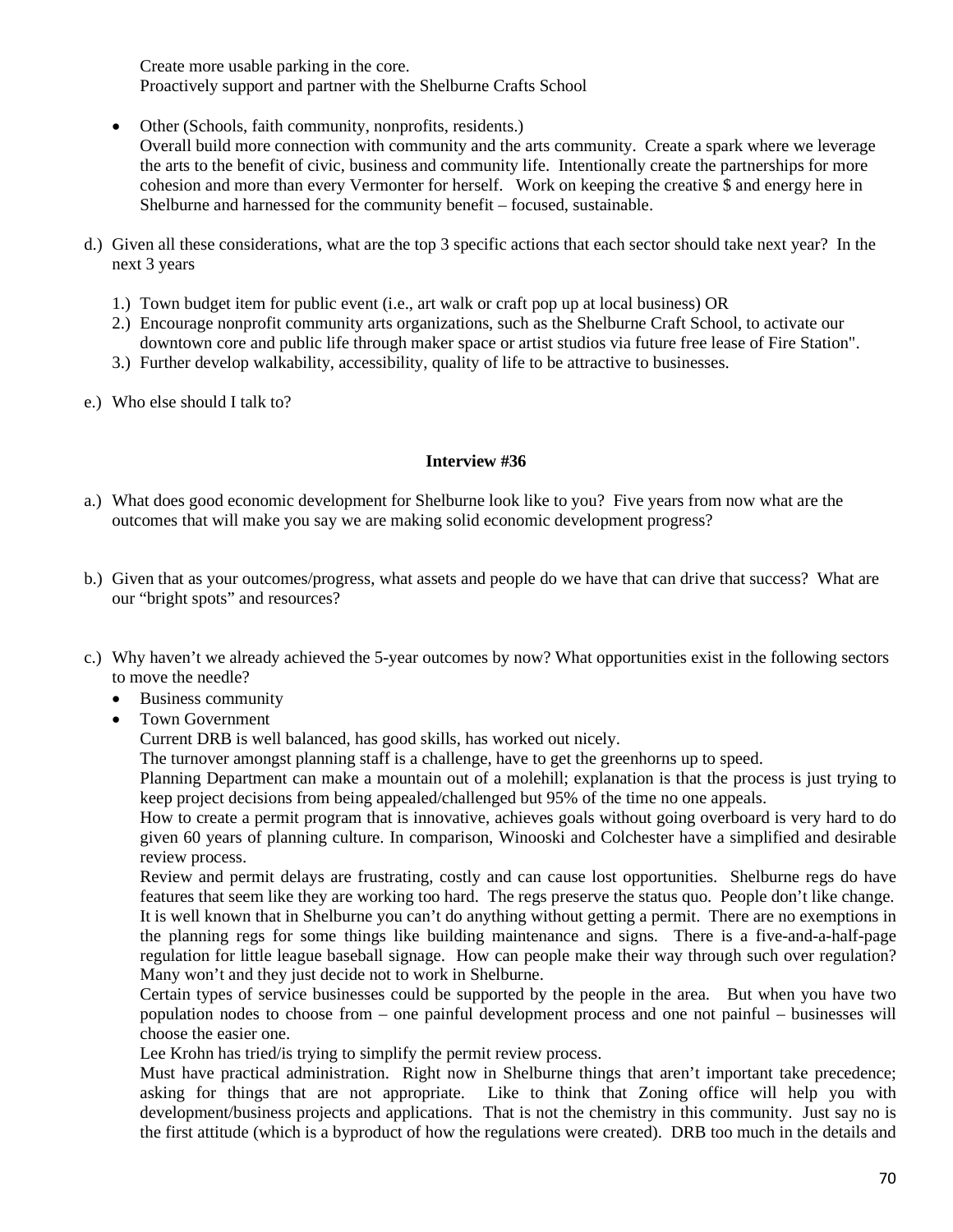the weeds and not considering the big picture enough. Regular opportunities to meet staff and to feel welcomed isn't offered or important so now it is all daunting for the applicant.

Gray areas do not swing toward the applicant in Shelburne. If nothing is specific in the zoning regulations then should decide in favor of the applicant. If there is a gray area then the decision ought to go the way of the applicant.

Example of a client whose property wasn't configured to provide density. DRB went into details of language about an addition defined as an attachment. Eventually decided in favor of the applicant but caused additional delays and costs to the applicant.

There is a lack communication between Town staff and applicants. Is a crux of the issues. Some towns have a staff technical review of important projects. Shelburne never gets all the department heads to discuss and look at a project early on so applicant can be aware of issues and opportunities that may need to be addressed before going to process and expense of submitting the official permit application, sketch plans, etc. These little processes of communication that help with review consistency, information sharing, and efficiency are not in place in Shelburne. Now application goes to DRB in a haphazard way. Has been difficult to get department heads together to meet.

- Other (Schools, faith community, nonprofits, residents.) The culture of the community is to use regulations to minimize conflicts between residents. Everything is put in a shell, so neighbors won't be offended. There is a "me" attitude. There is not a create the community, create a vibe approach.
- d.) Given all these considerations, what are the top 3 specific actions that each sector should take next year? In the next 3 years
- 1.) Have a technical review meeting (of Department Heads) so applicants and the staff can vet and understand what works. Earlier this meeting happens the better for the applicant, the review committees, and the entire review process.
- 2.) Create appropriate exemptions to the stated regulations especially for signage and building maintenance. Make the decision on these things administrative.
- 3.) Eliminate regulation redundancy. If state requires a permit don't also force applicant to get same local permit. Accept the state permit.
- e.) Who else should I talk to?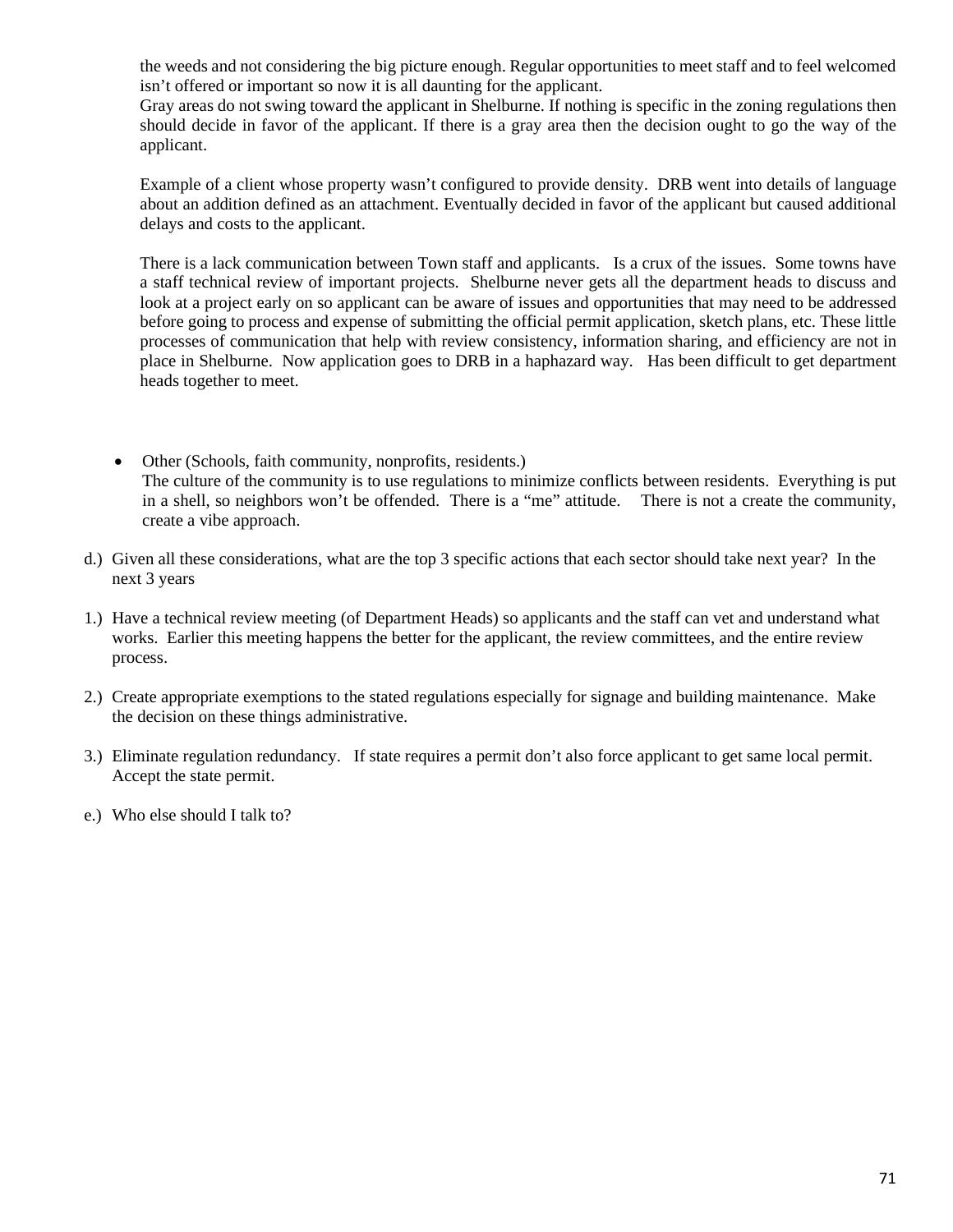## **ATTACHMENT 4 VT Designated Downtowns (DD)/ Other Communities**

VT Agency of Commerce and Community Development Gary Holloway – Designated Downtown Program Coordinator

- Designed to help direct investments into downtowns/villages.
- Requires an organization or commission to do the direct work.
- Town puts up some \$ to support. Varies from \$10k-\$100k.
- Shelburne already gets State historic tax benefits to maintain properties. Half of the tax credits are sold to secondary market.
- DD has transportation grant fund only for DD towns. 1:1 match up to \$100k. Things like wayfinding signage, bike paths, park benches, ornamental light fixtures, sidewalks can be funded. Total budget funds were increased to \$5 million by the legislature. Huge increase.
- DD provides for more streamlined and caps on ACT 250 permits.
- DD get bonus points for other state programs.
- DD can develop special assessment districts and reinvest back into the district.
- DD offers new town directors training, peer to peer informational guidance, information on ideas and development innovations, a statewide development network, and regional collaboration opportunities. Connecting, Coordinating, Collaboration – all for action.
- Better Places Program. Place Making funds.
- DD application process may take up to a year pending current preparedness.
- Have to reup every  $4/8$  years.

VT Agency of Commerce and Community Development Richard Amore – Village Center Manager

- Shelburne is a great Village with tremendous assets.
- In Jan 2021, St. Catherine Church took advantage of a \$50,00 tax credit but otherwise the Shelburne community has not taken much advantage of the Village Center program grants and tax credits.
- Designated Village Centers get priority consideration for certain state grants.
- Legislature just approved \$1.5 million for placemaking grants.
- I am willing to visit Shelburne and conduct a walking audit and make suggestions for opportunities.
- Key factors in a community's successful use of state programs:
	- $\checkmark$  Local Leadership/Government Officials driving opportunities.
	- $\checkmark$  Locally volunteers engaged with local officials for development.
	- $\checkmark$  A Quarterback responsible for leading, coordination, herding action.
	- $\checkmark$  Make decisions incremental ideas to try and learn.
	- $\checkmark$  Good historic bones and architecture
- Qualitative data is important to make decision in a community. Quantitative data sets like ESRI are not fine grain enough at the local level.
- It is all about retaining, expanding and strengthening local businesses, highlighting and leveraging local community assets.
- RT 7 has plus is both great assets and a divider. Make the Village more pedestrian friendly/walkable/energetic. What attracts people? More people!
	- $\checkmark$  Wide sidewalks
	- $\checkmark$  Ongoing outdoors events/gatherings
	- $\checkmark$  Bump outs
	- $\checkmark$  Flowerpots and gardens, street trees.
	- $\checkmark$  Display art
	- $\checkmark$  Cultural programming
- Train community to invest in itself.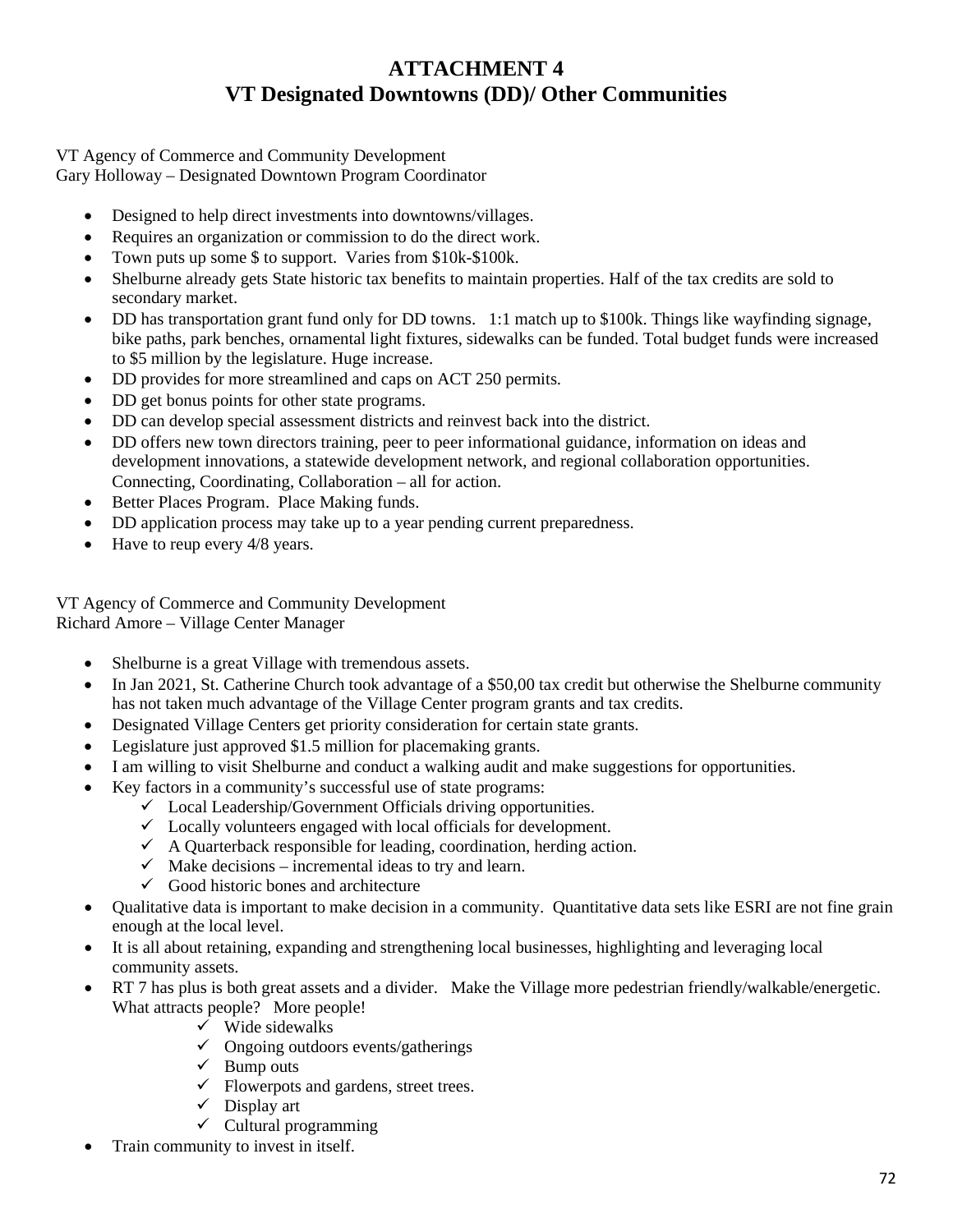Better Middlebury Partnership Karen Dugay, Economic Development Director

- Been in DD about 15 years.
- \$130k yearly budget. \$30K from Town and \$10k from Downtown Improvement District.
- 14-member volunteer board of which one is from the Select Board. Great relationship with the Select Board.
- Great access to state grants.
- We do annual reporting to State.
- Attending state workshops, collaboration, learn ideas of what is working in other DDs, learn to adapt it locally all significant and important benefits of DD.
- We are proactive in working with existing business and looking for new opportunities. We are not built to draw in large industries. We work to maintain our existing businesses, inventory what's buildings/land is available for new businesses, work with Town government on issues.
- "Kickstart Middlebury": Town government is offering grants and technical support valued up to \$15k for new businesses.
- Advantage of not being a Town employee is that I can be completely confidential talking to my local businesses. We are their advocate and supporter.
- We build community with and through our businesses. Connect and engage the with each other and the community. We understand their needs and what they have to offer. We develop promotions, hold downtown events, draw people.

Shelburne observations:

- Doesn't feel like a connected cohesive downtown area.
- Develop plan for businesses working together, promotions, events.
- Midnight stroll, prizes, raffles, discounts.
- Without promotion and proactive development, even residents can forget how much is in Shelburne. It is not obvious – must be intentional.
- Tie Framers Market activity into other area businesses.

Revitalizing Waterbury Karen Newin, Executive Director Mark Pomilo, Economic Development Director

- VT Designated Downtown program is impressive.
- Waterbury became a DD in 2006.
- Our work goes beyond the Downtown.
- \$230 k annual budget. 30% Town Government, 30% Business Membership, 30% events/Fundraising/grants.
- The access to state grants and funding is significant through DD. Tax credits, Preservation trust. Transportation grants are huge. Only 23 VT towns have access to it at up to \$100k per grant. 50/50 match and can use for wayfinding signage, kiosks, sidewalks.
- The biggest benefit is the coordination, learning, sharing ideas, and partnering with all the other DD's. This was critical during the pandemic – we all learned from each other how to help our local businesses by accessing funds, creative adapting, pivoting.
- Town of Waterbury has really figured this out. RW does everything the Town wants to do but that they don't want to have to do. RW does it.
- RW preserves, promotes, and enhances economic, social, and historic vibrancy of Waterbury.
- We have not lost a single business during CoVID or Main Street reconstruction; in fact, we had 3 new and 8 expanded businesses.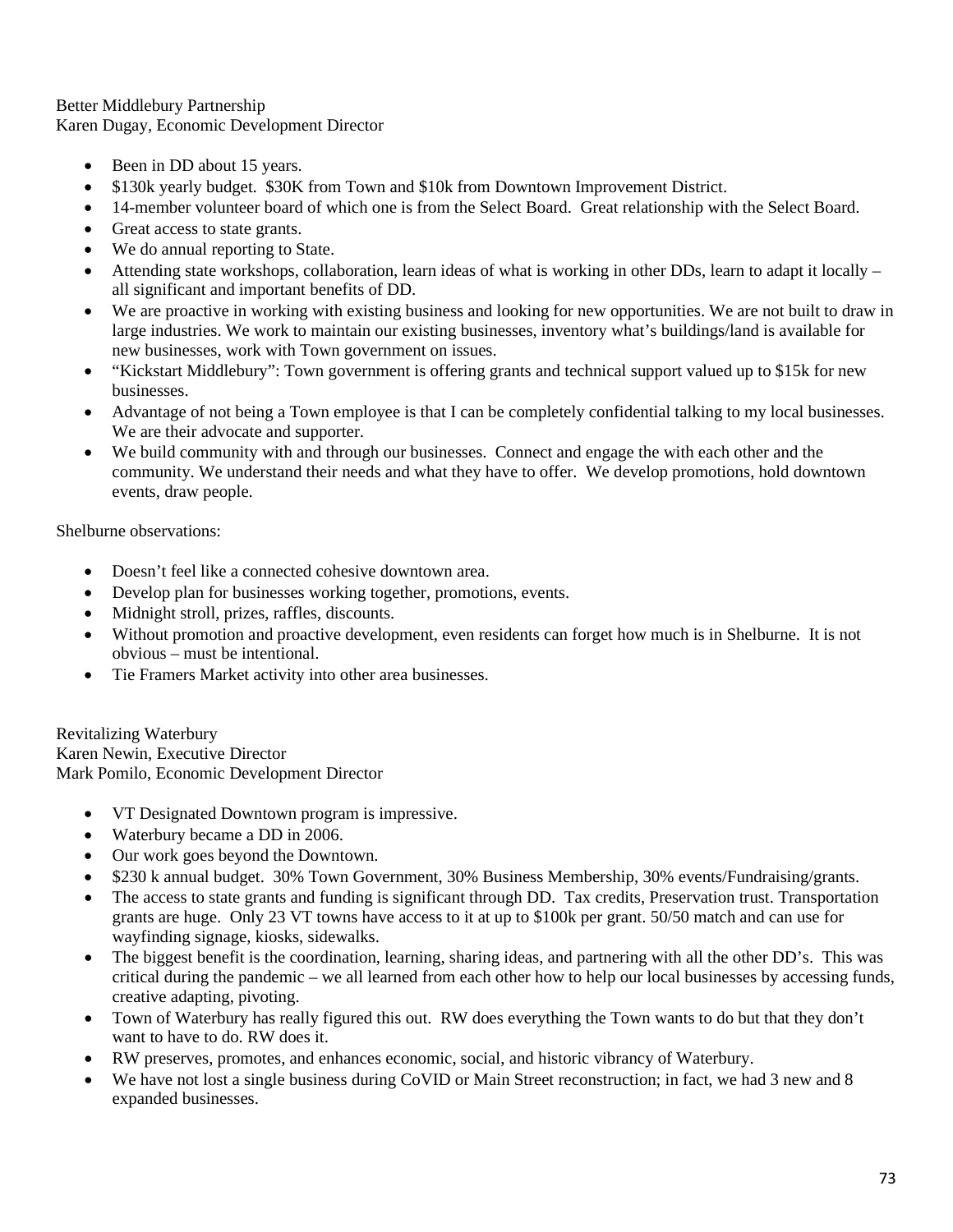• We do more than organize events. We support businesses to find resources, hold business mixers for relationship building, and coordinate promotions that drive visitors to Waterbury. We also make the friendly connection with new business opportunities and help them navigate zoning admin.

Shelburne observations

- Where does it begin and end?
- Lacks continuity.
- Where are things? A DD would create signage, connect the people and businesses, tie it all together and win.
- It looks desperate for love emphasize the Village, define it.
- Connect, collaborate, coordinate.

Vergennes Partnership Julie Basol – Executive Director Ron Redmond – City Manager (Former Director of Church Street Marketplace)

- Special access to state funds. Most compelling is the transportation funds: can be used for such things as sidewalks, planters.
- It helps a community define what it is. Creates affirmation in branding.
- Part of a town's goal is to create central location for events and gatherings.
- We worked a project \$117 million 50 apartments for long term care. We were granted tax reallocation and used it to build amenities around the senior facility.
- Businesses owners must unite around an area. DD helps unify businesses, community and local government.
- Our Partnership group brings people together who love Vergennes mixers People who love Vergennes networking, sharing information, business leads, realtors, property owners, local bankers. Talking about a sense of place and pride. It generates action. Placemaking.
- DD, volunteers and staff become town cheerleaders.
- 50k annual operating budget. Part time staff.
- We got \$1 million of DD tax credits over the years. Benefits local businesses directly, too.
- State-wide DD network was helpful during pandemic; sharing and learning about helping our businesses apply for PPP, grants, tech assistance.
- We help work with town admin/zoning.
- Good idea to leverage the arts.
- Now we have become known as a "foodie" and arts town.
- Promotion, economic development, community development, historic preservation.
- Traffic through town is and has always been a challenge. We have bump outs for traffic slowing and pedestrian safety. It is noisy. Trucks. Some people/businesses love the traffic – others hate it.

Shelburne observations:

- Does it have a strong business association working, promoting Shelburne and each other? Get the merchants/business community talking, promoting, working together.
- Work with T Bear, Farms and Museum to co-promote each other and Shelburne as the place to be. Draw their visitors into downtown area.
- Build a website that promotes/markets Shelburne as a destination. Consumers need information, direction, calendar of events.
- Bring your assets together to make change.
- Focus on a special event once a quarter. Utilize the Village Green more. Should be something going on in Shelburne all the time.
- Nicole Ravlin-Junaper is a marketing/social media resource.
- Tripp Muldrow generates marketplace analytics he helped us on Church Street, love to get him here in Vergennes.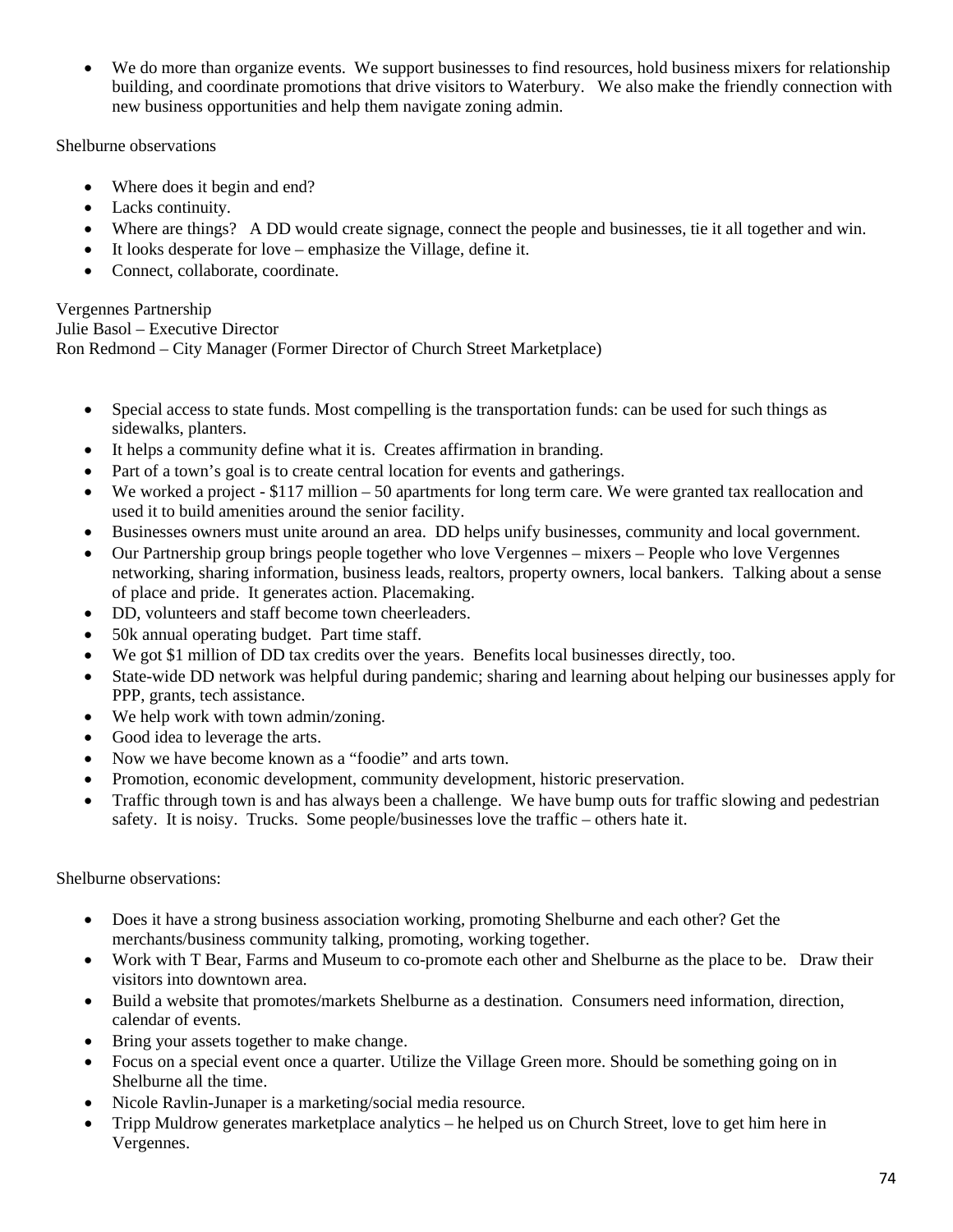- Leverage your art community into events, with other businesses, show it off and have local businesses promote the arts.
- Build active relationship with building owners who lease. Find out their needs and build proactive tenant opportunities.

Kendall-Whittier Main Street Neighborhood – Tulsa, OK 2020 Winner – Great American Main Street Awards Ed Sharrer – Former Executive Director

- In 1967 interstate cut community in half. Destroyed places and historic buildings.
- Community went into a free fall, vacancies, cut off, poor and unsafe.
- Another major road on the south Rt 66 bring major truck traffic through.
- Make ongoing contacts and relationships with State DOT. Look for opportunities in small ways.
- We couldn't change Rt 66 configuration. Took local political will to make traffic calmer, slower.
- Allowing parallel parking for events always slows traffic.
- Even design can calm and slow corner bump outs, decorative lighting, right of way for on street parking.
- Promote business signage, sandwich boards, small side street festivals that traffic can see allow local businesses all chances to take advantage of the traffic and pull people off for a stop.
- Holistically make connections throughout community that allow walking --- it creates sense of slow.
- Enhance the pedestrian experience pots of petunias between the sidewalks and the road, external music played through wireless, hanging baskets, strategic traffic screening, pops of color that draw pedestrian eyes, art -- all create ambient buffers between pedestrians and the traffic. Sense of walkability.

City of St. Albans Dominic Cloud – City Manager

- 10 years ago, we had decreasing tax base, downtown dying on the vine, lack of business opportunities.
- We got serious about developing public/private partnerships.
- City proactively uses the tools that we have to help new development opportunities we want.
- We recruited a hotel by assembling and buying the parcels of land. Gave it the land free, dedicated parking lots, took care of the permits. Now have a Hampton on the grand list and bringing in visitors who stay and spend.
- In last 7 years our grand list increased by  $$67$  million a 60% increase.
- We believe that small towns have big challenges which require big approaches, and that the city needs to drive public/private partnerships.
- TIF has been a bread and butter, we also do direct lending, we have backstopped rents for new landlords.
- We view economic development as a public good. Fostering community vibrancy is like any other service of fire, water, safety. Promoting quality of life. We spend lots of money on potholes – why not economic development that creates tax base and quality of life for the community?
- We as a city entity have access to information, access to capital, can amortize loans, -- municipalities are great investments for banks and financiers. Use it to build community.
- We have done many deals- as an example we gave a property owner of a historic icon building a grant from tax credit to improve the façade/upgrade the curb appeal of the building and then made the owner a balloon loan to fix building. Not he gets more rent, building is restored right downtown, now on tax role and we are getting loan repaid.
- It is a public good to reposition older, local buildings as market worthy opportunities.
- Transformational economic development requires extensive work on permits and zoning. All 3 of our big projects required changes in the by-laws. Need to be flexible and adapt. Can't have anti-development attitude. Time kills all deals.
- Designated Downtown is part of city staff. Not effective here to separate DD from ED work done in the City. They are a vehicle for promotion, engagement. Not real estate development.
- We took a page from the environmental movement buy the land! Control the outcome.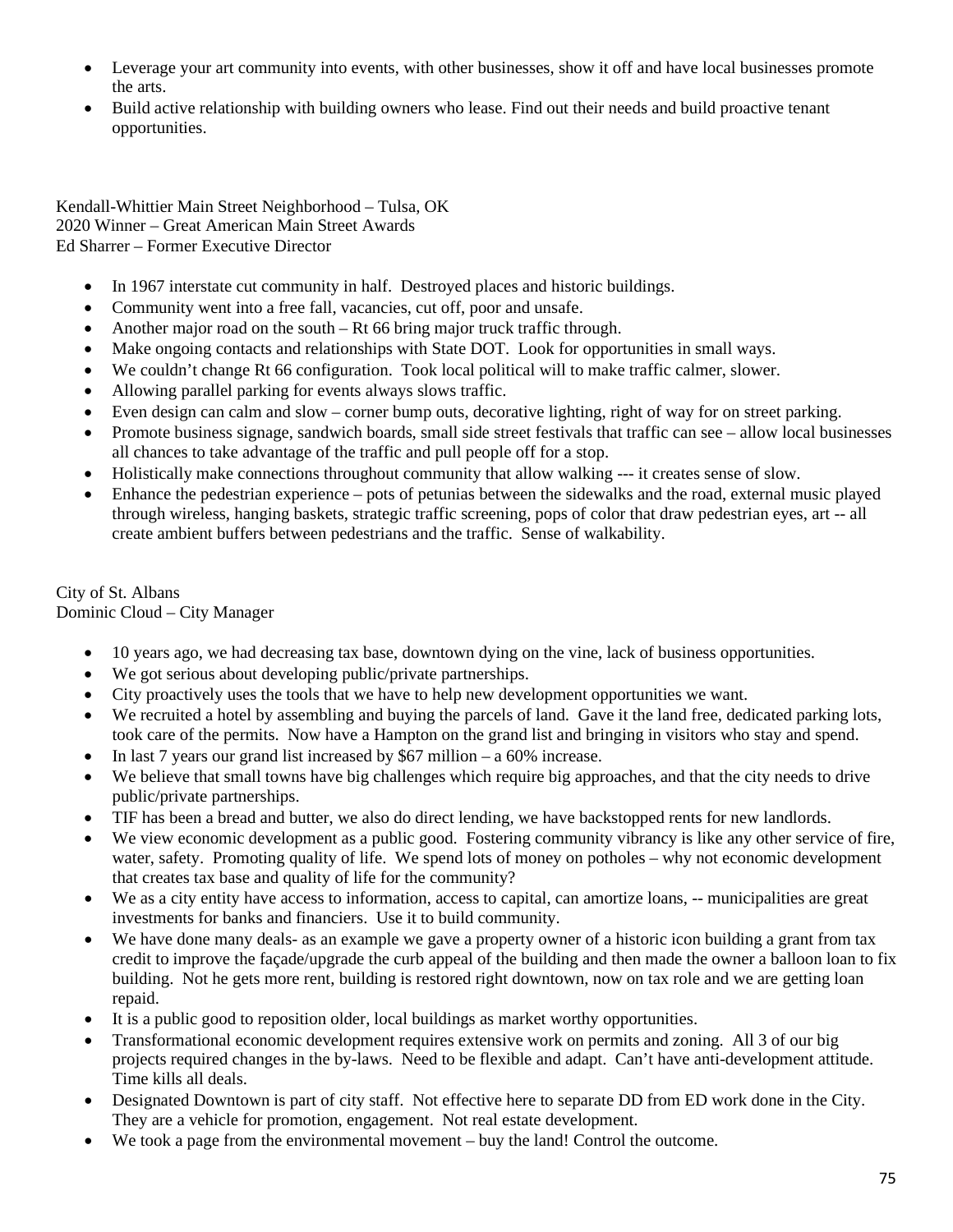Shelburne observations

- Great place.
- Development depends on town vision and what it is trying to get done.
- We were in crisis Shelburne isn't.
- Hard to make the case that real estate development in Shelburne would need substantial town investment. Support and adapt and the market should get most of it done.
- But if vision supports a significant development, then have the community take control and make the deal that the community wants.
- If interested in hotel development, we used Pinnacle Advisors.
- Potential tool is local option tax. Harvest the funds and reinvest in the community we used some of the \$ for development. Swimming pool.
- Shelburne recreation amenities could be supported through the local option tax.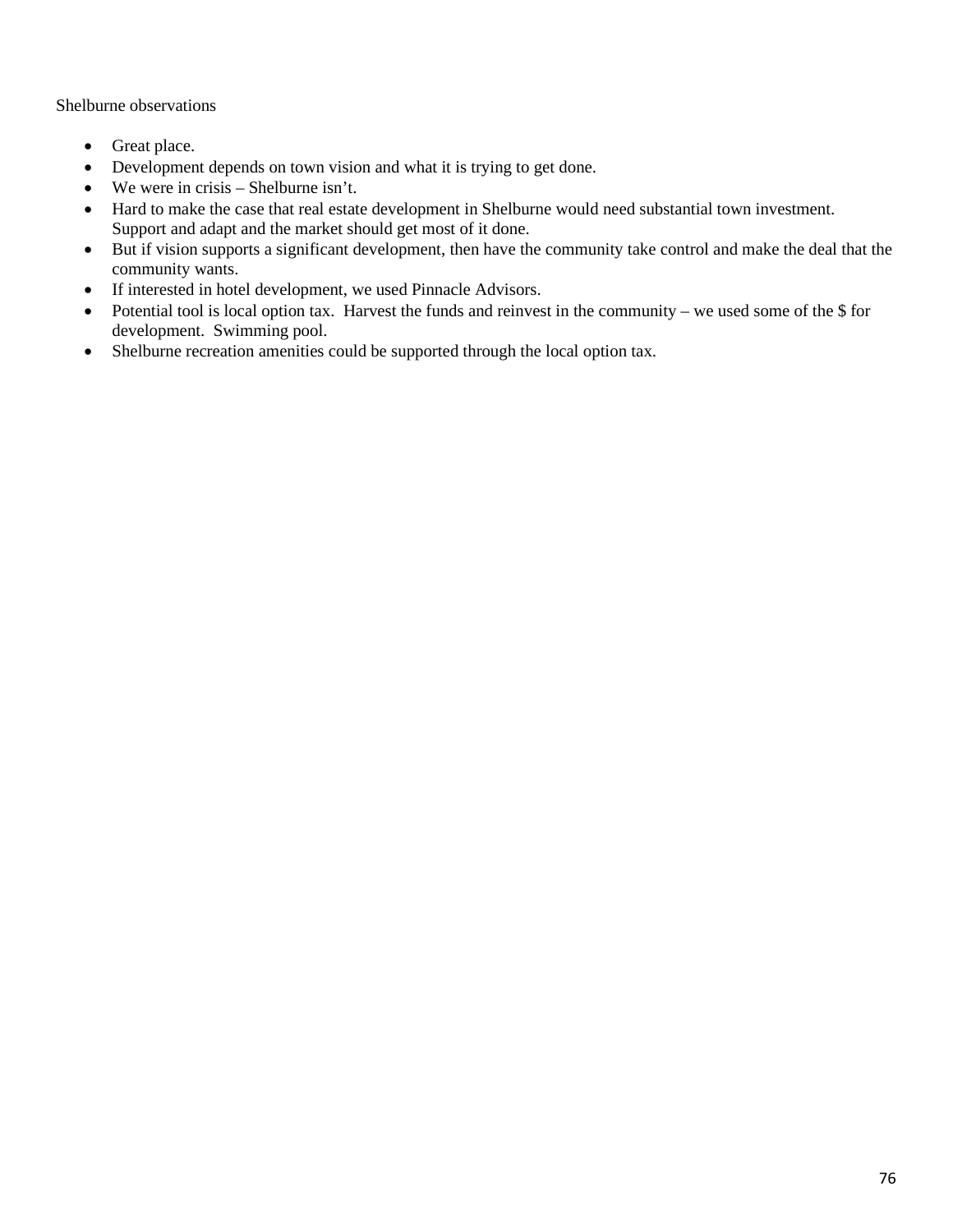### **ATTACHMENT 5**

# **Tom Daniels Bio**

Tom Daniels is the Crossways Professor of City and Regional Planning at the Weitzman School of Design at the University of Pennsylvania. Tom directs the concentration in Land Use and Environmental Planning. He also administers the Certificate in Land Preservation and the Certificate in Ecological Planning. Tom frequently serves as a consultant to state and local governments and land trusts. Since 2005, he has served on the Board of Trustees of the Orton Family Foundation, which seeks to promote better planning and decision making in small cities and towns. In 2010, Tom was a recipient of the Clarkson Chair at the State University of New York at Buffalo, a recognition as one of the leading academic planners in the United States.

Tom is well-known as one of the leading thinkers and practitioners of farmland preservation. From 1989 to 1998, Tom managed the nationally-famous farmland preservation program in Lancaster County, Pennsylvania, where he lives. In addition, Tom co-authored Holding Our Ground: Protecting America's Farms and Farmland (Island Press, 1997) and The Law of Agricultural Land Preservation in the United States (American Bar Association, 2018). He is the senior author of The Small Town Planning Handbook. Tom is a native of Burlington, Vermont.

#### **Recent Publications**

The Environmental Planning Handbook, 2nd edition, APA Planners Press, 2014.

The Law of Agricultural Land Preservation in the United States, American Bar Association 2018. With John Keene. "The Napa County Agricultural Preserve: 50 Years as a Foundation of America's Premier Wine Region," Journal of Planning History, 2019.

"California's success in the socio-ecological practice of a forest carbon offset credit option to mitigate greenhouse gas emissions, "Socio-Ecological Practice Research, 2019. With Chaeri Kim.

"McHarg's theory and practice of regional ecological planning: retrospect and prospect," Socio-Ecological Practice Research, 2019.

### **Degrees and Experience:**

Ph.D. in Agricultural Economics, Oregon State University M.Sc. in Agricultural Economics, University of Newcastle (UK) B.A. in Economics, Harvard University Full Professor University of Pennsylvania, 2003-Present Full Professor SUNY-Albany, 1998-2003 Fulbright Senior Scholar, University of New South Wales, Australia, 2002. Director, Lancaster County, PA, Agricultural Preserve Board, 1989-1998 Associate Professor Kansas State University, 1987-1989 Assistant Professor Iowa State University, 1985-1987